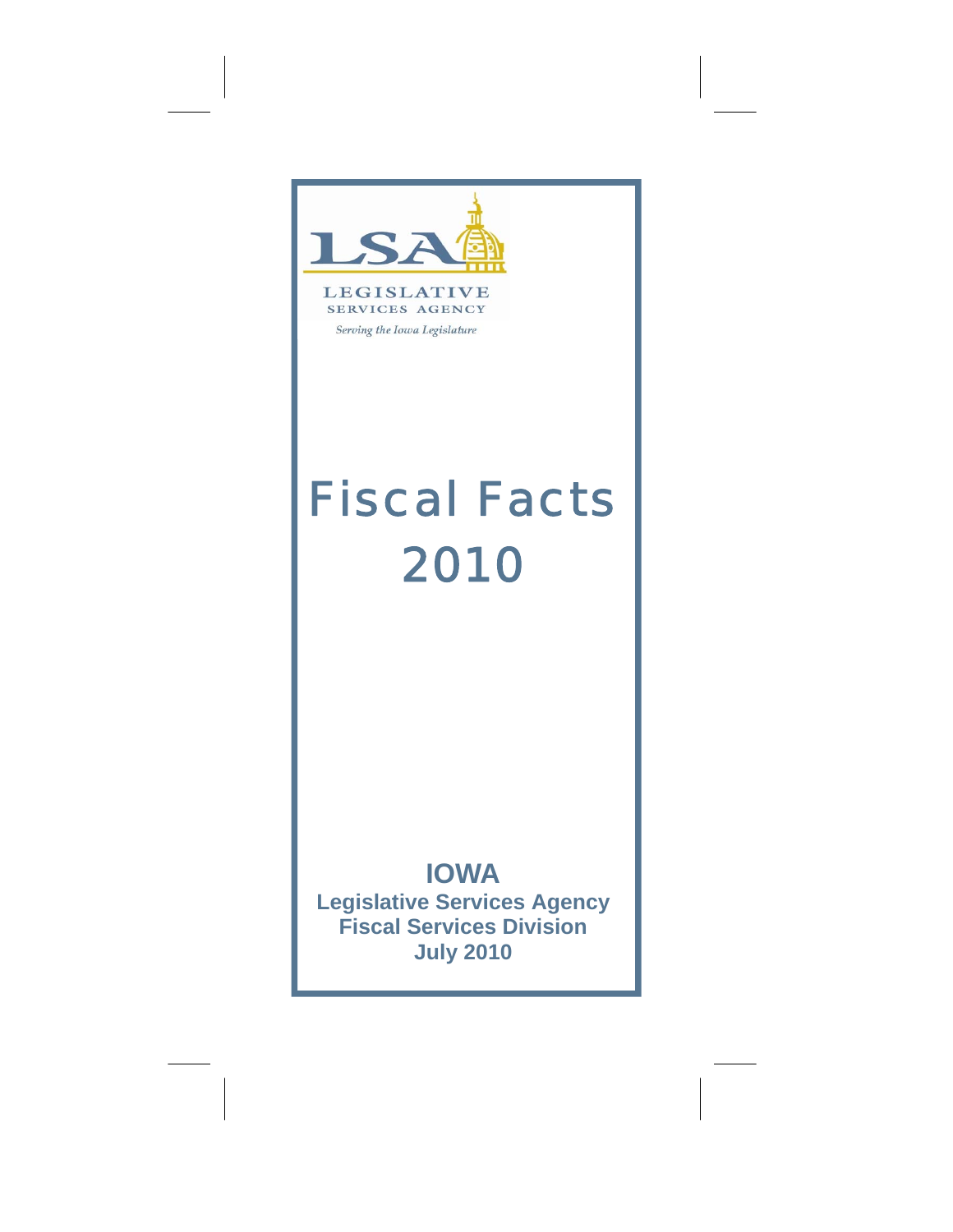- To: Members of the Iowa General Assembly
- From: Holly M. Lyons, Division Director Fiscal Services Division
- Re: Fiscal Facts

Date: July 2010

Fiscal Facts contains data relating to overall revenues and expenditures of State government, as well as information regarding the most pertinent and discussed topic areas. Additional detailed data and information are available from the Fiscal Services Division of the Legislative Services Agency.

The FY 2010 data are estimates since the document is<br>being issued prior to the close of being issued prior to the close of FY 2010. **The data provided for FY 2011 represents action taken by the 2010 General Assembly, and does not reflect veto action by the Governor.**

If you would like further information regarding any of the data provided within Fiscal Facts or have any comments and suggestions regarding this document, please do not hesitate to contact me at 515-281-5279 or holly.lyons@legis.state.ia.us.

> LSA website: http://www.legis.state.ia.us/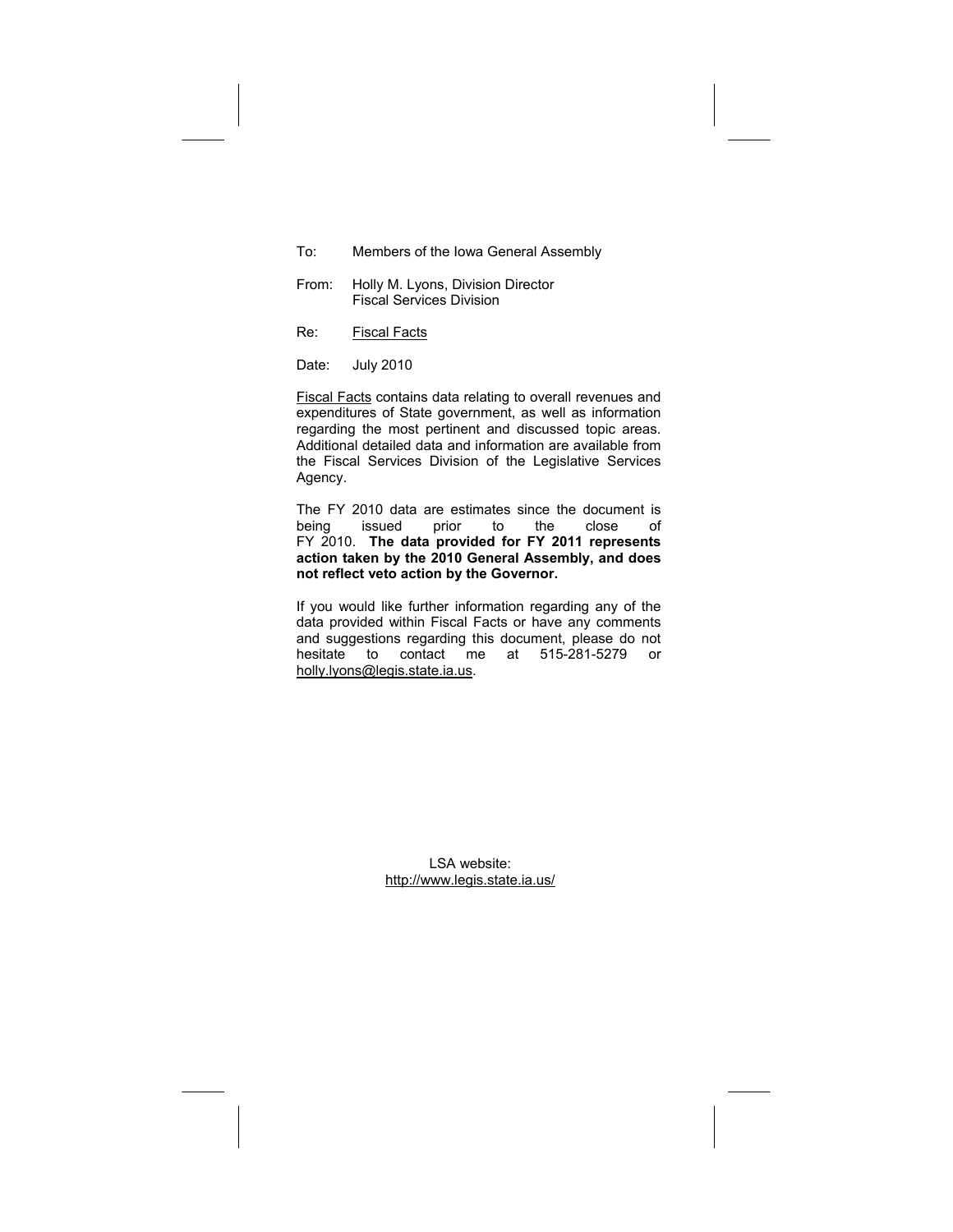# **Legislative Services Agency Fiscal Services Division Staff Listing**

# **Holly M. Lyons, Director State Capitol, Room G01 515-281-5279**

| <b>Fiscal Services Division Director</b>      | <b>Holly Lyons</b>  | 281-7845 |
|-----------------------------------------------|---------------------|----------|
| <b>Committee Assignments</b>                  |                     |          |
| Appropriations Subcommittee:                  |                     |          |
| Admin. and Regulation                         | Joe Brandstatter    | 281-8223 |
|                                               | David Reynolds      | 281-6934 |
| Ag. and Natural Resources                     | Debra Kozel         | 281-6767 |
| Economic Development                          | Ron Robinson        | 281-6256 |
| Education                                     | Dwayne Ferguson     | 281-6561 |
|                                               | Robin Madison       | 281-5270 |
| <b>Health and Human Services</b>              | Jess Benson         | 281-4611 |
|                                               | Deborah Helsen      | 281-6764 |
|                                               | Sue Lerdal          | 281-7794 |
| Justice System                                | Jennifer Acton      | 281-7846 |
|                                               | <b>Beth Lenstra</b> | 281-6301 |
| Transportation & Infrastructure               | Marcia Tannian      | 281-7942 |
| <b>Standing Committee:</b>                    |                     |          |
| Appropriations                                | Sue Lerdal          | 281-7794 |
|                                               | Dave Reynolds       | 281-6934 |
| Education                                     | Shawn Snyder        | 281-7799 |
|                                               | Dwayne Ferguson     | 281-6561 |
| Government Oversight                          | Marcia Tannian      | 281-7942 |
| Ways and Means                                | Jeff Robinson       | 281-4614 |
|                                               | Shawn Snyder        | 281-7799 |
|                                               | Dwayne Ferguson     | 281-6561 |
| <b>Editor/Publications Coordinator</b>        | Mary Shipman        | 281-4617 |
| Subcommittee Staffing/Training<br>Coordinator | Sue Lerdal          | 281-7794 |
| Appropriations Tracking<br>Coordinator        | Dave Reynolds       | 281-6934 |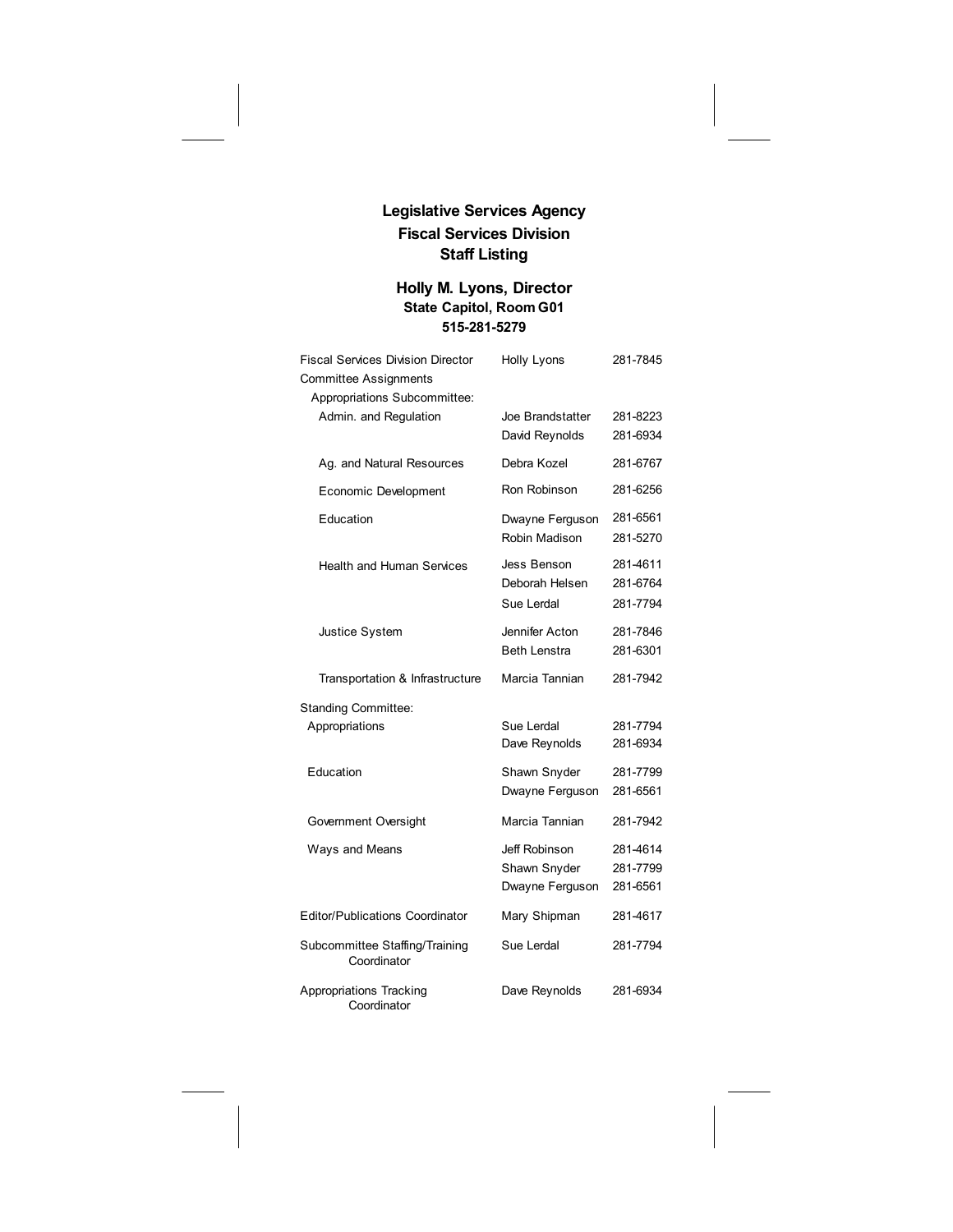# **TABLE OF CONTENTS IOWA FISCAL FACTS**

#### **2010 Legislative Session Overview**

| 1  |
|----|
| 2  |
| 3  |
|    |
| 6  |
| 7  |
|    |
| 17 |
| 22 |
| 25 |
| 30 |
| 32 |
| 37 |
| 38 |
| 39 |
|    |

# **Government Finance and Taxation**

|                                                    | 43 |
|----------------------------------------------------|----|
| lowa's Reserve Funds (Rainy Day Funds)             | 44 |
|                                                    | 46 |
|                                                    | 46 |
|                                                    | 47 |
| State Expenditures - Governmental Funds            | 48 |
|                                                    | 49 |
|                                                    | 50 |
| General Fund Expenditures Shifted to Other Funding |    |
|                                                    | 51 |
|                                                    | 52 |
| Distribution of Major State and Local Tax Sources  | 53 |
|                                                    | 54 |
|                                                    | 54 |
|                                                    | 55 |
|                                                    |    |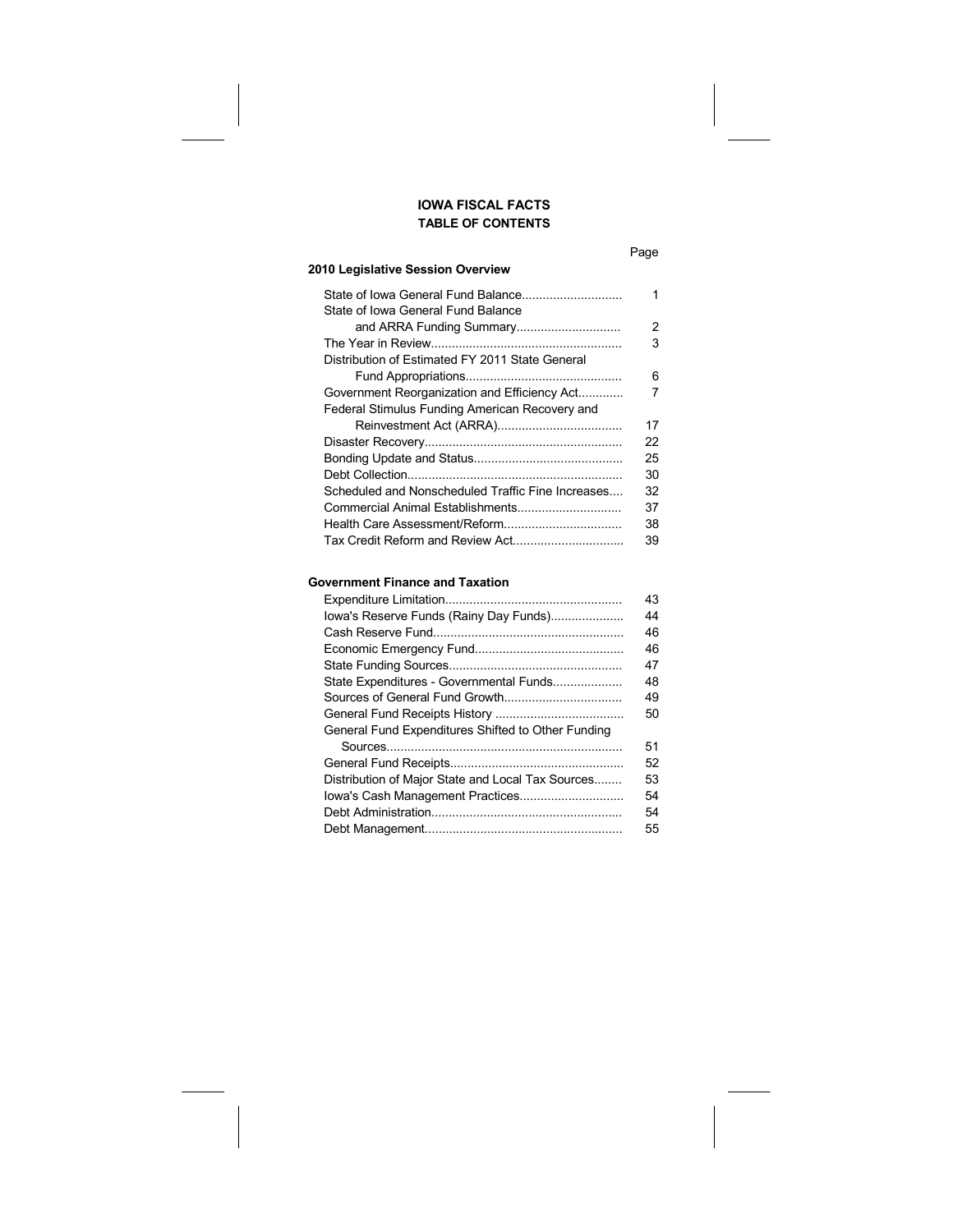### **IOWA FISCAL FACTS TABLE OF CONTENTS**

#### Page

| <b>Budgets and Appropriations</b>                |    |
|--------------------------------------------------|----|
|                                                  | 56 |
|                                                  | 57 |
|                                                  | 58 |
| Collective Bargaining Settlements                | 59 |
|                                                  | 60 |
|                                                  | 61 |
|                                                  | 62 |
|                                                  | 64 |
|                                                  | 65 |
|                                                  | 66 |
| <b>State and Local Government</b>                |    |
|                                                  | 68 |
|                                                  |    |
| <b>Iowa Economy</b>                              |    |
|                                                  | 69 |
| <b>Education</b>                                 |    |
| Paying for Public Education - The Iowa School    |    |
|                                                  | 71 |
| General Fund Appropriations for K-12 State Aid   | 78 |
| General Operating Expenditures K-12              | 79 |
| General Operating Expenditures K-12 by Function  | 80 |
| <b>Human Services</b>                            |    |
| Human Services Program Descriptions              | 81 |
| Human Services Major Program Funding             | 84 |
| Children's Health Insurance (CHIP) Program       | 85 |
|                                                  |    |
| Crime/Enforcement/Transportation                 |    |
| Year-End Prison Population, Staffing, and Budget | 86 |
| Average Prison Population and Average Cost       |    |
|                                                  | 86 |
|                                                  | 87 |
| <b>State Profile</b>                             |    |
|                                                  | 92 |
|                                                  | 93 |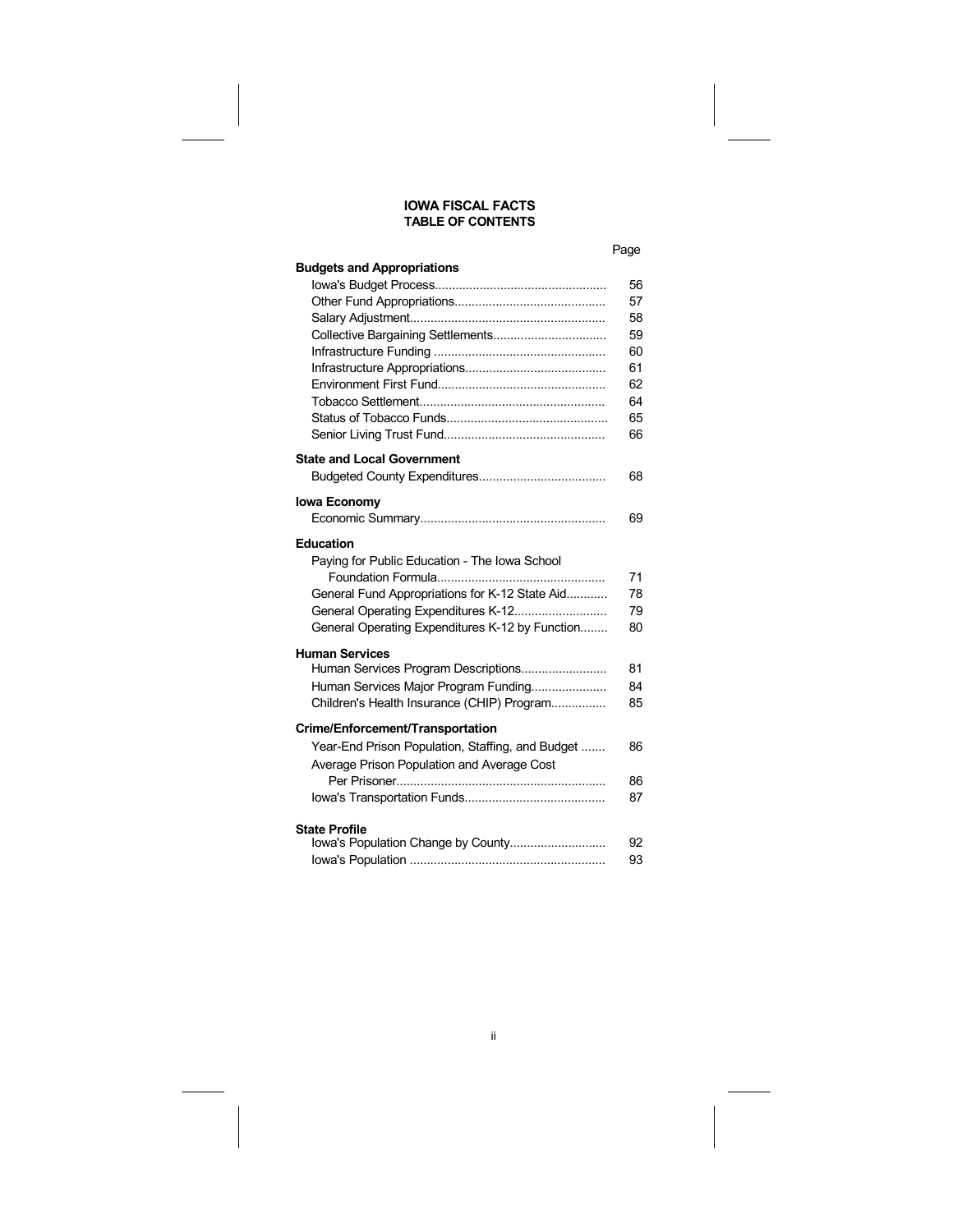# **STATE OF IOWA GENERAL FUND BALANCE (\$ in millions)**

|                                                      | FY 2010<br><b>Estimated</b> | FY 2011<br>Legislative<br>Action* |
|------------------------------------------------------|-----------------------------|-----------------------------------|
| <b>Estimated Funds:</b><br><b>Estimated Receipts</b> |                             |                                   |
| Rev. Est. Conference<br>Legislative Action Rev. Adj. | 6,681.1<br>\$.<br>-0.1      | \$<br>6,700.9<br>23.5             |
| <b>Total Receipts</b>                                | 6,681.0                     | 6,724.4                           |
| School Infra. Refunds                                | $-363.8$                    | $-367.1$                          |
| <b>Tax Refunds</b>                                   | $-901.0$                    | $-916.0$                          |
| Accruals                                             | -14.2                       | 18.5                              |
| <b>Total Funds</b>                                   | 5,402.0                     | 5,459.8                           |
| <b>Est. Appropriations:</b>                          |                             |                                   |
| General Fund                                         | 5,768.3                     | 5,279.2                           |
| Fcon, Emer, Fund                                     | 45.3                        |                                   |
| 1.5% Across-the-Board Cut                            | $-564.4$                    |                                   |
| FY 2009 Supplementals                                | 53.1                        |                                   |
| Reversions                                           | $-1.0$                      | $-2.0$                            |
| <b>Net Appropriations</b>                            | 5,301.3                     | 5,277.2                           |
| <b>Ending Balance</b>                                | 100.7                       | \$<br>182.6                       |
| <b>Approps./Transfers to Other Funds</b>             |                             |                                   |
| Senior Living Trust Fund                             | 48.2                        | 0.0                               |
| Cash Reserve Fund                                    | 52.5                        | 182.6                             |
| <b>Total</b>                                         | \$<br>100.7                 | \$<br>182.6                       |

\* Prior to action by the Governor.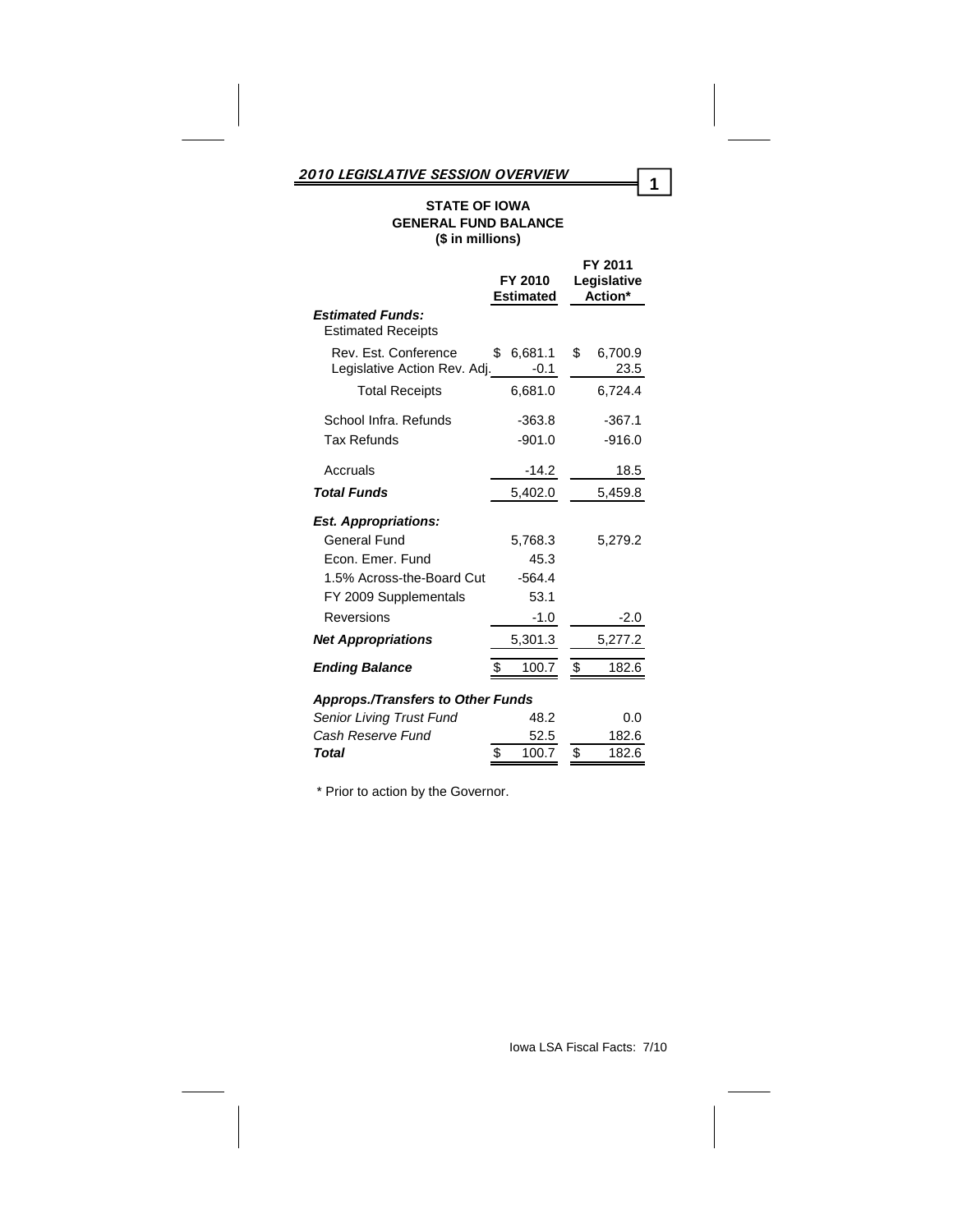#### **STATE OF IOWA COMBINED APPROPRIATION SUMMARY GENERAL FUND, ARRA, AND CASH RESERVE FUND (\$ in millions)**

|                                    | FY 2010<br>Legislative<br>Action | FY 2011<br>Legislative *<br>Action |         |  |
|------------------------------------|----------------------------------|------------------------------------|---------|--|
| General Fund                       |                                  |                                    |         |  |
| Appropriations                     | \$<br>5,301.7                    | \$                                 | 5,279.2 |  |
| Total                              | \$<br>5,301.7                    |                                    | 5,279.2 |  |
| <b>ARRA Funding</b>                |                                  |                                    |         |  |
| Medicaid                           | \$<br>239.2                      |                                    | 240.2   |  |
| <b>Education Stabilization</b>     | 321.0                            |                                    | 25.3    |  |
| Government Stabilization           | 63.4                             |                                    | 22.6    |  |
| Other                              | 10.2                             |                                    | 35.8    |  |
| Total                              | \$<br>633.8                      | \$                                 | 323.9   |  |
| <b>Cash Reserve Fund</b>           |                                  |                                    |         |  |
| Appropriations                     | \$<br>80.3                       | \$                                 | 267.4   |  |
| <b>Total GF &amp; ARRA Funding</b> | \$<br>6,015.8                    | \$                                 | 5,870.5 |  |

\* Prior to action by the Governor. ARRA = American Recovery and Reinvestment Act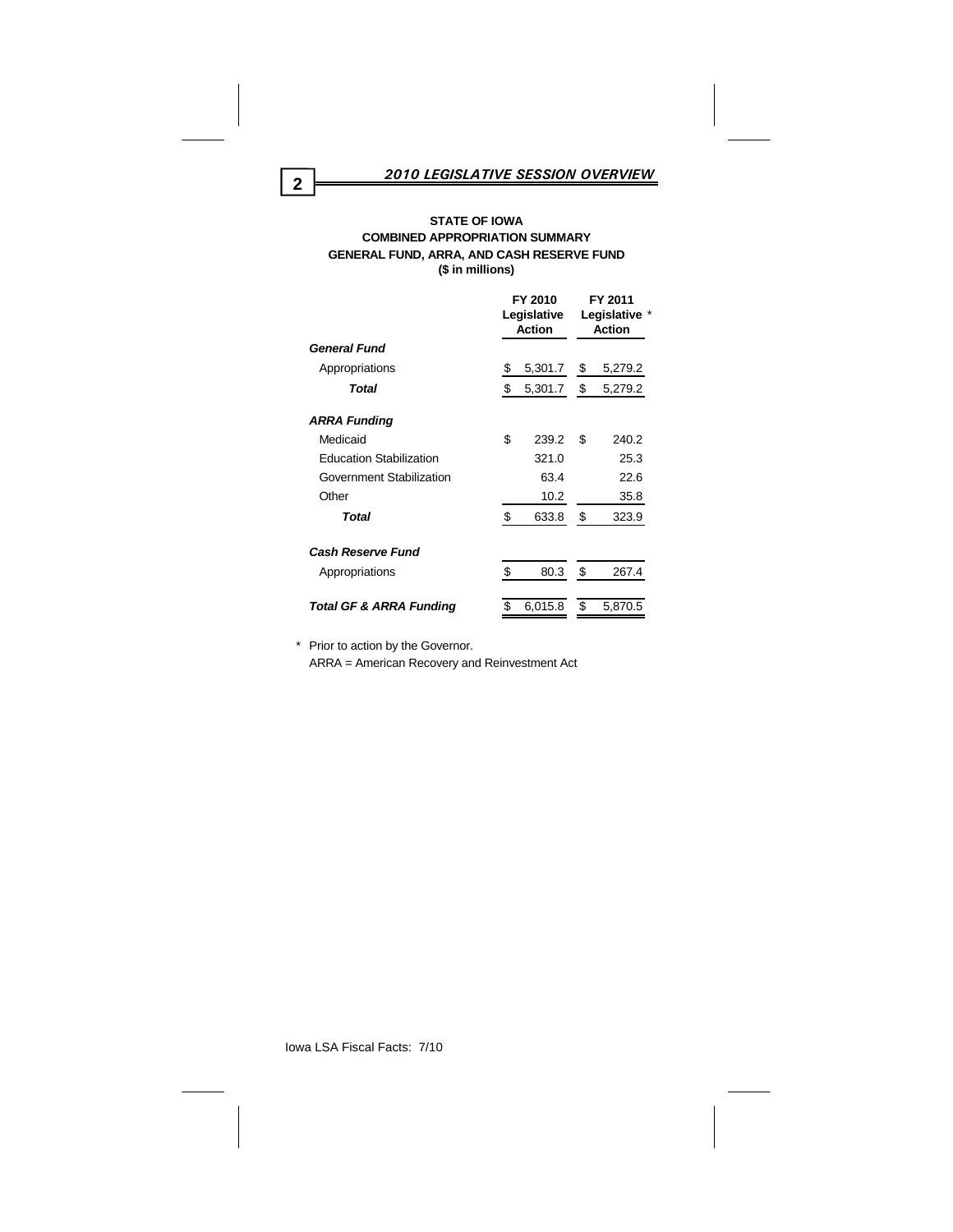#### **THE YEAR IN REVIEW**

# **FY 2009**

Iowa ended FY 2009 without a surplus; the ending<br>balance was \$0.0. The U.S. economy entered a The U.S. economy entered a recession in December 2007 and Iowa entered the recession sometime between April and October 2008. Due to the downturn in the economy, tax revenues declined significantly throughout the fiscal year. The revenue growth rate was 3.5% before refunds and accruals; down from the FY 2008 actual growth rate of 9.5%. As revenues declined during the fiscal year, actions were taken to maintain a balanced budget. In December 2008, the Governor implemented a 1.5% across-the-board (ATB) reduction totaling \$89.1 million and the 2009 General Assembly enacted additional appropriations reductions of \$101.5 million. The 2009 General Assembly also used \$150.0 million in federal stimulus funds to replace reductions in K-12 education and Medicaid. By the close of the fiscal year, a transfer of \$45.3 million from the Economic Emergency Fund was needed to balance the budget.

As a result of the zero ending balance, no money was transferred to the Cash Reserve Fund, the Senior Living Trust Fund, or the Property Tax Credit Fund.

# **FY 2010**

The 2009 General Assembly appropriated a total of \$5.768 billion from the General Fund for FY 2010, a decrease of \$192.6 million (3.2%) compared to the estimated FY 2009 General Fund appropriations. However, the reductions were offset by federal stimulus funding of \$529.3 million in FY 2010.

The October 2009 Revenue Estimating Conference (REC) revised the FY 2010 net General Fund revenue estimate downward by \$415.4 million (7.1%) compared to the estimate that was used to balance the FY 2010 budget. This resulted in a projected deficit of \$317.8 million. In response, the Governor issued Executive Order 19 requiring a 10.0% ATB reduction to all FY 2010 General Fund appropriations, cutting \$564.4 million from the budget. In the weeks following, the Legislative and Judicial Branches announced reductions to their FY 2010 budgets of 10.0% and 7.1% respectively.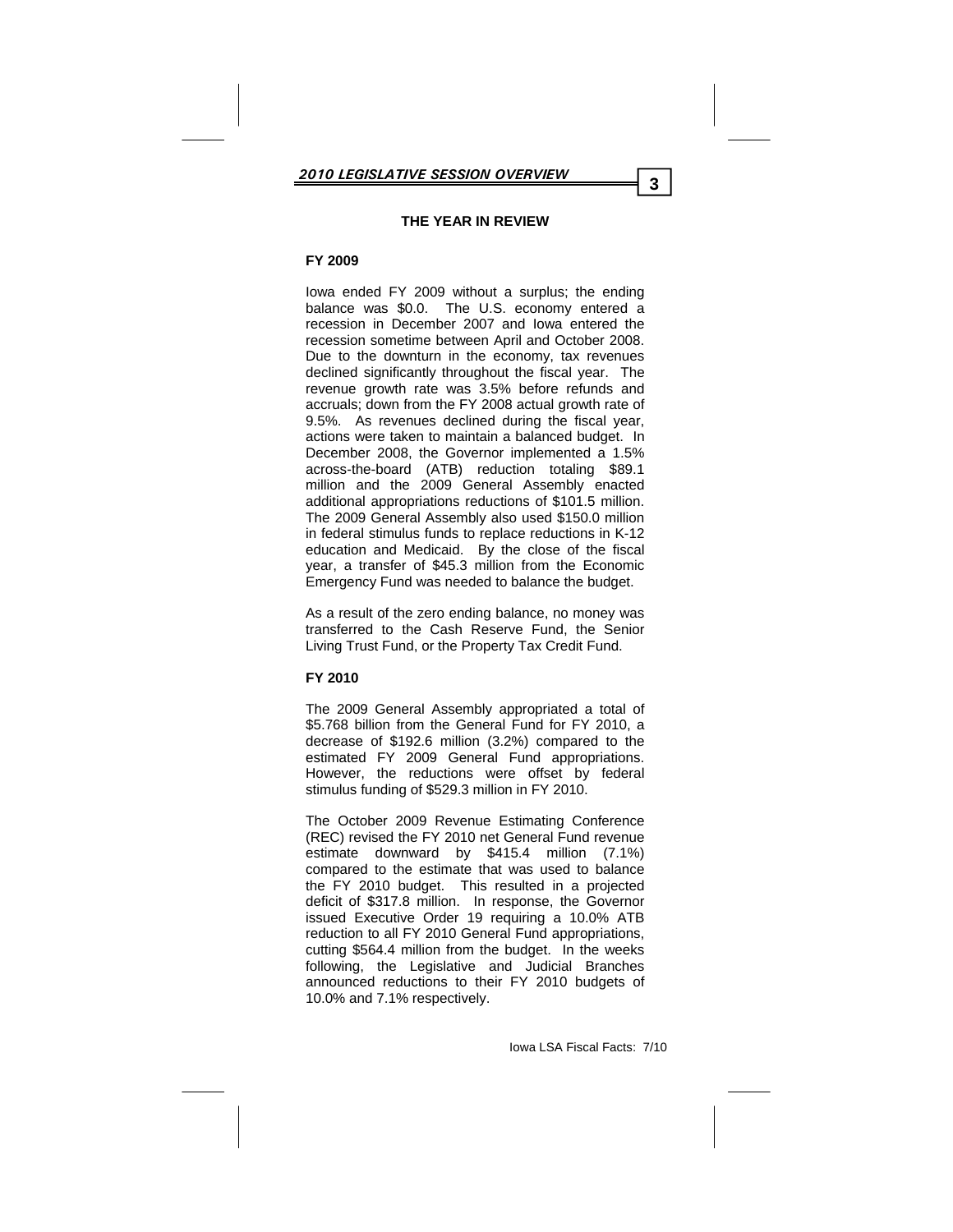# **THE YEAR IN REVIEW (Continued)**

This resulted in reductions of \$3.3 million to the Legislative Branch budget and \$11.4 million to the Judicial Branch. The reductions to all three branches of government reduced General Fund appropriations by a total of \$579.1 million.

The December 2009 REC reduced revenue estimates further, estimating FY 2010 revenue growth at negative 8.7%. The 2010 General Assembly made further reductions to FY 2010 appropriations for a net appropriation total of \$5.302 billion from the General Fund. In addition, the 2010 General Assembly used \$633.8 million in federal stimulus funds and \$80.3 million from the reserve funds to balance the FY 2010 budget, leaving a projected ending balance of \$100.7 million.

According to a March 2010 report released by the National Conference of State Legislatures (NCSL), personal income tax collections were below the latest target in 25 states and general sales tax revenues were below the most recent forecast in 23 states. However, in Iowa, personal income tax and general sales tax revenues were on target at the time of the March report, indicating that like all states, Iowa's economy was suffering, but it seemed to be in better shape than many other states.

# **FY 2011**

The December 2009 REC estimate for FY 2011 reflected 0.7% growth, and the March 2010 REC increased that projection to 1.5% growth before refunds and accruals. There continues to be concern about the Iowa and national economy. Net General Fund revenue peaked in November 2008 and fell by 10.7% by February 2010. Economic indicators are starting to show recovery but the recovery is from a very low level and it is likely to take years for revenues to attain the prerecession levels. To achieve real revenue growth, Iowa needs to increase the number of jobs and therefore wage and salary income.

Senate File 2088 (Government Reorganization and Efficiency Act) made changes in the structure of State government and impacted elements of local governments and various boards and commissions.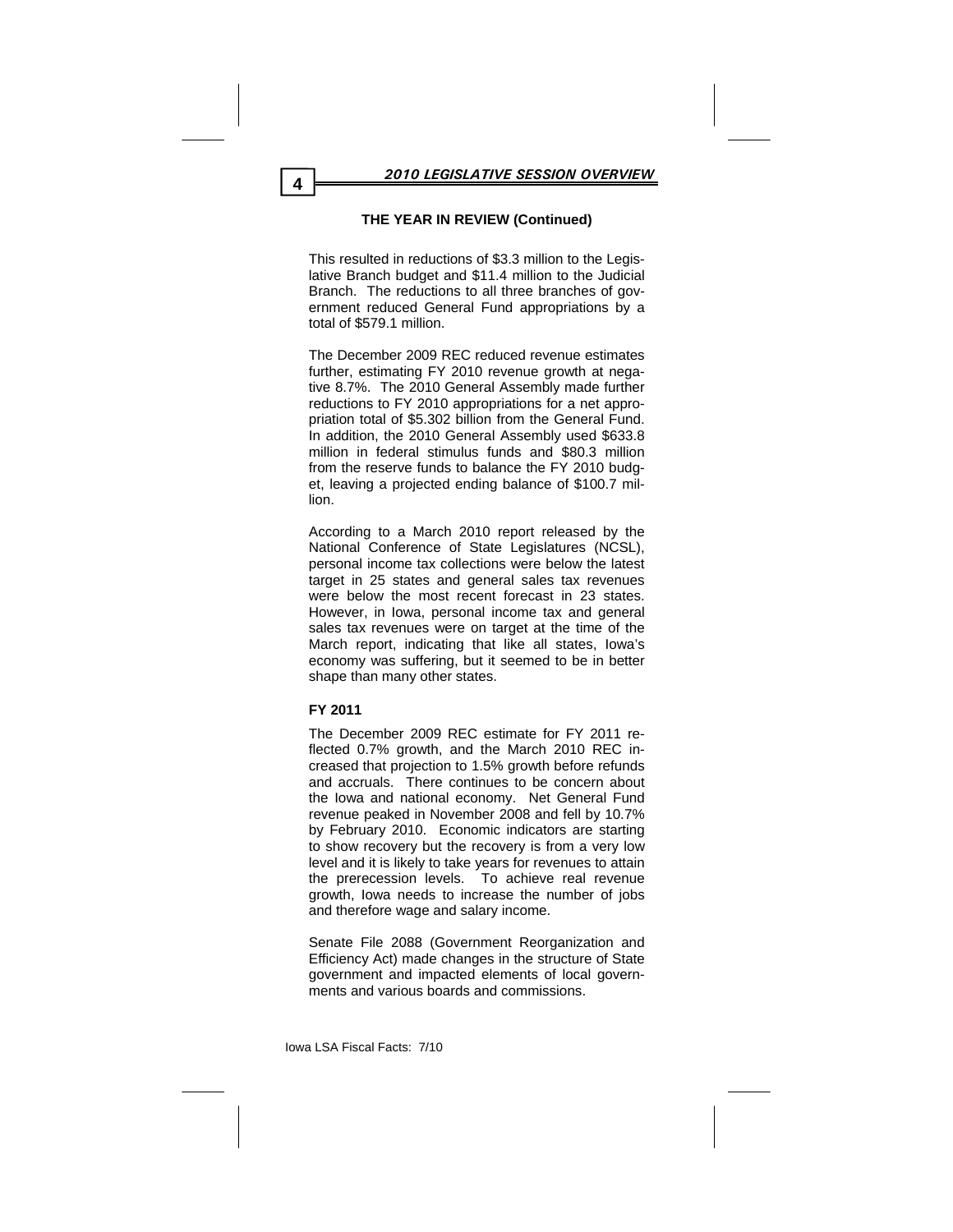# **THE YEAR IN REVIEW (Continued)**

The Act impacts the State General Fund and other funds. Specifically, General Fund savings related to reorganization are estimated to be \$70.5 million in FY 2011. The General Assembly also approved SF 2062 (Early Retirement Incentive Act) establishing a State Employee Retirement Incentive Program for eligible employees. The Act was effective on February 10, 2010, and is estimated to result in total savings for FY 2011 of \$53.7 million (\$22.8 million from the General Fund and \$30.9 million from other funds).

The 2010 General Assembly appropriated \$5.279 billion from the General Fund for FY 2011. In addition, \$323.9 million in federal stimulus (ARRA) funds and \$267.4 million from reserve funds, and the anticipated savings from reorganization and early retirement incentive were used to balance the budget for a total appropriation for FY 2010 of \$5.871 billion. The projected General Fund ending balance for FY 2011 is \$182.6 million.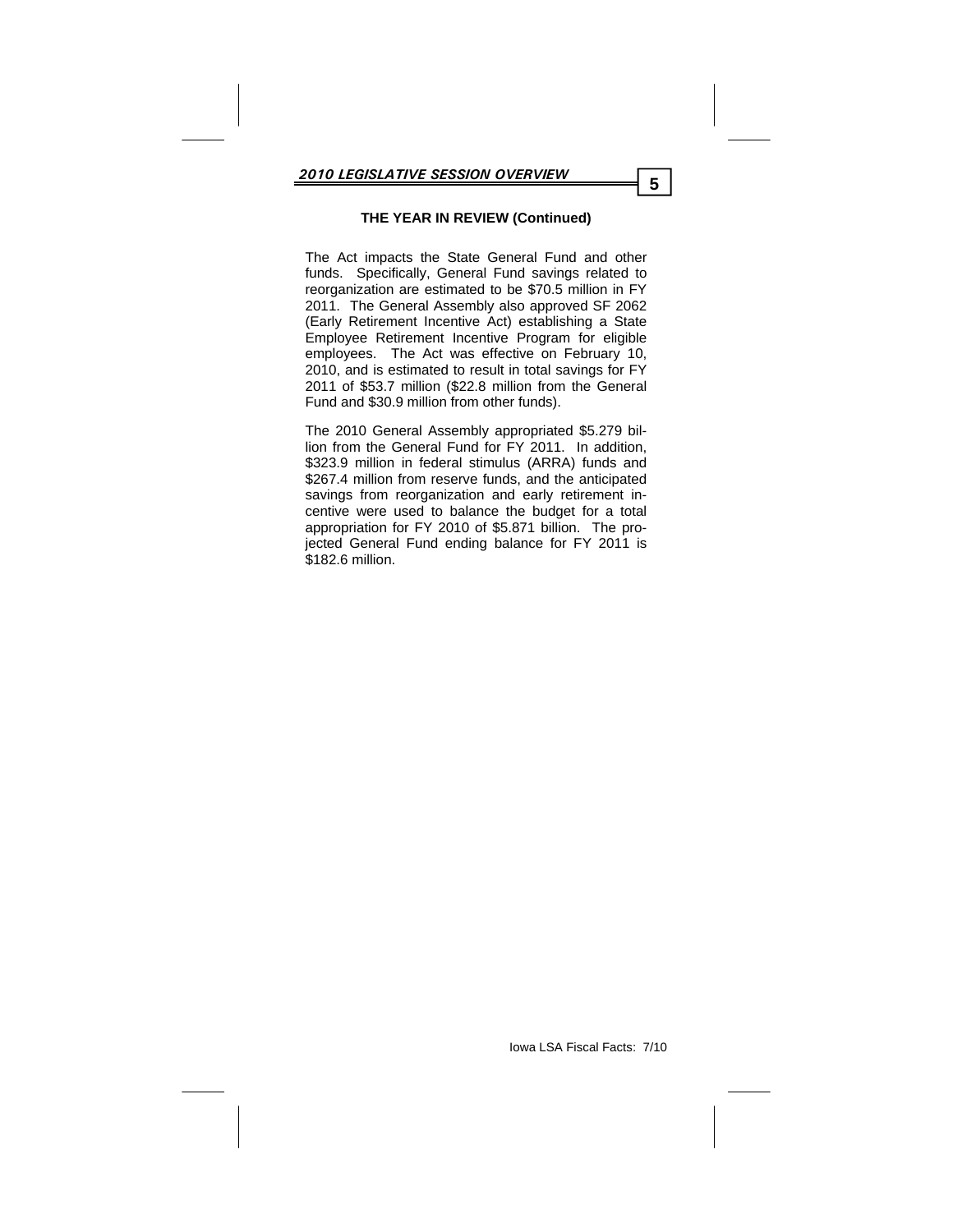#### **DISTRIBUTION OF ESTIMATED FY 2011 STATE GENERAL FUND APPROPRIATIONS (\$ in millions)**



| Subcommittee                | Est. FY 2011<br>Appropriations | Percent<br>of Total |
|-----------------------------|--------------------------------|---------------------|
| Admin. & Regulation         | 66.6                           | 1.3%                |
| Ag. & Natural Resources     | 35.9                           | 0.7%                |
| Economic Development        | 41.8                           | 0.8%                |
| K-12 Education - School Aid | 2.446.1                        | 46.3%               |
| Education                   | 844.4                          | 16.0%               |
| Health & Human Services     | 935.5                          | 17.7%               |
| <b>Justice System</b>       | 635.6                          | 12.0%               |
| <b>Unassigned Standings</b> | 273.3                          | 5.2%                |
| Total                       | 5,279.2                        | 100.0%              |

Note:

"Other" includes Administration and Regulation, Agriculture and Natural Resources, Economic Development, and Transportation and Infrastructure.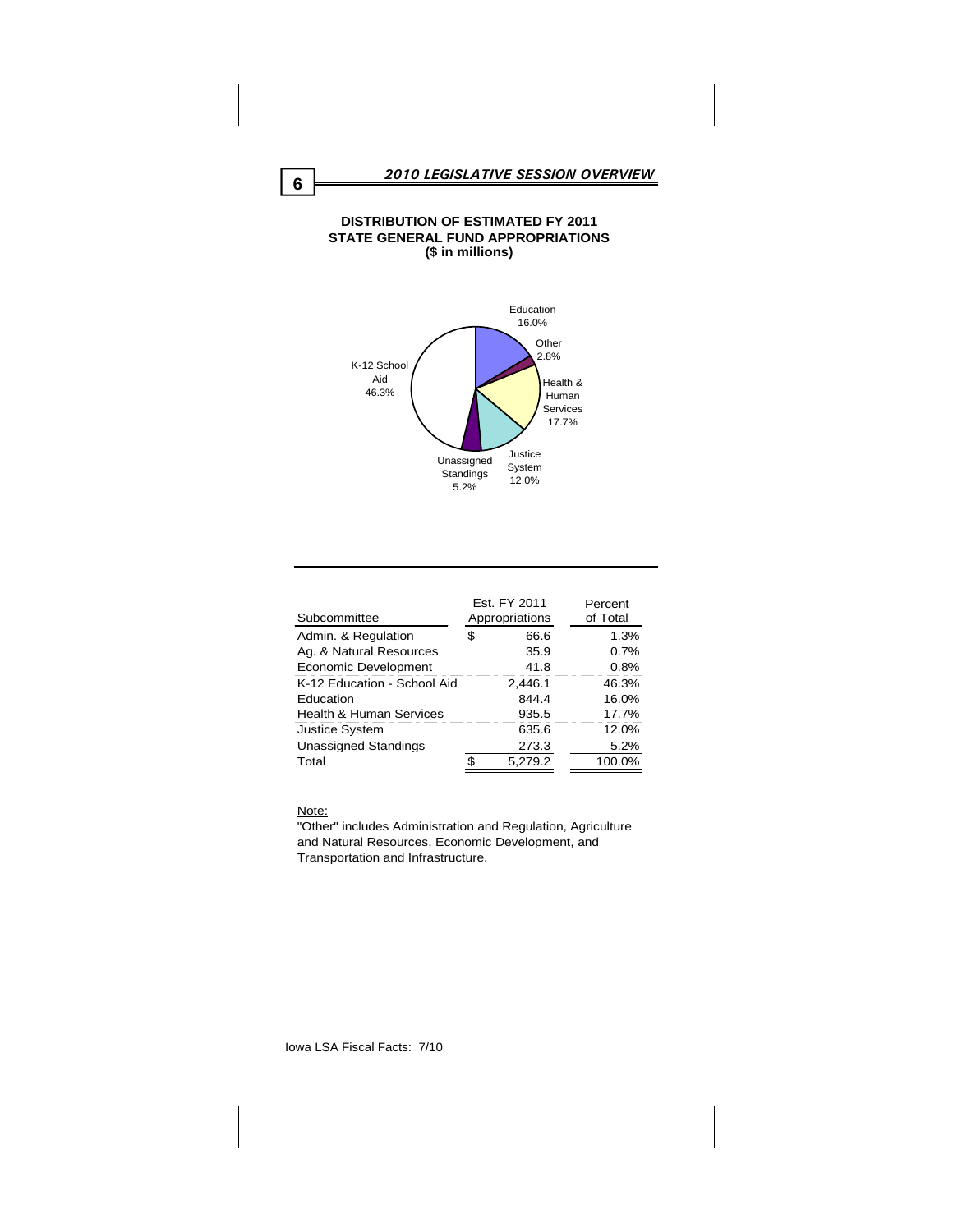### **GOVERNMENT REORGANIZATION AND EFFICIENCY ACT**

Senate File 2088 made various changes in the structure of State government and impacted various elements of local governments and various boards and commissions. The Act impacted the State General Fund and various other funds. Significant provisions of the Act include:

# **Impact on Appropriations and Expenditures**

Appropriates \$1.7 million and 23.0 FTE positions from the General Fund for FY 2011.

Generates additional General Fund revenues estimated at \$21.9 million for FY 2011 and \$7.8 million for FY 2012.

Impacts General Fund expenditures as follows:

- An estimated decrease in expenditures of \$102,000 for FY 2010.
- An estimated decrease in expenditures of \$50.3 million for FY 2011.
- An estimated decrease in expenditures of \$27.0 million for FY 2012.

The total impact to the State General Fund when appropriations, revenue increases, and expenditure changes are totaled:

- An estimated savings of \$102,000 for FY 2010.
- An estimated savings of \$70.5 million for FY 2011.
- An estimated savings of \$34.7 million for FY 2012.

Impacts other funds (including local government savings) when appropriations, revenue increases, and expenditure changes are totaled:

- An estimated savings of \$21,000 for FY 2010.
- An estimated savings of \$55.7 million for FY 2011.
- An estimated savings of \$34.2 million for FY 2012.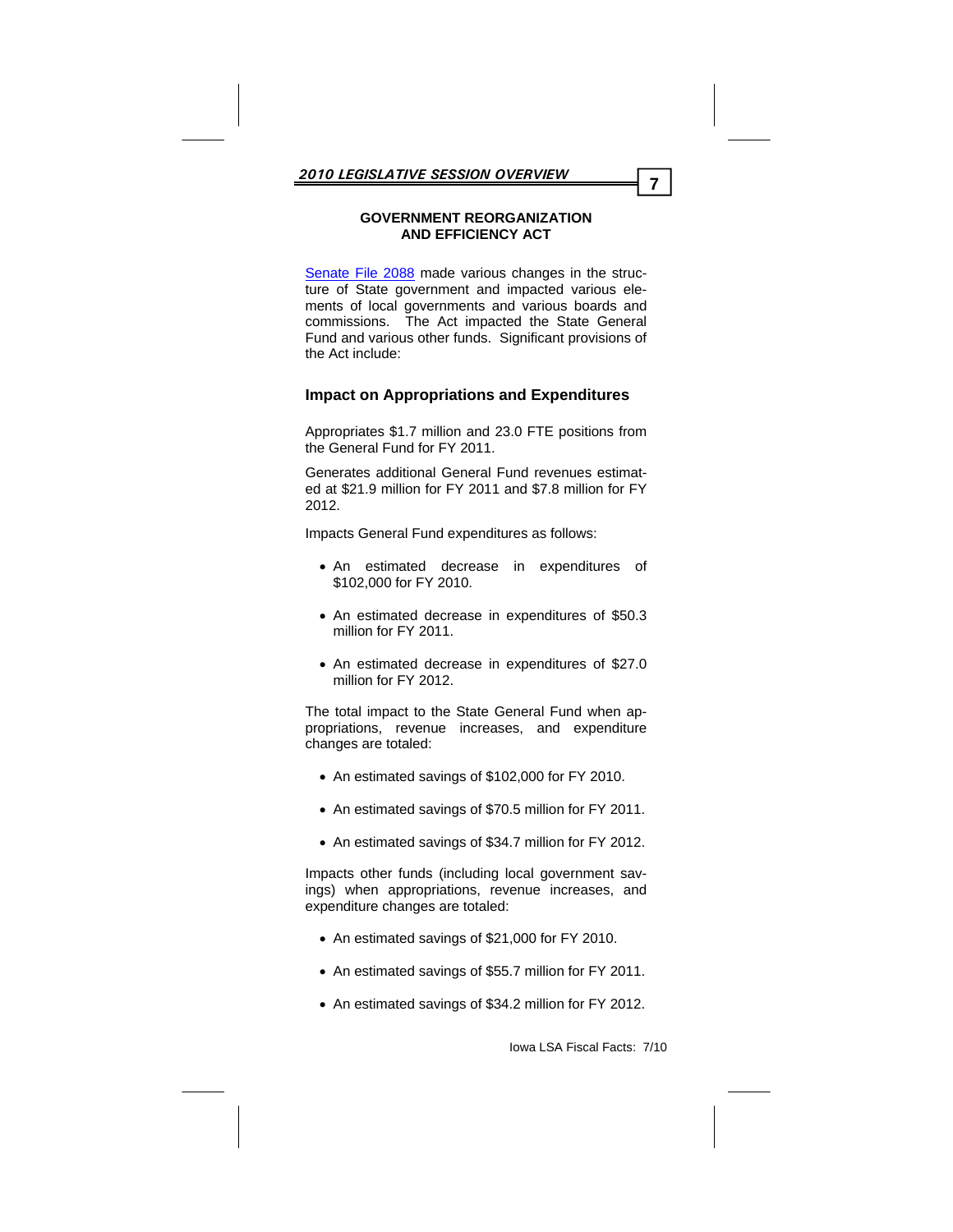NOTE: Savings were also included relating to reorganization in House File 2531 (FY 2011 Standings Appropriations Bill) and Senate File 2062 (Early Retirement Incentive Act). House File 2531 appropriates \$2.3 million to the Department of Administrative Services (DAS) for technology procurement to result in a portion of the estimated savings. House File 2531 makes a \$260,000 Cash Reserve Fund appropriation to replace the initial savings that were decreased from the DAS General Fund appropriation in Senate File 2367 (FY 2011 Administration and Regulation Appropriations Bill) for the original transfer of the State accounting function and responsibilities from the DAS to the Department of Management (DOM) that HF 2531 eliminated in order for the accounting functions to remain with the DAS.

Requires the Department of Management (DOM) to apply reductions totaling \$83,760,500 to Executive Branch agencies' General Fund operating appropriations for FY 2011, excluding the Board of Regents. Requires the reductions to be realized through the implementation of the following:

- Senate File 2062 (Early Retirement Act) additional detail below
- Senate File 2088 (Government Reorganization and Efficiency Act) – This includes the reduction of FTE positions that are vacant for at least six months, and limitations to the span of control.
- Executive Order Number 20 issued by the Governor on December 16, 2009.

HF 2531 makes a Cash Reserve Fund appropriation of \$5.0 million in the event the \$83.8 millions in savings cannot be met.

# **Early Retirement Incentive**

SF 2062 (Early Retirement Incentive Act) provides for the establishment of a State Employee Retirement Incentive Program for eligible employees of the Executive Branch of the State and makes the Program optional for the Legislative and Judicial Branches, and the State Board of Regents institutions. The Judicial Branch and State Board of Regents are not participating. Over 2,100 employees applied for the Program.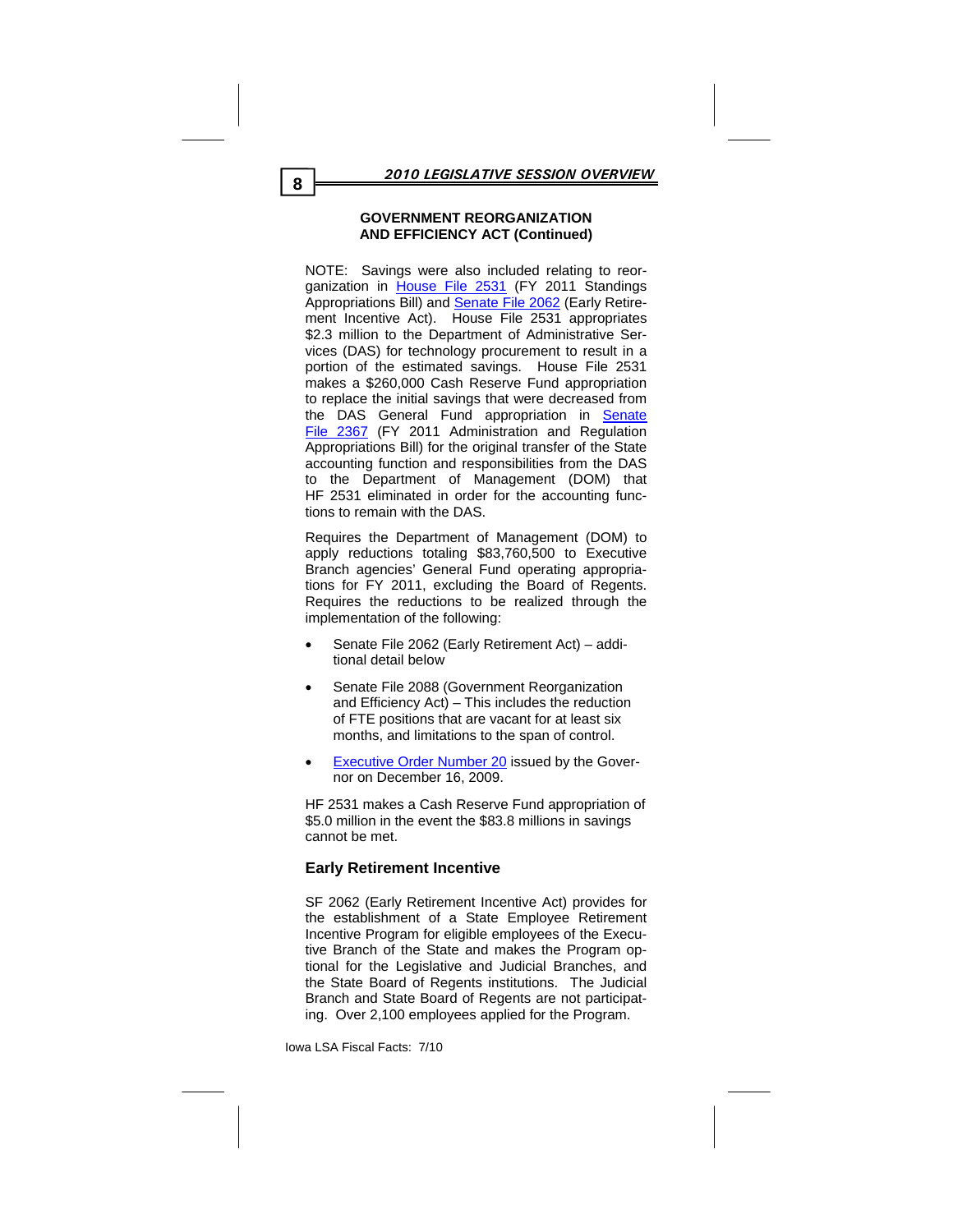Since employees are allowed to withdraw their application prior to termination, and since the positions the Department of Management (DOM) will approve to be filled is unknown, the fiscal impact is not available at this time. The Department of Administrative Services (DAS), in collaboration with the DOM, is required to provide an interim report to the General Assembly concerning the Program by October 1, 2010.

# **Structural Changes:**

- Requires most State agencies to obtain services relating to information technology (IT) from the DAS and creates a Chief Information Officer (CIO) position to coordinate IT services. The CIO is to be appointed by the Governor and confirmed by the Senate.
- Requires a study by the DAS, the Department of Cultural Affairs (DCA), and the State Records Commission regarding creation, storage, and retention of State records in electronic format.
- Requires an electronic format for various documents issued by the Legislative Services Agency (LSA).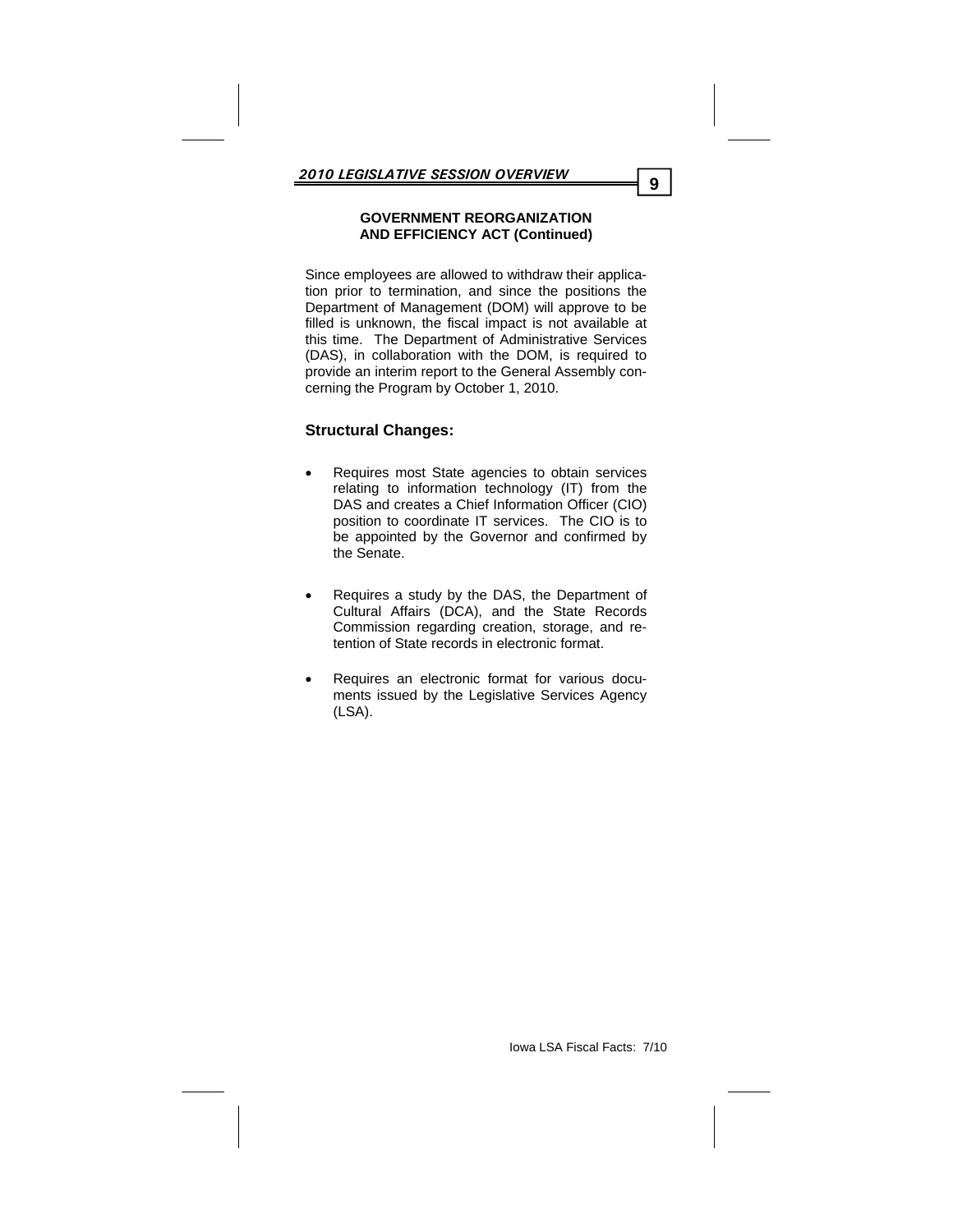# **Changes regarding personnel**

- Converting FTE positions to a contract position.
- Limiting the carried forward funds for operational appropriations permitted to be encumbered for training to internet-based training costs.
- Requiring the DAS to adopt administrative rules for job sharing, telecommuting, and flex-time.
- Requiring the judicial district Department of Correctional services to utilize the State accounting system (I3).
- Requiring departments to track expenditures separately for contract services and employee training and submit the information to the LSA semiannually.
- Requiring departments to eliminate FTE positions that have been vacant for a period of at least six months and permits departments to request reauthorization from DOM for positions that are difficult to fill.
- Requiring funding in a department's adopted budget designated for FTE positions be used only for salaries and benefits.
- Requiring each appropriations subcommittee of the General Assembly to annually review department fees.

Requires a span of control of 1:14 for FY 2011 and 1:15 for FY 2012 with minor exceptions. Defines "supervisory employee." Permits Executive Branch agencies to apply for a waiver for FY 2012 under certain circumstances to a five-person review board. Requires the State Board of Regents to develop a policy regarding the employee per supervisory employee target aggregate ratio at each institution of 1:15.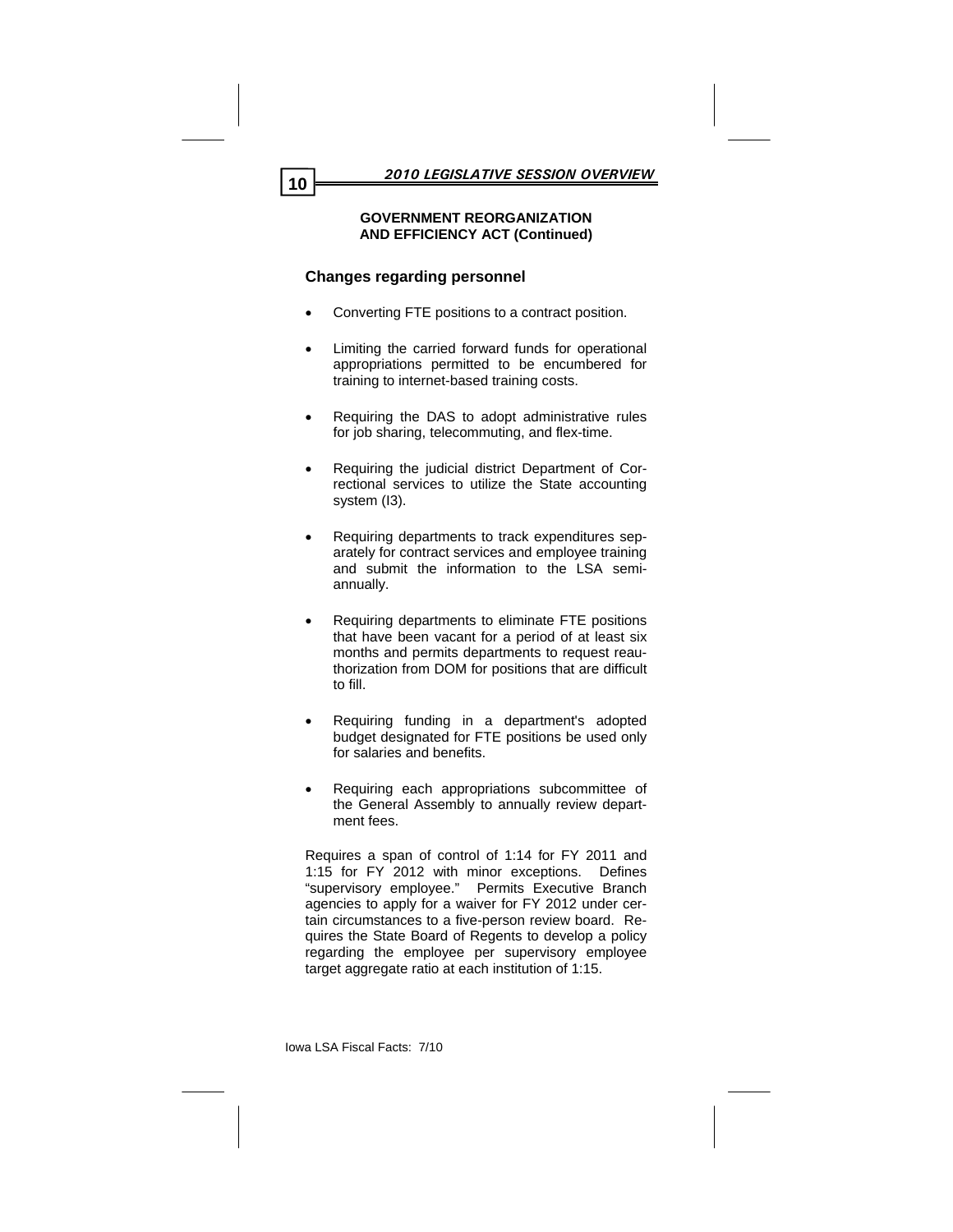# **Streamlined practices**

Requires the State Board of Regents and Regents institutions to cooperate with DAS and other State agencies in the areas of joint purchasing and information technology.

Permits agencies to purchase goods and services pursuant to a master contract negotiated by DAS with certain agencies exempt from the contract.

Requires streamlined practices, including:

- State employees to be paid via electronic funds transfer (EFT) unless the employee is currently under a collective bargaining agreement that provides otherwise.
- Requires DAS and DOM to examine the process by which State agencies hire personnel with the goal of reducing steps needed for agencies to hire personnel.
- Requires DAS to conduct a property inventory and a review of State office leases. Requires the State Board of Regents to conduct an audit of property. Requires DAS with the Department of Human Services (DHS) and the Department of Corrections (DOC) to sell property no longer necessary for the DHS or DOC.

# **Other Changes**

Establishes a Class A Micro-distilled Spirit Permit.

Establishes a Charity Beer and Wine Auction Permit.

Creates two new classes of beer permits. Class AA permits the holder to manufacture high alcoholic content beer and sell it at wholesale. Special Class AA permits manufacturing of high alcoholic content beer that can be consumed on the premises of a Class C liquor control license holder or Class B beer permit (i.e.: brewpubs) holder.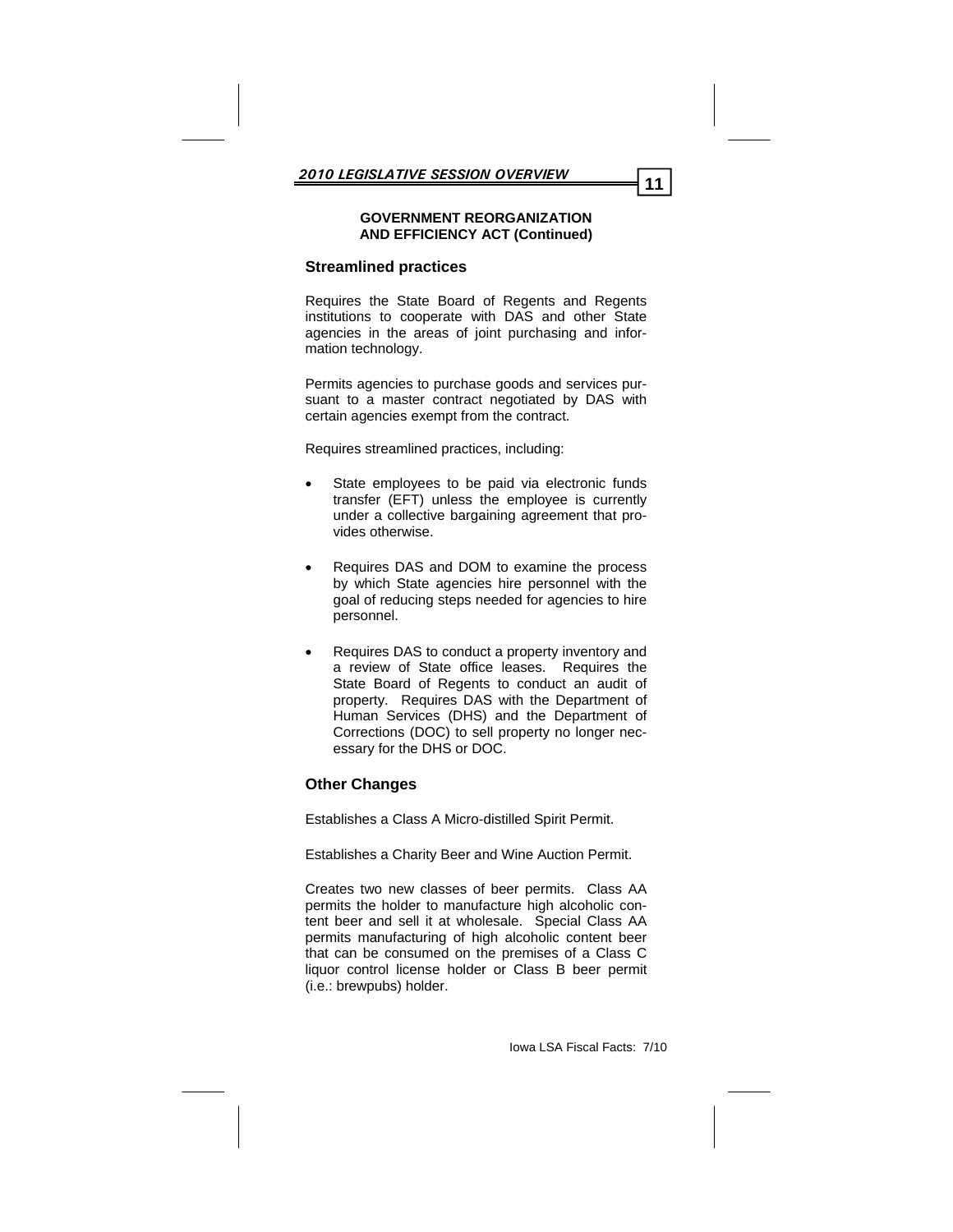Requires the Alcoholic Beverages Division (ABD) to close the main State warehouse on Fridays. Limits the number of tobacco retail compliance checks that the ABD can perform in FY 2011 to one check per retail outlet and one follow-up check for those that are noncompliant during the first check.

Authorizes the direct shipment of wine from out-ofstate manufacturers to residents of Iowa.

Reduces the Department of Human Rights (DHR) from seven divisions to three:

- Division of Community Advocacy and Services
- Division of Criminal and Juvenile Justice Planning
- Division of Community Action Agencies

Requires a debtor to the State that wins money on a wager at a racetrack, excursion gambling boat, or gambling structure in Iowa is subject to a tax setoff when winnings meet a \$1,200 threshold in lieu of the current \$10,000.

Transfers the State accounting function and responsibilities from the DAS to DOM. NOTE: House File 2531 (FY 2011 Standing Appropriations Bill) strikes this provision.

Increases the fees collected for the Organics Agricultural Program by 10.0% for FY 2011 and permits the Department of Agriculture and Land Stewardship (DALS) to retain the increased revenue.

Transfers the authority for administration of the Shelter Assistance Fund from the Department of Economic Development (DED) to the Iowa Finance Authority  $(IFA)$ .

Makes various changes to the area education agency boards and duties and the data exchanges with the Department of Education.

Iowa LSA Fiscal Facts: 7/10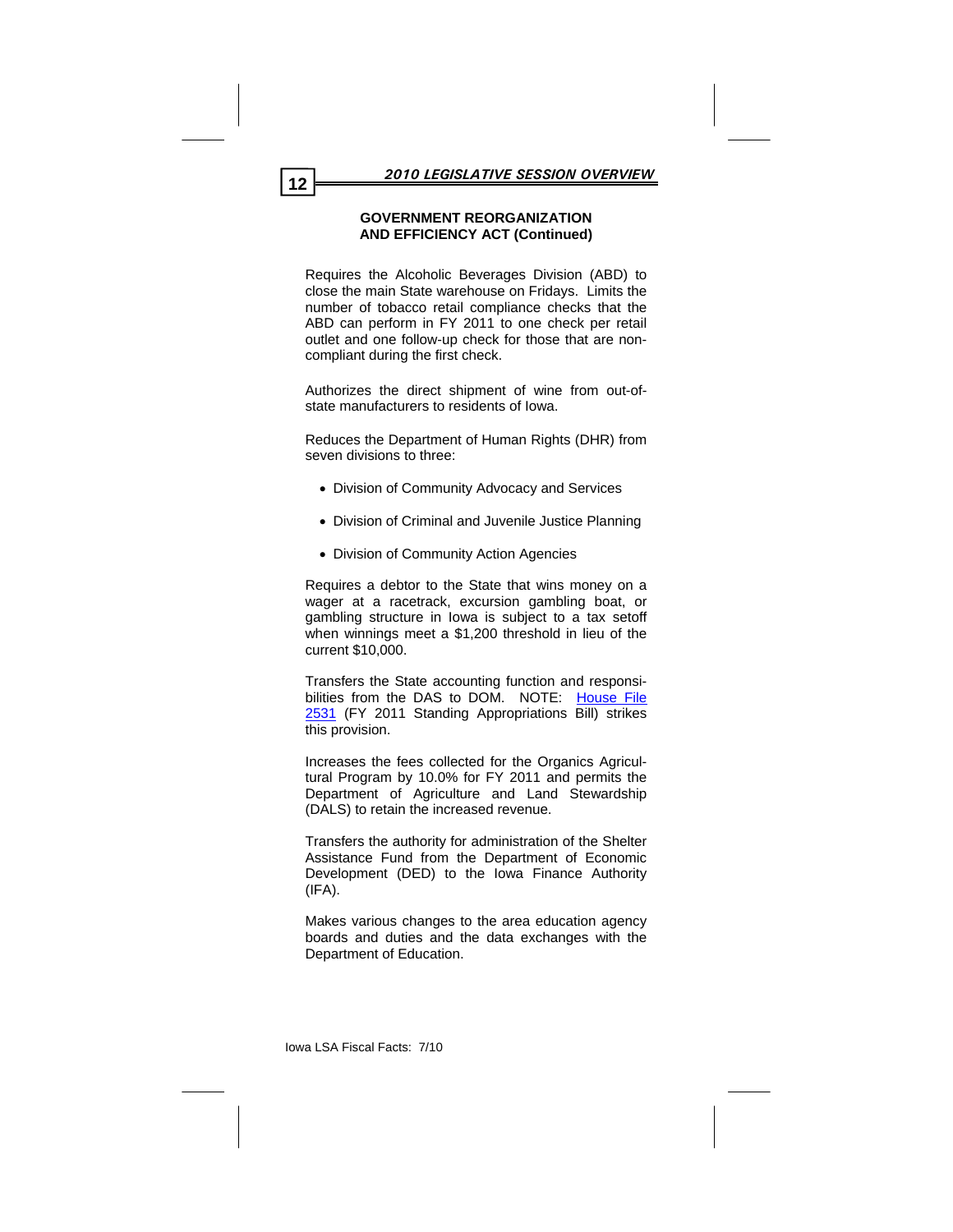Creates the Early Childhood Iowa Initiative as a restructuring of the Community Empowerment Initiative.

Requires the Department of Education to review and evaluate the implementation of the recommendations submitted by the Community College Accreditation Advisory Committee in its final report. Requires the Department of Education to convene a working group to study the maximum academic credit hour workload per school term for community college instructors.

Requires the Departments of Human Services, Public Health, Corrections, Management, and any other appropriate agency to identify strategies to improve efficiencies in pharmaceuticals, including changes to State law or approval from the federal government.

Requires electronic transmission of child support payments collected by employers from employees.

Creates a new Code chapter (False Claims Act) to attempt to secure a larger recovery for the State (10.0%) under Medicaid fraud actions.

Requires the Board of Corrections to meet at least quarterly. The Board is currently required to meet at least 12 times per year.

Requires the Department of Corrections (DOC) to close Farm One by July 1, 2010, and Farm Three by January 1, 2011, at Iowa State Penitentiary at Fort Madison.

Changes the amount of tuition that can be charged by the Iowa Law Enforcement Academy.

Creates a legislative State Government Efficiency Committee to review State government operations at least every two years.

# **Medicaid**

 Removing drugs prescribed for mental illness from the list of drugs that are exempt from prior authorization when the drug is not on the preferred drug list.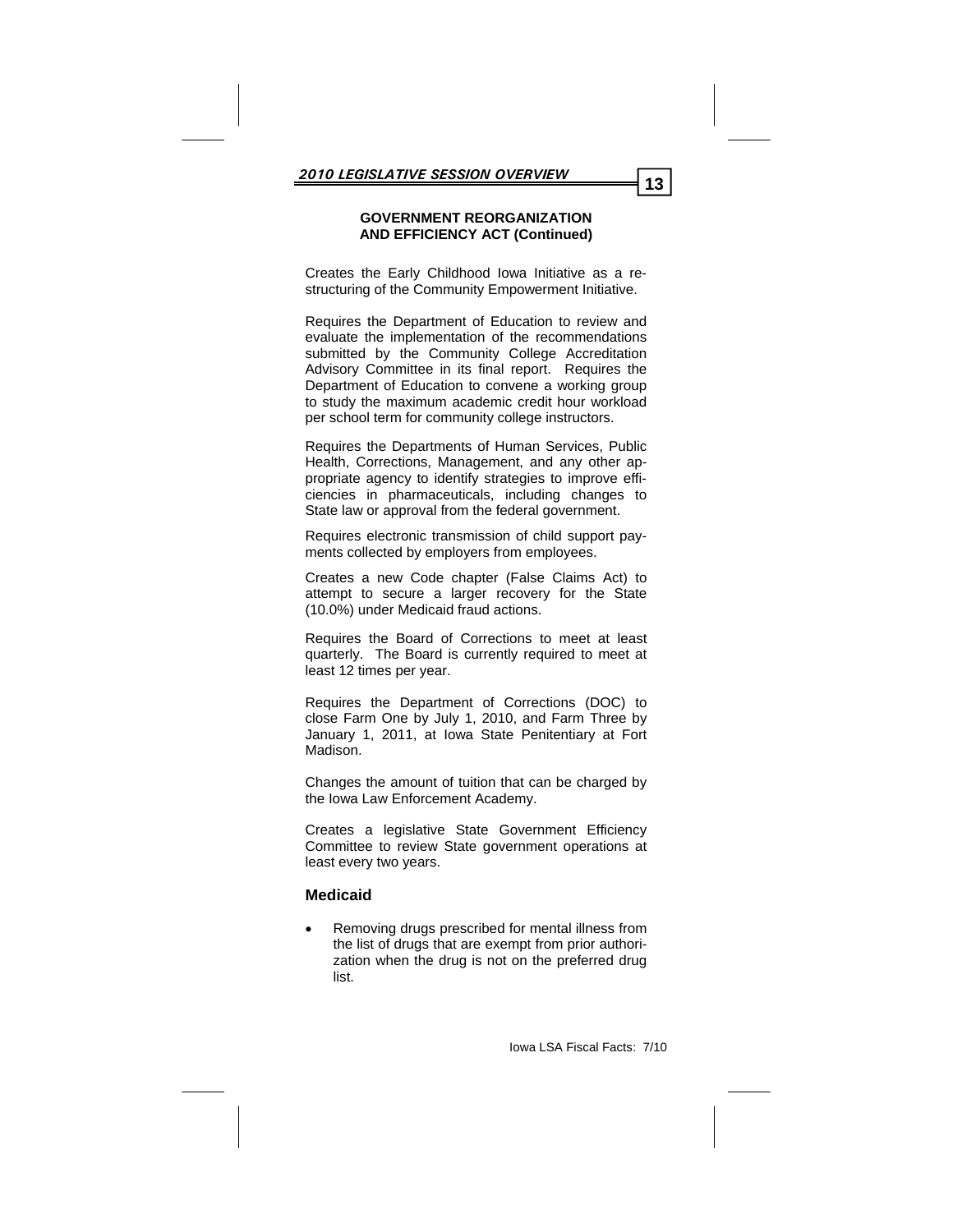- Requiring the DHS to adopt rules to restrict physicians and other prescribers to a maximum of three days of prescription drugs that are not on the Medicaid Preferred Drug List (PDL) while seeking approval to continue the medication. Requires the DHS to adopt rules to place chemically unique mental health drugs on the nonpreferred drug list and require prior authorization if the drug does not receive supplemental rebates.
- Requires DHS to design and implement a chronic disease management program for children.
- Requires DHS to set a trigger for a review of payments for services provided under the Home and Community-Based Services (HCBS) waivers. DHS must require advanced approval for services where the payment is projected to exceed the median.
- Strengthens the Medicaid law to increase recoveries of improperly-claimed Medicaid benefits and prevent ineligible individuals from receiving these benefits.
- Requires DHS to amend the Medicaid HCBS persons with intellectual disabilities waiver to specify that the required evaluations conducted are to determine the level of care rather than confirming the diagnosis.
- Requires DHS to amend the HCBS waiver to include employment-related transportation provided or arranged by the supported community living services provider.

# **Other Human Services changes**

Requires the Early Childhood Iowa Council to establish a State Child Care Advisory Committee.

Updates statutory language regarding the Mental Health Mental Retardation Developmental Disabilities and Brain Injury (MH/MR/DD/BI) Commission, the Commission duties and the Mental Health System in the State. Changes the name of the Commission to the Mental Health and Disability Services Commission and changes the term Mental Retardation to Intellectual Disability.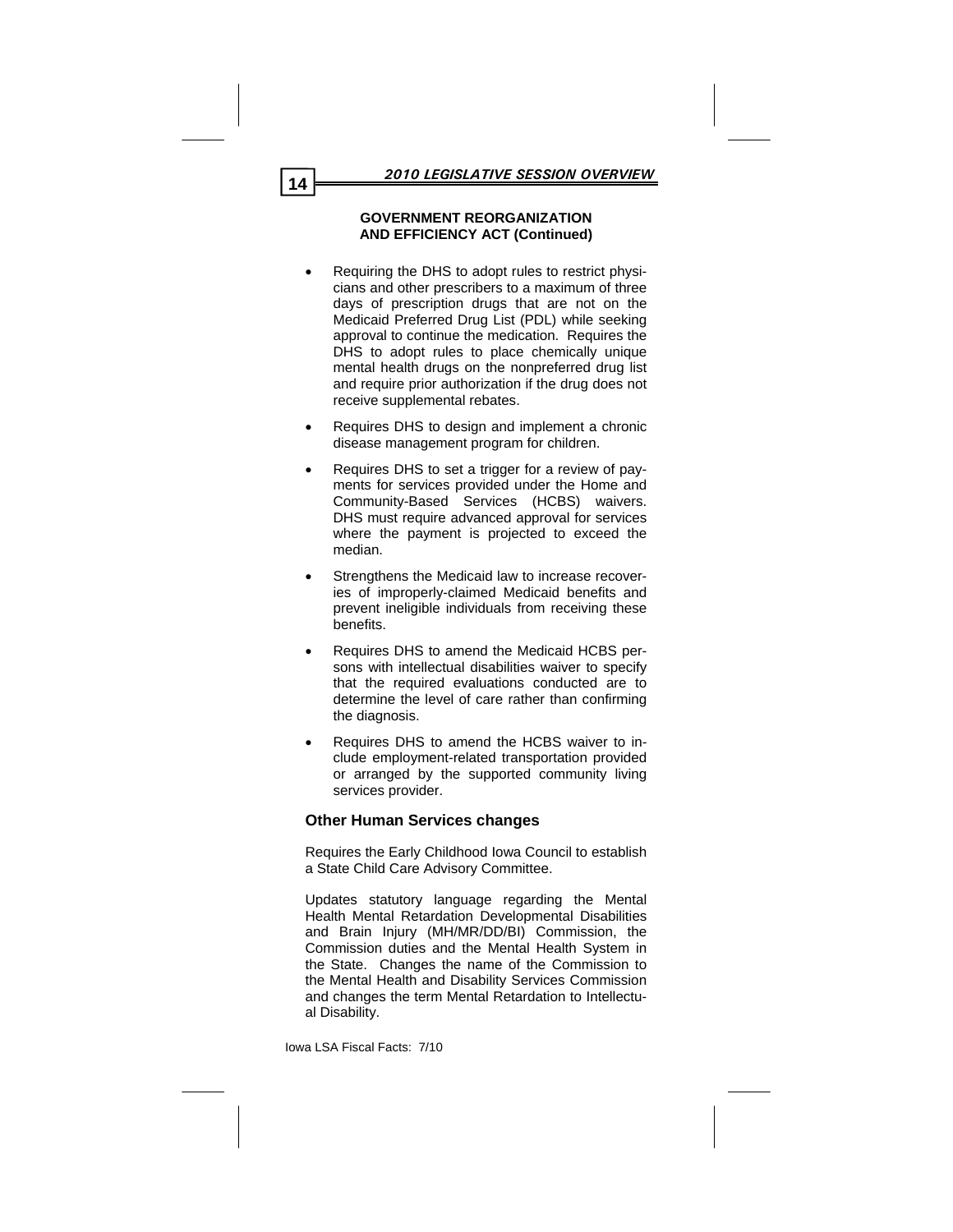Permits DHS to have more flexibility for the organizational structure of the Department.

Prohibits DHS from accepting any new enrollments into the Family Support Subsidy (FSS) Program effective July 1, 2010 (FY 2011).

Requires counties receiving funds from the Veteran County Grant Program from the Department of Veteran Affairs to submit an annual report of expenditures to the Department.

# **Board and Commissions**

Requires the General Assembly to consider various factors prior to establishing a new statutory appointive board, commission, committee, or council for those created after July 1, 2010.

Eliminates various boards and commissions including:

- Eliminates the Renewable Fuels and Coproducts Advisory Committee in the Department of Agriculture and Land Stewardship (DALS).
- Eliminates the Grape and Wine Development Commission under DALS.
- Eliminates the Natural Resource Funding Advisory Committee and the Upland Game Bird Study Advisory Committee.
- Eliminates the Climate Change Advisory Council and permits the Department of Natural Resources to make recommendations regarding climate change to the Environmental Protection Commission.
- Repeals the Small Business Advisory Council.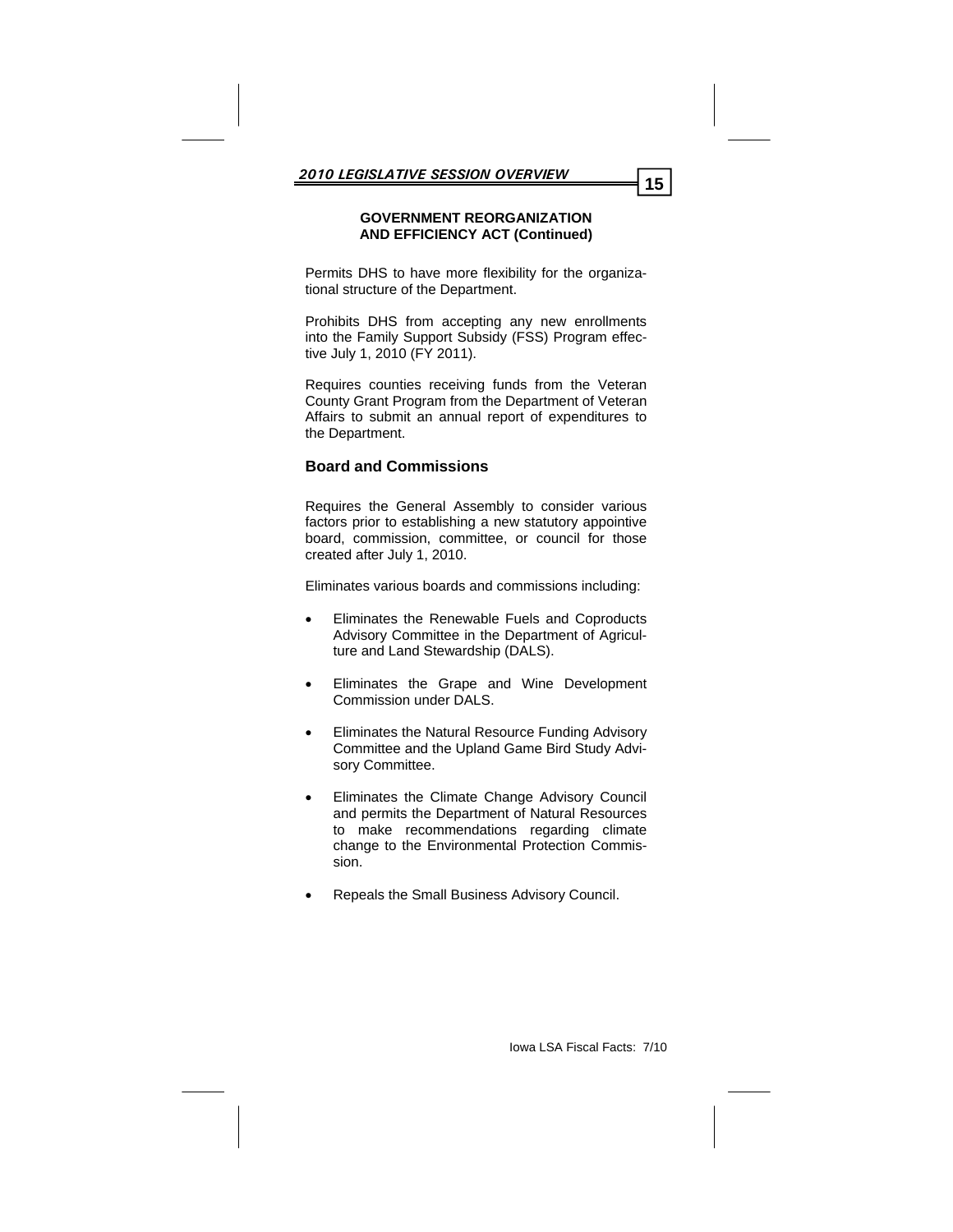- Eliminates the duties of the Agricultural Products Advisory Council as it relates to financial assistance under the Value-Added Agriculture Component of the Grow Iowa Values Fund. Eliminates the Microenterprise Development Advisory Committee.
- Eliminates the Agricultural Education Advisory Council and the Learning Technology Commission.
- Permits the Council on Human Services to establish advisory committees under the purview of the Council. Requires the Council to establish specific provisions for any advisory committee that is created.
- Repeals the Technical Advisory Committee for Radiation Machines and Radioactive Materials.
- Repeals the State Substitute Decision-Making Board, the Hemophilia Advisory Committee, and the Anatomical Gift Public Awareness Advisory Committee. NOTE: House File 2526 (FY 2011 Health and Human Services Appropriations Bill) reinstates the Hemophilia Advisory Committee and requires the Committee to coordinate with the Congenital and Inherited Disease Advisory Council.
- Repeals the Swimming Pool Advisory Committee.
- Repeals the Indigent Defense Advisory Commission and requires the State Public Defender to file a written report every three years with the Governor and General Assembly relating to the recommendations and activities of the indigent defense system.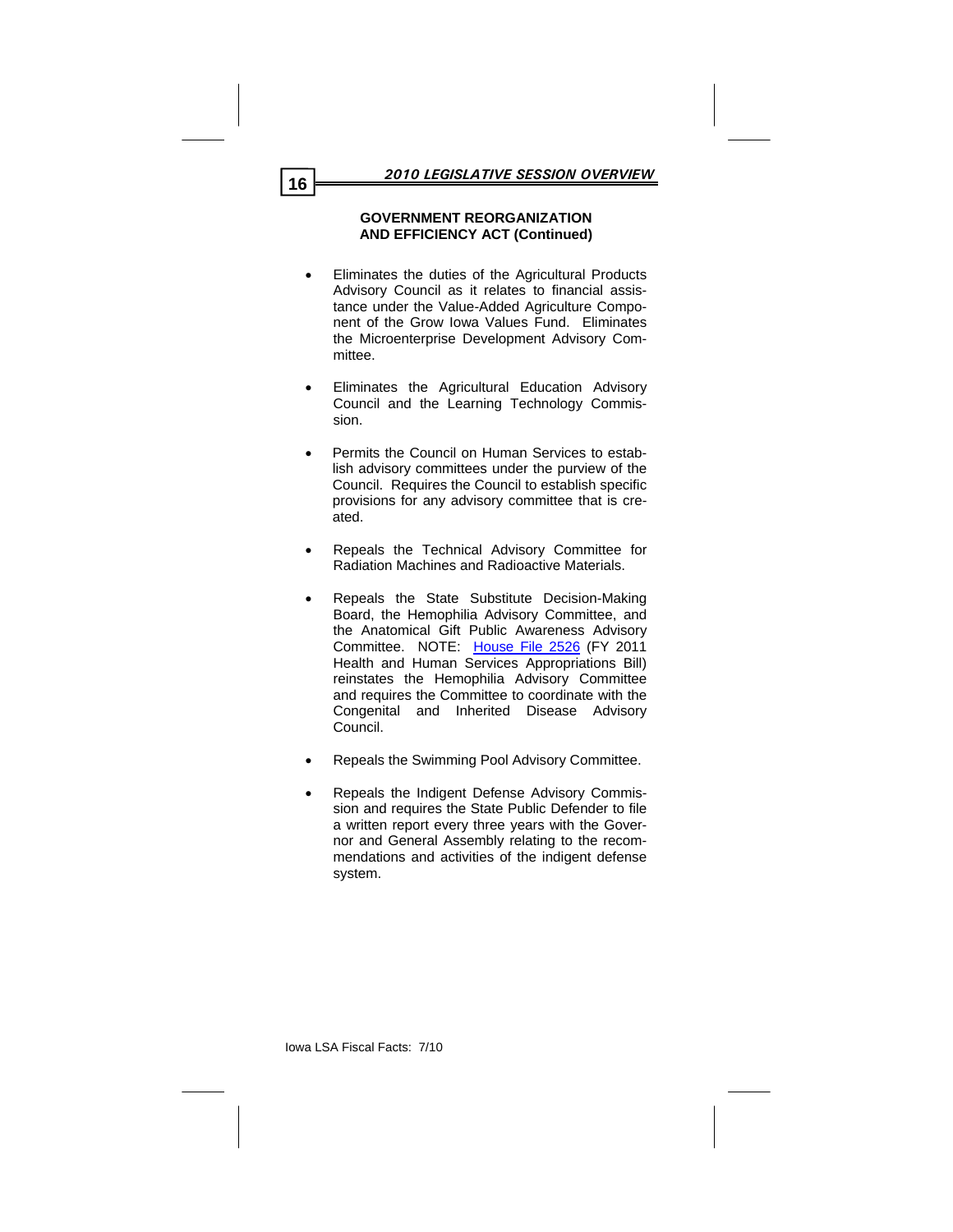The Government Accountability Office was charged with monitoring and reviewing the expenditure and usage of ARRA funds. GAO's reviews of Recovery Act spending focus on 16 states and the District of Columbia, which contain about 65 percent of the U.S. population and are estimated to receive about two-thirds of the intergovernmental federal assistance available through the Recovery Act. The most recent report can be found at the link below and both the full report and the Iowa Appendix, addressing the detail of the bimonthly visit to Iowa are available.

Iowa was selected as a representative small Midwestern state. The other states selected were Arizona, California, Colorado, Florida, Georgia, Illinois, Massachusetts, Michigan, Mississippi, New Jersey, New York, North Carolina, Ohio, Pennsylvania, and Texas.

According to GAO, "As of February 12, 2010, \$88.7 billion, or a little more than 30 percent of the approximately \$282.0 billion of total Recovery Act funds for programs administered by states and localities had been paid out by the federal government. Of that amount, approximately \$36.0 billion has been paid out since the start of federal fiscal year 2010."

As reported to the Department of Management, through March 31, 2010, \$686.0 million (47.2%) of the \$1,452.5 billion awarded to Iowa State Agencies had been expended. Additionally, of the \$63.4 million appropriated from State Fiscal Stabilization Funds by the Iowa General Assembly for FY 2010, \$49.4 million (77.9%) has been expended. Only the Department of Public Defense has yet to use any of the \$180,000 appropriated to it.

https://idomservice.dabbledb.com/page/ arra2009informationandactions/gZykPwCJ

www.iowa.gov/recovery

http://www.gao.gov/recovery/bimonthly/states/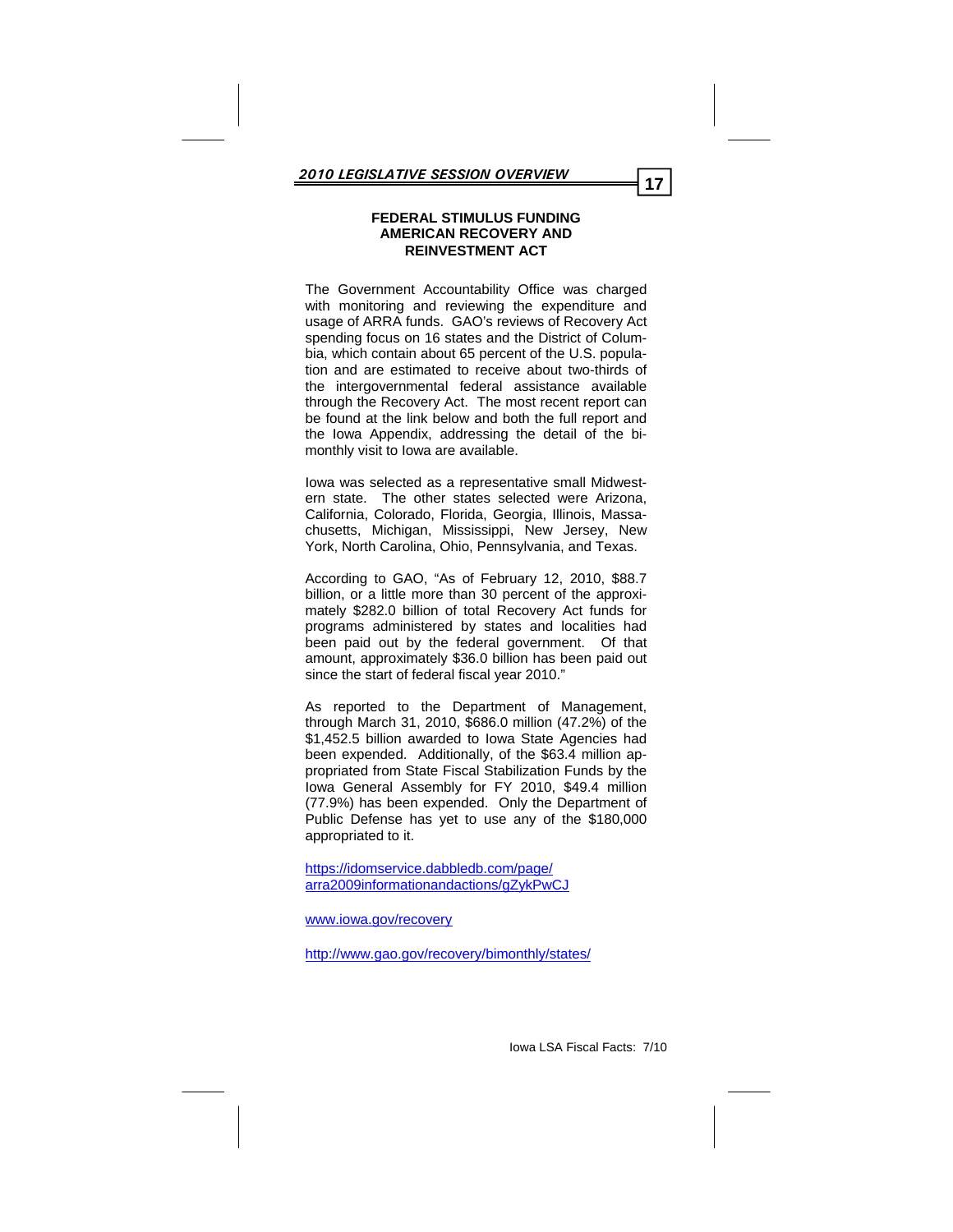Federal funds have been received through existing formulas, demand-based funding (e.g. extended and increased unemployment benefits), education, and government services stabilization funds coming directly to the State and competitive grants.

During the 2009 Legislative Session the General Assembly appropriated portions of the education and government services stabilization funding, as well as a portion of Medicaid funds for FY 2009 and FY 2010. The chart below shows the funds appropriated through HF 820 (Federal Block Grant Bill) and HF 811 (Health and Human Services Appropriations Bill).

During the 2010 Legislative Session the General Assembly appropriated \$58.0 million from the Education Stabilization and Government Stabilization funds for school aid. Funds for Medicaid and other HHS funds come directly to the Department of Human Services.

|                                |                        | Appropriations and Direct Receipts |         |   |         |    |         |
|--------------------------------|------------------------|------------------------------------|---------|---|---------|----|---------|
|                                | Estimated<br>Available |                                    | FY 2009 |   | FY 2010 |    | FY 2011 |
| Medicaid                       | \$<br>329.9            | S                                  | 110.0   | S | 144.9   | \$ | 240.2   |
| Other HHS                      | 81.3                   |                                    | 0.0     |   | 0.0     |    | 40.1    |
| <b>Education Stabilization</b> | 386.4                  |                                    | 40.0    |   | 321.0   |    | 25.4    |
| Government Stabilization       | 86.0                   |                                    | 0.0     |   | 63.4    |    | 22.6    |
| Total                          | \$<br>883.6            | \$                                 | 150.0   | S | 529.3   | \$ | 328.3   |

ARRA Funding Summary (Dollars in Millions)

**State School Aid** – HF 820 provided \$40.0 million for FY 2009 and \$202.5 million for FY 2010 to be used to fulfill funding for a portion of State school aid. The FY 2009 amount will be distributed with May 2009 State aid payment to school districts if the ARRA funding is available at that time, otherwise it will be distributed with payments in the first month the funding is available. The amounts will be distributed equally with the monthly payments to school districts for the FY 2010 year.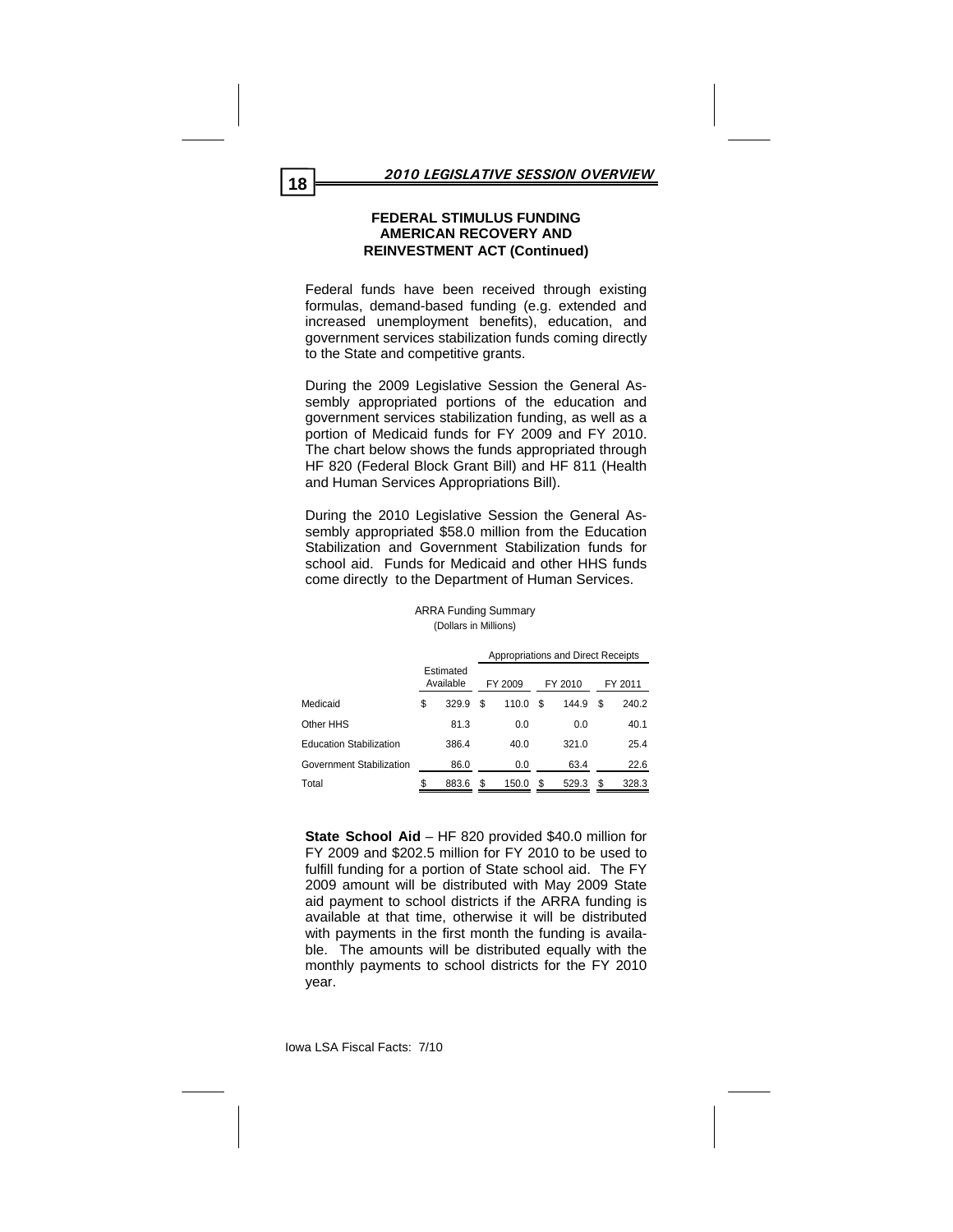**State School Aid** – HF 2519 (FY 2011 Federal Block Grant Appropriations Bill) appropriated a total of \$47.9 million of federal stimulus funding to be used in lieu of FY 2011 State General Fund school aid dollars. This amount included \$25.3 million from the ARRA Education Fiscal Stabilization Fund and \$22.6 million from the ARRA Government Services Stabilization Fund. The appropriation depleted all remaining ARRA Education Fiscal Stabilization and Government Services Stabilization funds allocated to the State.

**Instructional Support State Aid** – HF 820 provided \$13.1 million in lieu of State aid for the Instructional Support Program in FY 2010. SF 478 (FY 2010 Standing Appropriation Bill) eliminated State funding for the Program for FY 2010. School districts with the Program are also required to providing local funding through a local property tax or income surtax.

**Teacher Professional Development** – HF 820 provided an FY 2010 appropriation of \$2.0 million of ARRA education stabilization funds to be allocated to school districts for the purpose of funding professional development for the model core curriculum. This is a onetime appropriation that will be distributed to school districts and cannot be used to supplant any additional professional development funding.

**Regents Universities** – HF 820 provided an FY 2010 appropriation of \$80.3 million in ARRA Education Stabilization funds to the Department of Management for distribution to the Regents universities. Senate File 470 (FY 2010 Education Appropriations Bill) made total reductions of \$80.3 million compared to estimated net FY 2009 to the Regents budget units under the control of the Education Appropriations Subcommittee. These federal funds did not offset the Regents FY 2010 reductions from the Economic Development Appropriations Subcommittee and the Agriculture and Natural Resources Appropriations Subcommittee.

During the 2010 legislative session, the three Regents universities received General Fund supplemental appropriations of \$30.4 million in SF 2366 (FY 2010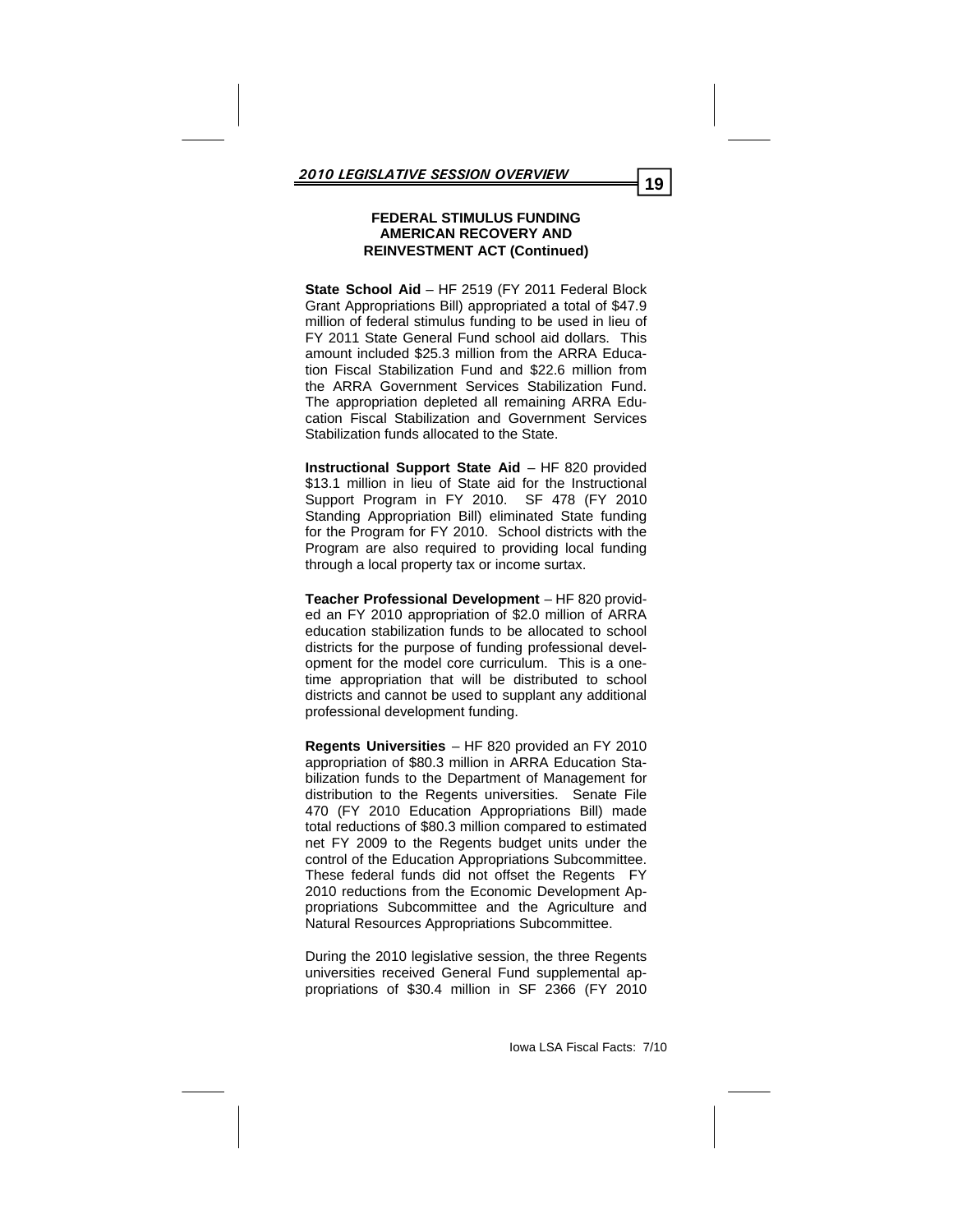Appropriations Adjustments Act) to restore funding for the three Regents universities' general education operations budgets to the FY 2006 level as required by the ARRA maintenance of effort rules.

**Community Colleges** – HF 820 provided an FY 2010 appropriation of \$23.1 million in ARRA education stabilization funds and \$2.5 million in ARRA government stabilization funds to the Department of Management for distribution to the community colleges. Final State funding for General Aid and salaries in FY 2010 was \$44.1 million less than in FY 2009. For FY 2011, General Aid and salary funding totals \$159.6 million, an increase of \$10.0 million in State funding compared to FY 2010. However, no additional ARRA funding was provided, resulting in an actual funding decrease in FY 2011 of \$15.6 million compared to FY 2010.

**Medicaid** – HF 811 provided \$110.0 million for FY 2009 and \$144.9 million for FY 2010 to be used to supplement the Medicaid Program. Funding is received through an enhanced Federal Medical Assistance Percentage (FMAP) match of 6.2%. This means the federal government pays an extra 6.2% for every dollar the State spends on the Program. The new federal FMAP rate with the additional federal support is 67.05% for FY 2009 and 69.49% for FY 2010. The additional funds for FY 2009 are currently being collected.

**Medicaid** – HF 2526 provided \$228.6 million for FY 2010 and \$217.4 million for FY 2011 to be used to supplement the Medicaid Program. Funding is received through an enhanced Federal Medical Assistance Percentage (FMAP) match of 6.2% plus unemployment bonuses. This means the federal government pays an extra 6.2% for every dollar the State spends on the Program plus an extra percentage for an unemployment rate above 5.2% and 6.2%. The estimates also include additional enhanced match for Medicare Part D clawback payments. The General Assembly budgeted on receiving a six month extension of the enhanced FMAP rates through the end of FY 2011. If Congress does not extend the enhanced match the State will need to find an additional \$115.9 million for FY 2011 to fund the Program.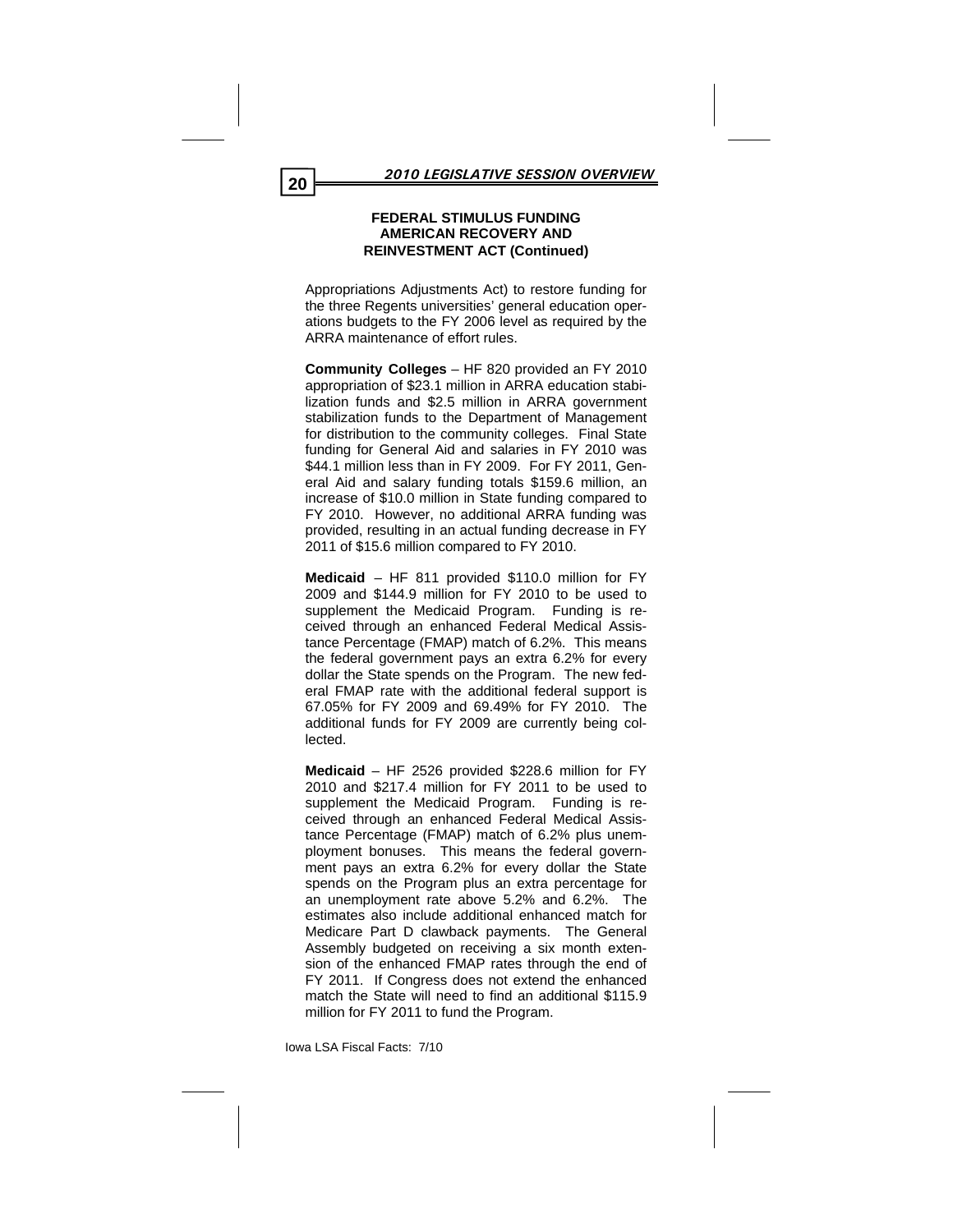**Justice System** – HF 820 provided an FY 2010 appropriation of \$14.0 million in ARRA government stabilization funds to the Department of Corrections prison system and Central Office. The Bill also uses ARRA government stabilization funds to make FY 2010 appropriations of \$180,000 to the Department of Public Defense's Military Division and \$750,000 to the Department of Public Safety.

**Related Legislation** - Senate File 197 (Unemployment Insurance Modernization Bill) relates to unemployment benefits and brings Iowa into compliance with federal law. This will result in the receipt of one-time additional federal funding of approximately \$70.8 million by the State's enactment of an extended training period, codifying the part-time worker provision, and the State's enactment of an alternative base period. Annual benefit payments from the Unemployment Trust Fund will increase by approximately \$20.2 million annually and General Fund expenses will increase by approximately \$350,000 annually for Iowa Workforce Development administrative expenses.

**Contingent Federal Stimulus Funding** – HF 2531 (FY 2011 Standing Appropriations Bill) provided a contingent provision that specifies that if an additional AR-RA Education Fiscal Stabilization funding is allocated to Iowa, that the funds be appropriated to agencies in the proportion of the FY 2010 ARRA Education Stabilization Funds. This includes:

- To fund up to the FY 2011 State school aid shortfall. The current LSA estimate of the FY 2011 State aid shortfall is \$162.1 million.
- To fund up to \$5.6 million for the State portion of the Instructional Support Program.
- To fund Community Colleges and the Regents Institutions.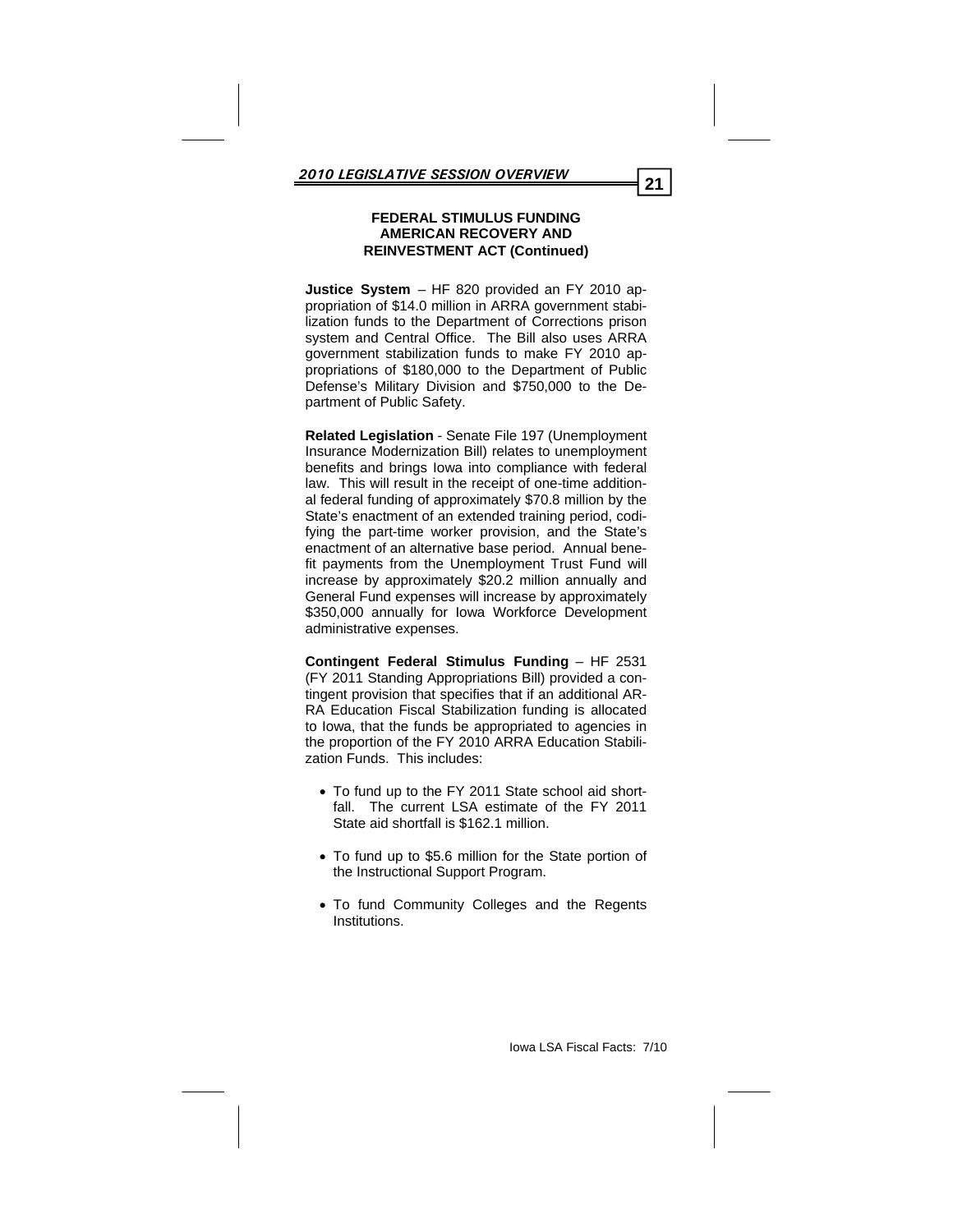# **DISASTER RECOVERY**

# **History:**

During the summer months of 2008, the majority of the State was impacted by severe weather, tornadoes, and flooding.

Governor Culver issued Executive Order Seven that created the Rebuild Iowa Office (RIO) and the Rebuild Iowa Advisory Commission (RIAC). The RIAC met multiple times and issued a 45-day report and a 120 day report including recommendations and suggested action steps in 2008. The reports can be found at http://www.rio.iowa.gov/index.html.

The Governor redirected \$40.0 million to address housing needs in storm-impacted communities and to help small businesses damaged by the severe conditions. Additional federal money was available. The Iowa Finance Authority and the Department of Economic Development administer the Jumpstart Iowa Housing Assistance Program and the Jumpstart Iowa Small Business Assistance Program. Information regarding these Programs can be found at http:// www.iowafinanceauthority.gov/ and http:// www.iowalifechanging.com/jumpstart/.

The General Assembly created the Senate and House Rebuild Iowa Standing Committee and the Rebuild Iowa and Disaster Recovery Standing Committee respectively starting in the 2009 Legislative Session. The enacted legislation can be found at http:// staffweb.legis.state.ia.us/lfb/docs/fiscal\_facts/ Fiscal\_Facts\_2009.pdf

Please refer to the section on Bonding Bills passed during the 2009 Legislative Session for information on bonding or disaster-related projects.

# **2010 Legislative Session:**

The General Assembly enacted the following legislation relating to the 2008 recovery:

**House File 2422 (**Disaster Recovery Case Management) directed the Rebuild Iowa Office (RIO) and the Department of Human Services (DHS) to establish a statewide system of disaster case management. Required a Business Disaster Case Management Task Force to make recommendations by November 15, 2010.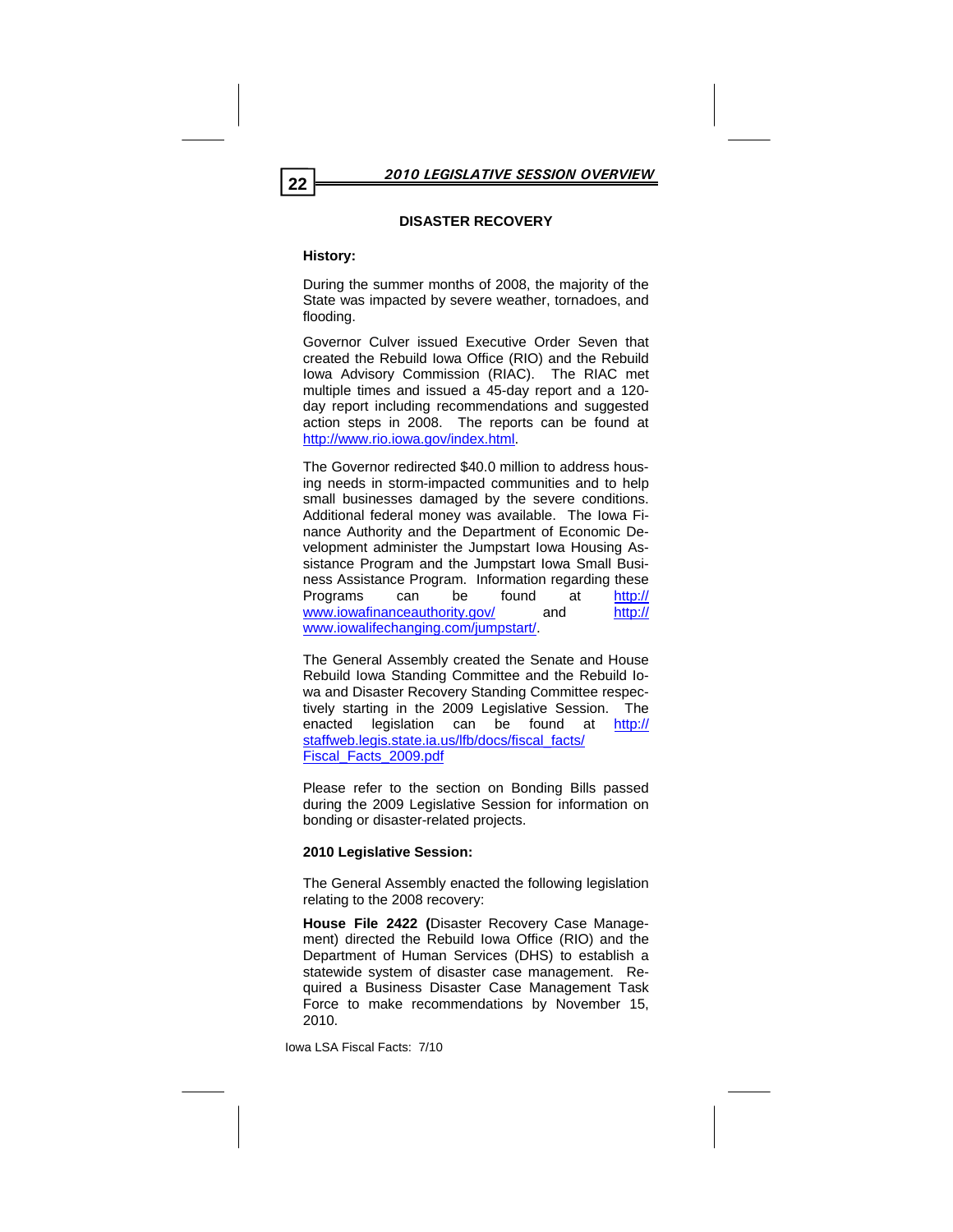# **DISASTER RECOVERY (Continued)**

**House File 2294** (Disaster Assistance Fund) created a voucher system for expense reimbursement from the existing Disaster Aid Individual Assistance Grant Fund.

**House File 2459** (Watersheds) created a Watershed Planning Advisory Council. Required a water quality and related issues annual report by December 1 of each year. Required the Department of Natural Resources (DNR) and the Department of Agriculture and Land Stewardship to seek funding for watershed demonstration projects.

**House File 2531** (2011 Standing Appropriations)

- Included permission for Cedar Rapids to propose a property tax levy for replacement of the public library damaged in 2008. The vote is required by August 2, 2011.
- Included a waiver or repayment of income tax penalty and interest for the 2008 disaster-related casualty losses when Iowa did not couple with federal tax provisions.
- Required the Water Resources Coordinating Council to include water quality in the personal responsibility marketing campaign noting that everyone is responsible for reducing flooding risks. Required the Council to support the formation of an Iowa chapter of the Association of State Flood Plain Managers.
- Required Iowa State University and the Council to educate the general public about flood plains and related risks.
- Appropriates funds for the Linn County administrative building and for the federal courthouse and flood mitigation in Cedar Rapids.

# **Senate File 2389** (Infrastructure Appropriations Bill)

• Included ten smart planning principles for State and local governments for future growth. Created the I-JOBS II Program that will provide \$30.0 million in grants for disaster prevention projects to communities that incorporate the smart planning principles.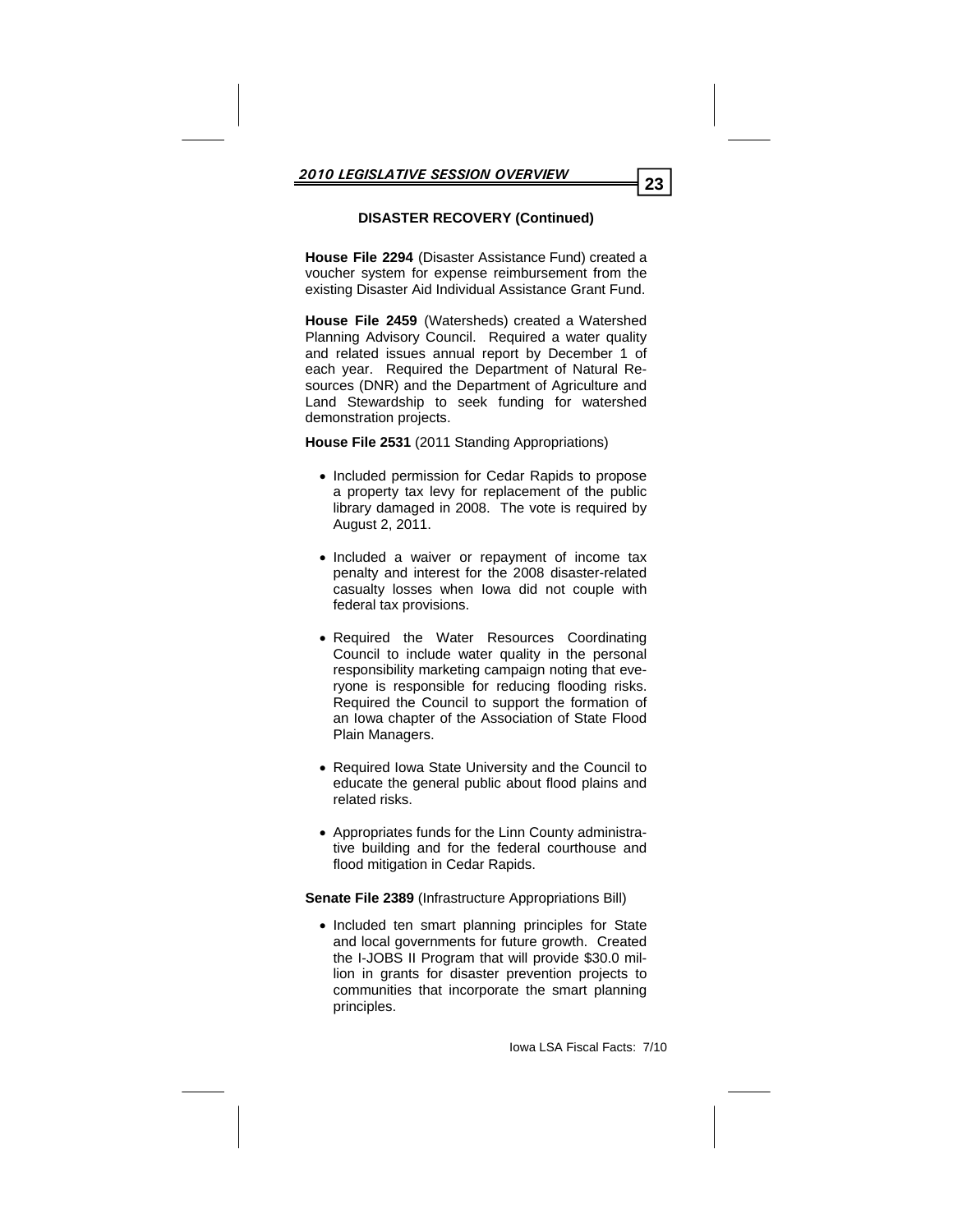# **DISASTER RECOVERY (Continued)**

- Requires the Department of Management to staff a 33-member Smart Planning Task Force. Requires a report by November 15, 2010.
- Eliminated the Task Force by December 31, 2012.
- Appropriates funding to a variety of disasterrelated projects that are delineated in the Bonding Bills summary section.

# **County-by-county Funding and Expenditures:**

In cooperation with the RIO and the State and federal entities receiving 2008 disaster recovery funding, the Legislative Services Agency has developed a countyby-county web-based summary that is updated monthly. As of March 31, 2010, there has been \$3.9 billion committed to recovery costs, from State appropriations, bonding, tax credits, and federal funding. Of that amount, \$1.2 billion has been expended. A detailed chart is available at www.staffweb.legis.state.ia.us/lfb/ docs/RIO/RIO\_Funds\_county.xls.

Iowa LSA Fiscal Facts: 7/10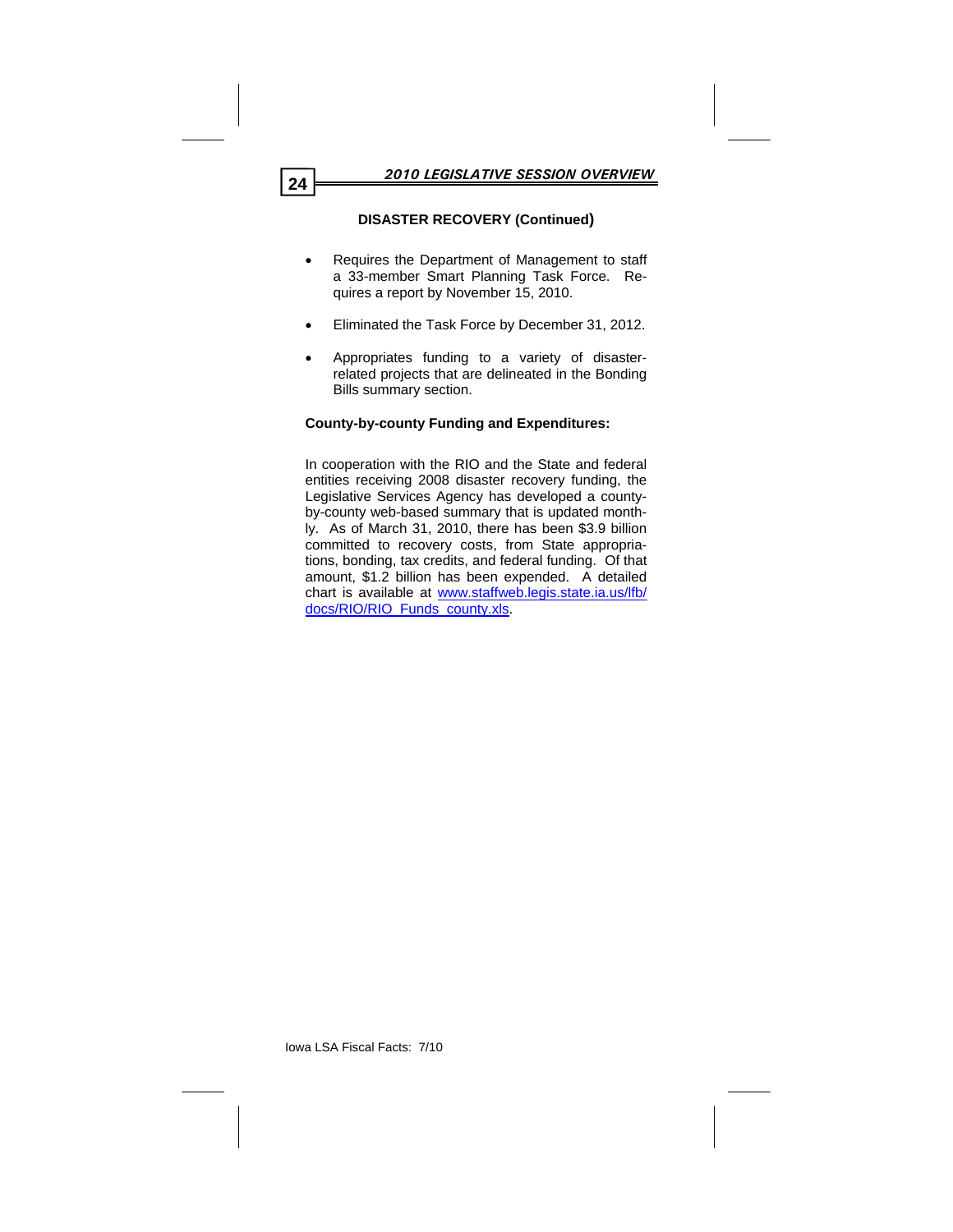# **BONDING UPDATE AND STATUS**

The 2010 General Assembly adjusted the bonding authorization that the 2009 General Assembly passed. The 2009 General Assembly passed several bills providing authorization for new bond issuances. Senate File 376 provided for the issuance of revenue bonds and created the I-JOBS Program and Board. The Treasurer of State was authorized for a bond issuance in July 2009 with net proceeds of \$545.0 million. In

SF 477, the authorization was for net bond proceeds of \$105.0 million from the issuance of appropriation bonds in FY 2011, for a total authorization of \$650.0 million in net proceeds from State bonding issuances. In addition, in SF 474, the 2009 General Assembly provided authorization to the State Board of Regents to issue academic revenue bonds for net proceeds of \$115.0 million. In SF 2389 (FY 2011 Infrastructure Appropriations Act), the 2010 General Assembly adjusted the bonds authorized under SF 477 by changing them from appropriations bonds to revenue bonds, and increasing the amount of net proceeds from \$105.0 million to \$150.0 million, thus increasing the total authorization for State bond issuances to \$695.0 million. Between both legislative sessions and including the additional bond authorization for the State Board of Regents, total new debt authorized is projected at \$909.3 million in principal and \$746.4 million in interest, for total new debt of \$1.66 billion. Actual numbers will be available after the bond issuances.

#### **2009 Interim – Revenue Bonds Issued Per SF 376**

In July 2009, the Treasurer of State issued the bonds in accordance with SF 376. The resulting debt was principal \$601.0 million and net interest \$533.0 million, so total new State debt on these bonds is \$1.13 billion. The net debt service will be \$960.8 million because the State is expecting \$118.0 million in federal subsidies on the Build America Bonds (BABs) issued and the bond reserve funds totaling \$54.2 million will be used for some of the final payments. Debt service payments are estimated to be approximately \$43.1 million annually from FY 2011 through FY 2034. The overall interest rate on these bonds was 4.3%.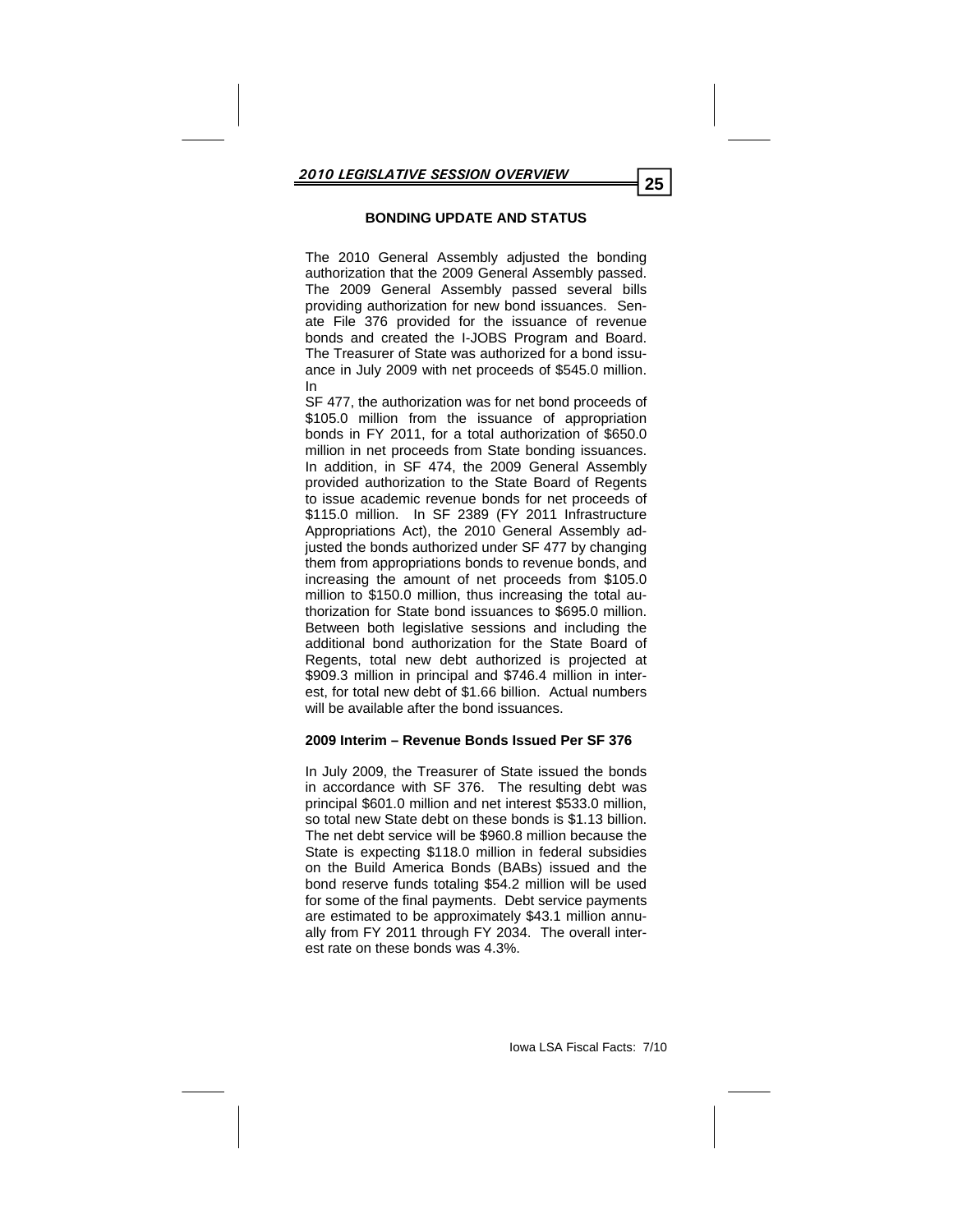Note: Under the federal American Recovery and Reinvestment Act of 2009, the BABs are taxable bonds that receive a federal subsidy of 35.0% of the interest payment so the borrowing costs may be lower under BABs than regular tax-exempt bonds. If those bonds are more cost-effective and beneficial to the State, the BABs may be issued. The BABs have the same restrictions as tax-exempt bonds regarding use of the proceeds and may only be issued for the same types of purposes as tax-exempt bonds. The opportunity for issuing BAB is limited by the federal Act and is only available in 2009 and 2010. Of the \$601.0 million in principal in the 2009 revenue bond issuance, \$221.0 million came from BABs.

The funds for the debt service payments for the revenue bonds issued in July 2009 are allocated from wagering tax revenue. Before SF 376, there had been \$80.0 million of wagering tax revenue allocated before the remainder deposited in the Rebuild Iowa Infrastructure Fund (RIIF), in accordance with Code Section 8.57(6)(e). Now there is an additional \$55.0 million allocated for the debt service beginning in FY 2011. The new allocation was higher than what was estimated to be needed in order to maintain a higher bond rating. Therefore, estimated gambling revenue to the State for FY 2011 is \$262.7 million, with \$121.7 million expected to be deposited in the RIIF. The unencumbered balance of \$11.9 million that will not be needed for the debt service on the revenue bonds is slated to be deposited into the RIIF, and is reflected as revenue for FY 2011.

# **Regents Academic Revenue Bonds**

The projected debt on the revenue bonds under the administration of the State Board of Regents that were authorized in SF 474 was principal \$137.2 million, net interest \$115.3 million, total new debt of \$252.5 million as of April 2009. The bonds authorized by the 2009 General Assembly have not been issued yet so actual debt is not available. The State Board of Regents decides when to issue the bonds, and usually does so as needed to provide for the specified projects.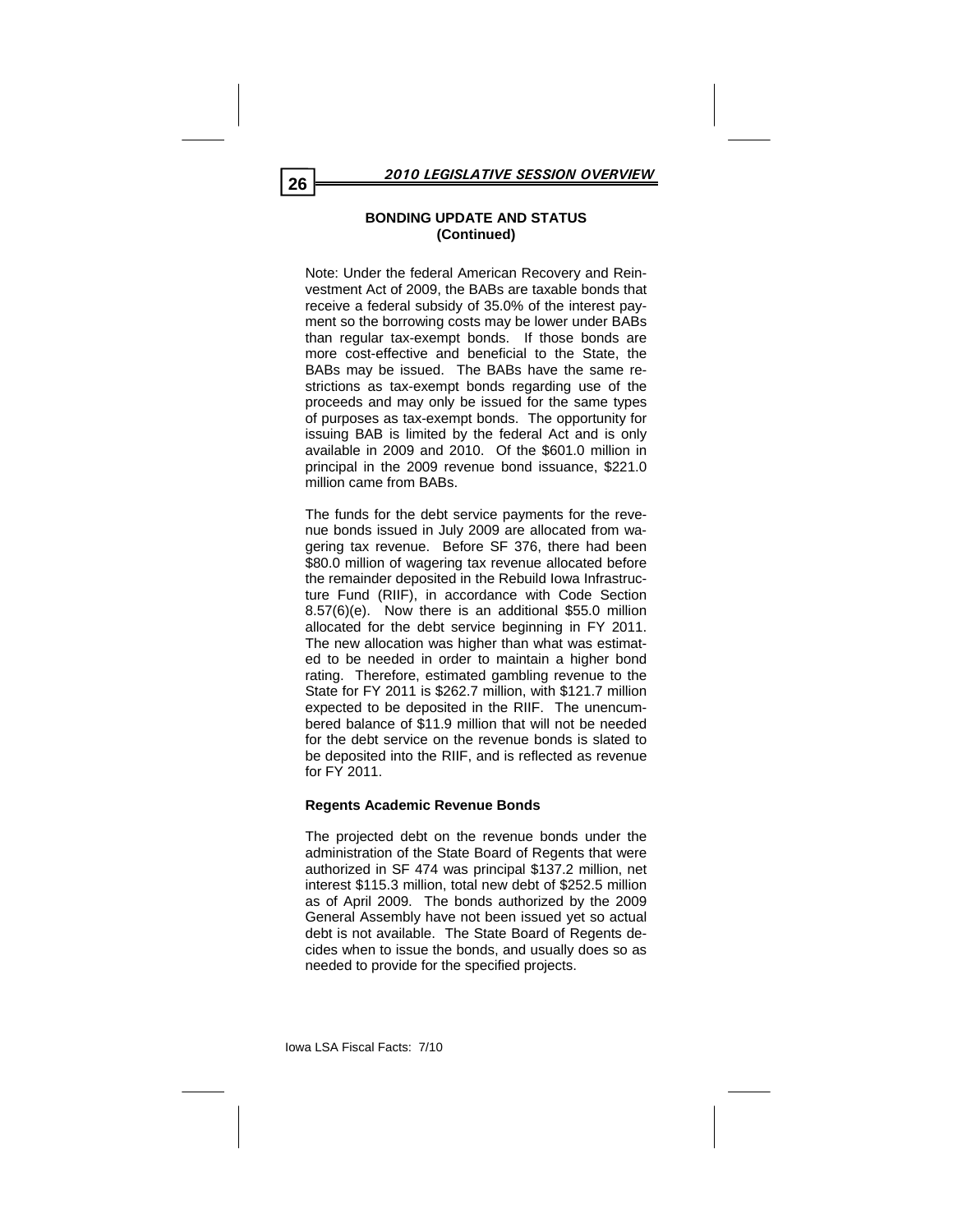Academic revenue bonds are guaranteed by student tuition fees, but the General Assembly annually appropriates funds to the Board to pay the debt service and minimize tuition increases. The State Board of Regents has advised that without the tuition replacement appropriation, the aggregate increase in tuition fees could be 5.0%. The tuition replacement appropriation provides most of the annual debt service, but a portion of the debt service is paid from reserve fund interest. For FY 2011, the tuition replacement appropriation is \$24.3 million that provides debt service on existing academic revenue bonds.

As of April 2009, when SF 474 was enacted, projections for total debt on all outstanding academic revenue bonds that will include all 2007 authorized bonds once they are issued, is estimated to be \$600.3 million. Of this amount, the total estimated tuition replacement needed is \$503.8 million. Debt service is scheduled through FY 2035. Total debt for academic revenue bonds with the additional 2009 authorized bonding is estimated to be \$852.8 million. Of this amount, total tuition replacement estimated to be needed is \$758.0 million. This is an increase of \$254.2 million compared to the tuition replacement from the 2004 and 2007 bonding authorizations. In addition, debt service payments will continue until FY 2040. The increase in the tuition replacement appropriation will not occur until FY 2013, when the amount needed will be \$29.3 million.

# **Difference Between SF 477 and the 2010 Legislative Action**

Senate File 477 created the Appropriations Bonds Capitals Fund (ABC Fund) to receive the net bond proceeds of \$105.0 million from the issuance of appropriation bonds in FY 2011. The Act appropriated \$5.0 million from the ABC Fund to the Iowa Energy Center for the Alternate Energy Revolving Loan Program and \$100.0 million from the ABC Fund to the new Vertical Infrastructure Restricted Capitals Fund that was for the General Assembly to appropriate. Debt service on the proposed bonds as of March 2010 was estimated to be \$7.5 million per year. The first debt service payment would be in FY 2012 and bonds were planned to have a duration of approximately 22 years, with the last bond payment expected to be in FY 2034.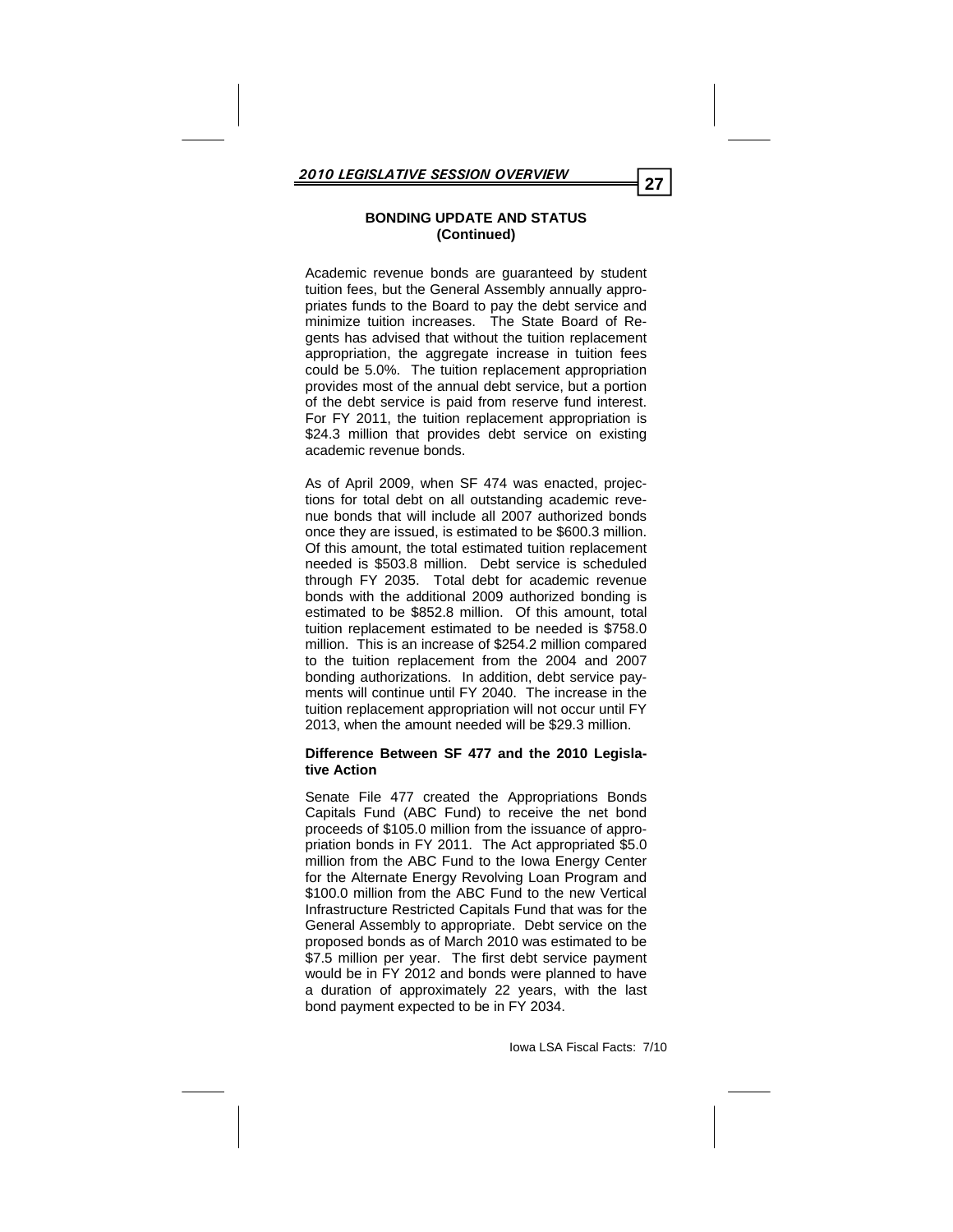Estimated debt on the issuance was \$110.0 million in principal (including \$4.1 million in capitalized interest) and \$61.4 million in interest for a total of \$171.4 million in projected debt. The projected interest rate on the appropriation bonds was approximately 4.1%. The General Assembly would have needed to make an affirmative act to appropriate the \$7.5 million debt service payment annually for the duration of the debt.

The revised bond authorization under SF 2389 will be guaranteed with the \$11.9 million unencumbered balance remaining from the \$55.0 million in wagering taxes that are allocated to pay the debt service on revenue bonds issued per SF 376. Beginning in FY 2012, the debt service payments on the new revenue bonds are estimated to be approximately \$11.9 million per year for the period of FY 2012 through FY 2033. Total new debt is projected to be approximately \$269.2 million, with \$171.1 million in principal (including \$6.7 million in capitalized interest) and \$98.1 million in interest. The projected interest rate on the revenue bonds is approximately 4.3%. The existing wagering tax allocation of \$55.0 million to pay for revenue bonds debt service authorized in SF 376 will suffice for payment of the debt service from the FY 2011 bond issuance. The impact from the debt service will be that the \$11.9 million unencumbered balance from the \$55.0 million wagering tax allocation that is slated to deposit in the RIIF will be obligated beginning in FY 2012, thus reducing RIIF revenues by that amount.

Due to the additional amount of debt, an additional \$3.8 million of wagering tax revenue was needed to transfer to a new Revenue Bonds Federal Subsidy Holdback Fund, created in SF 2389. This is to ensure the debt service is covered in the event the federal subsidy on the BAB issued is not received. Once the subsidy is received, the \$3.8 million will transfer to the RIIF. It is anticipated the effect will be revenue-neutral to the RIIF because the federal government has pledged to pay the subsidies. The Treasurer of State is authorized to transfer the funds from the Federal Subsidy Holdback Fund to the RIIF before the end of each fiscal year.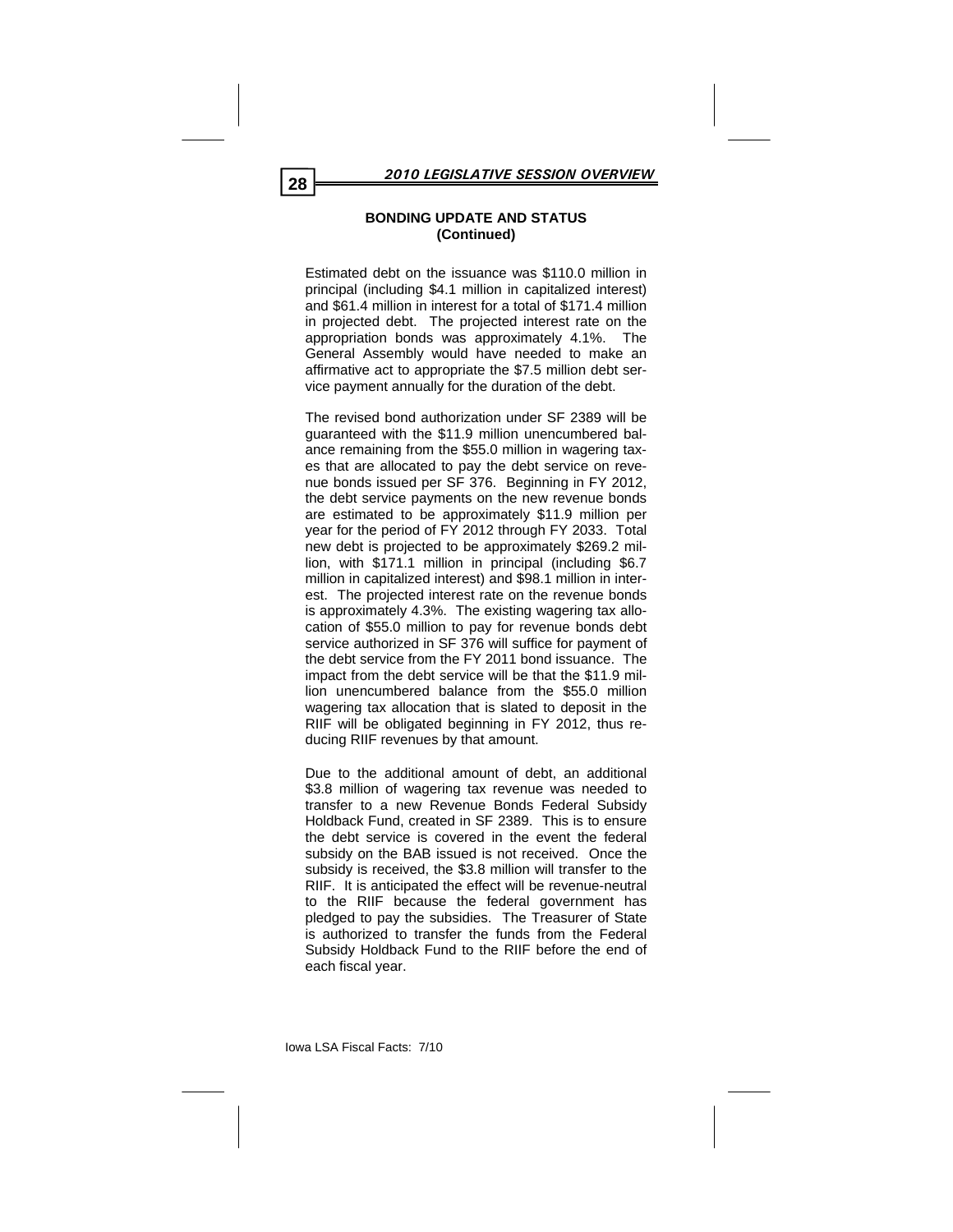# **Final Action 2010 General Assembly - \$150.0 Million Net Proceeds**

The following table provides the appropriations from the \$150.0 million in net proceeds as enacted by the 2010 General Assembly.

|                                                                                                                                                                                                                                                                                                                    | <b>Final Action</b><br>FY 2011          |
|--------------------------------------------------------------------------------------------------------------------------------------------------------------------------------------------------------------------------------------------------------------------------------------------------------------------|-----------------------------------------|
| <b>Resources</b><br><b>Beginning Balance</b><br><b>Bond Proceeds</b>                                                                                                                                                                                                                                               | \$<br>0.0<br>150.0                      |
| <b>Total Available Resources</b>                                                                                                                                                                                                                                                                                   | \$<br>150.0                             |
| <b>Appropriations</b>                                                                                                                                                                                                                                                                                              |                                         |
| Dept. of Agriculture and Land Stewardship<br>Soil Conservation Cost Share<br>Conservation Reserve Enhancement Program                                                                                                                                                                                              | \$<br>5.9<br>2.5                        |
| Dept. of Economic Development<br><b>Community Attraction and Tourism Grants</b><br>River Enhancement Community Attraction and Tourism<br>ACE Vertical Infrastructure Community Colleges<br><b>Main Street Projects</b><br>NIACC/Mason City Small Business Center<br>Kirkwood CC/Cedar Rapids Small Business Center | 12.0<br>4.0<br>5.5<br>8.5<br>1.5<br>1.2 |
| Dept. of Education<br>Community College Infrastructure                                                                                                                                                                                                                                                             | 2.0                                     |
| Iowa Finance Authority - I-JOBS Board<br><b>Targeted Rebuilding - Specified Projects</b><br>I-JOBS II Program - Disaster Prevention Smart Planning Grants                                                                                                                                                          | 30.9<br>30.0                            |
| Dept. of Natural Resources<br>Lake Restoration and Dredging Projects<br>State Parks Infrastructure Improvements                                                                                                                                                                                                    | 3.0<br>5.0                              |
| Regents<br>SUI - Institute for Biomedical Discovery<br>Iowa Energy Center - Alternative Energy Revolving Loan                                                                                                                                                                                                      | 10.0<br>5.0                             |
| Dept. of Transportation<br>Rail Ports Improvements Economic Development<br><b>Bridge Safety</b><br><b>Public Transit Infrastructure</b><br>Commercial Airport Vertical Infrastructure                                                                                                                              | 7.5<br>10.0<br>2.0<br>1.5               |
| <b>Treasurer of State</b><br>Watershed Improvement Review Board<br><b>Total Distributions</b>                                                                                                                                                                                                                      | \$<br>2.0<br>150.0                      |
| <b>Ending Balance</b>                                                                                                                                                                                                                                                                                              | \$<br>0.0                               |

#### **Revenue Bonds Capitals II Fund (RBC2) Dollars in Millions**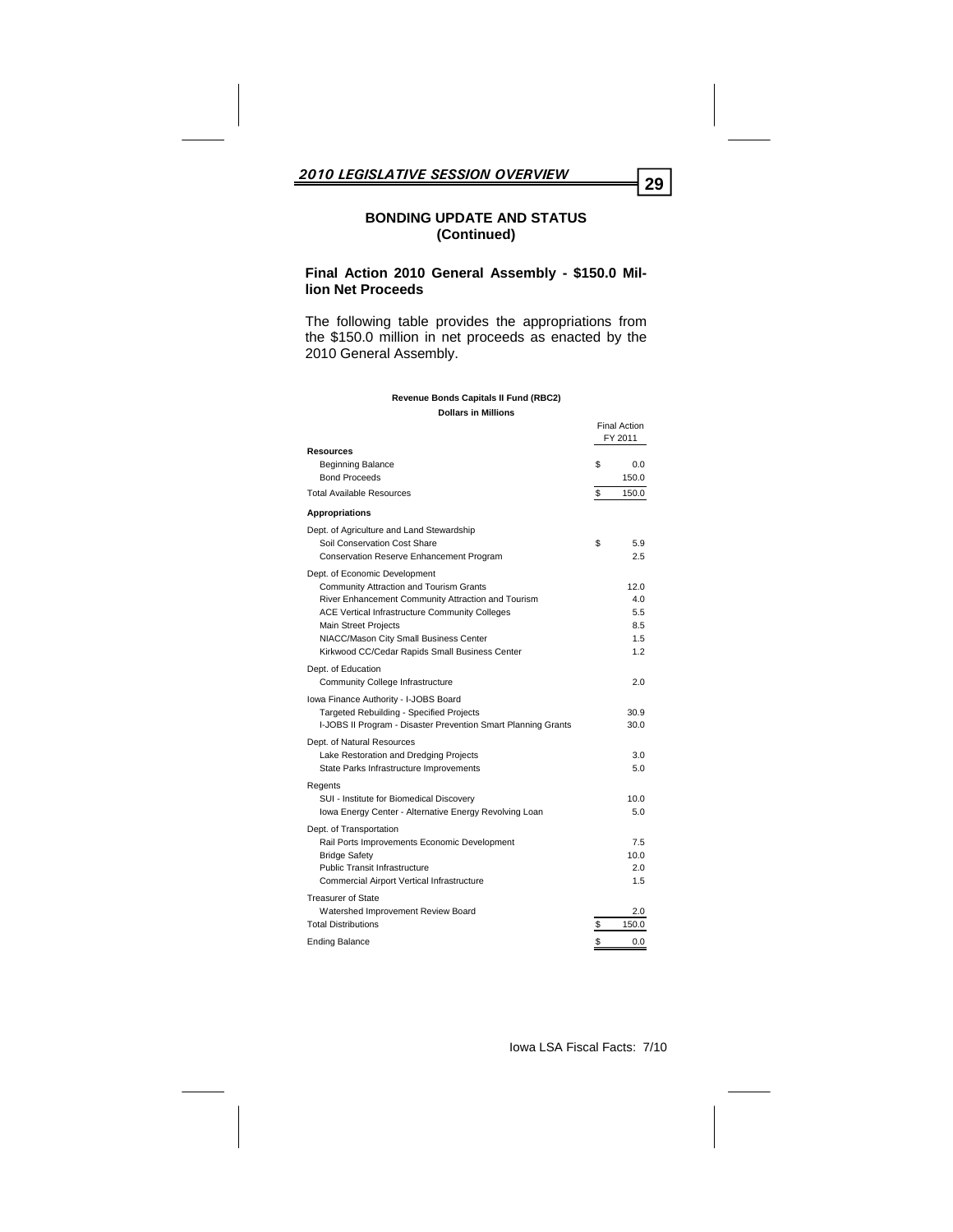# **DEBT COLLECTION**

**Senate File 2383** relates to the collection of debt obligations owed the State and cities and establishes the Office of the State Debt Coordinator located in the Department of Revenue. Below is an overall summary of the fiscal impact from the Bill.

|                                                    | FY 2011      |                 | FY 2012        |                 |  |  |
|----------------------------------------------------|--------------|-----------------|----------------|-----------------|--|--|
| Program                                            | Est. Cost    | Est.<br>Revenue | Est. Cost      | Est.<br>Revenue |  |  |
| Court Debt Set Off Priority                        | \$<br>10,000 | unknown         | \$<br>$\Omega$ | unknown         |  |  |
| County Treasurer Vehicle<br>Reg. Collections       | 60,000       | unknown         | $\Omega$       | unknown         |  |  |
| Taxpayer Public/Private<br>Utilitiy Customer Match | $\Omega$     | $\Omega$        | 0              | 1,700,000       |  |  |
| State Debt Coordinator                             | 290,000      | $\Omega$        | 270,000        | $\Omega$        |  |  |
| Liens in Civil Action                              | $\Omega$     | unknown         | $\Omega$       | unknown         |  |  |
| Debt Settlement Program                            | $\Omega$     | 350,000         | $\Omega$       | 700,000         |  |  |
| Assignment of All Debt to<br>the CCU at 30 Days    |              | 2,000,000       | $\Omega$       | 2,000,000       |  |  |
| Assignment of Debt to the<br>CCU for One Year      | $\Omega$     | $\Omega$        | 0              | 0               |  |  |
| Minimum for County<br><b>Attorney Collections</b>  | $\Omega$     | 56,000          | $\Omega$       | 56,000          |  |  |
| Debt to Private Debt<br>Collector                  | $\Omega$     | unknown         | $\Omega$       | unknown         |  |  |
| Payment on Date of<br>Imposition                   | $\Omega$     | unknown         | $\Omega$       | unknown         |  |  |
| Debt Amnesty Program                               | 750,000      | 3,200,000       | $\Omega$       | $\mathbf 0$     |  |  |
|                                                    | \$1,110,000  | 5,606,000<br>\$ | \$<br>270,000  | \$<br>4,456,000 |  |  |

Highlights of the Bill include:

- Moving court debt up in the priority ranking for set offs.
- Allowing the county treasurers to refuse to renew a vehicle registration if the treasurer knows that the person has a delinquent account, charge, fee, loan, taxes, or other indebtedness owed to or being collected by the State beginning January 1, 2011.
- Allowing cities to collect on judgment debt owed.
- Allowing the Department of Revenue to subpoena records of public and private utilities related to any customers that may owe taxes, penalties, interest, and court debt to the State of Iowa.
- Creating the Office of the State Debt Coordinator under the Department of Revenue.
- Allowing for a notice of lien in a civil action.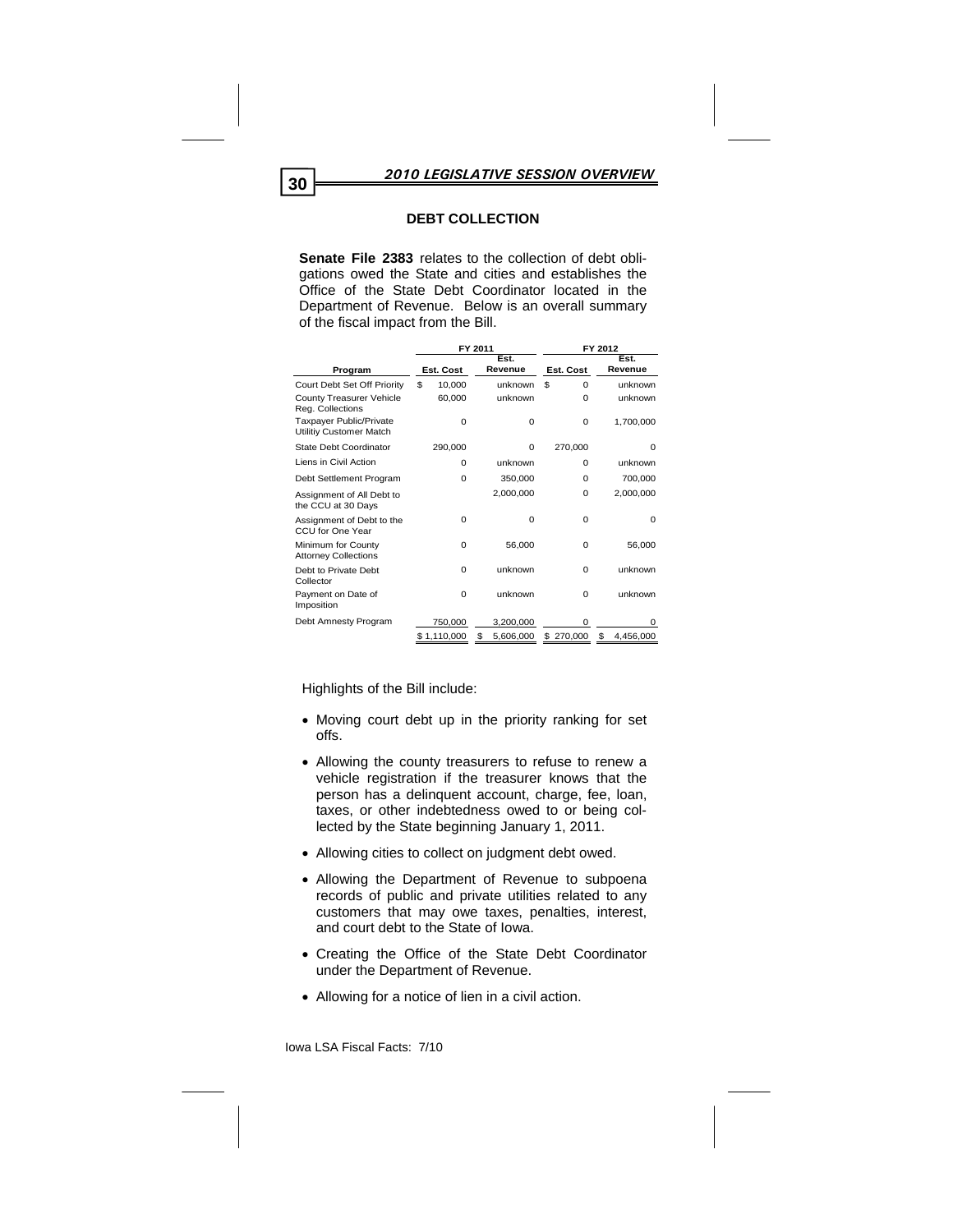# **DEBT COLLECTION (continued)**

- Creating the Debt Settlement Program effective January 1, 2011, and repealed on January 1, 2014. Debt must be more than four years old and the person's income must be at or below 200.0% of the federal poverty level.
- Changing the assignment of debt to the Centralized Collection Unit (CCU).
- Establishing a minimum for county attorney collections at \$25,000.
- Changing the private debt collector add-on fee and timing of the debt being placed with the collector.
- Clarifying the payment of a fine at the date of imposition.
- Creating the Debt Amnesty Program effective upon enactment in the Department of Revenue for a period of September 1, 2010, through November 30, 2010. To be eligible for this Program, debt must be more than four years old.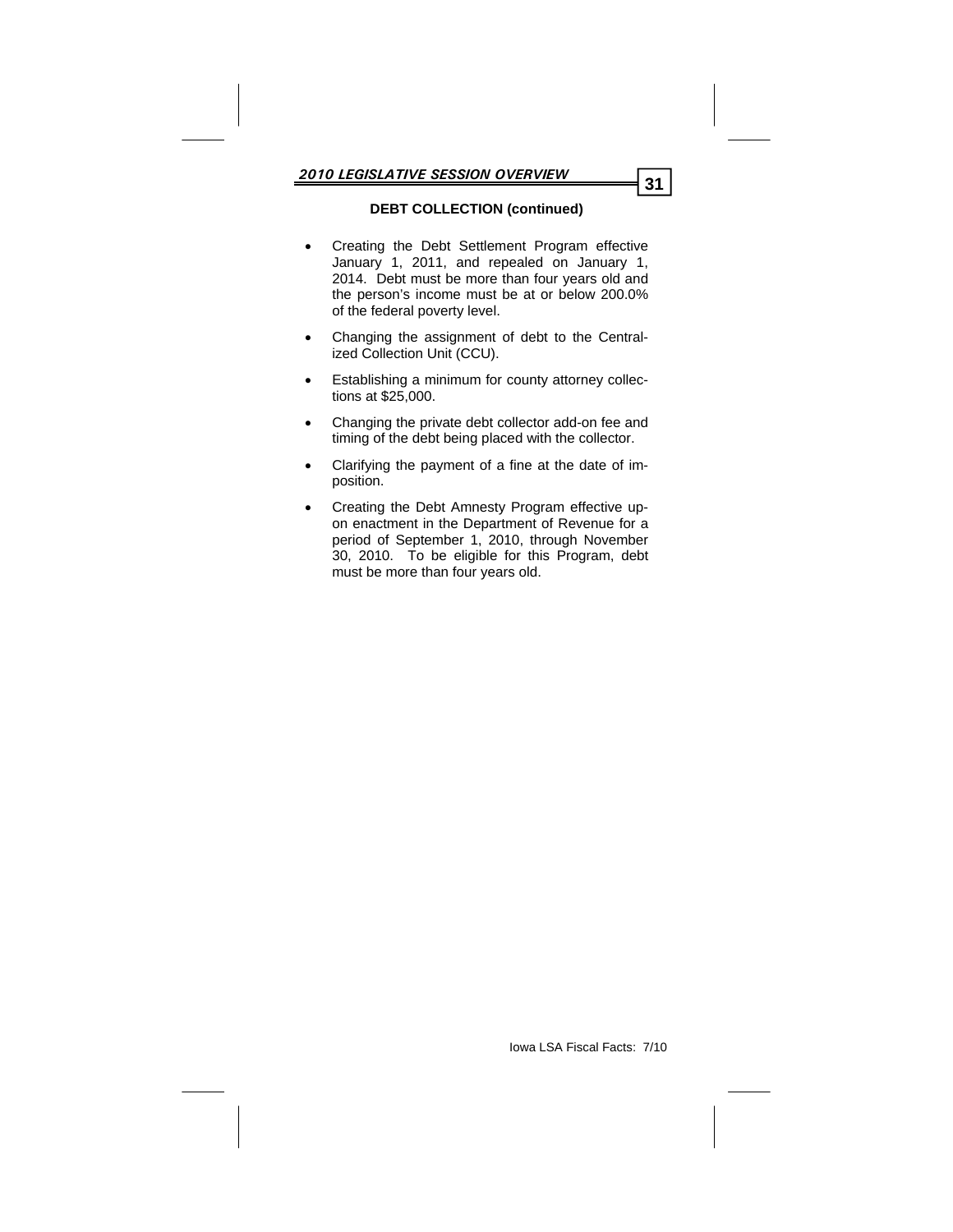#### **SCHEDULED AND NONSCHEDULED TRAFFIC FINE INCREASES**

**Senate File 2378** (FY 2011 Justice System Appropriations Bill) increased the fine amount for many scheduled and nonscheduled violations. The Bill established a Public Safety Enforcement Fund and requires the Treasurer of State to allocate \$9.3 million from the Fund to the Department of Corrections (\$3.3 million), Department of Public Safety (\$450,000), Civil Rights Commission (\$100,000), the Judicial Branch (\$5.3 million), and the Department of Justice (\$150,000). This Bill directs \$9.1 million in court receipts and \$235,000 in Crime Victim Compensation Fund receipts to the Fund. The increase in fines is anticipated to generate an additional \$9.1 million in court receipts, \$1.0 million for local governments, and \$441,000 for the Crime Victim Compensation Fund. Of the Crime Victim Compensation Fund amount, \$235,000 is transferred to the Public Safety Enforcement Fund for FY 2011.

| Offense      |                                                          | Original | <b>New</b> |
|--------------|----------------------------------------------------------|----------|------------|
| Code         | <b>Scheduled and Nonscheduled Violations</b>             | Fine     | Fine       |
| 126.23A(2)-A | Purchase of Pseudoephedrine - 1st Offense                | \$100    | \$200      |
| 321.104(1)   | Operation W/Canceled Title or Sus. or Rev. Reg.          | \$50     | \$100      |
| 321.104(2)   | Failure to Obtain Mfg. Certificate/Title                 | \$50     | \$100      |
| 321.104(3)   | Failure to Surrender Plates, Title or Registration       | \$50     | \$100      |
| 321.104(4)   | Failure to Deliver Title as Required                     | \$50     | \$100      |
| 321.104(5)   | Penal Offenses Against title Law                         | \$50     | \$100      |
| 321.17       | <b>Operating Nonregistered Vehicle</b>                   | \$30     | \$50       |
| 321.174      | Failure to Have Valid Lic./Permit While Oper. Motor Veh. | \$100    | \$200      |
| 321.174A     | Operation of Motor Vehicle With Expired License          | \$30     | \$50       |
| 321.180      | Violation of Instruction Permit Limitation               | \$30     | \$50       |
| 321.180B     | Violation of Graduated Drivers License Conditions        | \$30     | \$50       |
| 321.193      | Violation of Conditions Of Restricted License            | \$30     | \$50       |
| 321.194      | Violation of Conditions of Minors School License         | \$3      | \$50       |
| 321.208(a)   | DNU - 24 Hour Out of Service Order Violation             | \$100    | \$200      |
| 321.216      | Unlawful Use Of License                                  | \$75     | \$100      |
| 321.216B     | Misuse of Lic or Id Card to Acquire Alcohol              | \$100    | \$200      |
| 321.216C     | Misuse of Lic or Id Card to Acquire Tobacco              | \$100    | \$200      |
| 321.219      | Permitting Unauthorized Minor to Drive                   | \$100    | \$200      |
| 321.220      | Permitting Unauthorized Person to Drive                  | \$100    | \$200      |
| 321.229      | Fail to Comply W/ Order of Peace Officer                 | \$35     | \$100      |
| 321.231      | Fail of Caution By Driver of Emergency Vehicle           | \$35     | \$100      |
| 321.232      | Radar Jamming Devices                                    | \$50     | \$100      |
| 321.234      | Failure to Observe Seating Requirements                  | \$15     | \$25       |
| 321.247      | Unlawful Golf Cart Operation                             | \$50     | \$100      |
| 321.25       | Improper Use of Registration Card - 1992                 | \$50     | \$100      |
| 321.256      | Fail to Obey traffic Control Device                      | \$35     | \$100      |

The following is a chart of the fines that were increased: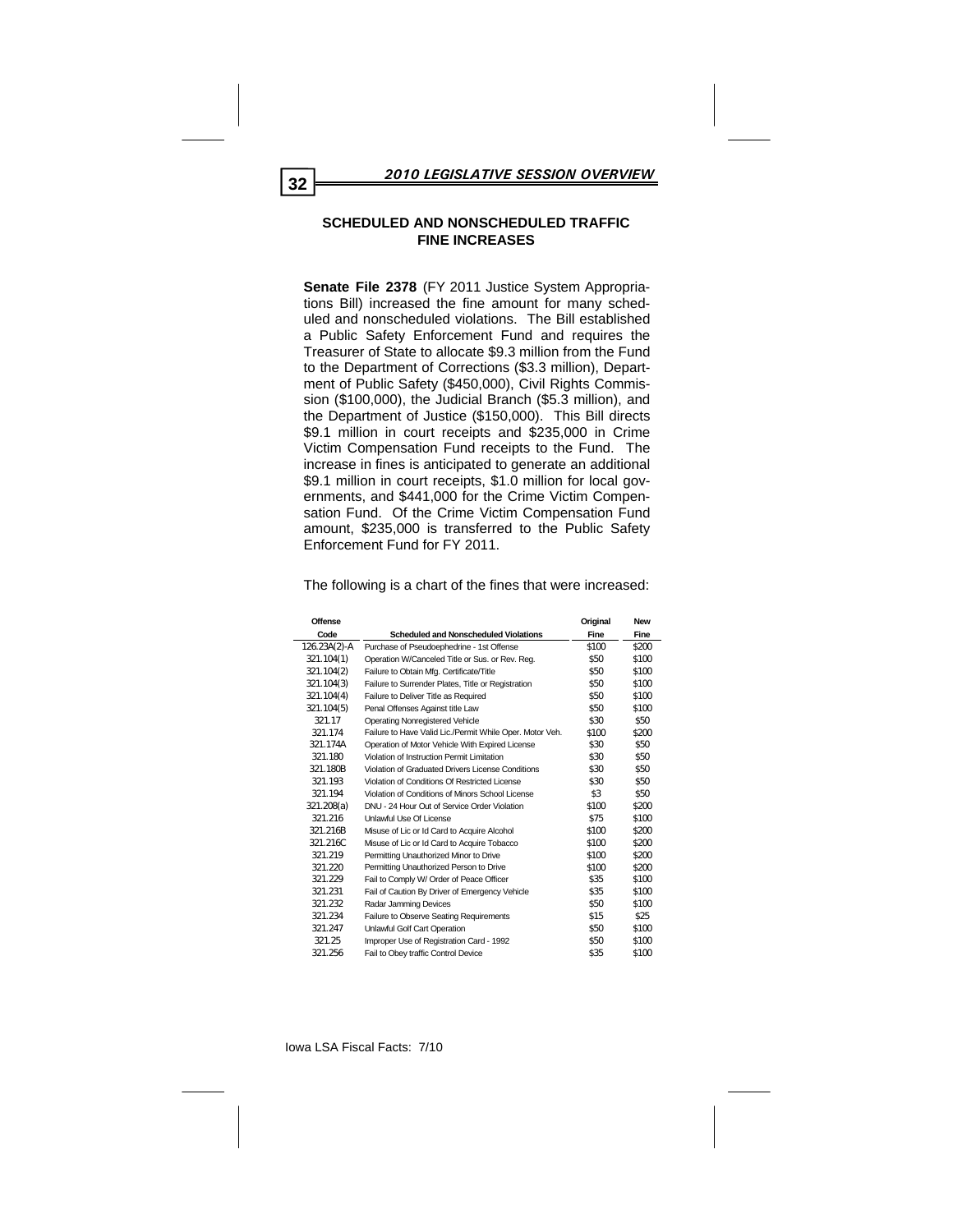| Offense       |                                                                   | Original | New   |
|---------------|-------------------------------------------------------------------|----------|-------|
| Code          | <b>Scheduled and Nonscheduled Violations</b>                      | Fine     | Fine  |
|               | 321.257(2)(a)-A Vehicles Fail to Respond to Steady Red Signal     | \$35     | \$100 |
|               | 321.257(2)(b)-A Vehicles Fail to Respond to Yellow Caution Signal | \$35     | \$100 |
| 321.257(2)(d) | Fail to Yield to Ped. In Crosswalk Under Green Arrow              | \$35     | \$100 |
| 321.257(2)(e) | Fail to Obey Flashing Red Stop Signal                             | \$35     | \$100 |
| 321.257(2)(f) | Fail to Respond to Flashing Yellow Caution Signal                 | \$35     | \$100 |
| 321.257(2)(q) | Pedestrian Failure to Obey "Don't Walk" Light                     | \$15     | \$25  |
| 321.257(2)(h) | Fail to Yield to Pedestrian Within Intersection                   | \$35     | \$100 |
| 321.275-A     | (1-7)Motorcycle and Motorized Bike Violation                      | \$25     | \$35  |
| 321.275-B     | (8) Failure To Display Safety Flag                                | \$15     | \$25  |
| 321.277A      |                                                                   | \$25     | \$35  |
| 321.284       | Careless Driving                                                  | \$100    | \$200 |
|               | Open Container - Driver                                           |          |       |
| 321.284A      | Open Container - Passenger                                        | \$100    | \$200 |
| 321.285-A     | Speeding <55 (1 Thru 5 Over)                                      | \$10     | \$20  |
| 321.285-B     | Speeding <55 (6 Thru 10 Over)                                     | \$20     | \$40  |
| 321.285-C     | Speeding <55(11 Thru 15 Over)                                     | \$30     | \$80  |
| 321.285-D     | Speeding <55(16 Thru 20)                                          | \$40     | \$90  |
| 321.285-E     | Speeding <55 (20 Mph Over +\$5.00 Ea Mile)                        | \$40     | \$100 |
| 321.285-F     | Speeding >55 (1 Thru 5 Over)                                      | \$20     | \$20  |
| 321.285-G     | Speeding >55 (6 Thru 10 Over)                                     | \$40     | \$40  |
| 321.285-H     | Speeding >55(11 Thru 15 Over)                                     | \$60     | \$80  |
| 321.285-I     | Speeding >55(16 Thru 20)                                          | \$80     | \$90  |
| 321.285-J     | Speeding >55 (Over 20 Mph Over + \$5.00 Ea Mile)                  | \$90     | \$100 |
| 321.285-S     | Speeding - School Bus (1 Thru 10)                                 | \$35     | \$100 |
| 321.288       | Fail to Maintain Control                                          | \$35     | \$100 |
| 321.294       | Fail to Maintain Minimum Speed                                    | \$35     | \$100 |
| 321.295       | Excessive Speed On Bridge                                         | \$30     | \$50  |
| 321.297       | Driving on Wrong Side of Two Way Highway                          | \$35     | \$100 |
| 321.298       | Fail to Yield Half of Roadway When Meeting Vehicle                | \$35     | \$100 |
| 321.299       | Passing on Wrong Side                                             | \$35     | \$100 |
| 321.302       | DNU - Improper Overtaking on Right                                | \$50     | \$100 |
| 321.302       | Overtaking and Passing                                            | \$50     | \$100 |
| 321.303       | <b>Unsafe Passing</b>                                             | \$35     | \$100 |
| 321.304(1)    | Passing on Grade or Hill                                          | \$35     | \$100 |
| 321.304(2)    | Passing to Near Bridge, Intersect or RR                           | \$35     | \$100 |
| 321.304(3)    | Passing Contrary to Highway Sign/Marking                          | \$35     | \$100 |
| 321.305       | Violating one-way traffic Designation - 1978                      | \$35     | \$100 |
| 321.306       | Improper Use of Lanes                                             | \$35     | \$100 |
| 321.307       | Following Too Close                                               | \$35     | \$100 |
| 321.308       | Following Too Close (Trucks and Towing Vehicles)                  | \$35     | \$100 |
| 321.309       |                                                                   | \$25     | \$35  |
|               | Fail to Use Approved Drawbar                                      | \$25     | \$35  |
| 321.310       | Unlawful Towing of Four Wheeled Trailer                           |          |       |
| 321.311       | Turning From Improper Lane                                        | \$35     | \$100 |
| 321.312       | Making U-turn on Curve or Hill                                    | \$35     | \$100 |
| 321.313       | Unsafe Starting of A Stopped Vehicle                              | \$35     | \$100 |
| 321.314       | Unsafe Turn or Fail to Give Signal                                | \$35     | \$100 |
| 321.315       | Fail to Give Continuous Turn Signal                               | \$25     | \$35  |
| 321.316       | Fail to Signal Stop or Rapid Deceleration                         | \$25     | \$35  |
| 321.317       | Signal Light Requirement                                          | \$10     | \$20  |
| 321.319       | Fail to Yield to Vehicle on Right                                 | \$35     | \$100 |
| 321.32        | Fail to Carry Registration Card                                   | \$10     | \$20  |
| 321.320       | Fail to Yield Upon Left Turn                                      | \$35     | \$100 |
| 321.321       | Fail to Yield Upon Entering Through Highway                       | \$35     | \$100 |
| 321.322       | Fail to Obey Stop or Yield Sign                                   | \$35     | \$100 |
| 321.323       | Unsafe Backing on Highway                                         | \$35     | \$100 |
| 321.323A      | Unsafe Approach to Certain Stationary Vehicles                    | \$50     | \$100 |
| 321.324       | Fail to Yield to Emergency Vehicle                                | \$50     | \$100 |
| 321.325       | Pedestrian Disobeying Traffic Control Signal                      | \$15     | \$25  |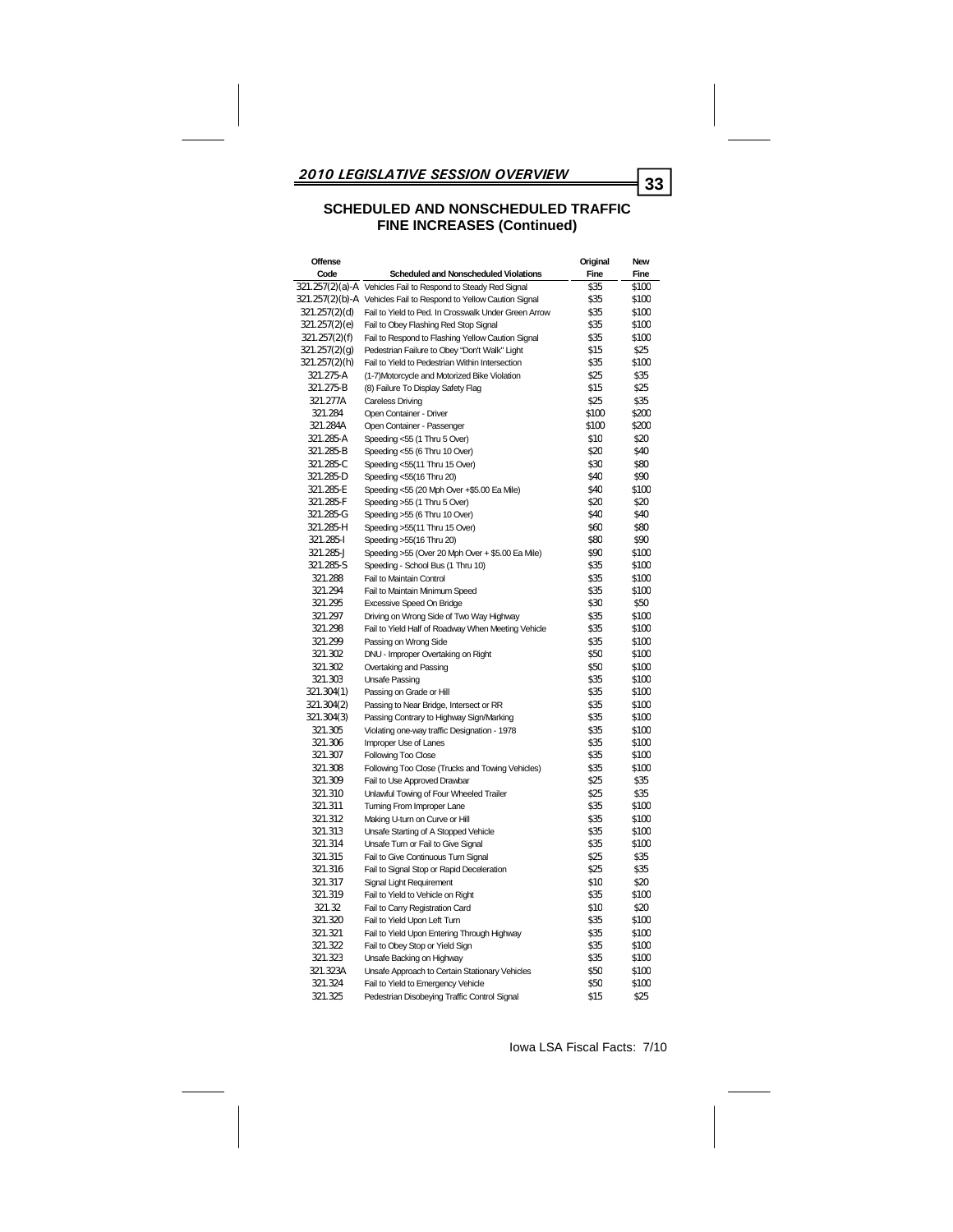| <b>Offense</b> |                                                       | Original | <b>New</b> |
|----------------|-------------------------------------------------------|----------|------------|
| Code           | <b>Scheduled and Nonscheduled Violations</b>          | Fine     | Fine       |
| 321.326        | Pedestrian Walking on Wrong Side of Highway           | \$15     | \$25       |
| 321.327        | Fail to Yield to Pedestrians' Right of Way            | \$35     | \$100      |
| 321.328        | Pedestrian Failing to Use Crosswalk                   | \$15     | \$25       |
| 321.329        | Vehicle Failing to Yield to Pedestrian                | \$35     | \$100      |
| 321.331        | Soliciting Ride from W/I Roadway                      | \$15     | \$25       |
| 321.332        | Unlawful Use of White Cane                            | \$15     | \$25       |
| 321.340        | Driving in or Through Safety Zone                     | \$10     | \$20       |
| 321.341        | Fail to Properly Stop at RR                           | \$35     | \$200      |
| 321.342        | Fail to Obey Stop Sign at RR                          | \$100    | \$200      |
| 321.343(1)     | Failure to Stop Certain Cargo or Pass. Veh at RR Xing | \$100    | \$200      |
| 321.343(2)(a)  | CMV-Fail to Slow/Check RR Crossing                    | \$100    | \$200      |
| 321.343(2)(b)  | CMV-Fail to Stop/RR Track Not Clear                   | \$100    | \$200      |
| 321.343(2)(c)  | CMV-Blocks RR Crossing                                | \$100    | \$200      |
| 321.343(2)(d)  | CMV-Disobeys Traffic Control at RR                    | \$100    | \$200      |
| 321.353        | Unsafe Entry onto Sideway or Roadway                  | \$35     | \$100      |
| 321.354(1)     | Stopping on Paved Part of Highway                     | \$35     | \$100      |
| 321.354(2)     | Stopping on Traveled Part of Unpaved Highway          | \$35     | \$100      |
| 321.362        | Parking W/O Stopping Engine & Setting Brake           | \$10     | \$20       |
| 321.363        | Driving W/Obstructed View or Control                  | \$25     | \$35       |
| 321.365        | Coasting Upon Downgrade                               | \$25     | \$35       |
| 321.366        | Improper Use of Median, Curb, or Acc Facility         | \$50     | \$100      |
| 321.367        | Fail to Maintain Distance From FF Vehicle             | \$35     | \$100      |
| 321.368        | Crossing Unproteted Fire Hose                         | \$35     | \$100      |
| 321.369        | Depositing or Throwing Litter                         | \$70     | \$70       |
| 321.37         | Fail to Display Registration Plate                    | \$10     | \$20       |
| 321.370        | Removing Injurious Material                           | \$70     | \$70       |
| 321.372(1)     | Fail of School Bus Driver to Signal                   | \$35     | \$100      |
| 321.372(3)     | Unlawful Passing of School Bus                        | \$100    | \$200      |
| 321.38         | Fail to Maintain Registration Plate                   | \$10     | \$20       |
| 321.381        | Driving or Towing Unsafe Vehicle                      | \$50     | \$100      |
| 321.381A       | Improper Operation of Low-Speed Vehicle               | \$50     | \$100      |
| 321.383        | Fail you Display Reflect Dev on Slow Moving Vehicle   | \$20     | \$30       |
| 321.384        | Fail to Use Headlamps when Required - 1978            | \$20     | \$30       |
| 321.385        | Insufficient Number of Headlamps                      | \$20     | \$30       |
| 321.387        | Improper Rear Lamp                                    | \$50     | \$20       |
| 321.388        | Improper Registration Plate Lamp                      | \$10     | \$20       |
| 321.389        | Improper Rear Reflector                               | \$10     | \$20       |
| 321.390        | Included in Section 753.15(2)(1) Reflect. Require.    | \$10     | \$20       |
| 321.392        | Improper Clear Lighting on Truck or Trailer           | \$10     | \$20       |
| 321.393        | Lighting Device Color and Mounting                    | \$10     | \$20       |
| 321.394        | No Lamp or Flag on Rear/Projecting Load               | \$25     | \$35       |
| 321.395        | Parking on Certain Roadways W/O Parking Lights        | \$35     | \$100      |
| 321.397        | Improper Light on Bicycle                             | \$15     | \$25       |
| 321.398        | Improper Light on other Vehicle                       | \$20     | \$30       |
| 321.403        | Improper Use of Auxiliary Driving Lights              | \$20     | \$30       |
| 321.404        | Improper Brake Light                                  | \$20     | \$30       |
| 321.404A       | Use of Light Restricting Device                       | \$15     | \$25       |
| 321.409        | Improperly Adjusted Headlamp                          | \$20     | \$30       |
| 321.410        | Fail to Give Notice of Address/Name Change            | \$10     | \$20       |
| 321.415        | Failure to Dim                                        | \$20     | \$30       |
| 321.419        | Improperly Head Lighting when Night Driving           | \$20     | \$30       |
| 321.420        | <b>Excessive Number of Driving Lights</b>             | \$20     | \$30       |
| 321.421        | Violation of Special Restrictions on Lamps            | \$20     | \$30       |
| 321.422        | Lights of Improper Color? Front or Rear               | \$10     | \$20       |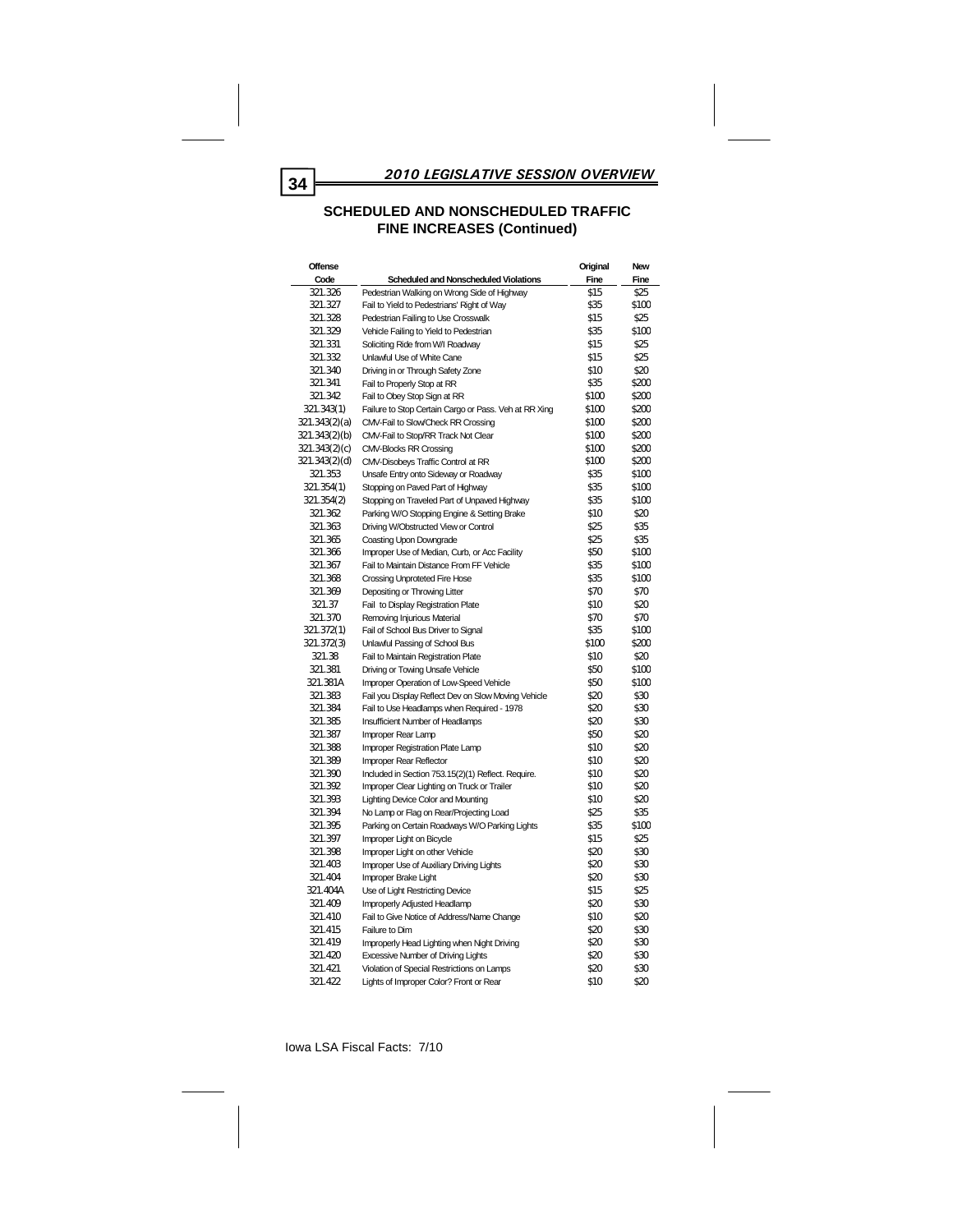| Offense    |                                                             | Original      | <b>New</b> |
|------------|-------------------------------------------------------------|---------------|------------|
| Code       | <b>Scheduled and Nonscheduled Violations</b>                | Fine          | Fine       |
| 321.423(A) | Unauthorized Use of Emergency Veh Lighting Equip            | \$20          | \$30       |
| 321.423(B) | Fail to Use Flash Signal on Slow Moving Veh                 | \$20          | \$30       |
| 321.430    | Defective Braking Equipment                                 | \$35          | \$100      |
| 321.432    | Defective audible Warning Device                            | \$10          | \$20       |
| 321.433(A) | Unauthorized Use of Emerg Audible Warn Device               | \$20          | \$30       |
| 321.436    | Defective or Unauthorized Muffler System                    | \$10          | \$20       |
| 321.437-A  | Failure to Meet Mirror Requirements                         | \$10          | \$20       |
| 321.437-B  | Failure to Have Proper Exterior Mirror (Towing)             | \$25          | \$35       |
| 321.438    | DNU - Windshield Windows Requirements                       | \$15          | \$50       |
| 321.438(1) | Windshield and Window - Obstructed Vision                   | \$15          | \$50       |
| 321.438(2) | Dark Window/Windshield                                      | \$15          | \$50       |
| 321.438(3) | Windshield and Window Requirements                          | \$15          | \$50       |
| 321.438-A  | DNU-(1, 3) Windshield/Window Requirements                   | \$15          | \$50       |
| 321.438-B  | DNU-(2) Dark Window/Windshield                              | \$15          | \$50       |
| 321.439    | Defective Windshield Wipers                                 | \$10          | \$20       |
| 321.440    | Defective Tires                                             | \$10          | \$20       |
| 321.441    | Unauthorized Use of Metal Tire or Track                     | \$10          | \$20       |
| 321.442    | Unauthorized Use of Metal Proj on Wheels                    | \$10          | \$20       |
| 321.444    | Fail to Use Safety Glass                                    | \$10          | \$20       |
| 321.445    | Fail to Maintain Safety Belts                               | \$25          | \$50       |
| 321.446    | Failure to Secure Child                                     | \$25          | \$100      |
| 321.449    | Violation - Motor Carrier Safety Regulations                | \$25          | \$50       |
| 321.449-A  | Failure to Comply With Safety Reg. Rules                    | \$25          | \$50       |
| 321.449-B  | Operation By Unqualified Driver                             | \$25          | \$50       |
| 321.449-C  | Max. Hours of Service Violation                             | \$25          | \$50       |
| 321.449-E  | Presence of Alcohol - CMV                                   | \$25          | \$50       |
| 321.45     | Failure to Transfer Title                                   | \$50          | \$100      |
| 321.450    | Violation of Hazardous Materials Transportation             | \$100         | \$200      |
| 321.454    | <b>Width Violation</b>                                      | \$100         | \$200      |
| 321.455    | Excessive Side Proj of Load / Passenger Veh                 | \$100         | \$200      |
| 321.456    | <b>Excessive Height</b>                                     | \$100         | \$200      |
| 321.457    | Excessive Length                                            | \$100         | \$200      |
| 321.458    | Excessive Proj From Front of Vehicle                        | \$100         | \$200      |
| 321.46     | Failure to Transfer Title Within 15 Days                    | \$50          | \$100      |
| 321.460    | Spilling On Highway                                         | \$100         | \$200      |
| 321.461    | Excessive Tow/Bar Length                                    | \$25          | \$35       |
| 321.462    | Fail to Use Required Towing Equipment                       | \$25          | \$35       |
| 321.48     | Violations of Title - Vehicles For Resale                   | \$50          | \$100      |
| 321.52     | Violations of Title - Out-Of-State Junked, Dismantled, Wrec | \$50          | \$100      |
| 321.54     | Intrastate Hauling on Foreign Registration/1                | \$20          | \$30       |
| 321.55     | Intrastate Hauling on Foreign Registration/2                | \$30          | \$50       |
| 321.57     | Violation of Special Plate Requirements                     | \$50          | \$100      |
| 321.62     |                                                             | \$50          | \$100      |
|            | Special Plates - Records Violation                          | \$50          |            |
| 321.67(1)  | No Certificate of Title Upon Disposal - 1993                |               | \$100      |
| 321.67(2)  | Failure to Obtain Title on a Motor Vehicle                  | \$50          | \$100      |
| 321.91     | Abandonment of a Motor Vehicle                              | \$100<br>\$30 | \$200      |
| 321.98     | Operation W/O Registration                                  |               | \$50       |
| 321.99     | Improper Use of Registration                                | \$100         | \$200      |
| 321E.16    | Violations of Permit (Except Weight)                        | \$100         | \$200      |
| 321L.3     | Failure to Return Handicapped Id -                          | \$100         | \$200      |
| 321L.4(1)  | Improper Use of Handicapped ID Device                       | \$100         | \$200      |
| 321L.4(2)  | Improper Use of a Handicapped Parking Space                 | \$100         | \$200      |
| 321L.7     | Failure to Provide Handicapped Parking Space Signs          | \$100         | \$200      |
| 325A.3(5)  | Failure to Carry/Exhibit Permit                             | \$50          | \$100      |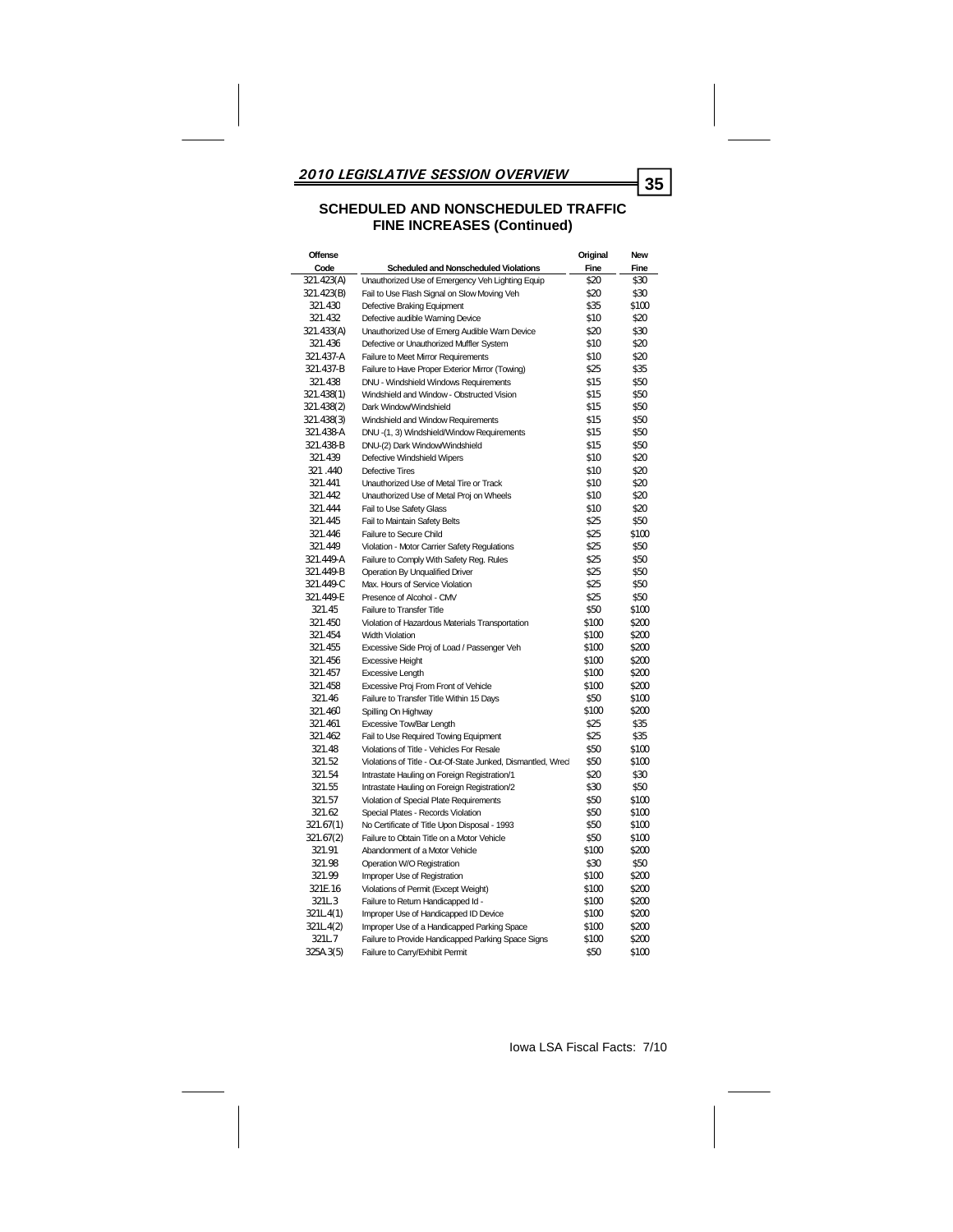| Offense   |                                                       | Original | <b>New</b> |
|-----------|-------------------------------------------------------|----------|------------|
| Code      | <b>Scheduled and Nonscheduled Violations</b>          | Fine     | Fine       |
| 325A.8    | Violations of Required Markings                       | \$50     | \$100      |
| 3278.1(A) | No or Improper Carrier Identification                 | \$50     | \$100      |
| 326.22    | Failure to Display Identification                     | \$20     | \$50       |
| 326.23    | Violation of Trip Permits                             | \$20     | \$50       |
| 321.47    | Transfers by Operation of Law                         | \$30     | \$100      |
| 321.382   | Operating an Underpowered Vehicle                     | \$15     | \$25       |
| 321.402   | Improper Use of a spot light                          | \$20     | \$30       |
| 321.333   | Failure to Yield to a Blind Person                    | \$35     | \$100      |
| 321.344   | Unlawful Movement of Construction Equipment Across RR | \$100    | \$200      |
| 321.318   | <b>Incorrect Hand Signal</b>                          | \$25     | \$35       |
| 321.434   | Use of Siren or Whistle on Bicycle                    | \$15     | \$25       |
| 321.115   | Improper use of antique plates                        | \$30     | \$30       |
| 321.115A  | Replica Vehicle/Street Rod Registration               | \$30     | \$30       |
| 321.386   | Insufficient Number of Headlamps - Motorcycles        | \$10     | \$30       |
| 321.421   | Violations of Special Restrictions on Lamps           | \$20     | \$30       |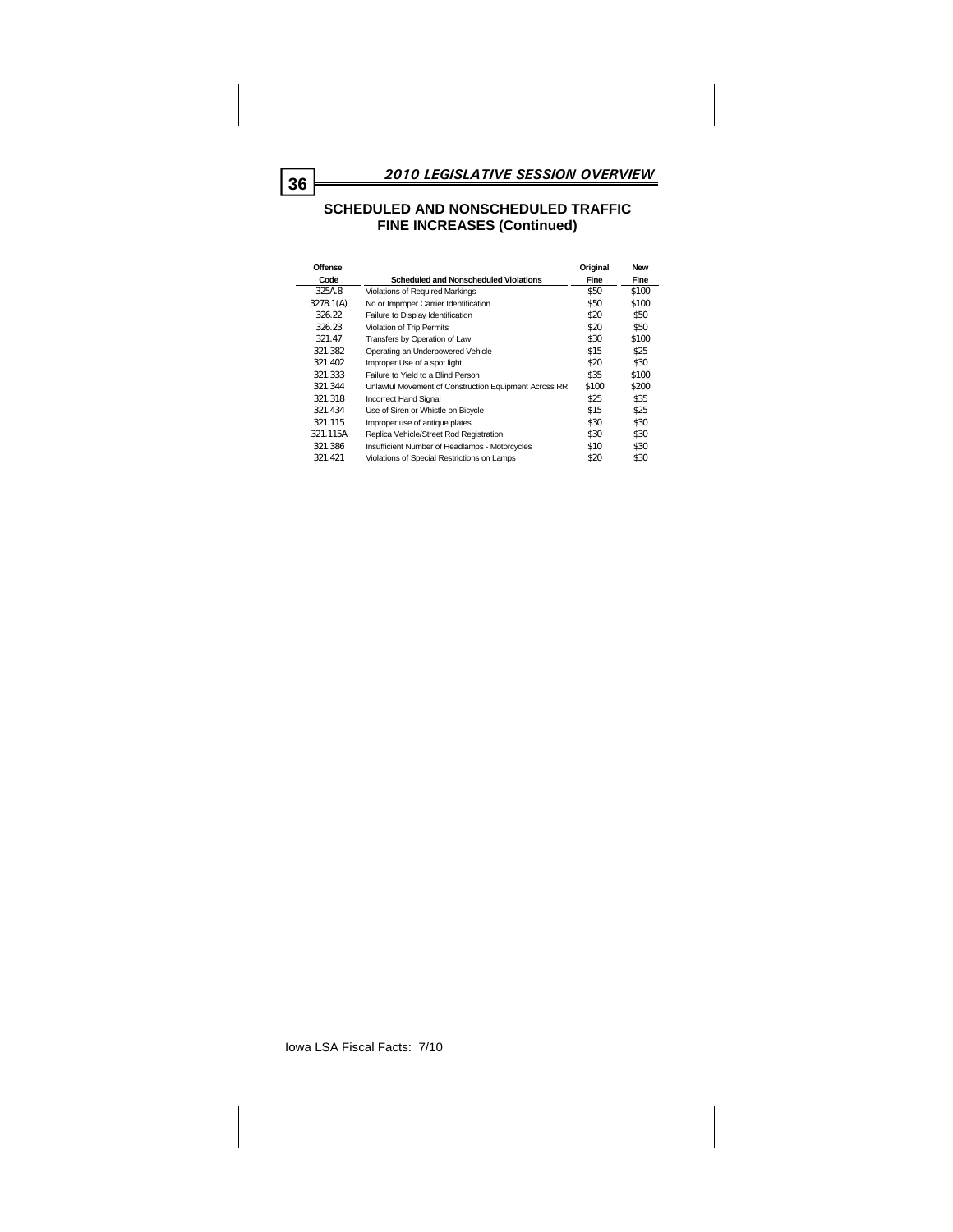### **COMMERCIAL ANIMAL ESTABLISHMENTS**

House File 2280 (FY 2011 Commercial Establishment Act) changes the regulation of nonagricultural animals by the Department of Agriculture and Land Stewardship (DALS). This includes new definitions, fees, and penalties and includes:

- The annual fee for a Certificate of Registration is \$75 for an animal pound, animal shelter, or research facility.
- The annual fee for a State license is \$175 for a boarding kennel, commercial kennel, or a pet shop.
- The annual fee for a State license or permit is \$175 for a commercial breeder or public auction.
- Requires a federal licensee to obtain a State license or permit.
- Specifies fees are collected and deposited into the Commercial Establishment Fund that is maintained by the Department for administration of the Program.
- Details the standard of care to include adequate feed, water, housing, sanitary control, and grooming practices for the animals and specifies required veterinary care requirements.
- Specifies that a research facility, pet shop, boarding kennel, commercial kennel, dealer, commercial breeder, or public auction cannot purchase a dog or cat from a commercial establishment that is not authorized by the Department.
- Outlines the conditions that allow the Department to inspect a commercial establishment and details the disciplinary actions that include:
- Establishes civil penalties and criminal penalties.

Annual fee revenue is estimated at \$335,000 per year and the money will be used to pay for the administration of the Commercial Animal Establishment Program.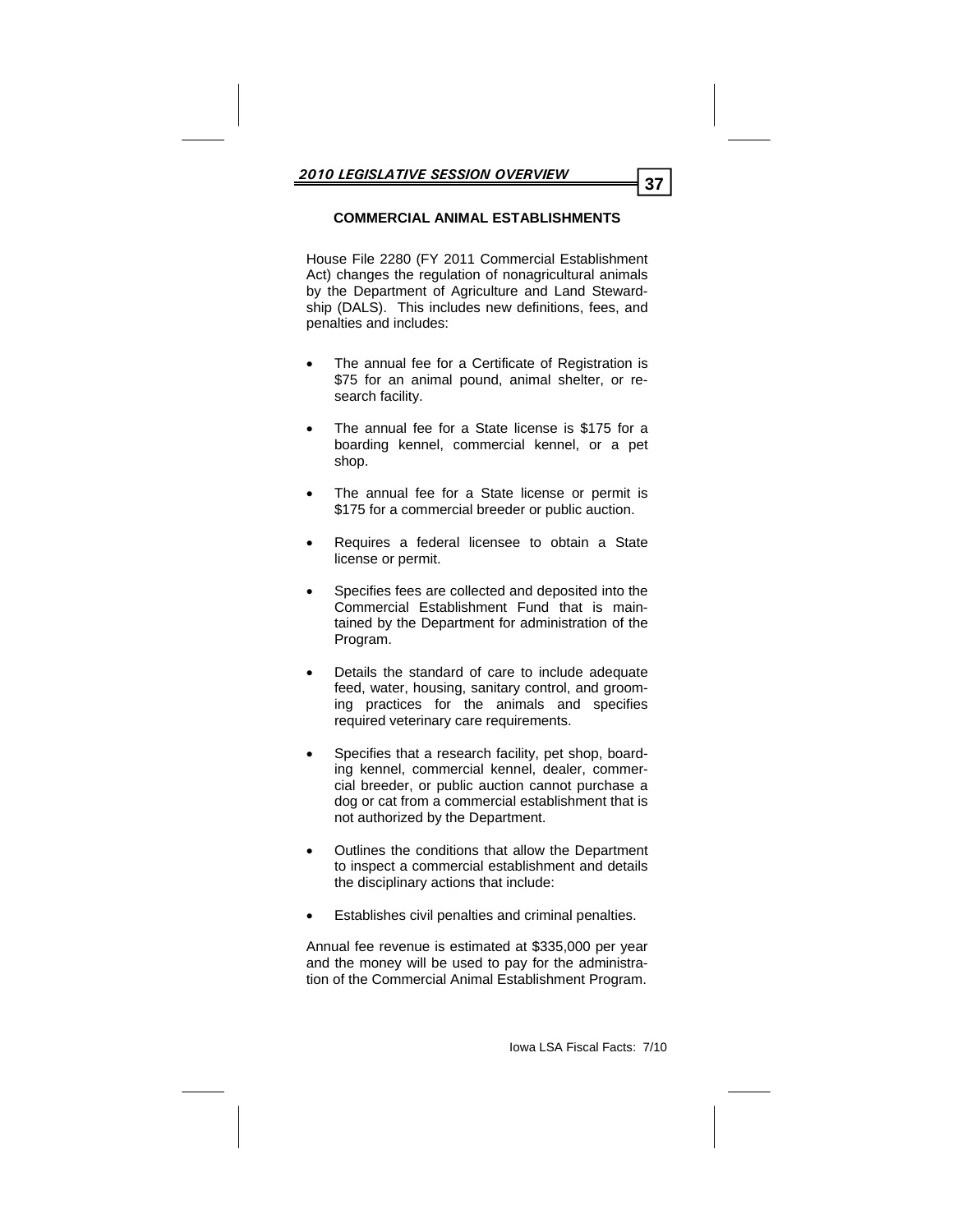### **HEALTH CARE ACCESS ASSESSMENT**

**Senate File 2388** creates a Hospital Health Care Access Assessment Program and imposes a Hospital Health Care Access Assessment to non-State-owned hospitals paid on a Prospective Payment System (PPS) basis by Medicare and Medicaid. The Bill is estimated to generate \$40.0 million in revenue from the assessment of which \$20.5 million is used to reimburse the 34 hospitals to the Upper Payment Limit. The net revenue gain for the State in FY 2011 is estimated at \$19.5 million which will be deposited into the Hospital Health Care Access Trust Fund and was appropriated to the Medicaid Program in **House File 2531** (FY 2011 Standing Appropriations Act).

#### **HEALTH CARE REFORM**

**Senate File 2356** creates an interim study regarding premium assistance for individuals with income between 200.0% and 300.0% of the Federal Poverty Level (FPL). The Bill expands the provider network for the current IowaCare Program and directs the Department of Public Health to develop a plan for coordination of care for individuals with diabetes. The Bill creates the Iowa Insurance Information Exchange that is established in the Insurance Division of the Department of Commerce. The fiscal impact of Division II is an estimated cost of \$150,000 for FY 2011 and FY 2012. There is an appropriation made in **House File 2531** (FY 2010 Standing Appropriations Bill) from the Iowa Comprehensive Petroleum Underground Storage Tank Fund (UST) of \$150,000 for FY 2011 for the costs of Division II. **Senate File 2201** (2010 Insurance Omnibus Bill) permits the Commissioner of Insurance, if necessary, to assess the costs of implementing and maintaining the website information to the health insurance carriers that are licensed in the State of Iowa.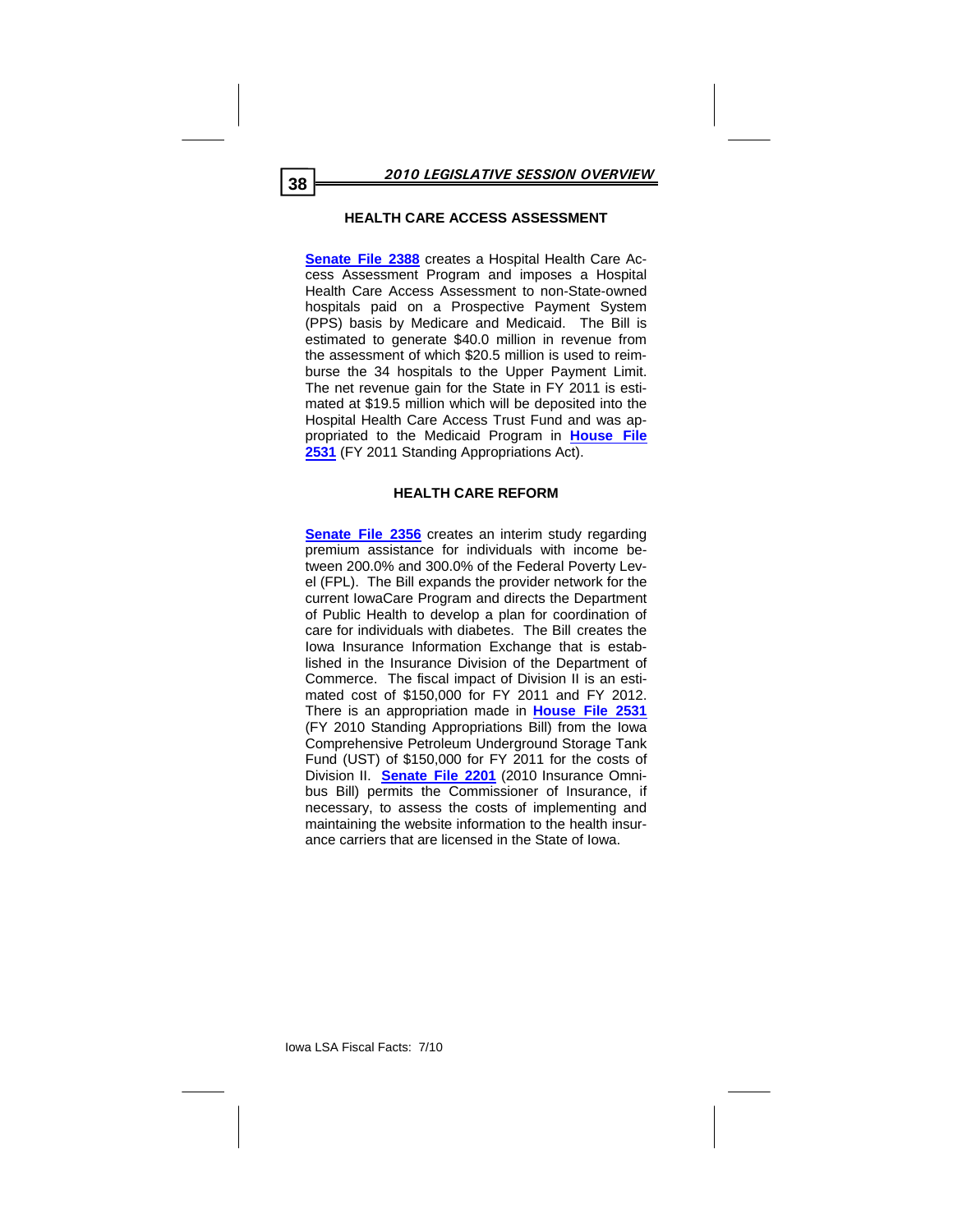# **TAX CREDIT REFORM AND REVIEW ACT**

Senate File 2380 limits the award of tax credits under several existing tax incentive programs and establishes a framework for periodic review of existing tax credit programs.

By Division, the Bill:

**Division I** – Intent and purpose of the Act.

**Division II** – Establishes a ten-member Legislative Tax Expenditure Review Committee appointed by the Legislative Council and establishes a five-year schedule of tax incentive programs for the new Committee to review. The programs, along with the first year they are to be reviewed, are:

- High Quality Jobs Program (2011)
- Research Activities Credit (2011)
- Franchise Tax Credit (2011)
- Earned Income Tax Credit (2011)
- Iowa Fund of Funds Tax Credit (2012)
- Urban Renewal Areas/Tax Increment Financing (2012)
- Urban Renewal Areas/Sales Tax Increment Financing (2012)
- Targeted Jobs Withholding Tax Credit (2012)
- School Tuition Organization Tax Credit (2012)
- Tuition and Textbook Tax Credit (2012)
- Child and Dependent Care Tax Credit (2013)
- Early Childhood Development Tax Credit (2013)
- Endow Iowa Tax Credit (2013)
- Redevelopment Tax Credit (2013)
- Disaster Recovery Housing Tax Credit (2013)
- Film, Television, and Video Production Tax Credit (2013)
- Qualifying Business and Community Development Tax Credits (2014)
- Historic Preservation and Cultural and Entertainment Tax Credit (2014)
- Wind Energy Production Tax Credit (2014)
- Renewable Energy Tax Credit (2014)
- Ethanol Promotion Tax Credit (2014)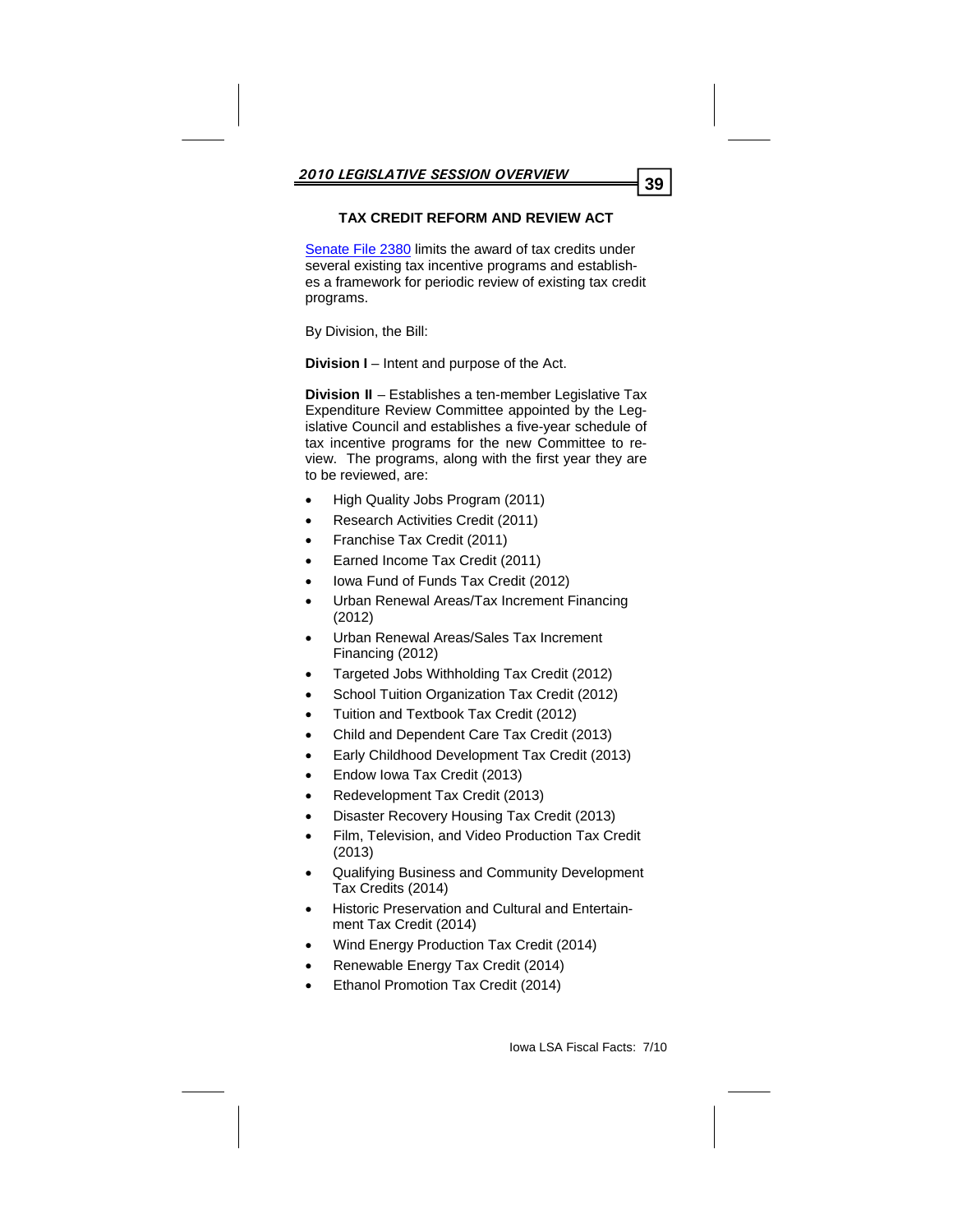# **TAX CREDIT REFORM AND REVIEW ACT (Continued)**

- E-85 Gasoline Promotion Tax Credit (2014)
- Biodiesel Blended Fuel Tax Credit (2014)
- Agricultural Asset Transfer Tax Credit (2015)
- Claim of Right Tax Credit (2015)
- S-Corporation Income Allocation (2015)
- Minimum Tax Credit (2015)
- Assistive Device Tax Credit (2015)
- Charitable Conservation Contribution Tax Credit (2015)
- Motor Vehicle Fuel Tax Credit (2015)
- New Jobs Tax Credit (2015)
- Enterprise Zone Program Tax Credits (2015)

**Division III** – Reduces the aggregate amount of tax credits the Department of Economic Development may award under a specified group of tax incentive programs in a single year to \$120.0 million, effective FY 2010. The current annual limit is \$185.0 million.

**Division IV** – Suspends registration of new projects under the Film, Television, and Video Promotion Program until July 1, 2013.

**Division V** – Alters the Supplemental Research Activities Tax Credit by:

- Increasing the tax credit from 6.5% of eligible expenses to 10.0% for businesses with gross revenues of \$20.0 million per year or less.
- Decreasing the tax credit from 6.5% of eligible expenses to 3.0% for business with gross revenues in excess of \$20.0 million per year.
- Altering the alternative method of calculating the Supplemental Research Activities Tax Credit in a manner consistent with the two bullets above.

**Division VI** – Reduces the maximum annual amount of tax credits awarded under the Accelerated Career Education Program from \$6.0 million to \$5.4 million, effective FY 2011.

**Division VII** – Repeals the Economic Development Region Revolving Loan Fund Tax Credit retroactive to January 1, 2010.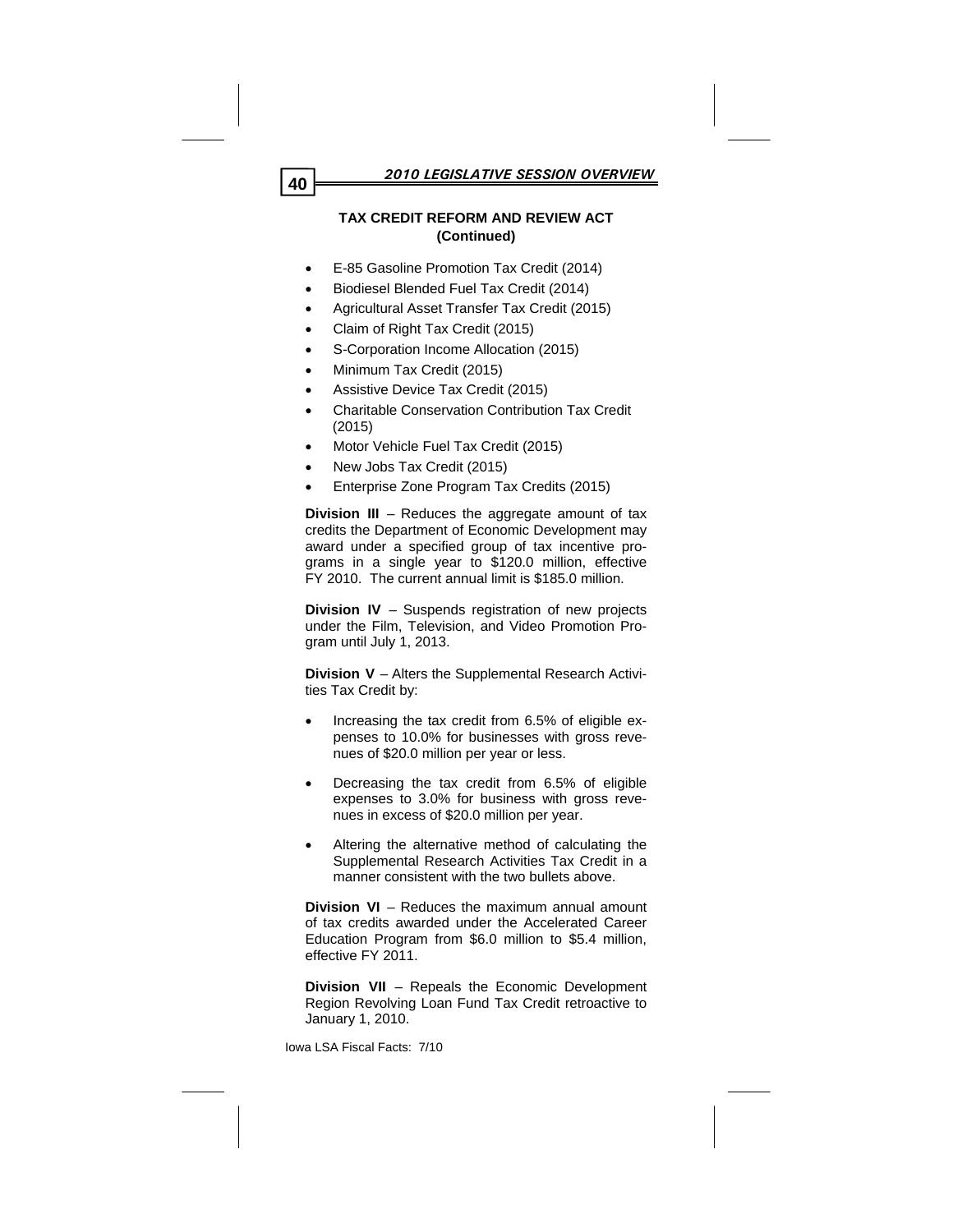# **TAX CREDIT REFORM AND REVIEW ACT (Continued)**

**Division VIII** - Reduces the maximum annual amount of tax credits awarded under the Endow Iowa Tax Credit Program from \$3.0 million to \$2.7 million, effective FY 2011.

**Division IX** - Reduces the maximum lifetime amount of tax credits awarded under the Iowa Fund of Funds Tax Credit Program from \$100.0 million to \$60.0 million, effective upon enactment.

**Division X** - Repeals the Venture Capital Investment Tax Credit retroactive to January 1, 2010. Tax credits are allowed to be issued for any qualified investment made prior to July 1, 2010.

**Division VII** – Repeals the refundable Investment Tax Credit for value-added agriculture products, effective upon enactment.

**Division VIII** - Reduces the maximum annual amount of tax credits awarded under the Historic Preservation and Cultural and Entertainment District Tax Credit Program from \$50.0 million to \$45.0 million, effective FY 2013.

**Division XIII** – Reenacts the Iowa Estate Tax. The reenacted Iowa Estate Tax would only be implemented if the federal government reestablishes the Federal Estate Tax and allows estates impacted by the federal tax to claim a credit against those taxes equal to the payment of State Estate Tax.

**Division XIV** – Requests that the Legislative Council establish an Enterprise Zone Interim Study Committee during the 2010 Interim.

**Division XV** – Requests that the Legislative Council establish an Industrial New Jobs Training (260E) Interim Study Committee during the 2010 Interim.

Fiscal Impact of SF 2380 – The following table provides the estimated net General Fund revenue increase associated with the tax credit provisions of SF 2380.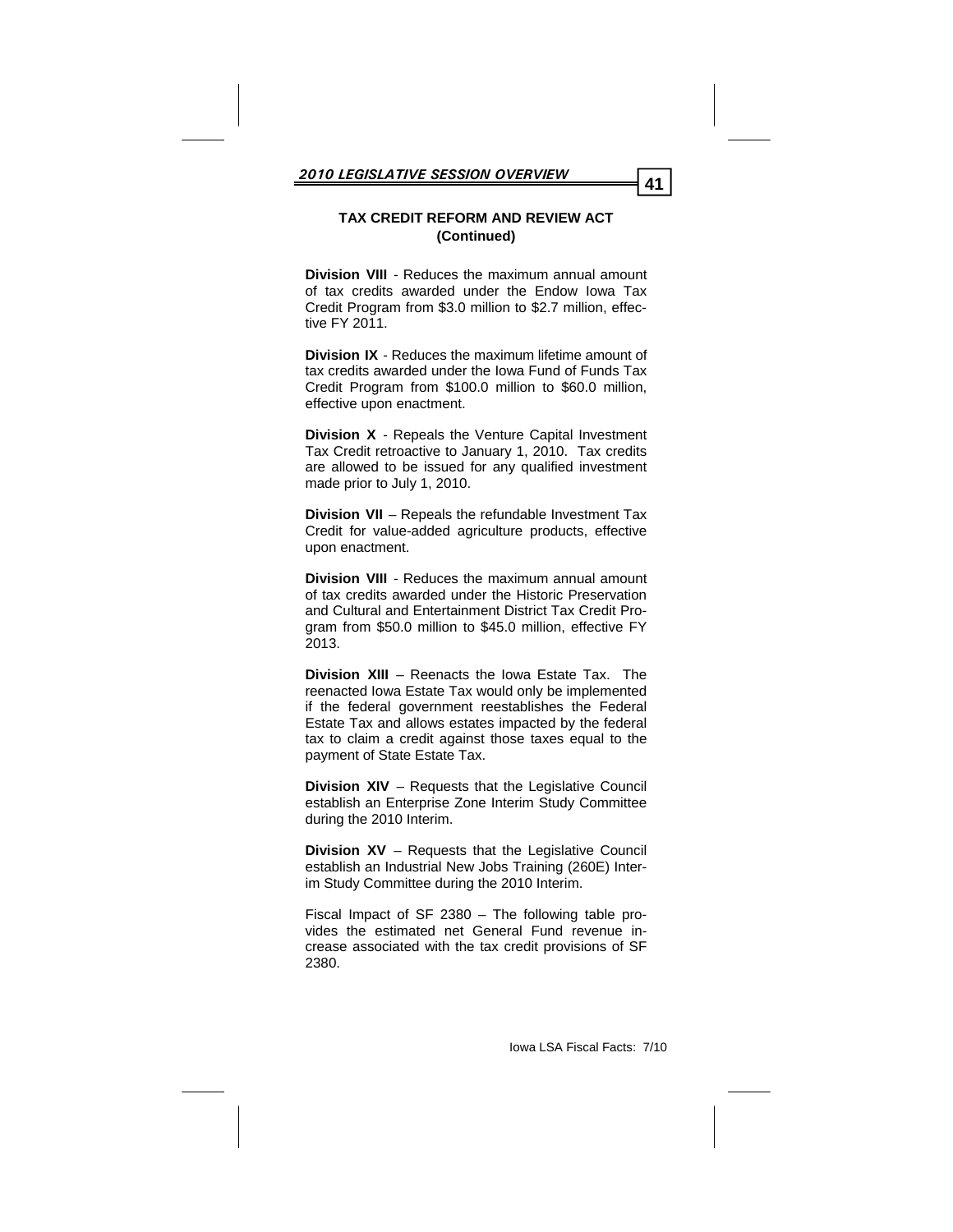

# **TAX CREDIT REFORM AND REVIEW ACT (Continued)**

#### **Estimate of Reduction in Tax Credit Redemptions & Increase in Estate Pick-up Tax Collections - Net General Fund Revenue Increase by Fiscal Year (\$ in millions)**

| Bill     |                                  |    |         |   |         |   |                  |            |
|----------|----------------------------------|----|---------|---|---------|---|------------------|------------|
| Division |                                  |    | FY 2011 |   | FY 2012 |   | FY 2013          | FY 2014    |
| Ш        | Aggregate Cap at \$120.0 million | S  | 0.0     | S | 0.0     | S | 3.0 <sup>5</sup> | 5.4        |
| IV       | Film Suspension                  |    | 0.0     |   | 19.0    |   | 35.7             | 24.8       |
| ٧        | <b>Research Activities</b>       |    | 0.0     |   | 0.0     |   | 0.3              | 1.0        |
| VI       | Accelerated Career Education     |    | 0.4     |   | 0.4     |   | 0.4              | 0.4        |
| VII      | Econ. Develop. Region            |    | 0.0     |   | 0.0     |   | 0.0              | 0.0        |
| VIII     | Endow Iowa                       |    | 0.1     |   | 0.2     |   | 0.2              | 0.2        |
| IX       | Fund of Funds                    |    | 0.0     |   | 0.0     |   | 0.0              | 0.0        |
| Χ        | Venture Capital Investment       |    | 0.0     |   | 0.0     |   | 0.0              | 0.0        |
| XI       | Value-added Ag Refundable        |    | 4.0     |   | 4.0     |   | 4.0              | 4.0        |
| XII      | <b>Historic Preservation</b>     |    | 0.0     |   | 0.0     |   | 2.3              | 5.0        |
| XIII     | Estate Pick-up Tax               |    | 0.0     |   | 28.5    |   | 46.2             | 46.9       |
|          |                                  | \$ | 4.5     | S | 52.1    | S | 92.1             | \$<br>87.7 |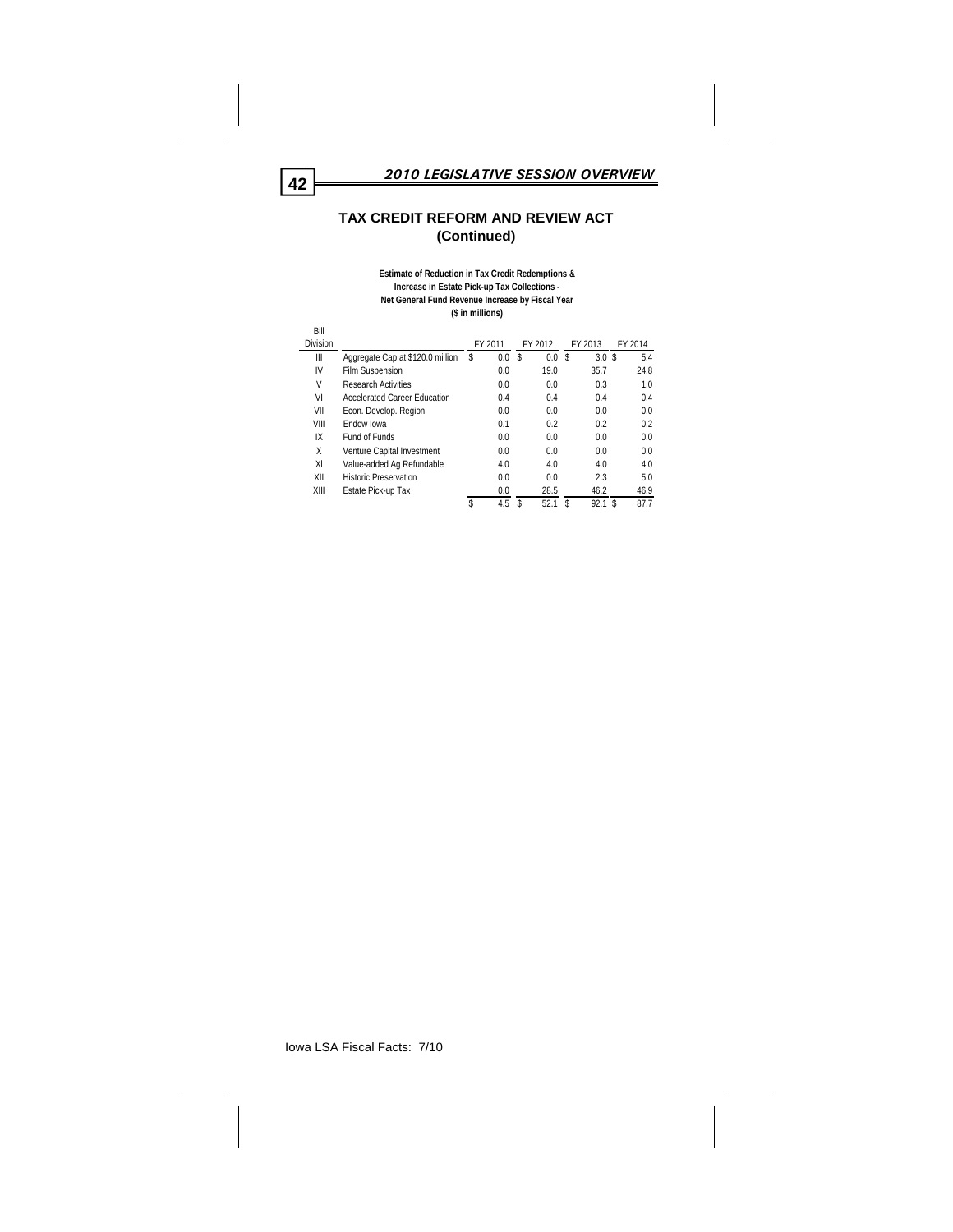# **EXPENDITURE LIMITATION**



In the 1980s and early 1990s, Iowa experienced serious financial problems including tax revenues below expectations; expenditures above budget; and a lack of reserves. The Legislature established spending limits and reformed

the budget process restoring fiscal integrity, improving cash flow, and creating balances in reserve funds.

The Governor and the General Assembly have statutory responsibility to balance the budget. In 1992, several statutory reforms were enacted to provide long-term solutions to the State's budget problems. These included the "Expenditure Limitation" laws.

- Spending is limited to 99.0% of adjusted revenues, 95.0% of any new revenue implemented in a fiscal year, and any carryover from the previous year.
- The Governor and the General Assembly are required to use the revenue estimates agreed to by the December Revenue Estimating Conference or a later estimate during the legislative session, if it is lower, as a basis to determine the General Fund budget for the following fiscal year. If the General Assembly holds an Extraordinary Session, the lower estimate applies, and the Governor and the General Assembly are required to use the lower estimate.
- Three reserve accounts or funds have been created: the Cash Reserve Fund; the Generally Accepted Accounting Principles (GAAP) Deficit Reduction Account; and the Economic Emergency Fund (Rainy Day Fund).
- Expenditures from these reserve funds are limited by statute.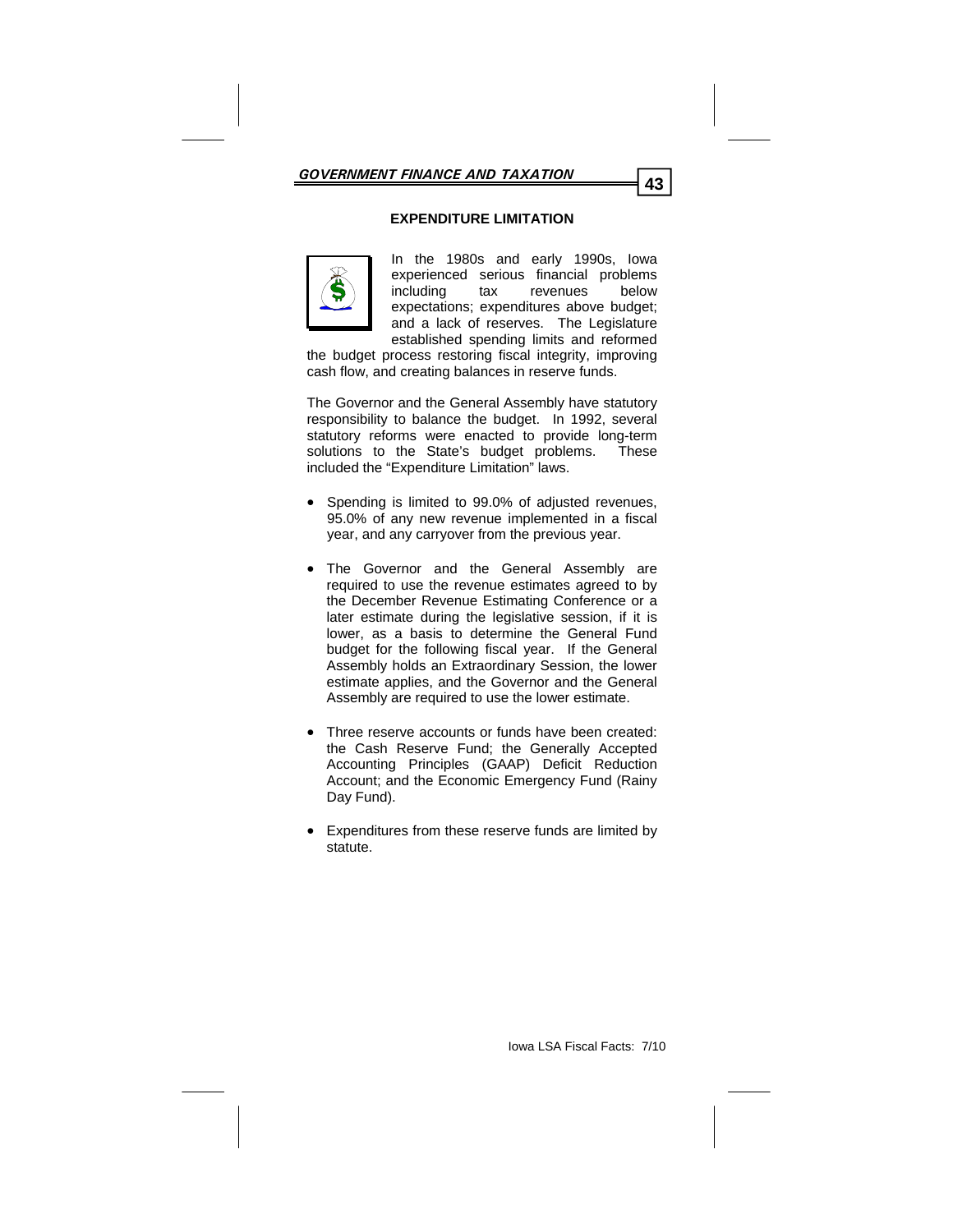# **IOWA'S RESERVE FUNDS (RAINY DAY FUNDS)**

Iowa's reserve funds are comprised of the Cash Reserve Fund and the Economic Emergency Fund. Together, the balance in these funds is projected to total \$204.1 million in FY 2011.

# **Cash Reserve Fund**

- The year-end General Fund Surplus (ending balance) is appropriated to the Cash Reserve Fund. An amount equal to 1.0% of the adjusted revenue estimate is appropriated from the General Fund Surplus to the Senior Living Trust Fund before funds are transferred to the Cash Reserve Fund. If the surplus is less than 2.0% of the adjusted revenue estimate, then the amount appropriated is equal to one-half of the surplus. The appropriation to the Senior Living Trust Fund will continue each year until a total of \$300.0 million has been appropriated. Based on current estimates of the General Fund, a total of \$300.0 million will have been appropriated to the Senior Living Trust Fund by the end of FY 2011.
- The maximum balance the Fund may attain is equal to 7.5% of the General Fund adjusted revenue estimate, as established by the Revenue Estimating Conference (REC).
- Moneys in the Cash Reserve Fund may be used for cash flow purposes but are to be returned by the end of the fiscal year.
- Expenditures from the Cash Reserve Fund are limited to nonrecurring emergency expenditures.
- For FY 2011, \$48.2 million of the FY 2010 General Fund surplus is appropriated to the Senior Living Trust Fund and \$52.5 million to the Cash Reserve Fund.

# **Generally Accepted Accounting Principles (GAAP) Deficit Reduction Fund**

- Unexpended money from the General Fund, after the Cash Reserve Fund target is made, is also deposited to the GAAP Fund.
- Funds are appropriated for the purpose of eliminating the State's GAAP deficit. The (GAAP) Deficit Reduction was eliminated during FY 1995.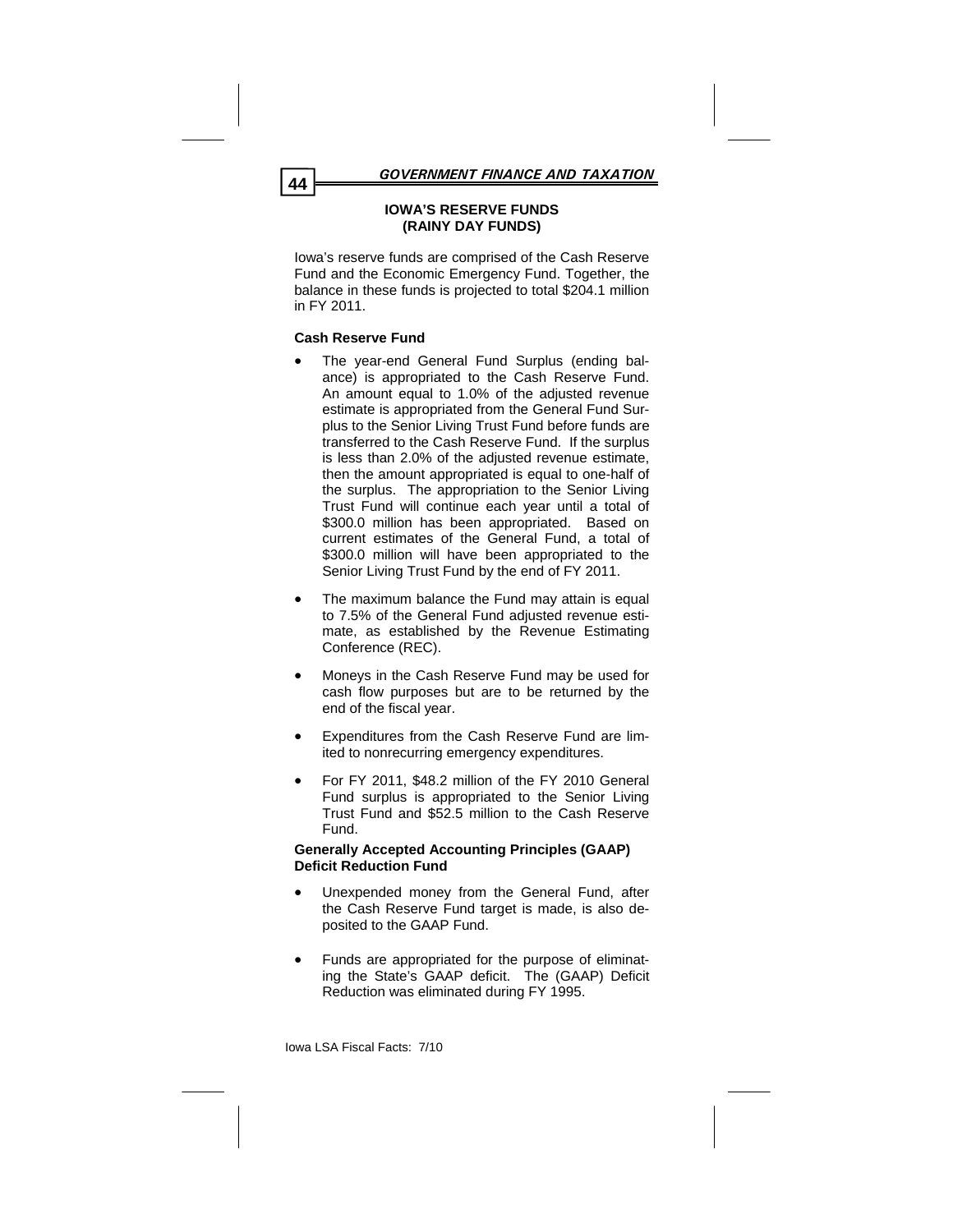### **IOWA'S RESERVE FUNDS (RAINY DAY FUNDS) (Continued)**

- The General Assembly appropriated a total of \$267.4 million from the Cash Reserve Fund for FY 2011. This includes:
	- \$10.6 million to the Executive Council for disasterrelated costs.
	- \$54.7 million to the Property Tax Credit Fund.
	- \$187.8 million for Medicaid.
	- \$6.6 million for flood mitigation.
	- \$4.0 million for the Preschool Program.
	- \$2.0 million for the Iowa Power Fund.
	- \$1.7 million for other purposes.

# **The Economic Emergency Fund**

- Established in 1984 and modified in later years.
- The maximum balance the Fund may attain is equal to 2.5% of the General Fund adjusted revenue estimate.
- Once all GAAP obligations are retired, remaining funds are credited to the Economic Emergency Fund.
- Moneys in the Economic Emergency Fund may be used for cash flow purposes but are to be returned by the end of the fiscal year.
- Spending from the Fund is limited to emergency expenditures.
- Allows for an appropriation from the Economic Emergency Fund to reduce a negative ending balance in the State General Fund. The appropriation is limited to \$50.0 million and is contingent on certain circumstances.
- Moneys in excess of the maximum balance are to first be transferred to the Senior Living Trust Fund (SLTF) until the balance of the SLTF reaches \$300.0 million. Once this requirement is met, the excess moneys are transferred to the General Fund. Based on current estimates, this requirement will have been met by the end of FY 2011.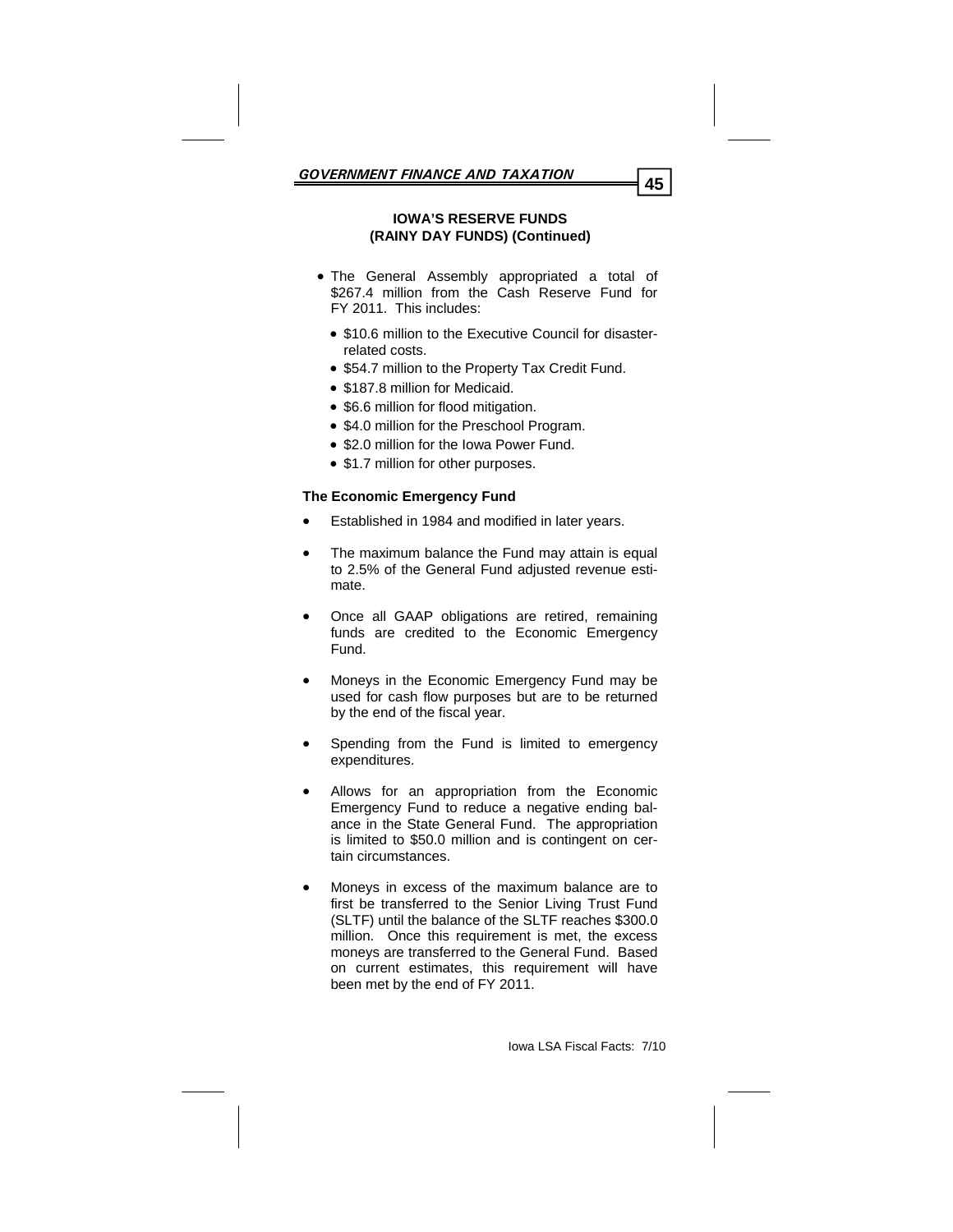|                             |     | FY 2010 |     | FY 2011  |
|-----------------------------|-----|---------|-----|----------|
| <b>Balance Forward</b>      | \$  | 465.2   | \$  | 319.9    |
| Gen. Fund Surplus           |     | 0.0     |     | 52.5     |
| <b>Total Revenue</b>        | \$  | 465.2   | \$  | 372.4    |
| Transfer to Gen Fund        |     | $-65.0$ |     | 0.0      |
| Medicaid                    |     |         |     | $-187.8$ |
| Exec. Council Approp        |     | $-25.6$ |     | $-10.6$  |
| Prop. Tax Credit Fund       |     | $-54.7$ |     | $-54.7$  |
| <b>Other Appropriations</b> |     |         |     | $-14.3$  |
| Transfer to FFF             |     | 0.0     |     | 0.0      |
| Ending Balance              | \$. | 319.9   | \$. | 105.0    |
| Max. 7.5%                   | \$  | 439.2   | \$  | 407.0    |

# **Cash Reserve Fund (\$ in millions)**

# **Economic Emergency Fund (\$ in millions)**

|                        | FY 2010 |       |     | FY 2011 |
|------------------------|---------|-------|-----|---------|
| <b>Balance Forward</b> | S       | 53.8  | \$  | 99.1    |
| <b>GF Repayment</b>    |         | 45.3  |     | 0.0     |
| <b>CRF Excess</b>      |         | 0.0   |     | 0.0     |
| <b>Total Revenue</b>   | \$      | 99.1  | \$. | 99.1    |
| Transfer to SLTF       |         | 0.0   |     | 0.0     |
| <b>Ending Balance</b>  | S.      | 99.1  | .ፍ  | 99.1    |
| Max. 2.5%              | \$      | 146.4 |     | 135.7   |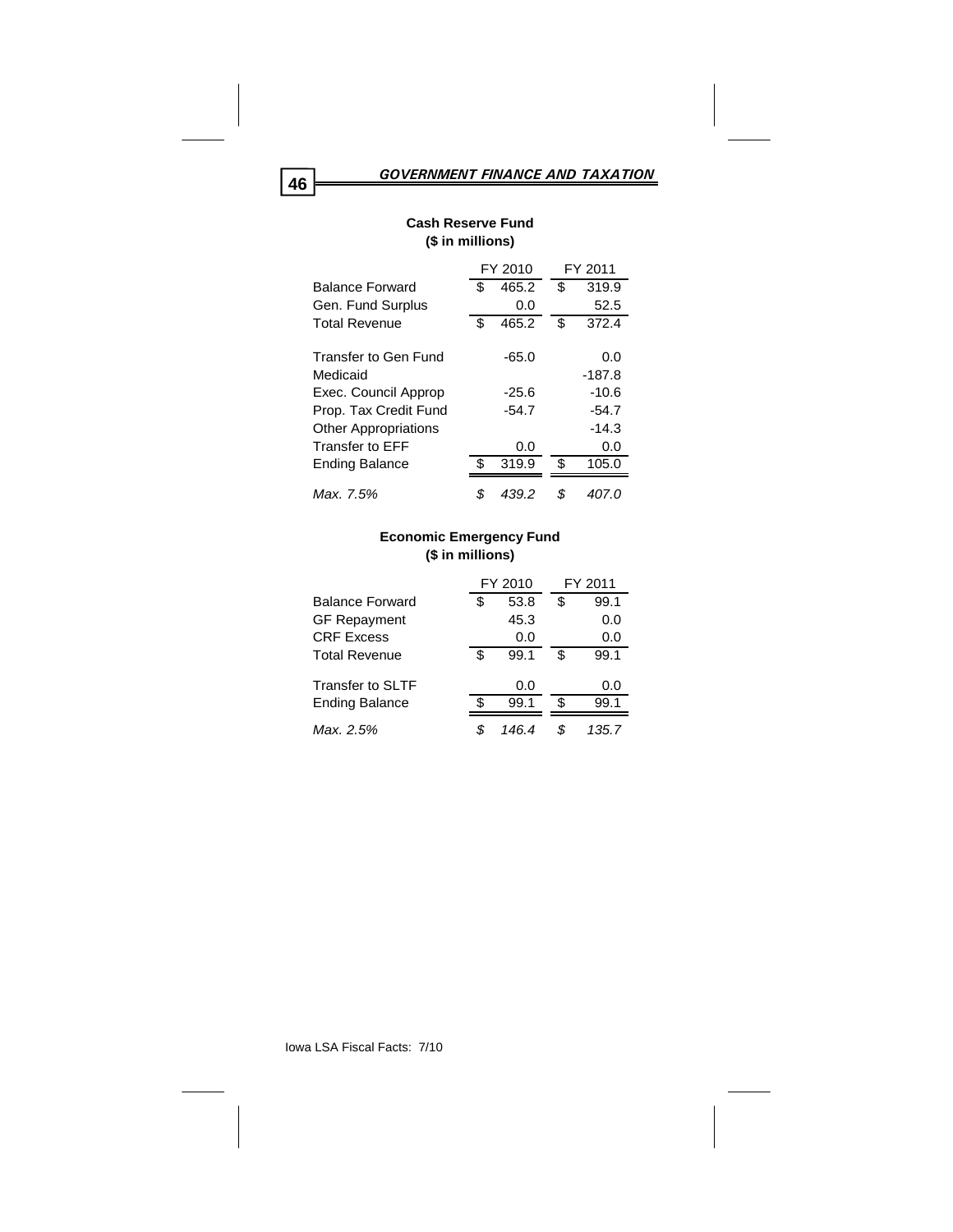# **STATE FUNDING SOURCES**

Most State operations are accounted for through governmental fund types (as specified in the Iowa Comprehensive Annual Financial Report). Governmental revenues and other financing sources totaled \$13.2 billion for FY 2009. Net tax receipts increased \$1.016 billion (8.3%) compared to FY 2008. Tax revenue decreased \$173.9 million (-2.6%), receipts from other entities increased \$933.2 million (22.3%), and fees, licenses, and permits increased \$288.2 million (41.8%) compared to FY 2008.



# **FY 2009 State Revenue Sources**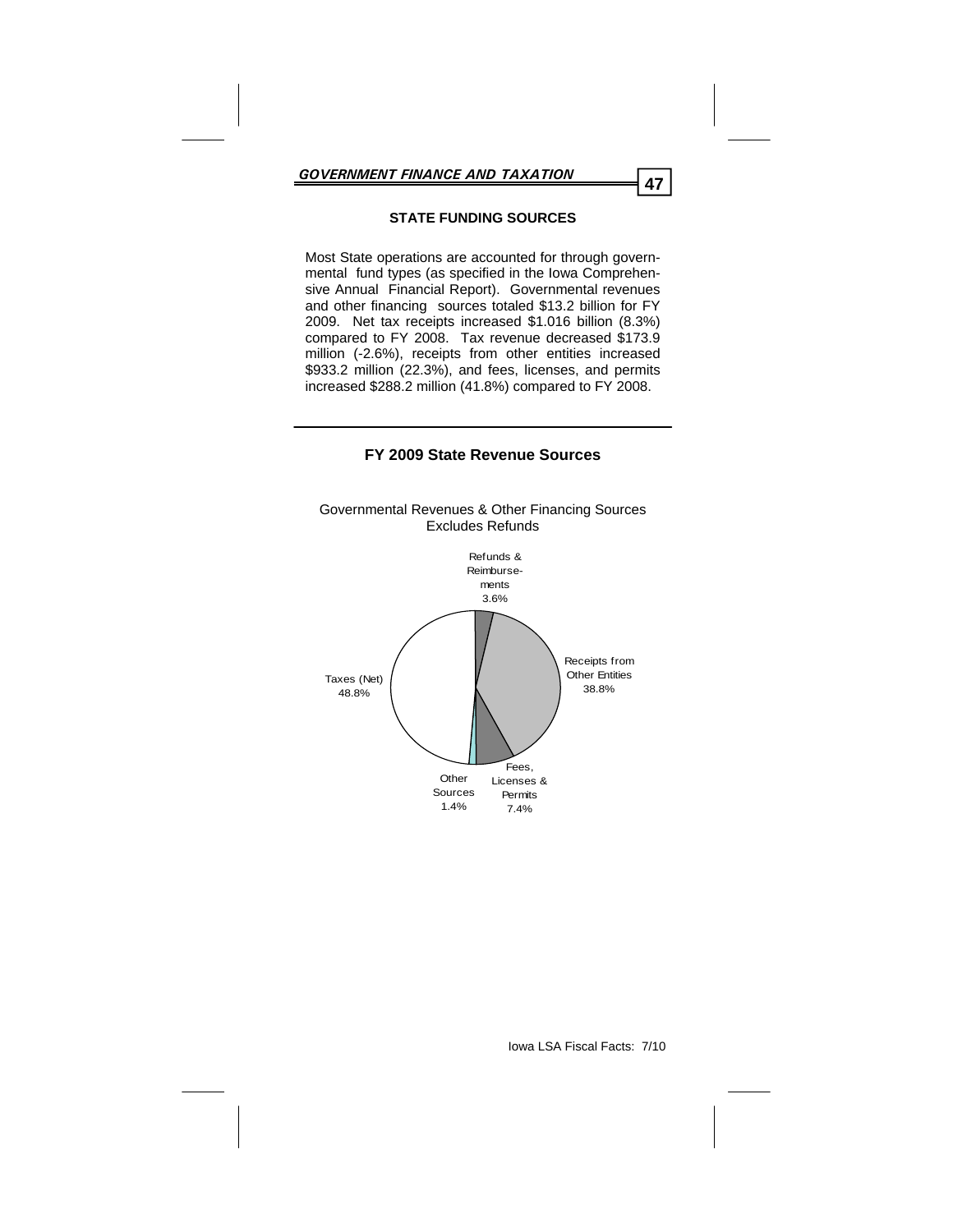### **STATE EXPENDITURES GOVERNMENTAL FUNDS**



- Includes General Fund and all other governmental funds. (Comprehensive Annual Financial Report)
- Governmental expenditures totaled \$13.1 billion for FY 2009, an increase of \$1.637 billion (14.3%) compared to FY 2008.
- Revenues for FY 2009 exceeded expenditures by \$136.8 million. Net transfers and other financing uses resulted in a negative net Fund balance change of \$461.0 million.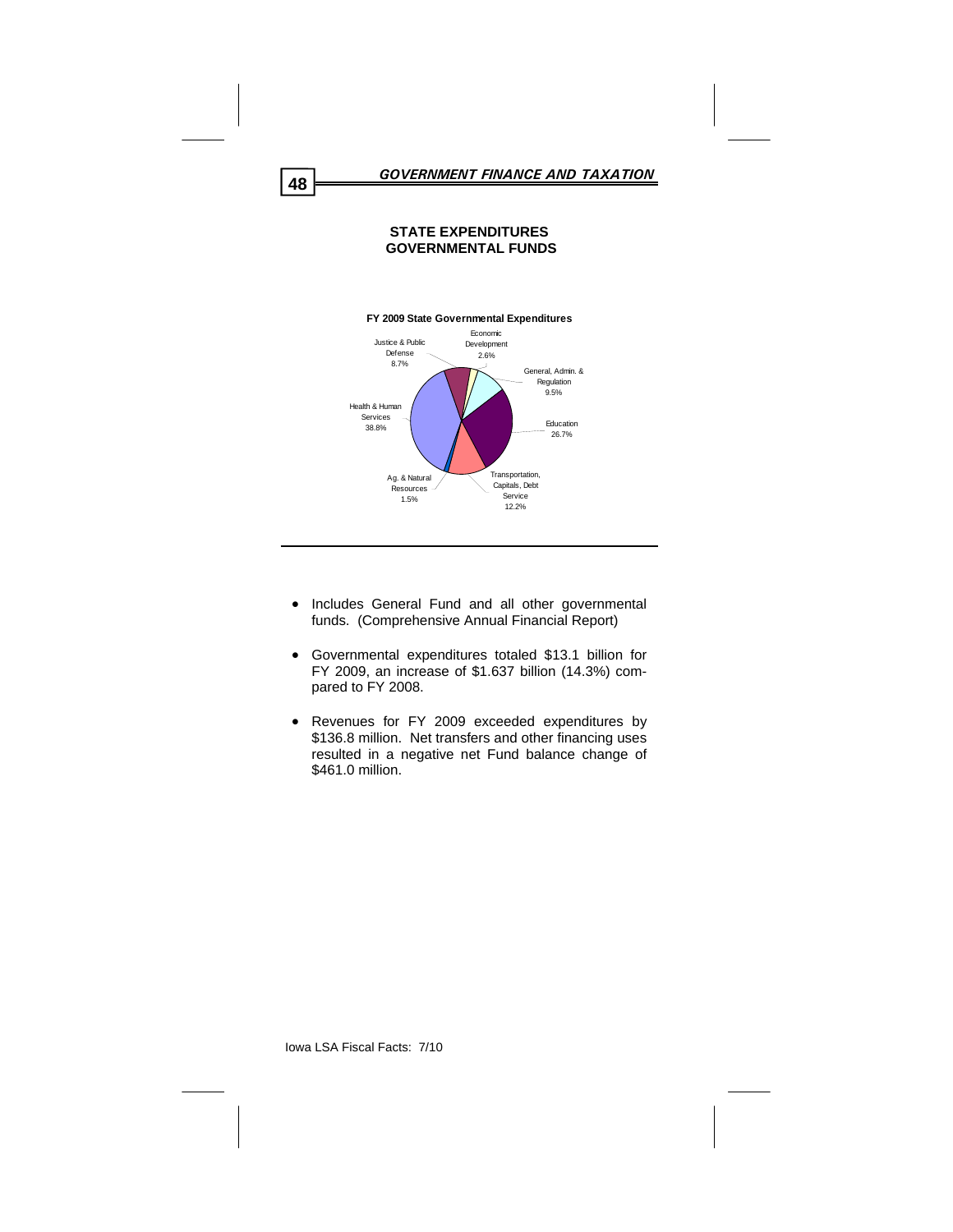#### **SOURCES OF GENERAL FUND GROWTH FY 1999 - FY 2009**



- The chart above does not include transfers to the General Fund from other funds, or accrued revenue, and has not been adjusted for refunds.
- Since FY 1999, growth in personal income tax accounted for 53.7% of the total increase in gross General Fund receipts. Sales and use tax accounted for 34.6% of the total increase. Taxes paid by businesses (corporate income tax, franchise tax, and insurance tax) account for 3.4% of the increase. The percentages in this paragraph have not been adjusted for refunds.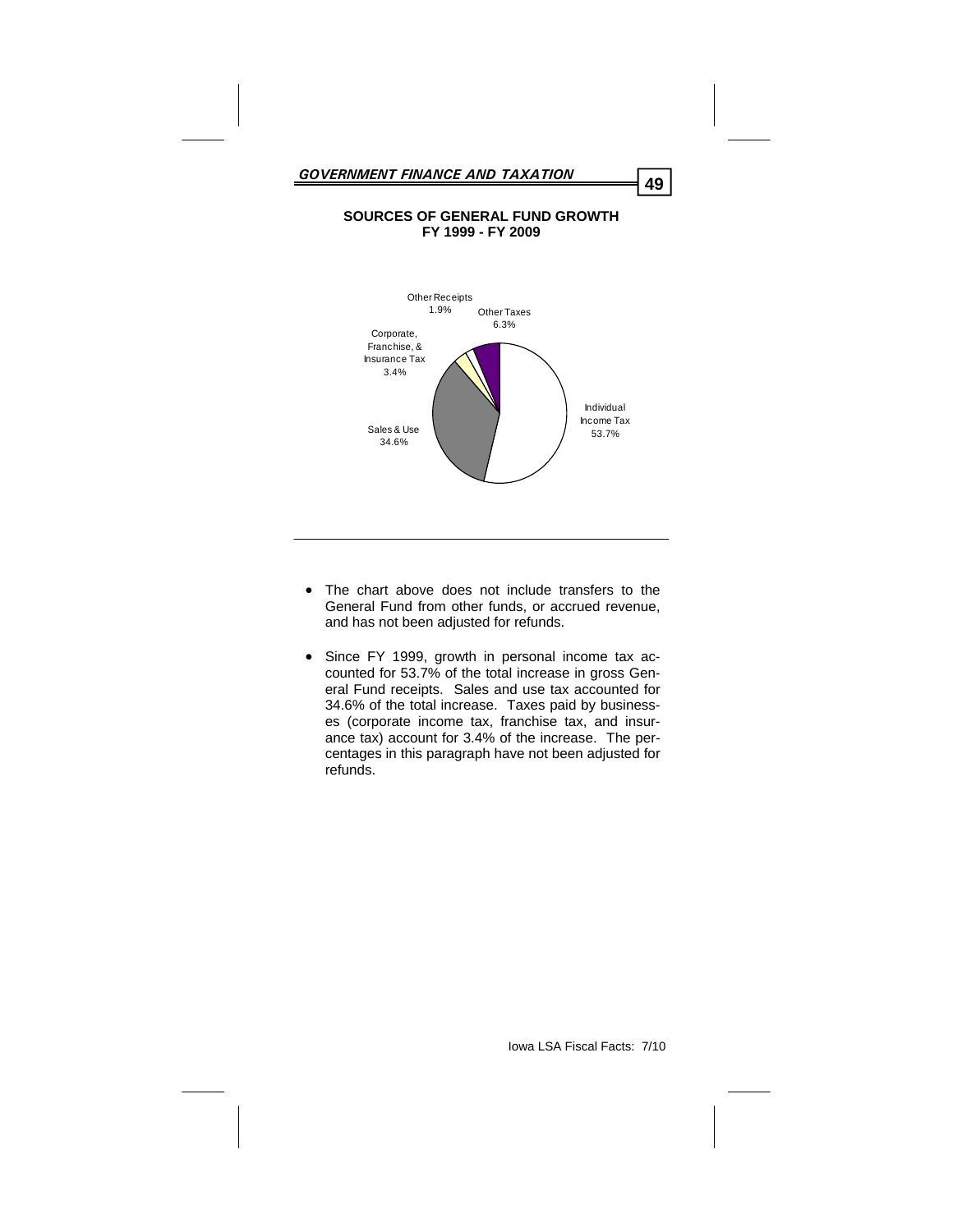

**GENERAL FUND RECEIPTS HISTORY** 

- Actual General Fund receipts are net of refunds but are not adjusted for accrued revenue or transfers.
- Real receipts are actual net General Fund receipts adjusted for inflation, using the Consumer Price Index - (CPI-U).
- Receipts as a percentage of personal income are actual net receipts divided by personal income. This is a measure of the change in the magnitude of the General Fund relative to the personal income of all Iowans.
- From FY 1999 through FY 2009, Iowa General Fund net receipts grew \$1.362 billion (31.2%). During that same period, Iowa's total State personal income grew \$36.0 billion (48.4%).
- In FY 1999, Iowa General Fund net receipts equaled 5.9% of total State personal income. In FY 2009, General Fund net receipts equaled 5.2% of personal income.
- Adjusted for inflation, General Fund net receipts increased 1.1% from FY 1999 to FY 2009.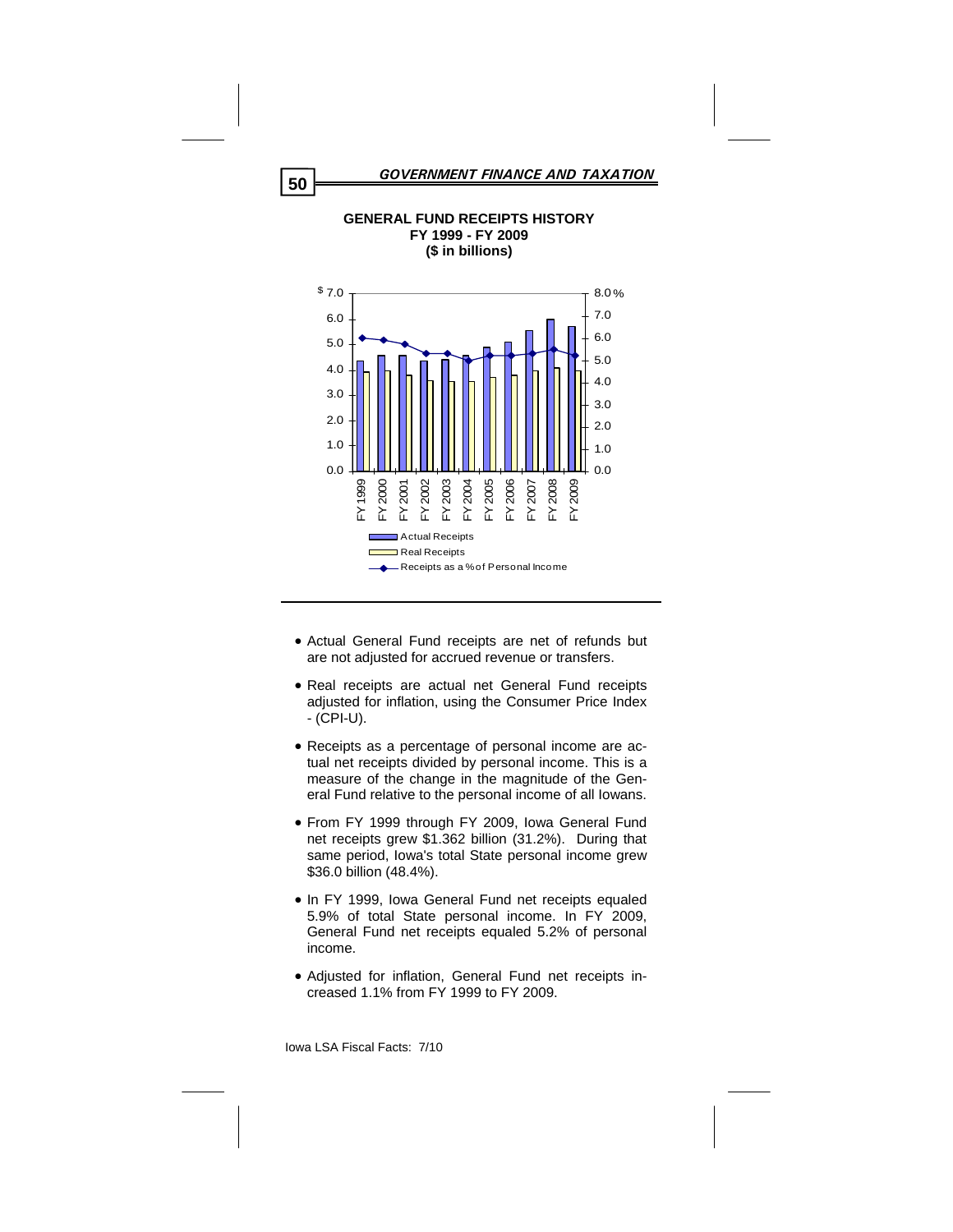# **GENERAL FUND EXPENDITURES SHIFTED TO OTHER FUNDING SOURCES (\$ in millions)**

|                                                |   | Est.    |      | Est.    |
|------------------------------------------------|---|---------|------|---------|
|                                                |   | FY 2010 |      | FY 2011 |
| Property Tax Credit Fund                       | S | 3.8     | - \$ |         |
| Cash Reserve Fund                              |   | 80.3    |      | 265.8   |
| <b>Environment First Fund</b>                  |   | 9.5     |      | 3.5     |
| Federal Recovery and Reinvestment Fund (FRRF)* |   | 633.1   |      | 325.9   |
| Hospital Health Care Access Trust Fund         |   | 0.0     |      | 18.9    |
| Human Services Reinvestment Fund               |   | 15.8    |      | 0.0     |
| IowaCare Account                               |   | 27.3    |      | 27.3    |
| Medicaid Fraud Account                         |   | 0.0     |      | 1.6     |
| Merchant Marine Fund                           |   | 0.0     |      | 0.1     |
| <b>Pharmaceutical Settlement Account</b>       |   | 0.0     |      | 2.5     |
| <b>Public Safety Enforcement Fund</b>          |   | 0.0     |      | 0.2     |
| <b>Quality Assurance Trust Fund</b>            |   | 0.0     |      | 6.4     |
| Rebuild Iowa Infrastructure Fund               |   | 65.5    |      | 76.0    |
| Revenue Bonds Capitals Fund                    |   | 7.0     |      | 13.0    |
| School Infrastructure Fund                     |   | 0.0     |      | 7.5     |
| Senior Living Trust Fund                       |   | 48.9    |      | 47.6    |
| Special Employment Security Cont. Fund (P & I) |   | 0.0     |      | 0.3     |
| Underground Storage Tank Program               |   | 0.0     |      | 23.7    |
| Total                                          |   | 891.2   |      | 820.3   |

\* Implementation of the federal American Recovery and Reinvestment Act (ARRA) resulted in various General Fund Appropriations being shifted to the Federal Recovery and Reinvestment Fund.

Iowa LSA Fiscal Facts: 7/10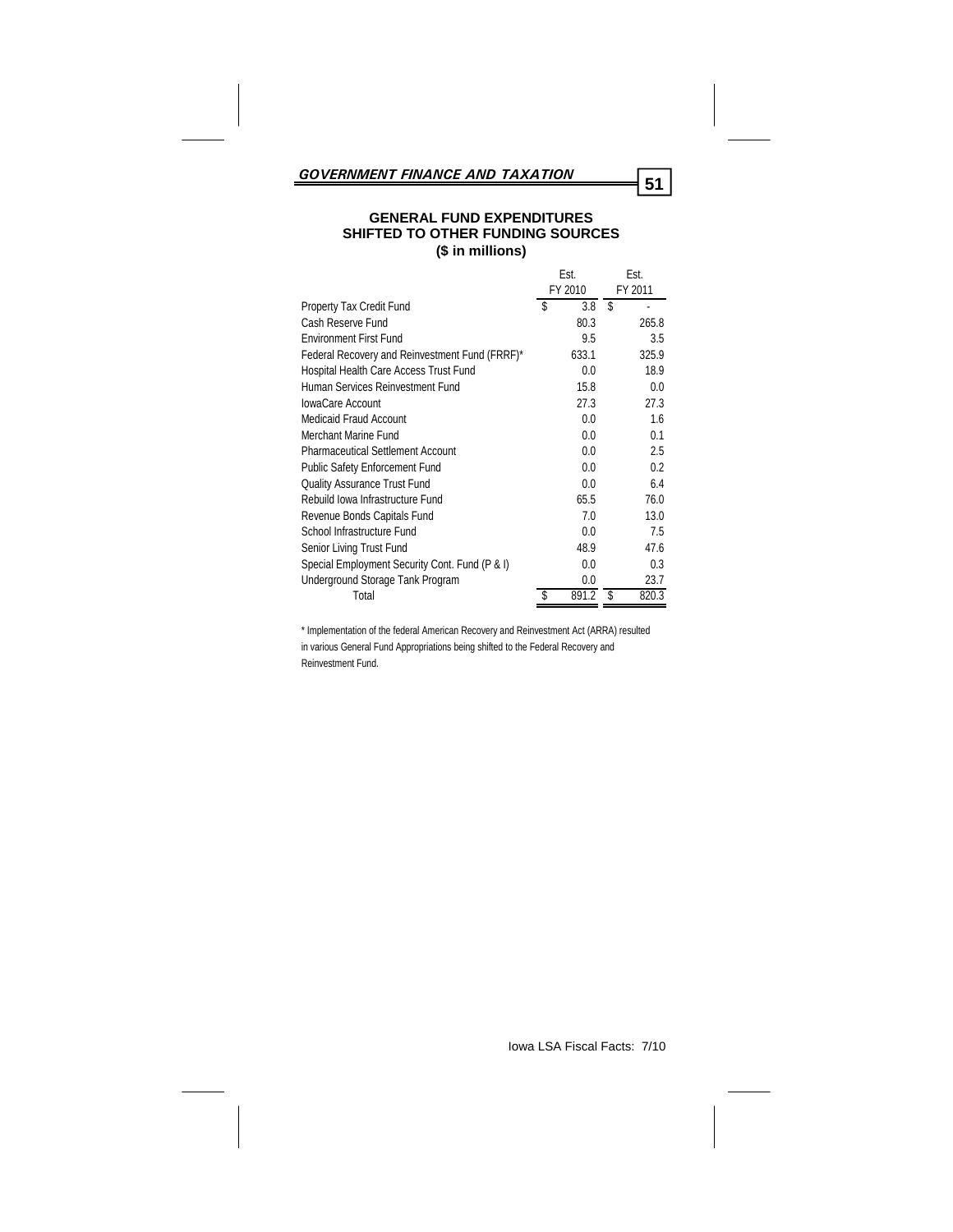# *GOVERNMENT FINANCE AND TAXATION* **<sup>52</sup>**

|                               | Estimated     | Percent of |
|-------------------------------|---------------|------------|
|                               | FY 2011       | Total      |
|                               | <b>REC</b>    | Receipts   |
| <b>Tax Receipts</b>           |               |            |
| Personal Income Tax           | \$<br>3,202.4 | 47.7%      |
| Sales/Use Tax                 | 2,267.1       | 33.7%      |
| Corporate Income Tax          | 369.3         | 5.5%       |
| <b>Inheritance Tax</b>        | 69.6          | 1.0%       |
| <b>Insurance Premium Tax</b>  | 90.2          | 1.3%       |
| Cigarette Tax                 | 199.9         | 3.0%       |
| <b>Tobacco Tax</b>            | 24.7          | 0.4%       |
| Beer Tax                      | 14.4          | 0.2%       |
| <b>Franchise Tax</b>          | 31.6          | 0.5%       |
| Miscellaneous Tax             | 1.3           | $0.0\%$    |
| <b>Total Tax Receipts</b>     | 6,270.5       | 93.3%      |
| <b>Other Receipts</b>         |               |            |
| <b>Institutional Payments</b> | 14.7          | 0.2%       |
| <b>Liquor Profits</b>         | 87.2          | 1.3%       |
| Interest                      | 2.8           | $0.0\%$    |
| Fees                          | 32.8          | 0.5%       |
| <b>Judicial Revenue</b>       | 114.0         | 1.7%       |
| Miscellaneous                 | 34.4          | 0.5%       |
| Racing and Gaming             | 66.0          | 1.0%       |
| <b>Transfers</b>              | 78.5          | 1.2%       |
| Accruals (Net)                | 18.50         | 0.3%       |
| <b>Total Other Receipts</b>   | 448.9         | 6.7%       |
| <b>Total Receipts</b>         | 6,719.4       | 100.0%     |
| Refunds                       | 1,283.1       | 19.1%      |
| <b>Net Receipts</b>           | \$<br>5,436.3 | 80.9%      |

### **GENERAL FUND RECEIPTS (\$ in millions)**

REC = Revenue Estimating Conference (March 2010)

#### Note:

Totals may not add due to rounding.

Iowa LSA Fiscal Facts: 7/10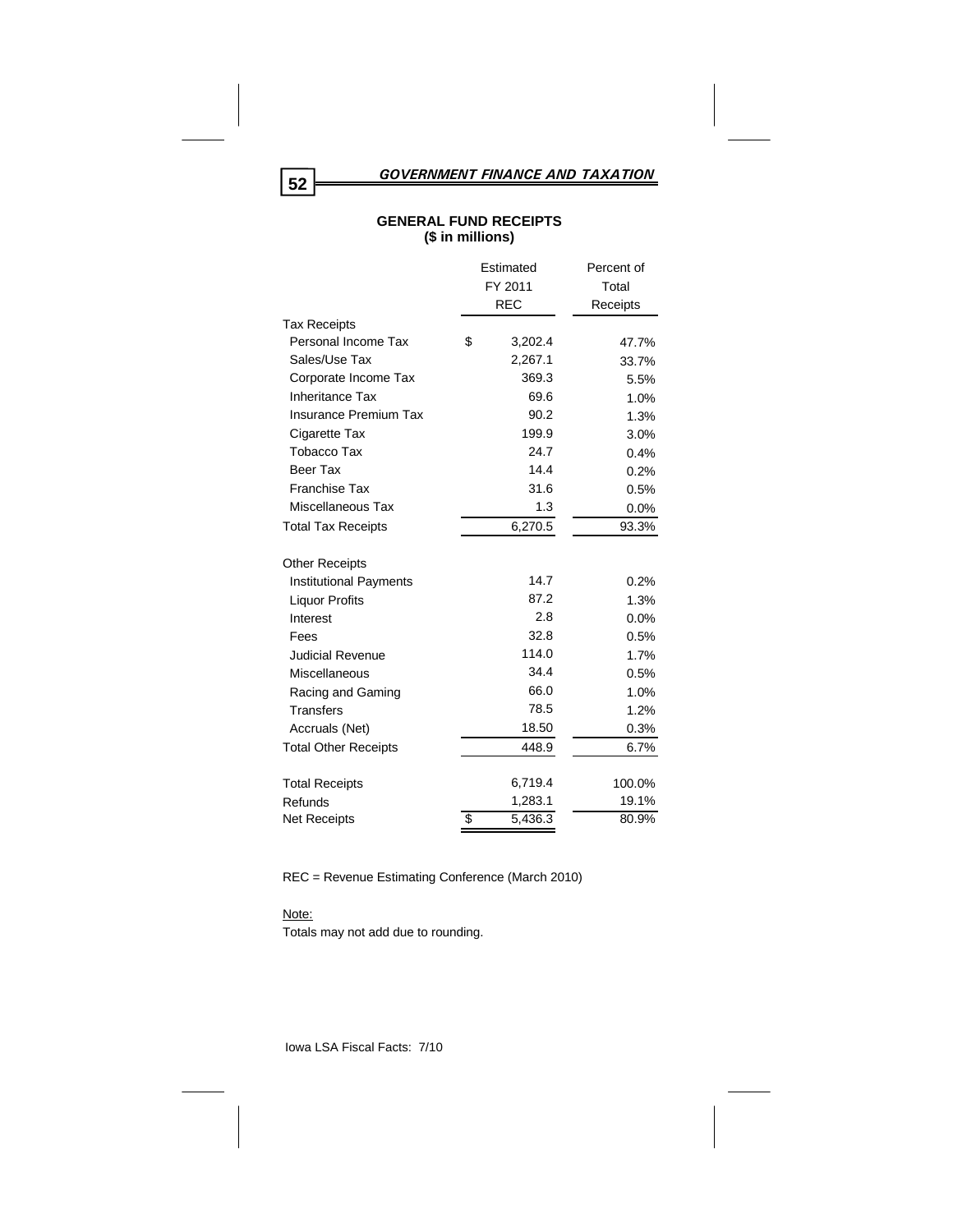#### **DISTRIBUTION OF MAJOR STATE AND LOCAL TAX SOURCES - ACTUAL FY 2009 (\$ in millions)**



| Tax                             | Rate                     | Actual<br>FY 2009 | Percent of<br>Major Tax<br>Sources |
|---------------------------------|--------------------------|-------------------|------------------------------------|
| Property                        | Varies                   | \$<br>4.392.2     | 38.0%                              |
| Individual Income               | $0.36\% - 8.98\%$        | 2,722.7           | 23.6%                              |
| Sales & Use                     | 5.00%                    | 2,188.0           | 18.9%                              |
| <b>Local Option Sales</b>       | up to 1.00%              | 663.8             | 5.7%                               |
| Local Option Income             | up to 20.0% of state tax | 94.2              | 0.8%                               |
| <b>Local Option Hotel/Motel</b> | up to 7.00%              | 40.0              | 0.3%                               |
| Motor - Fuel                    | \$0.190 to \$0.225       | 412.7             | 3.6%                               |
| Environ, Prot. Fee              | \$0.01 per gallon        | 20.6              | 0.2%                               |
| Corporate Income                | $6.00\% - 12.00\%$       | 251.1             | 2.2%                               |
| Insurance Premium               | 1.00%                    | 88.4              | 0.8%                               |
| Cigarettes & Tobacco            | \$1.36 per pack          | 238.2             | 2.1%                               |
| Beer & Wine                     | \$0.19 per gallon        | 20.9              | 0.2%                               |
| Gambling/Other                  | Varies                   | 317.0             | 2.7%                               |
| Inheritance                     | 1.00% - 15.00%           | 73.7              | 0.6%                               |
| Franchise                       | 5.0% of net income       | 28.7              | 0.2%                               |
| Total                           |                          | \$<br>11,552.2    | 100.0%                             |

#### Notes:

Totals may not add due to rounding. Property tax includes Tax Increment Financing revenue. Property tax includes gas & utility replacement tax. Sales/use includes motor vehicle use tax and fee for new registration. Local Option sales includes the statewide 1% tax for school infrastructure. Cash Basis - July 1 through June 30. Receipts are net of refunds.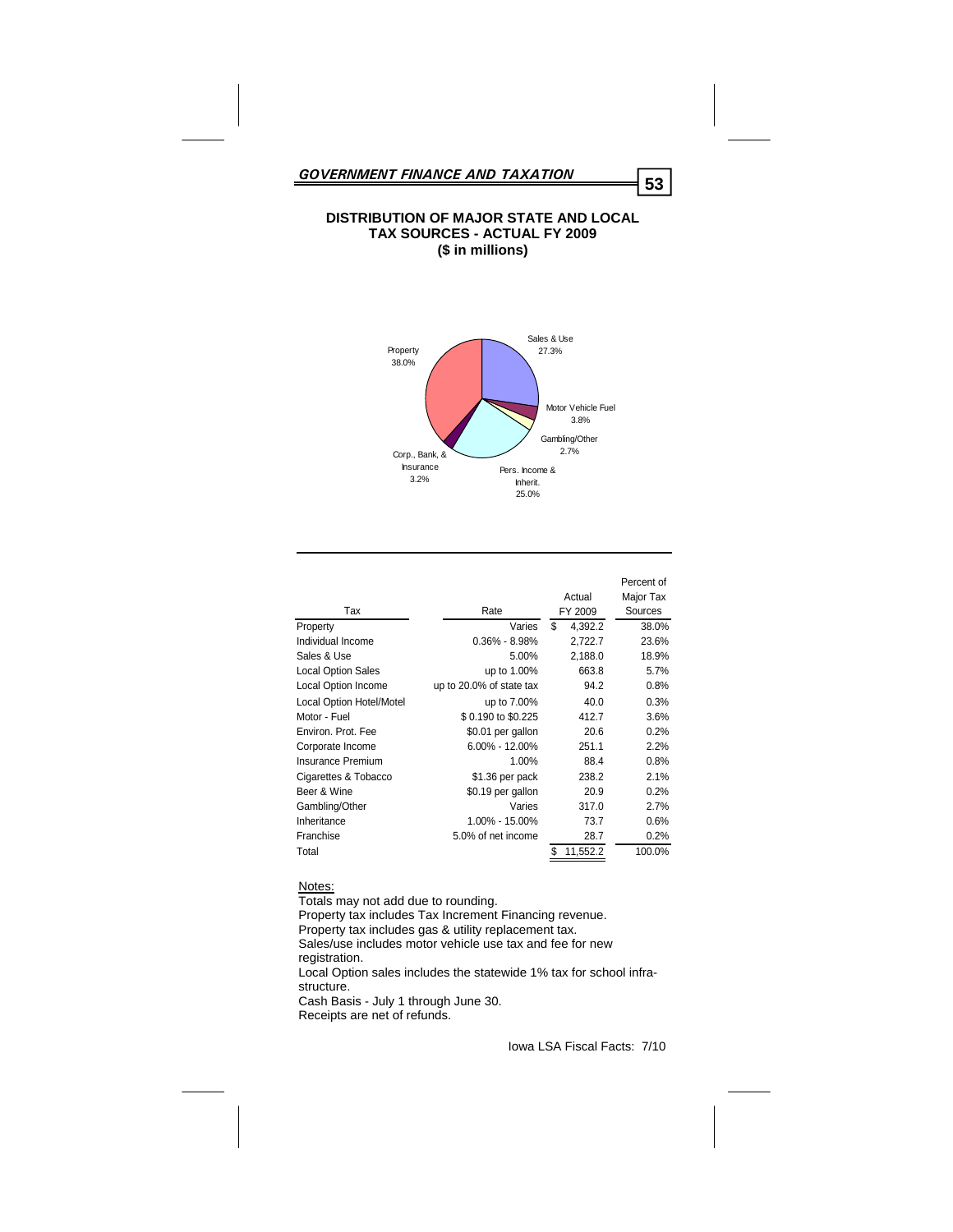#### **IOWA'S CASH MANAGEMENT PRACTICES**



Iowa's cash is managed by the State Treasurer's Office. To earn the most interest possible, cash is invested as soon as it is collected, while enough cash remains on hand to pay State

bills. Funds of State agencies that are temporarily available for investment are pooled together and invested in certificates of deposit, U.S. Treasury bills and notes, and other corporate debt instruments as allowed by law. Investment goals are set by statute:

- Safety restrictions on types of investments, limits on credit risk, maturities, and use of leverage is prohibited.
- Liquidity always have the next 60 days of bills funded; purchase liquid securities.
- Yield core portfolio invested for longer periods; use of laddered maturities.

The current size of the investment pool is approximately \$2.4 billion. The realized cash annual rate of return for FY 2009 was 2.40%.

#### **DEBT ADMINISTRATION**

The Constitution of the State of Iowa prohibits the State from exceeding a maximum of \$250,000 in general obligation debt without voter approval. However, statute authorizes the issuance of Tax and Revenue Anticipation Notes (TRANS), provided the total issuance does not exceed anticipated revenue receipts for the fiscal year and the total issuance mature during the fiscal year.

 To date in FY 2009 and FY 2010, the State has not issued any TRANS.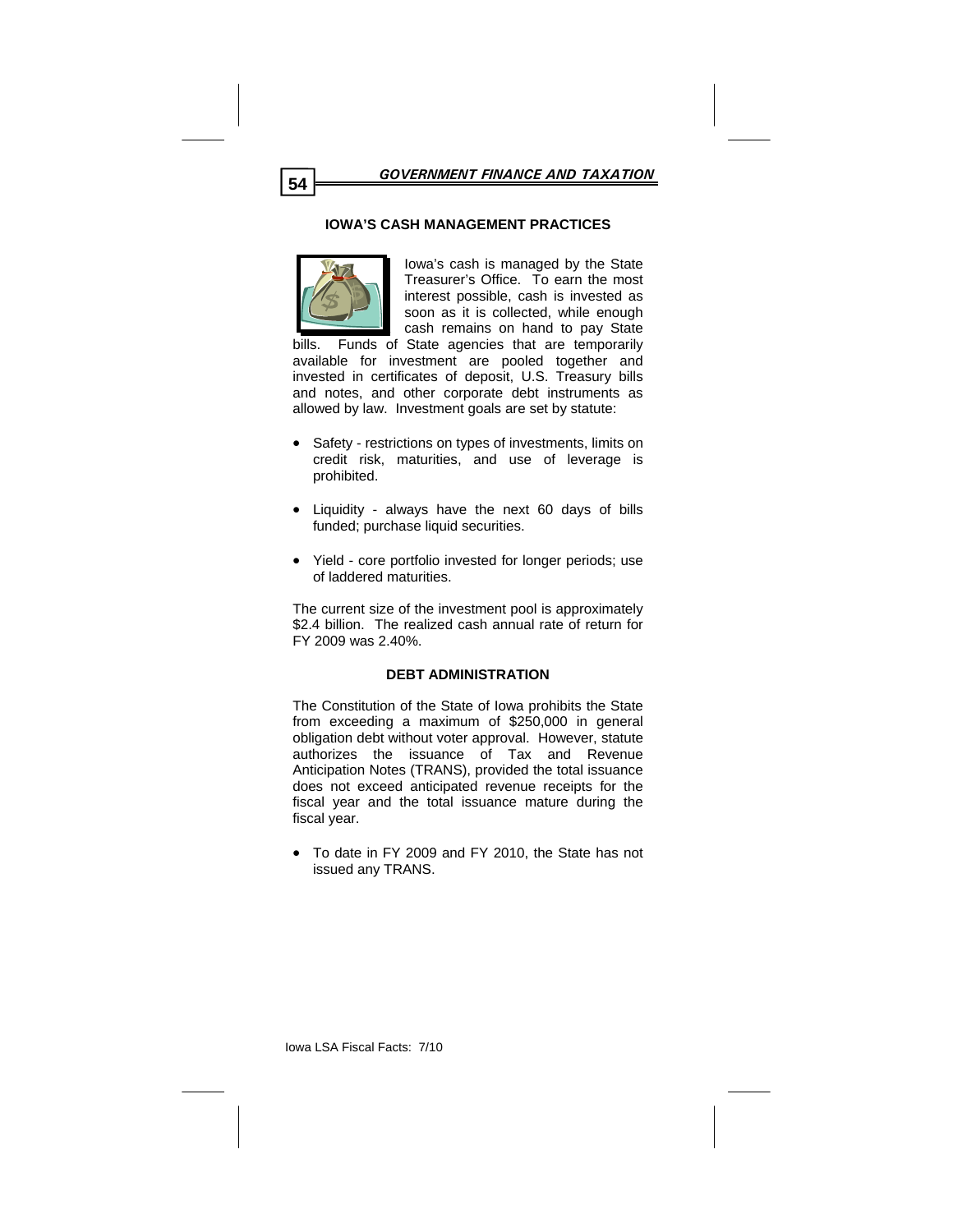#### **DEBT MANAGEMENT**



The State of Iowa reported total outstanding debt of \$11.638 billion on June 30, 2009, for all governmental entities. This represents an overall increase of \$692.5 million (6.3%) compared to FY 2008.

Entities that reported increases in debt during FY 2009 include: cities - \$257.0 million (6.3%), counties - \$38.5 million (6.7%), community colleges - \$79.8 million (18.8%), the Board of Regents - \$92.7 million (8.6%), State Authorities - \$57.1 million (2.5%), and school district/AEAs - \$180.3 million (8.2%).

Entities that reported decreases in debt during FY 2009 include: State agencies \$9.2 million (-4.0%) and utility systems - \$3.7 million (-7.3%).

Debt financing is used for a variety of purposes, which include: construction and renovation of public buildings, schools, housing and urban development, utilities, jails and prisons, park and recreational facilities, and local streets and parking lots.

A variety of financing mechanisms are available for use by the State and local units of government for public infrastructure improvements. These include:

- **General obligation bonds**
- Revenue bonds
- Certificates of participation (lease purchase)
- Special assessments on property
- Tax increment financing
- Special tax allocation and dedication of revenue sources, such as hotel and motel taxes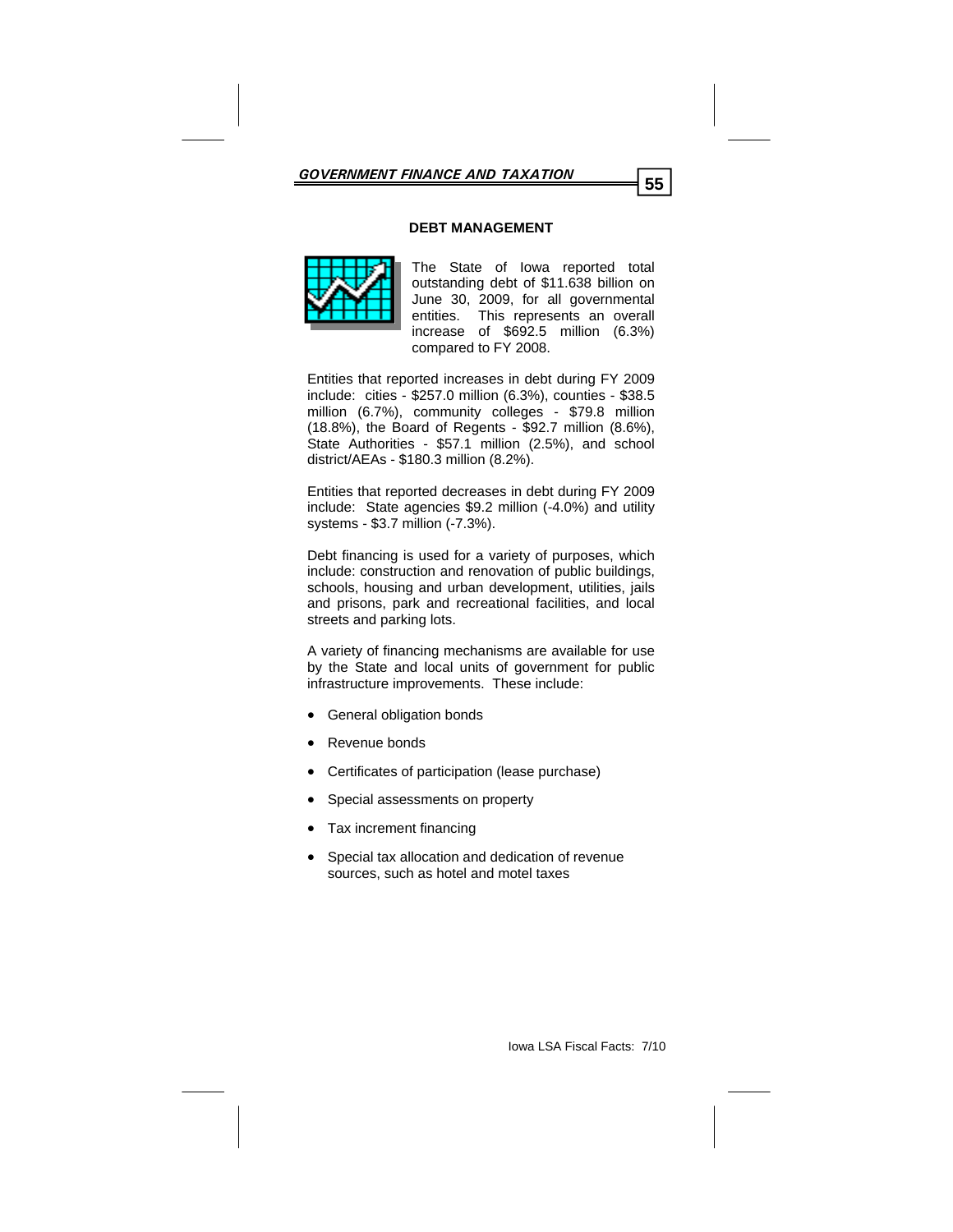# **IOWA'S BUDGET PROCESS**

- The Governor and the General Assembly allocate State resources and set revenue collection levels through the budgeting process.
- The process begins in June of each year for the fiscal year that starts 12 months later on July 1.
- State agencies prepare budget requests within the guidelines set by the Governor and submit their requests by October 1.
- Statute permits agencies to use a "75% modified based budget" method in determining the future fiscal year budget. In this method, 75.0% of the prior year budget is assumed to be recommended and decision packages to reinstate the remaining 25.0% are submitted to the Department of Management. For FY 2007 through FY 2010, this statute has been notwithstood and agencies are required to submit estimates of their expenditure requirements, including every proposed expenditure. The estimates are to be accompanied by performance measures for evaluating the effectiveness of the program or results.
- The Revenue Estimating Conference meets before December 15 to set revenue estimates that will serve as a basis for the General Fund budget for the following fiscal year.
- The Governor submits annual recommendations to the General Assembly in January.
- By statute, the Governor's budget must be balanced and must meet expenditure limitations.
- The General Assembly conducts budget hearings during January and February. Recommendations from the seven joint budget subcommittees and the Oversight Committee are passed on to the full Appropriations Committees and to the floor for debate in each chamber.
- The State Constitution permits the Governor lineitem veto authority over appropriations bills.



**1**

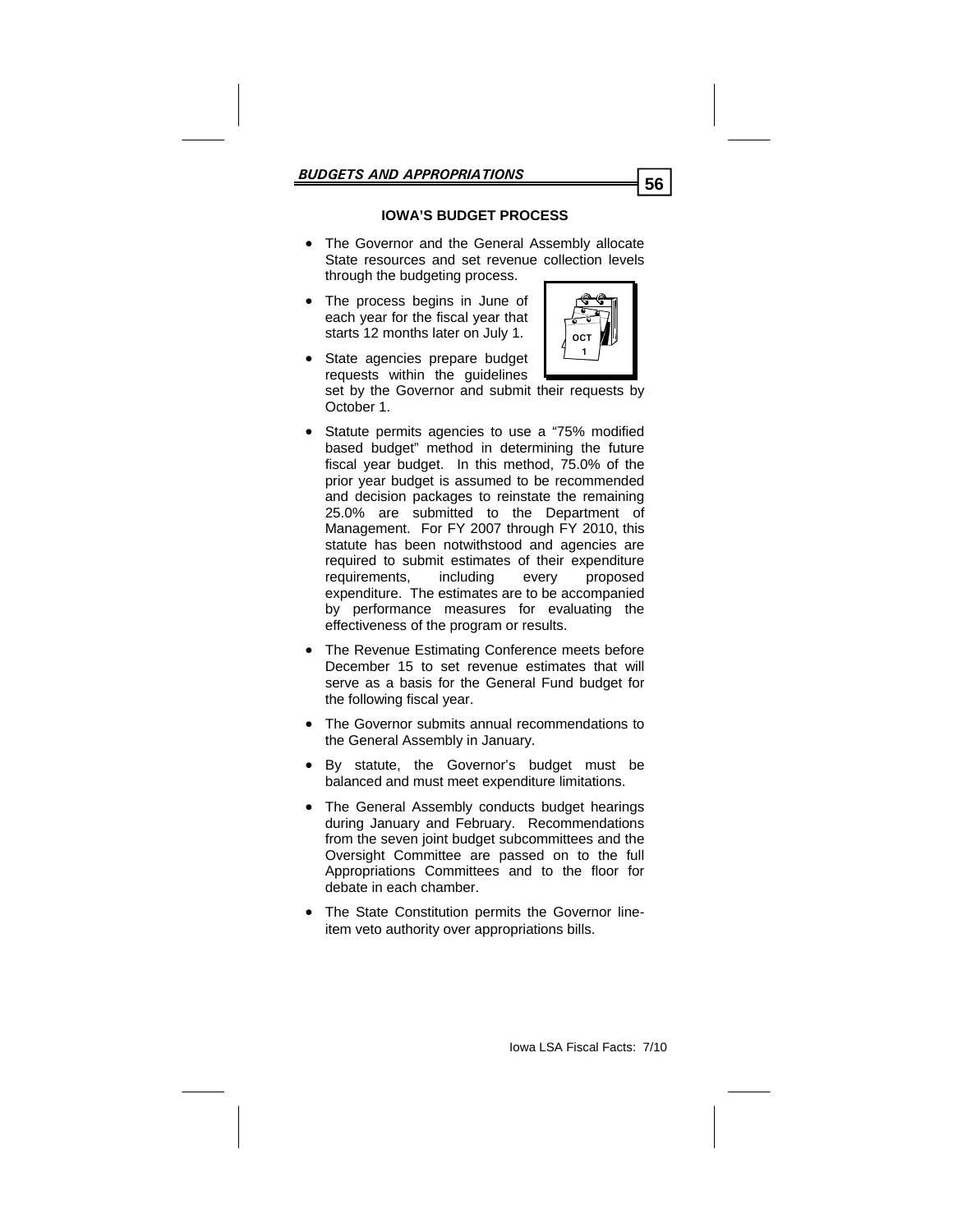

|                                  | Est. FY 2011<br>Appropriations | Percent of<br>Total |
|----------------------------------|--------------------------------|---------------------|
| Administration and Regulation    | \$<br>46.2                     | 2.6%                |
| Ag. and Natural Resources        | 77.0                           | 4.3                 |
| Economic Development             | 23.5                           | 1.3                 |
| Education                        | 14.1                           | 0.8                 |
| <b>Health and Human Services</b> | 739.5                          | 41.2                |
| <b>Justice System</b>            | 22.0                           | 1.2                 |
| Trans., Infra., and Capitals     | 649.5                          | 36.1                |
| Unassigned Standing              | 225.0                          | 12.5                |
| Total                            | 1.796.8                        | 100.0%              |

- Sources of other fund appropriations include, but are not limited to: federal funds, the Road Use Tax Fund, the Primary Road Fund, the Tobacco Settlement Fund, and the Rebuild Iowa Infrastructure Fund.
- "Other" includes Administration and Regulation, Agriculture and Natural Resources, Economic Development, Education, and the Justice System.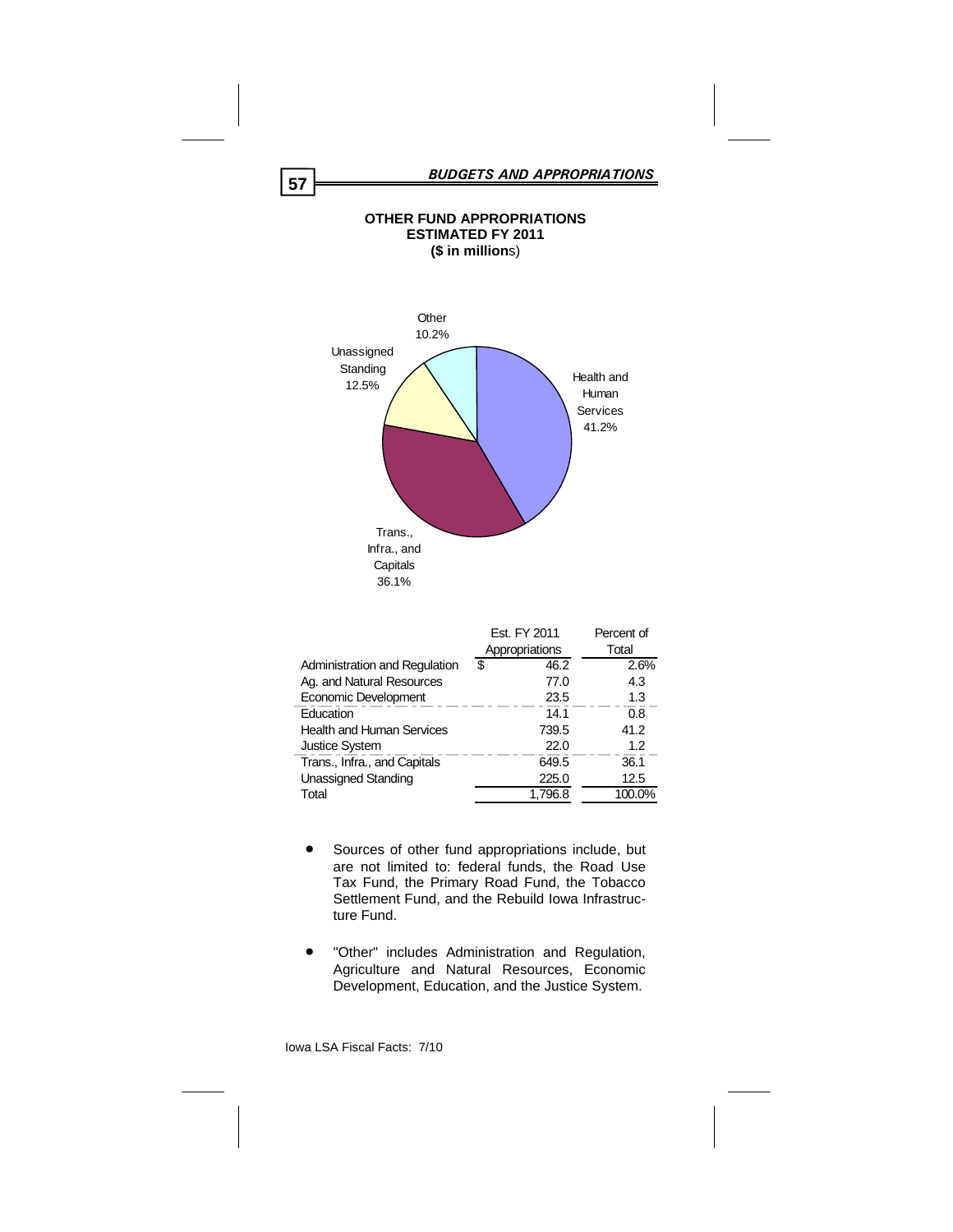# **SALARY ADJUSTMENT**



Salary adjustment is an increase allocated to each State department's personnel services budget to provide funding for such things as Cost of Living Adjustments (COLA), changes in the cost of health insurance premiums, salary annualization, and merit step increases that will

take place sometime during the upcoming fiscal year.

For FY 2011, no funds were appropriated from the General Fund to the Salary Adjustment Fund administered by the Department of Management. The estimated FY 2011 General Fund need was identified as \$77.7 million.

Salary annualization is the amount needed to pay for merit step increases that were not included in the prior year's salary adjustment. For example, if an employee received a merit step increase in March 2010, an amount sufficient to pay the merit step increase for three months during FY 2010 would have been included in the FY 2010 salary adjustment. Salary annualization would be included in the FY 2011 salary adjustment for the employee's merit step from July 2010 to March 2011 (nine months).

If all employees had review dates at the beginning of the fiscal year, there would be no salary annualization due to merit step increases. However, if this was the case, the cost of salary adjustment would increase proportionately.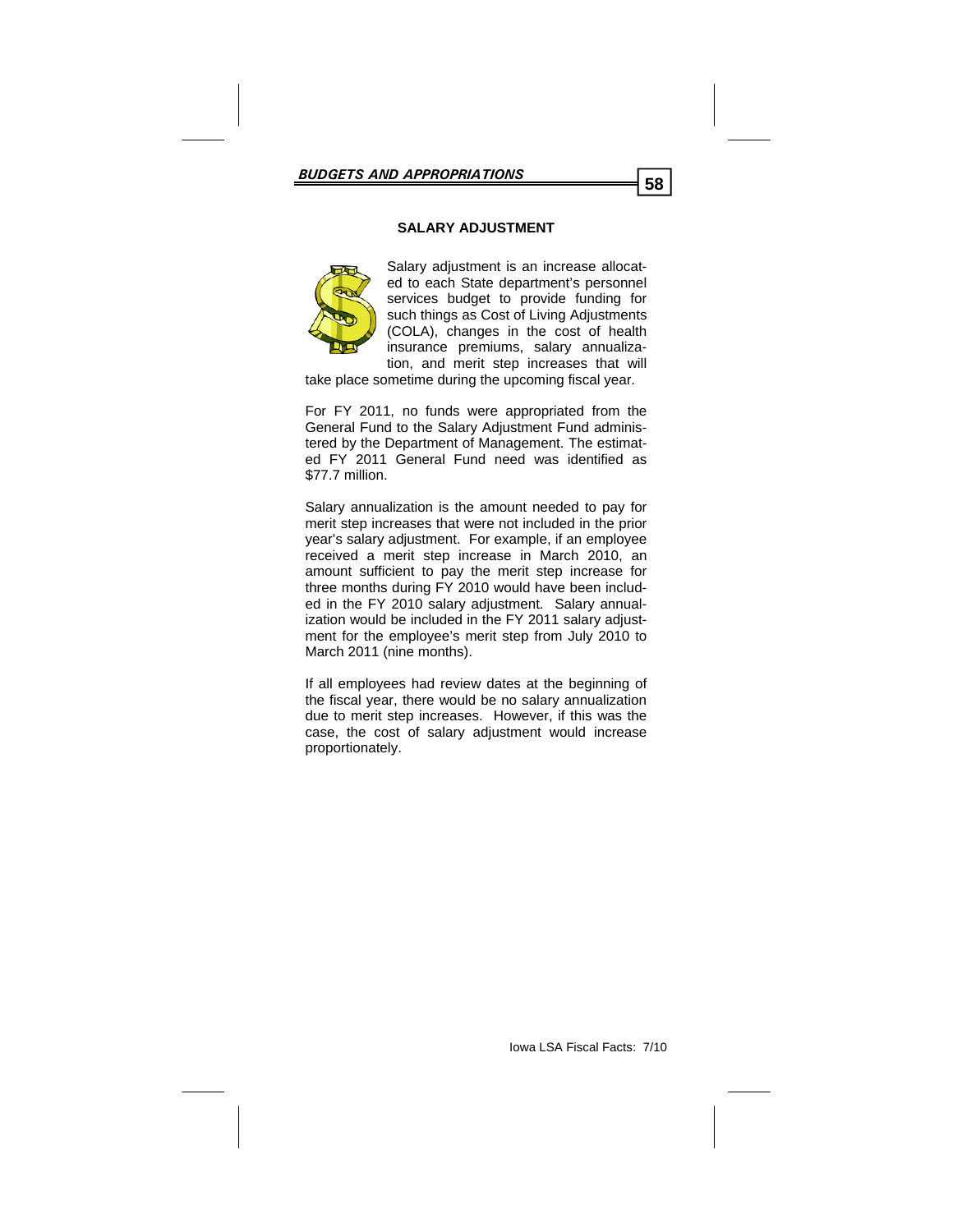#### **COLLECTIVE BARGAINING SETTLEMENTS FY 2010 - FY 2011**

The values listed in the table below are the across-the -board adjustments specified by State employee collective bargaining contracts.

|                    | FY 2010  | July 1, 2010 | Jan. 1, 2011 |
|--------------------|----------|--------------|--------------|
| <b>AFSCME</b>      | 0.00%    | 2.00%        | 1.00%        |
| <b>JUD. AFSCME</b> | 0.00%    | 2.00%        | 1.00%        |
| <b>IUP</b>         | 0.00%    | 2.00%        | 2.00%        |
| <b>SPOC</b>        | $0.00\%$ | 1.00%        | 1.00%        |
| UFI                | $0.00\%$ | 3.00%        | $0.00\%$     |
| <b>PPME</b>        | 0.00%    | 2.00%        | 1.00%        |
| COGS               | 0.00%    | 0.00%        | 0.00%        |
| <b>SEIU</b>        | 1.75%    | 2.00%        | 2.00%        |

#### Note:

All contracts are effective July 1, 2009, and allow for merit step increases for employees granted merit steps for both FY 2010 and FY 2011.

The Legislature prohibits step increases for noncontract employees for FY 2011 and did not authorize FY 2011 pay increases for non-contract employees.

AFSCME = American Federation of State, County, and Municipal Employees

IUP = Iowa United Professionals

SPOC = State Police Officers Council

UFI = United Faculty of Northern Iowa

PPME = Public Professional and Maintenance Employees

COGS = Campaign to Organize Graduate Students

SEIU = Service Employees International Union/ Tertiary Health Care Unit, University of Iowa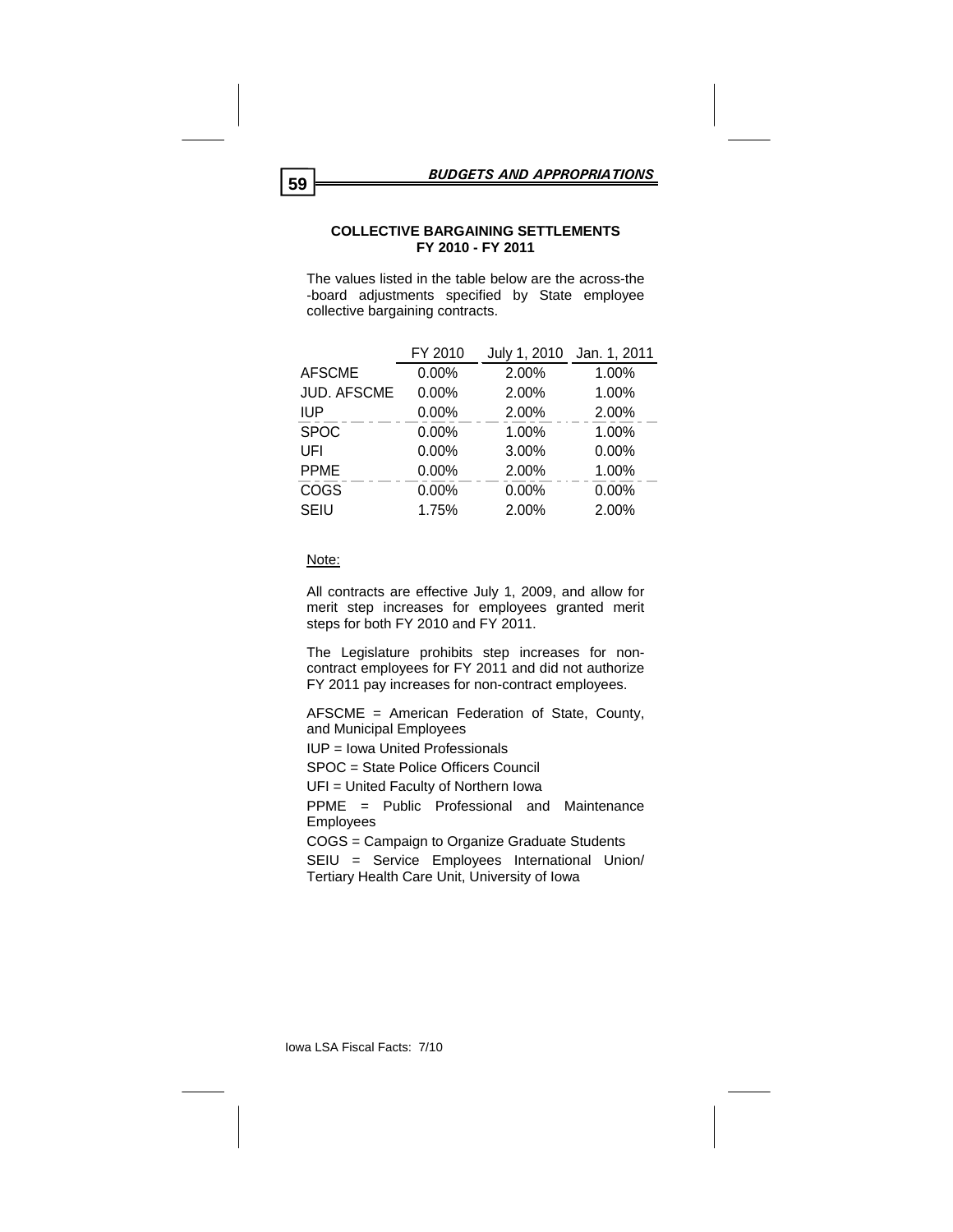# **INFRASTRUCTURE FUNDING**

Appropriations from infrastructure revenue sources include funding for new construction projects, vertical infrastructure projects, major and routine facility maintenance, environmental projects, and technology projects, as well as debt service on certain bonds. The 2010 General Assembly made appropriations for infrastructure-related projects from the following funding sources:

- Rebuild Iowa Infrastructure Fund (RIIF)
- Technology Reinvestment Fund (TRF)
- Revenue Bonds Capitals Fund (RBC)
- Revenue Bonds Capitals II Fund (RBC2)
- FY 2009 Prison Bonding Fund (PBF)
- Underground Storage Tank Fund (UST)

Primary infrastructure funding sources are the RIIF, the TRF, and the funds from bond proceeds such as the RBC and RBC2. For FY 2011, the RIIF is estimated to have \$154.5 million in total resources, with \$121.7 million coming from wagering taxes. Although a total of \$153.2 million is appropriated from the RIIF for FY 2011, \$73.2 million of that was previously enacted. The 2010 General Assembly appropriated \$80.0 million from the RIIF in SF 2389 (FY 2011 Infrastructure Appropriations Bill).

The 2006 General Assembly created the TRF with the purpose of funding technology improvements for State government and provided a standing appropriation from the General Fund of \$17.5 million. For FY 2009 through FY 2011, the funding source for the TRF was shifted to the RIIF. For FY 2011, that appropriation was reduced to \$10.0 million. Another fund that typically receives appropriations from the General Fund, but for FY 2009 through FY 2011 was shifted to the RIIF is the Grow Iowa Values Fund. Both the TRF and Grow Iowa Values Fund are slated to return to the General Fund in FY 2012.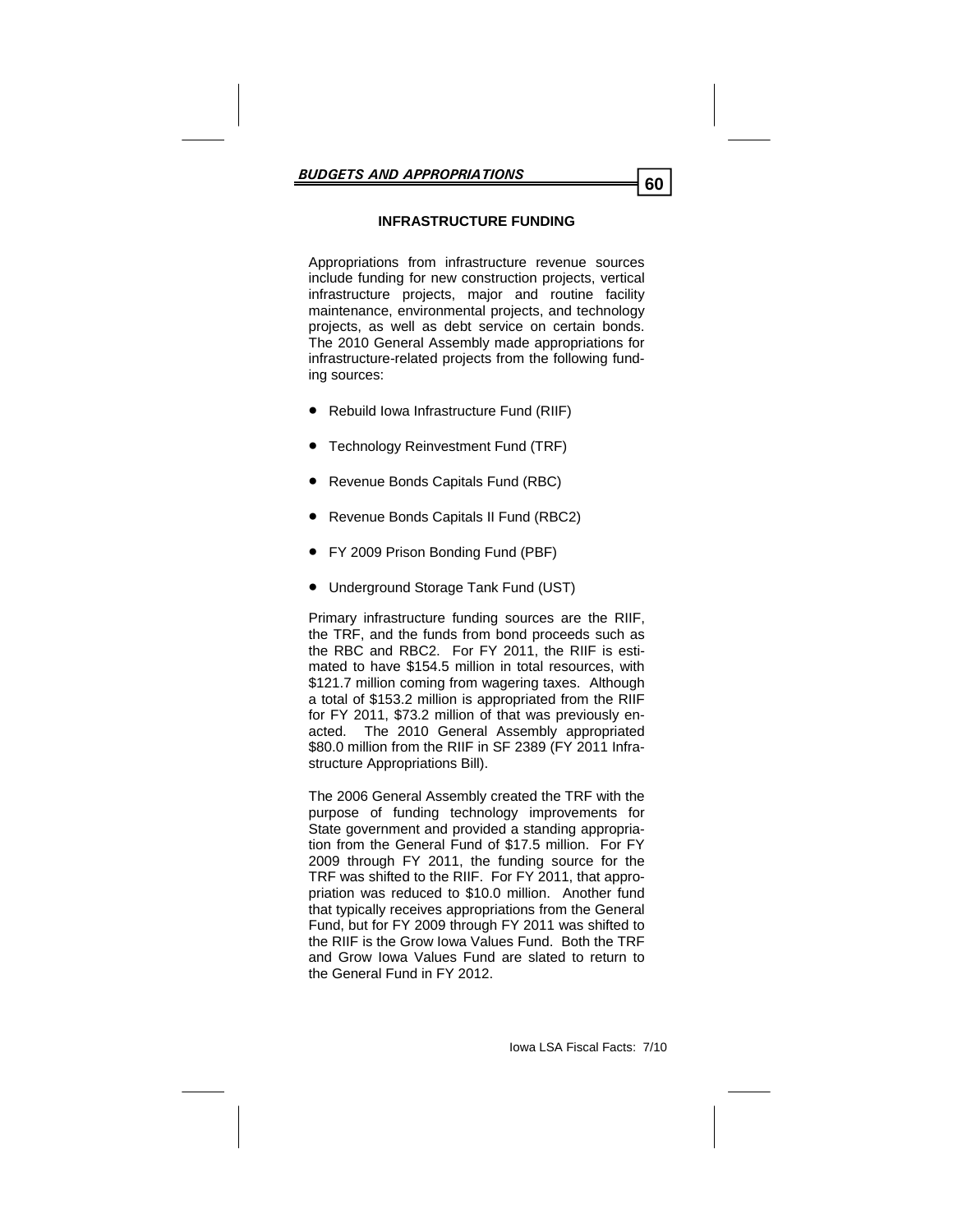# **INFRASTRUCTURE FUNDING (Continued)**

The 2010 General Assembly provided a change in the bond authorization from the 2009 Legislative Session by changing the bonds authorized under SF 477 (Phase III Bonding Act, 2009 Session) from appropriation bonds to revenue bonds, and increasing the amount of net proceeds from \$105.0 million to \$150.0 million. For a detailed discussion on the bonding authorization, see the *Legislative Session Overview* section of this publication.

The 2010 General Assembly passed SF 2389 that appropriates funds over three fiscal years as follows\*:

| <b>Fund</b>      | FY 2011<br>FY 2012 |    |      |    | FY 2013 |  |
|------------------|--------------------|----|------|----|---------|--|
| <b>RIIF</b>      | \$<br>80.0         | \$ | 16.0 | \$ | 6.0     |  |
| <b>TRF</b>       | 10.1               |    | 0.0  |    | 0.0     |  |
| <b>RBC</b>       | 26.1               |    | 0.0  |    | 0.0     |  |
| RBC <sub>2</sub> | 150.0              |    | 0.0  |    | 0.0     |  |
| PBF              | 0.3                |    | 0.0  |    | 0.0     |  |
| <b>UST</b>       | 2.0                |    | 0.0  |    | 0.0     |  |
|                  | \$<br>268.5        | \$ | 16.0 | \$ | 6.0     |  |

#### **INFRASTRUCTURE APPROPRIATIONS in SF 2389 (\$ in millions)**

#### *Appropriations that were previously enacted are not included in these totals.*

\*In addition, SF 2389 included out-year funding for FY 2014 and FY 2015 and included \$5.2 million in funding for new economic development programs that will be under the Economic Development Appropriations Subcommittee. These items are not included in this table or discussion.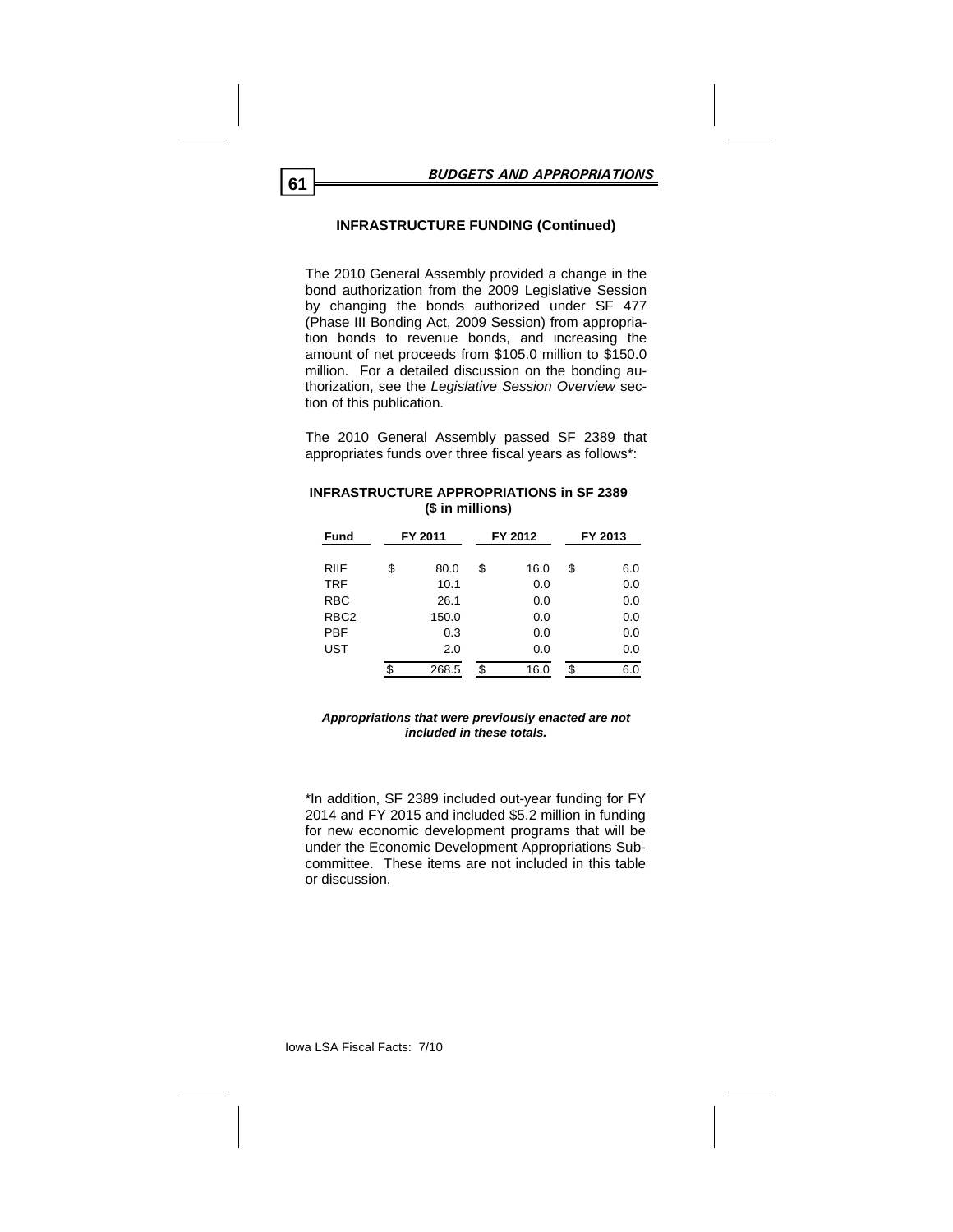### **ENVIRONMENT FIRST FUND**

The Environment First Fund was created by the 2000 General Assembly to provide funding for the protection, conservation, enhancement, or improvement of natural resources or the environment. The Environment First Fund receives an



annual appropriation from the Rebuild Iowa Infrastructure Fund (RIIF). The standing appropriation is \$42.0 million per year and the Agriculture and Natural Resources Appropriations Subcommittee appropriates the funds.

For FY 2011, funding was reduced to \$33.0 million, and \$9.9 million was appropriated to the Department of Agriculture and Land Stewardship for conservation programs. Funding for the Soil Conservation Cost Share Program was reduced to \$1.1 million, which was a decrease of \$5.9 million compared to FY 2010. The Department of Natural Resources (DNR) was appropriated \$23.1 million for environmental programs. This included a \$15.0 million appropriation for the Resource Enhancement and Protection (REAP) Fund, which was a decrease of \$3.0 million compared to estimated FY 2010. There was no Environment First Fund appropriation to the Department of Economic Development for the Brownfield Redevelopment Program for FY 2011 compared to the \$500,000 appropriation for FY 2010.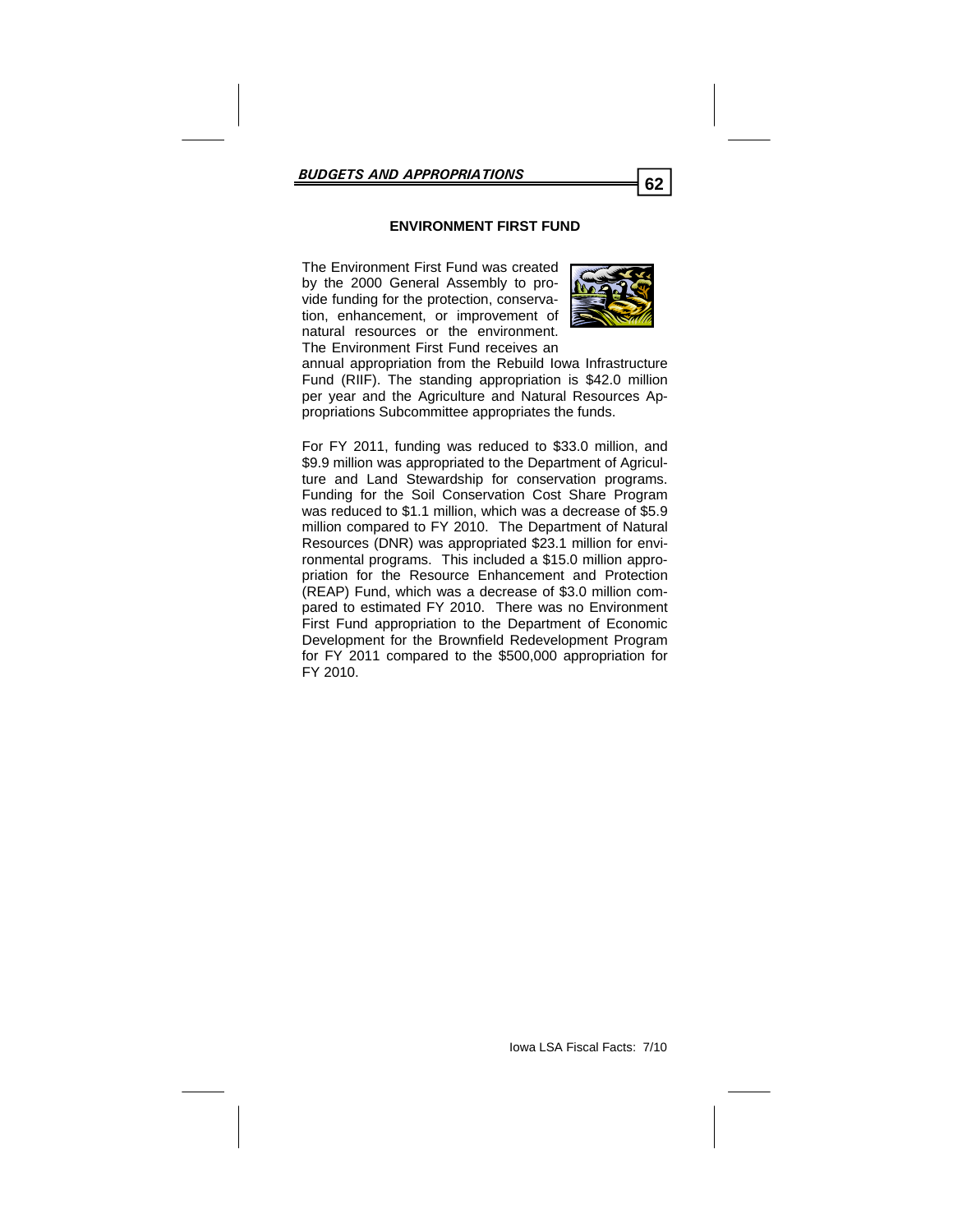*BUDGETS AND APPROPRIATIONS* **<sup>63</sup>**

### **ENVIRONMENT FIRST FUND (Continued) (\$ in millions)**

|                                                                  | FY 2011      |
|------------------------------------------------------------------|--------------|
| <b>Resources</b>                                                 |              |
| Rebuild Iowa Infrastructure Fund                                 | \$<br>33,000 |
| <b>Expenditures</b>                                              |              |
| <b>Department of Agriculture</b>                                 |              |
| <b>Conservation Reserve Enhancement Program</b>                  | \$<br>1,500  |
| <b>Watershed Protection Fund</b>                                 | 1,500        |
| Farm Management Demonstration                                    | 750          |
| Agricultural Drainage Wells                                      | 1,250        |
| Soil Conservation Cost Share                                     | 1,050        |
| <b>Conservation Reserve Program</b>                              | 1,300        |
| Soil and Water Conservation Fund                                 | 1,752        |
| Southern Iowa Conservation Dev. Authority                        | 250          |
| Loess Hills Development Authority                                | 500          |
| <b>Total Department of Agriculture</b>                           | \$<br>9,852  |
|                                                                  |              |
|                                                                  |              |
| Department of Natural Resources (DNR)                            |              |
| <b>RFAP</b>                                                      | \$<br>15,000 |
| Volunteers and Keepers of the Land                               | 100          |
| Park Operations & Maintenance                                    | 2,470        |
| <b>GIS Information for Watershed</b>                             | 195          |
| <b>Water Quality Monitoring</b>                                  | 2,955        |
| <b>Water Quality Protection Fund</b>                             | 500          |
| Air Quality Monitoring                                           | 425          |
| <b>Animal Feeding Operations</b>                                 | 608          |
| <b>Water Quantity Program</b>                                    | 495          |
| State Park Volunteers Program                                    | 250          |
| <b>Resource Conservation and Development</b><br><b>Total DNR</b> | \$<br>150    |
|                                                                  | 23,148       |
| <b>Total Expenditures</b>                                        | \$<br>33,000 |

REAP = Resource Enhancement and Protection Fund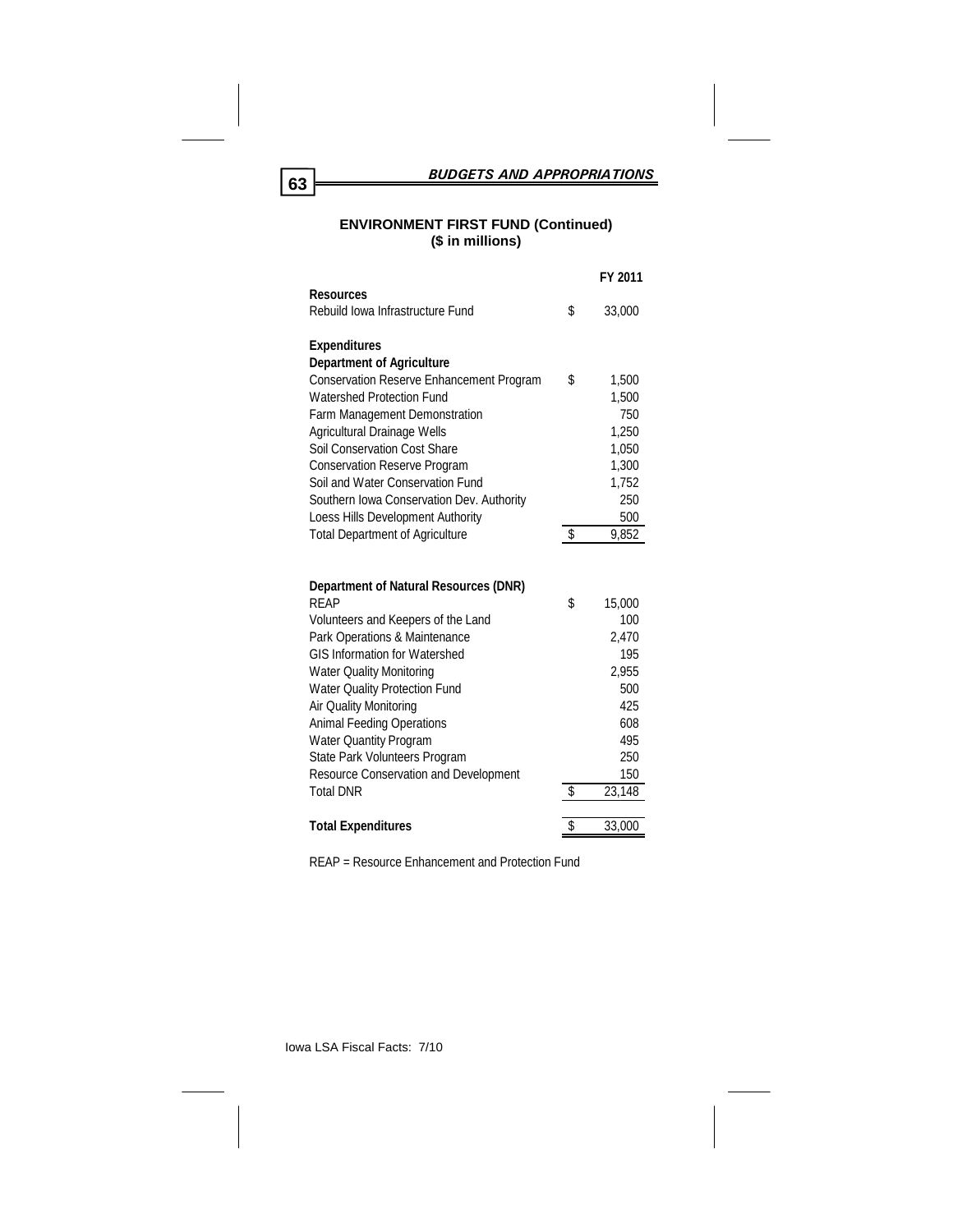# **TOBACCO SETTLEMENT**

On November 20, 1998, 46 states approved a settlement agreement with the four major tobacco industry manufacturers comprising 99.4% of



the United States cigarette market. The manufacturers agreed to a settlement valued at \$206.4 billion to be paid over 25 years to settle tobacco-related lawsuits filed by the states.

Iowa will receive approximately \$1.9 billion (0.87%) of the total funds allocated for distribution to the states. From FY 1998 through FY 2001, Iowa received \$144.4 million under the Master Settlement Agreement (MSA). Iowa securitized 78.0% of the payment stream in 2001 and the Tobacco Settlement Authority (TSA) restructured this debt in 2005. As a result, 78.0% of the payments are made to the trustee to pay the bond obligations. The remaining 22.0% is paid directly to the Endowment for Iowa's Health Account. For FY 2009, the balance in the Endowment for Iowa's Health Account (\$21.9 million), is transferred to the General Fund. Beginning in FY 2010 and continuing in succeeding years, after the tobacco payments are deposited into the Endowment, the balance will transfer to the Rebuild Iowa Infrastructure Fund (RIIF).

The following table summarizes the net (spendable) proceeds received or projected to be received by the State from tobacco securitizations since 2001.

| Tobacco Securitization<br><b>Net Proceeds</b><br>(\$ in millions) |    |                |    |                |   |       |
|-------------------------------------------------------------------|----|----------------|----|----------------|---|-------|
|                                                                   |    | Series<br>2001 |    | Series<br>2005 |   | Total |
| Net Proceeds                                                      |    |                |    |                |   |       |
| Taxable Bonds                                                     | \$ | 39.6           | \$ | 50.2           | S | 89.8  |
| Tax-Exempt Bonds                                                  |    | 540.0          |    | 100.5          |   | 640.5 |
| Total                                                             | \$ | 579.6          | S  | 150.7          |   | 730.3 |

The taxable bond proceeds were deposited in the Endowment for Iowa's Health Account. The tax-exempt bond proceeds were deposited in a series of restricted capital funds that were used primarily to fund large capital projects.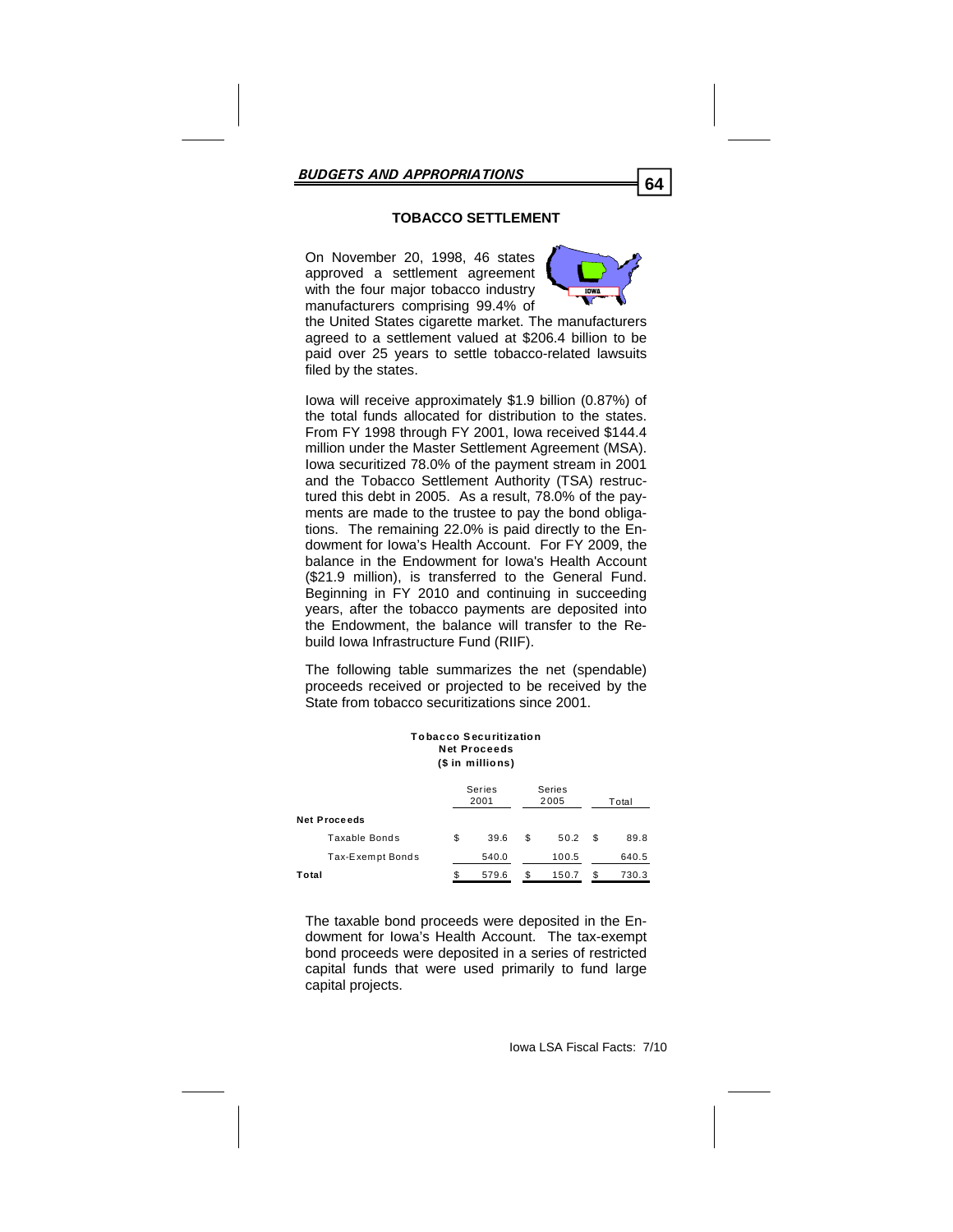# **STATUS OF TOBACCO FUNDS**

The tax-exempt bond proceeds were deposited in the Restricted Capital Fund (RCF) from the 2001 securitization and in the Endowment for Iowa's Health Restricted Capitals Fund (RC2) from the 2005 restructuring. The funds have been used for a myriad of infrastructure projects around the State over several fiscal years. The bond proceeds and any interest earned needed to be spent within six and five years of the bond issuances for the RCF and the RC2, respectively.

#### **Restricted Capital Fund (RCF) and Endowment for Iowa's Health Restricted Capitals Fund (RC2)**

The 2009 General Assembly appropriated the remaining amounts from the RCF and the RC2 in an attempt to take the balances to zero. In order to ensure that the funds would be expended within the timeframe of the tax certificate to comply with the federal Internal Revenue Code, the 2009 General Assembly provided for the transfer of any remaining unencumbered and unobligated balances in the RCF and RC2 to transfer to the DAS for major maintenance at the close of FY 2010. The amount of the transfer that will occur is estimated to be \$650,000 from the interest earned on the funds as well as a reversion in the RCF. The DAS is required to report to the Legislative Services Agency and the Department of Management the amount transferred and how the funds are spent.

#### **Status of Endowment for Iowa's Health Account (Endowment)**

With the 22.0% unsecuritized tobacco payments remaining available, the 2009 General Assembly transferred the balance of the Endowment for Iowa's Health Account and the Healthy Iowans Tobacco Trust to the General Fund before the close of FY 2009. Then, the 2009 General Assembly provided that beginning in FY 2010, and continuing in succeeding years, after the tobacco payments are deposited in the Endowment, the balance will transfer to the RIIF. For FY 2011, that amount is estimated to be \$15.9 million.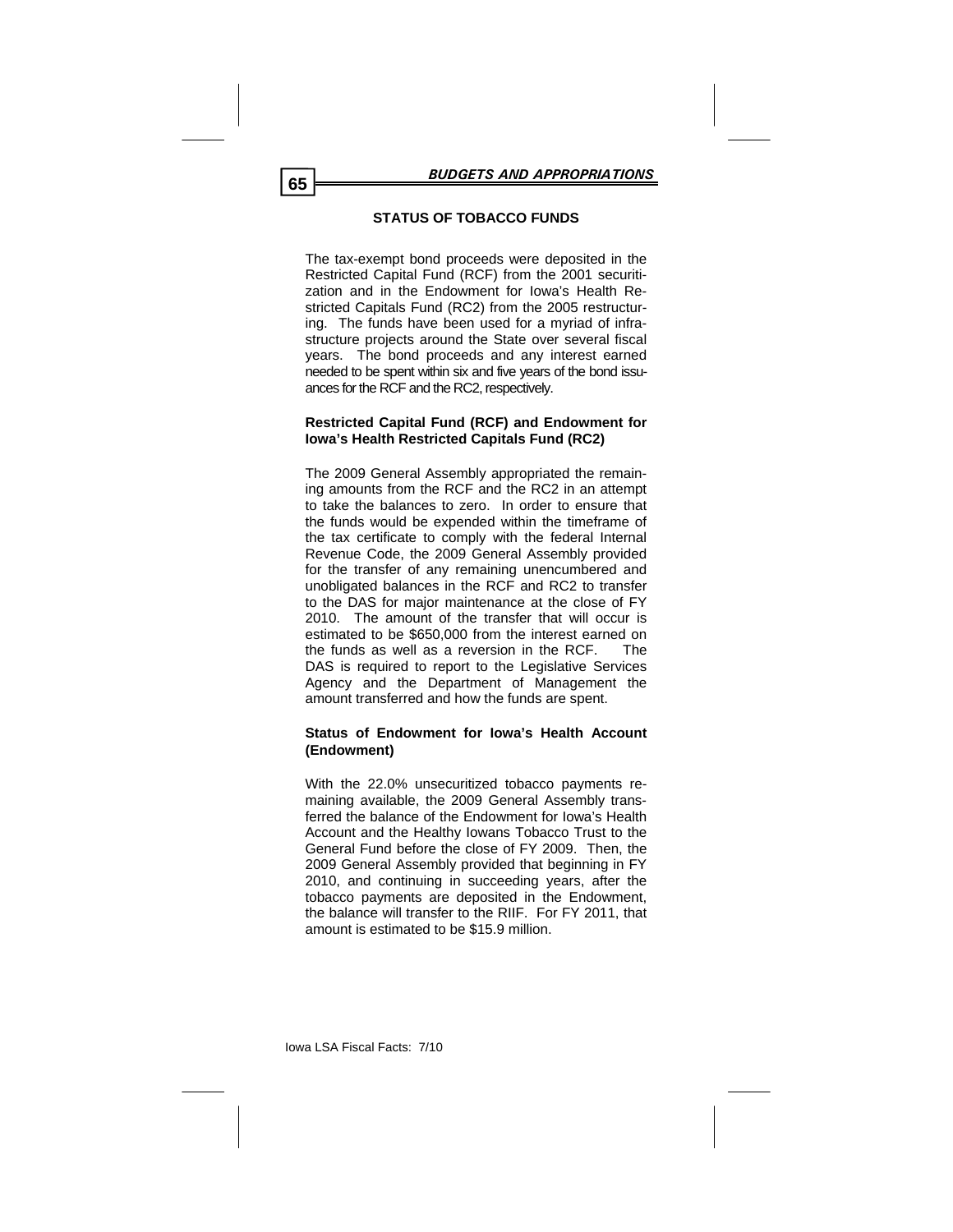# **SENIOR LIVING TRUST FUND**



House File 2526 (FY 2011 Health and Human Services Appropriations Bill) provides appropriations totaling \$48.3 million from the Senior Living Trust Fund to the Iowa Finance Authority (IFA) and

the Departments on Aging and Human Services (DHS) for FY 2011 as follows:

- \$39.1 million to the DHS for the Medical Assistance (Medicaid) Program.
- \$8.5 million to the Department on Aging for the Senior Living Program.
- \$700,000 to the IFA for the Rent Subsidy Program.

It is estimated that at the close of FY 2011, the Fund will have an ending balance of zero as shown in the table on the following page.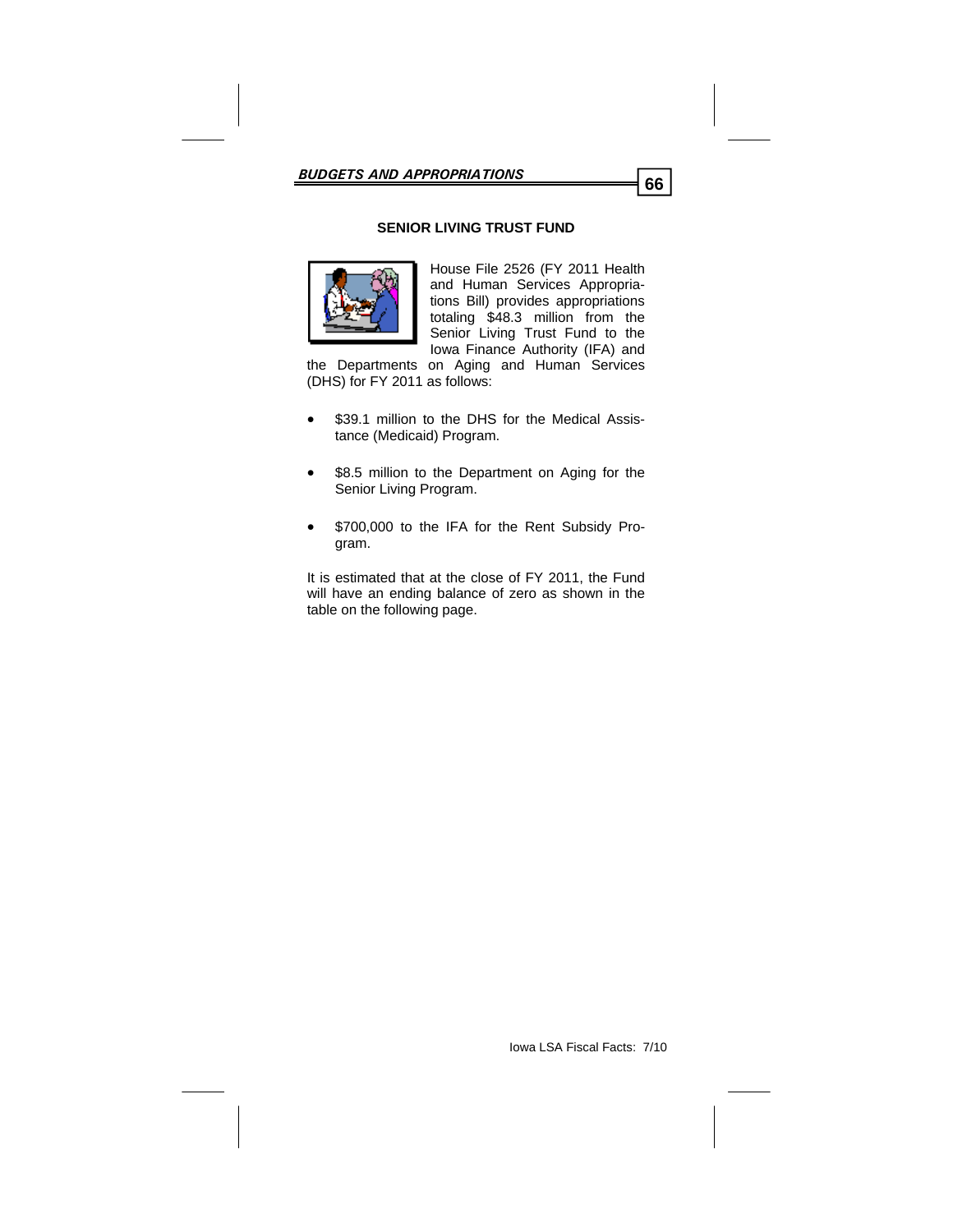# **SENIOR LIVING TRUST FUND (Continued)**

# **Senior Living Trust Fund (\$ in millions)**

|                                  | <b>Estimated</b><br>FY 2011 |
|----------------------------------|-----------------------------|
| <b>Revenues</b>                  |                             |
| <b>Beginning Balance</b>         | \$<br>0.0                   |
| <b>General Fund Transfer</b>     | 48.3                        |
| Economic Emergency Fund Transfer | 0.0                         |
| Interest                         | 0.0                         |
| <b>Total Revenues</b>            | \$<br>48.3                  |
| <b>Expenditures</b>              |                             |
| IFA - Rent Subsidy Program       | 0.7                         |
| Department of Human Services     |                             |
| Medicaid                         | 39.1                        |
| Department on Aging              |                             |
| Senior Living Program            | 8.5                         |
|                                  |                             |
| <b>Total Expenditures</b>        | \$<br>48.3                  |
| <b>Ending Balance</b>            |                             |
|                                  |                             |

IFA = Iowa Finance Authority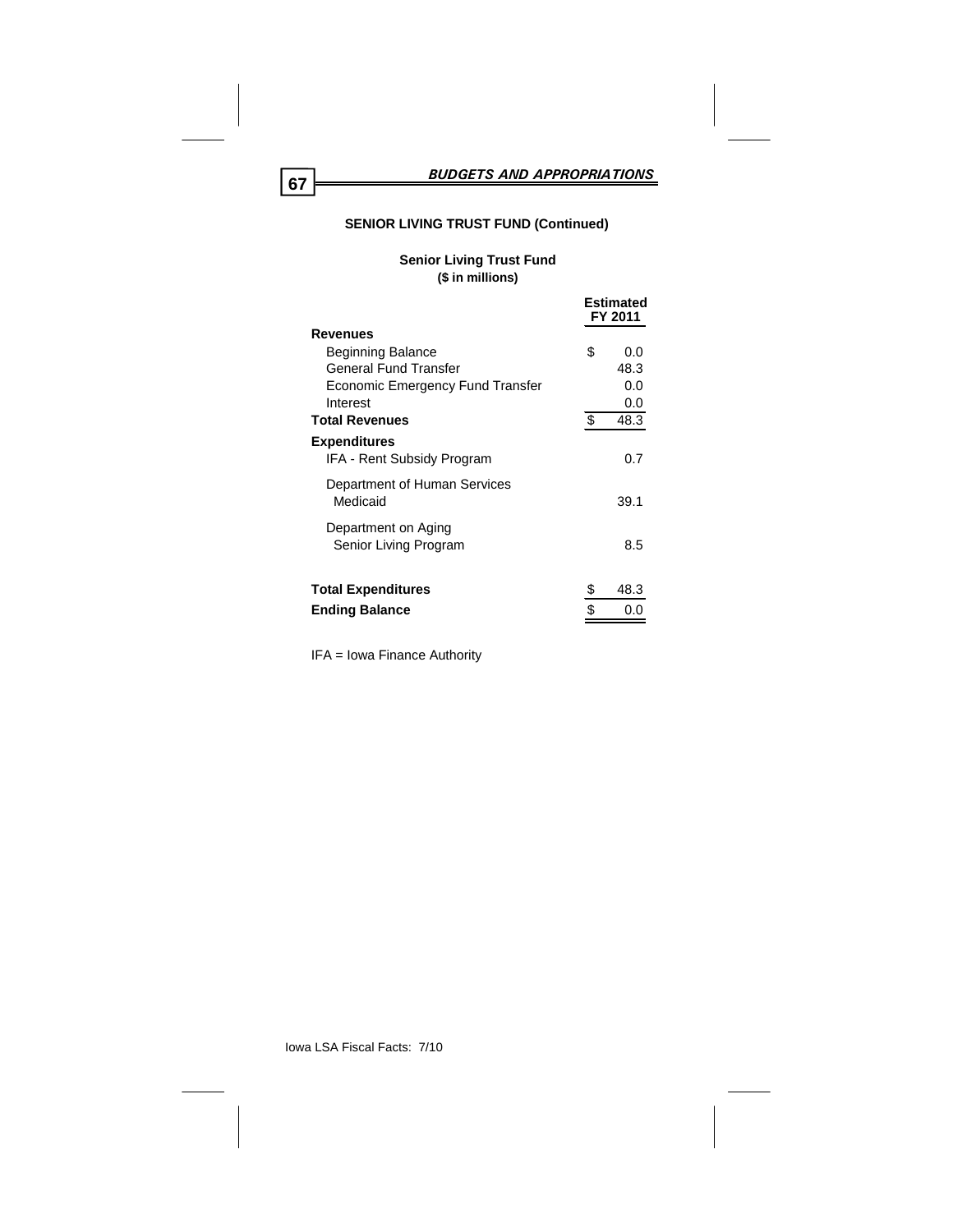

| <b>Budgeted County</b><br>Expenditures     |    | <b>Fstimated</b><br>FY 2009 |
|--------------------------------------------|----|-----------------------------|
| <b>Public Safety and Legal Services</b>    | \$ | 401.6                       |
| Mental Health                              |    | 364.2                       |
| Transportation                             |    | 430.2                       |
| <b>Administrative Services</b>             |    | 207.7                       |
| Miscellaneous                              |    |                             |
| State & Local Gov't. Services              |    | 71.3                        |
| <b>Physical Health and Social Services</b> |    | 200.0                       |
| <b>County Environment</b>                  |    | 124.5                       |
| Debt Service                               |    | 63.2                        |
| <b>Capital Projects</b>                    |    | 200.0                       |
| Other                                      |    | 7.1                         |
| Total                                      |    | 2.069.8                     |

#### Note:

The FY 2009 ending fund balances for all counties is estimated to be \$456.1 million.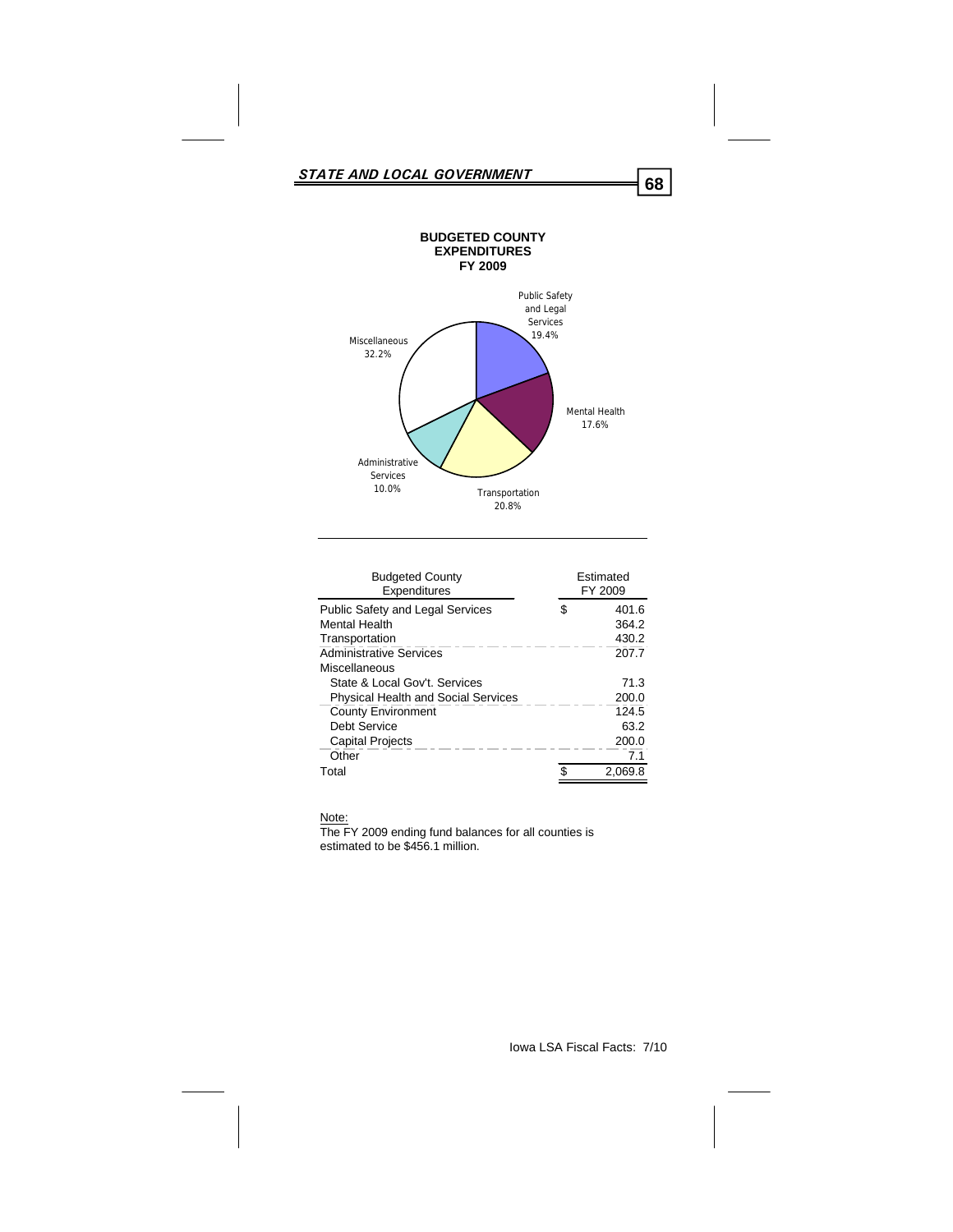# **ECONOMIC SUMMARY**

Iowa non-farm employment was reported at 1,458,000 for the month of March (not seasonally adjusted), 15,000 lower (- 1.0%) than March 2009.

Iowa's 12-month average employment is presented in a graph below. The average non-farm employment prerecession peak was January 2001 (1,478,700), and the 2001-2002 recession low was September 2003 (1,439,900), a decline of 2.6%, peak to trough. The 12 month average peaked again in October 2008, 47,700 above the 2001 peak and 86,500 above the recession low. The current 12-month average reading is now 1,471,600 so annualized Iowa non-farm employment is 54,800 (- 3.6%) below the October 2008 peak.

The chart below also presents Iowa non-farm employment as a percent of U.S. non-farm employment. Iowa's share of national non-farm employment decreased noticeably from 1998 through 2002. The decline continued at a much slower pace from 2002 through 2007. Iowa's share of U.S. non-farm employment has been expanding since February 2008 as the rate of economic decline nationally has exceeded the rate of decline in Iowa.

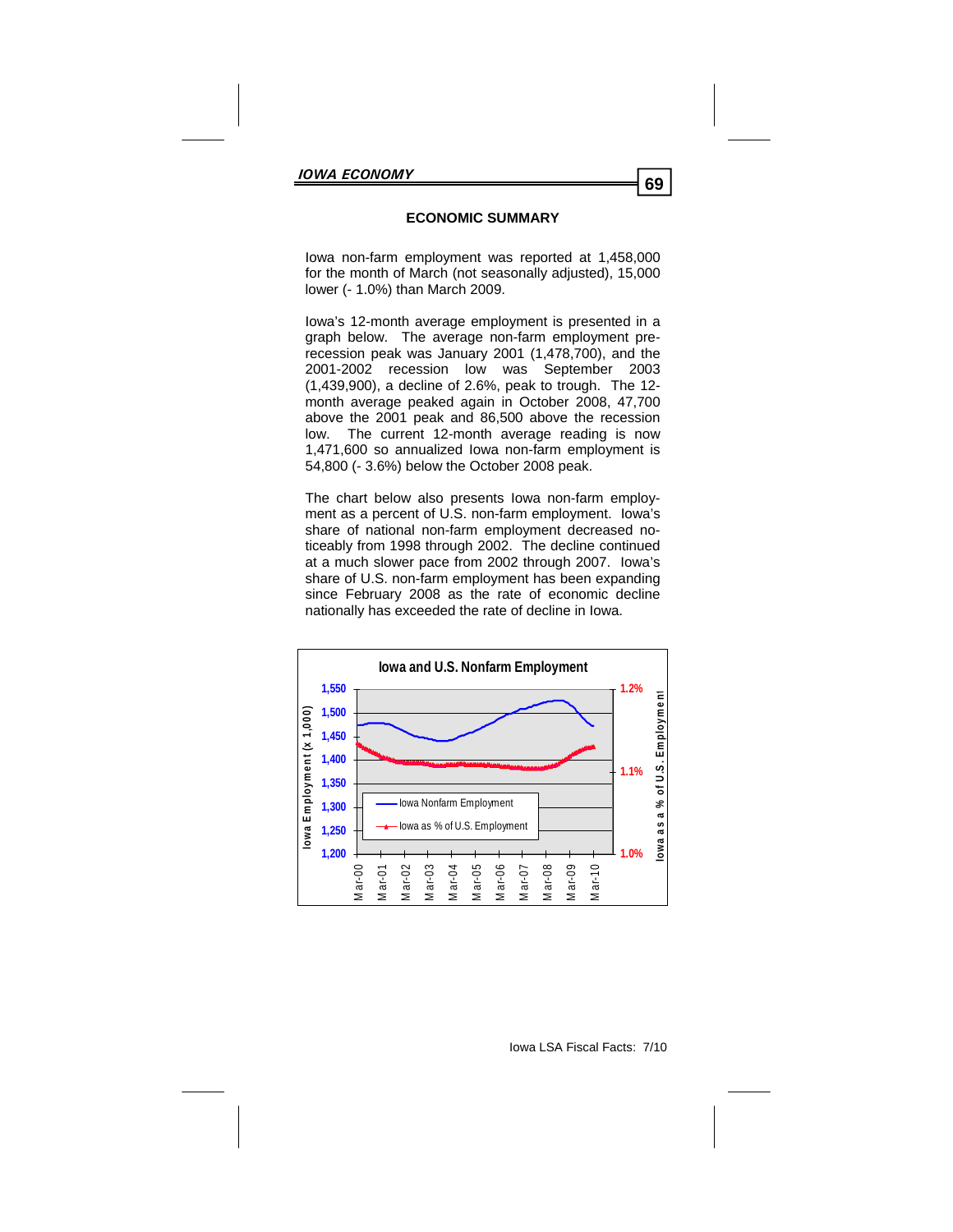#### **ECONOMIC SUMMARY (Continued)**

The Consumer Price Index (CPI-U) through March 2010 was 217.6 (1983/84=100). The annual rate of inflation peaked at 5.6% in July 2008 and decreased rapidly in the following months. After posting negative readings for eight consecutive months of 2009, the annual rate now stands at 2.3%.

Core CPI, an inflation measure excluding food and energy expenditures, is reported at 1.1%, year-over-year, considerably below its long-term trend. The core inflation rate declined considerably from the early 1990s through January 2004 when the rate bottomed at 1.1%. The core inflation rate accelerated from that point, with most readings between 2.0% and 3.0%. With the onset of the recent recession, the annual core inflation rate has declined and has now been below 2.0% for 16 months. For the two components excluded from the core rate, energy prices are up 18.3% year-over-year while food prices are up 0.3%

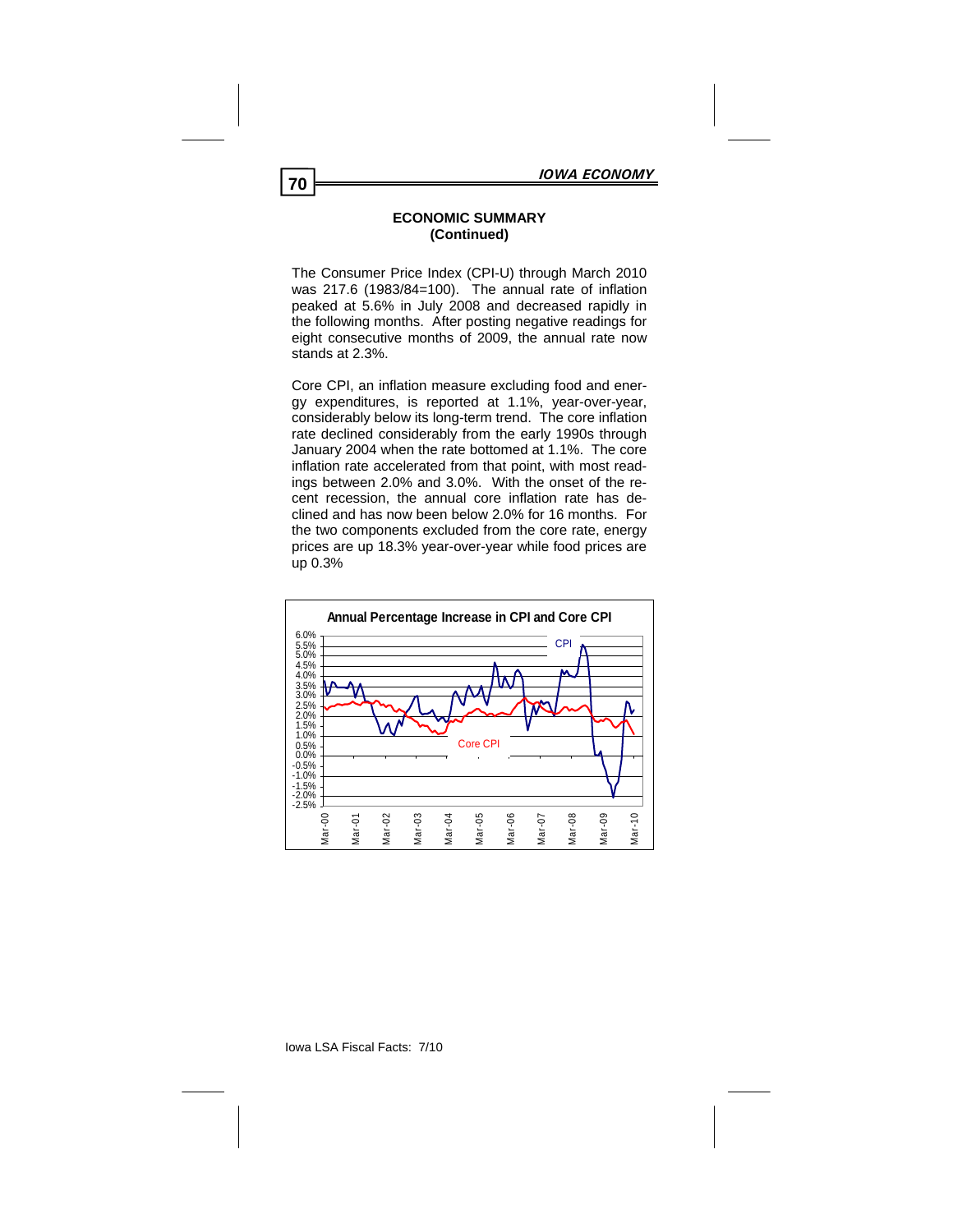### **PAYING FOR PUBLIC EDUCATION PAYING FOR PUBLIC EDUCATION THE IOWA SCHOOL FOUNDATION FORMULA THE IOWA SCHOOL FOUNDATION FORMULA**

The Iowa School Foundation Formula was **chool** created between 1970 and 1972, for the  $\mathbb{S}^2$ school year beginning July 1, 1972. This  $\mathbb{F}$   $\mathbb{F}$ Formula is a student-driven financing  $\mathbb{H}$   $\mathbb{H}$ mechanism that works to equalize  $\Box$   $\Box$ revenues from State sources and property



taxes. The Formula was revised in 1989 to equalize per pupil spending, provide an enrollment cushion (phantom students), increase property tax relief, and provide for increased local discretion. In 1992, further revisions to the Formula included eliminating advanced funding for increasing enrollment, eliminating the enrollment decline cushion (phantom students), and requiring the Governor and General Assembly to establish the allowable growth **In the 1995 Session, the determination of allowable of allowable of allowable of allowable of allowable of all** rate each year, which was previously established by a

In the 1995 Session, the determination of allowable growth was changed again. The General Assembly is required to set allowable growth two years in advance budget. With districts with declining enrollments have been eligiand within 30 days of the submission of the Governor's

School districts with declining enrollments have been eligible to receive additional funding, called a "budget guarantee." During the 2001 Legislative Session, the budget guarantee was changed beginning in FY 2005; it was no longer based on the previous year's total regular program district cost (regular program cost plus budget enrollments are eligible for one of two options. They receive the higher of: **regular any cost without any cost without any cost without any cost without any cost without any cost with any cost with any cost with any cost with any cost with any cost with any cost with any cos** guarantee). Now school districts with declining

- year's regular program district cost without any previous budget guarantee adjustment. 101.0% budget adjustment based on the previous
- A step-down budget guarantee based on a percentage of the FY 2004 total regular program district cost. For FY 2005, the percentage was 90.0%. This percentage will be scaled down 10.0% each year until FY 2014. In FY 2011, the scaleddown percentage is 30.0%.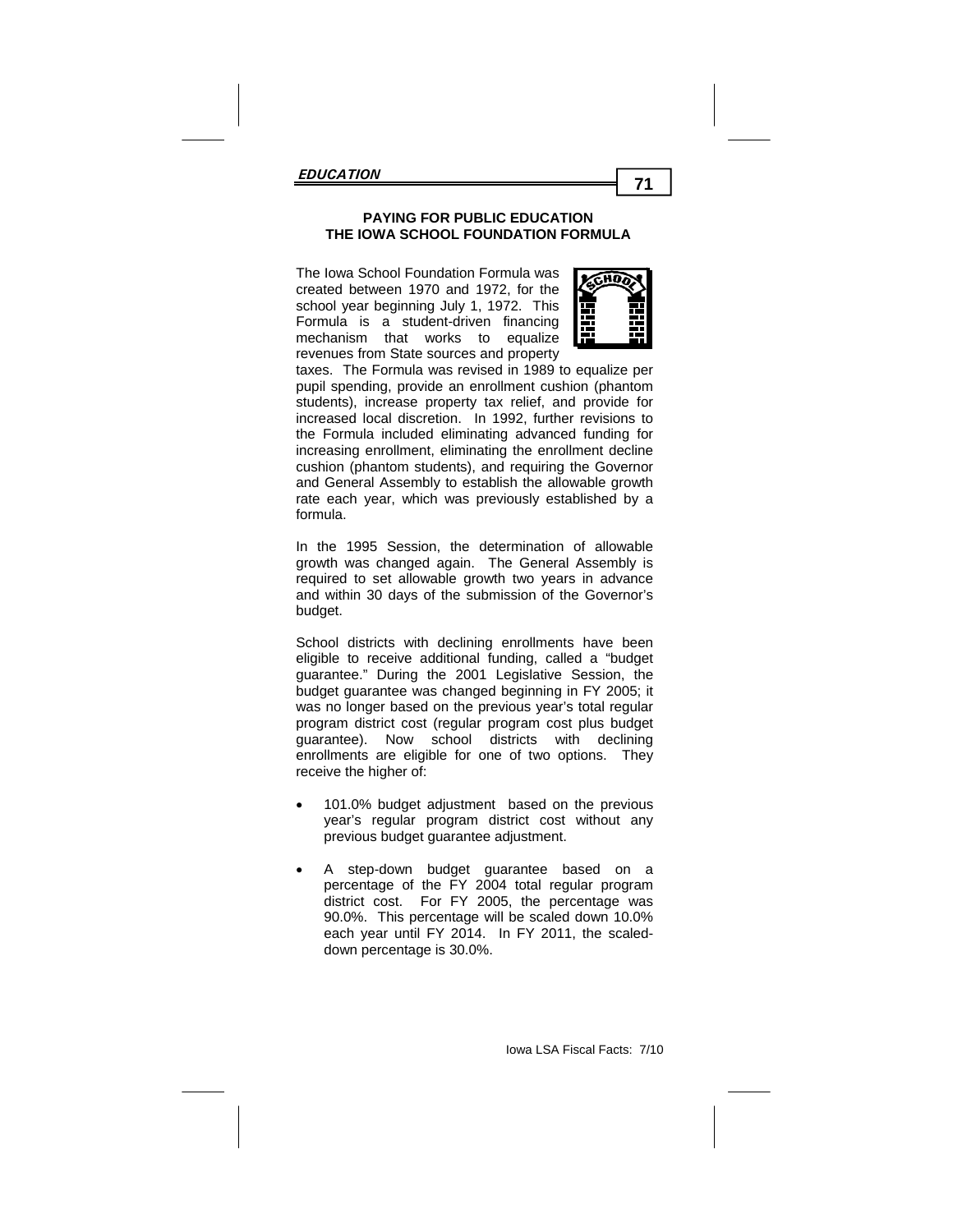In the 2006 Legislative Session, the School Foundation Formula was modified to increase the English as a Second Language Program weighting for an additional year and a provision was included to buy down the additional levy property tax rates in the school districts with the highest Foundation property tax rates. There was a \$6.0 million appropriation for the property tax rate buy-down in FY 2007. The appropriation was increased \$6.0 million annually until it reached \$24.0 million in FY 2010 and subsequent years.

The additional levy rate buy-down has no impact on the total amount of funding received by the school districts.

During the 2007 Legislative Session, the supplementary weightings for school districts that whole grade share and that reorganize after whole grade sharing and the uniform levy rate reduction incentive for school districts that merge or dissolve was reactivated. New supplementary weightings were added to the School Foundation Formula for shared operational functions and use of Iowa Communications Network (ICN) virtual classes. These new supplementary weights are estimated at approximately \$2.9 million for FY 2009.

Also during the 2007 Legislative Session, the statewide Voluntary Preschool Program for four-year-olds was created. Four-year-old students are eligible unless they are participating in a preschool program already funded by State or federal funds. Appropriations of \$15.0 million per year for FY 2008 through FY 2010 and \$16.2 million for FY 2011 were made for initial start-up of the local programs. However, due to state budget constraints, the appropriation for FY 2010 was lowered to \$11.5 million. The funding for the second and subsequent years is driven by the prior year's preschool budget enrollment in a manner similar to the School Foundation Formula. The "Preschool Foundation Aid" is the product of 60.0% of the actual enrollment of eligible preschool students from the previous October 1 count multiplied by the State cost per pupil from the School Foundation Formula. The FY 2011 Preschool Foundation Aid is estimated to be \$48.2 million.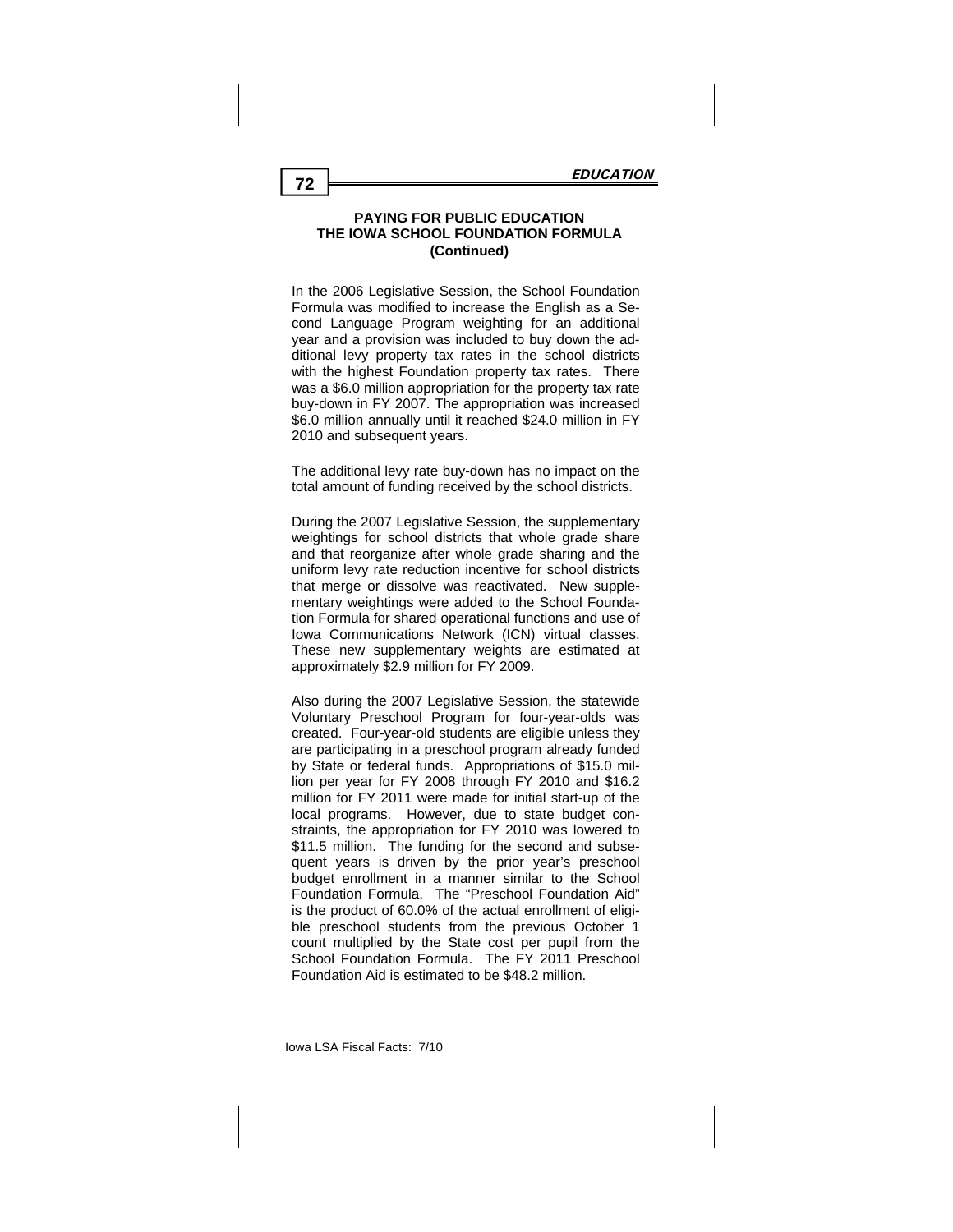The Program's funding is accounted for separately from School Foundation Aid by the school districts, even though payments are made through the School Foundation standing unlimited appropriations, and the preschool pupils are not counted in the school districts' regular budget enrollments. The Program does not include a property tax component.

During the 2008 Legislative Session the following changes were made that impact the school foundation formula:

- Home School Assistance Program Weight Reduction – The weight generated by resident students receiving competent private instruction from licensed staff provided by the public school district was reduced from 0.6 to 0.3 retroactive to October 2007. This adjustment reduces school district budget enrollments and for FY 2009, reduces enrollment counts by 1,446. The estimated impact in FY 2009 due to the reduction is approximately a decrease of \$7.3 million in State aid to local school districts.
- Enactment of HF 2663 (State Sales/Use Tax for School Infrastructure Act) will provide additional property tax relief through the school aid formula beginning in FY 2011.
- Passage of the State Categorical Funding School Aid Formula will provide funding for the Student Achievement/Teacher Quality (SATQ) Teacher Compensation Program and Educational Excellence Phase II, SATQ Professional Development, and Early Intervention Class Size Reduction beginning in FY 2010 on a per-pupil-basis through the school aid formula. Beginning in FY 2011, perpupil funding for these programs will be increased based on an allowable growth rate to be set by the General Assembly.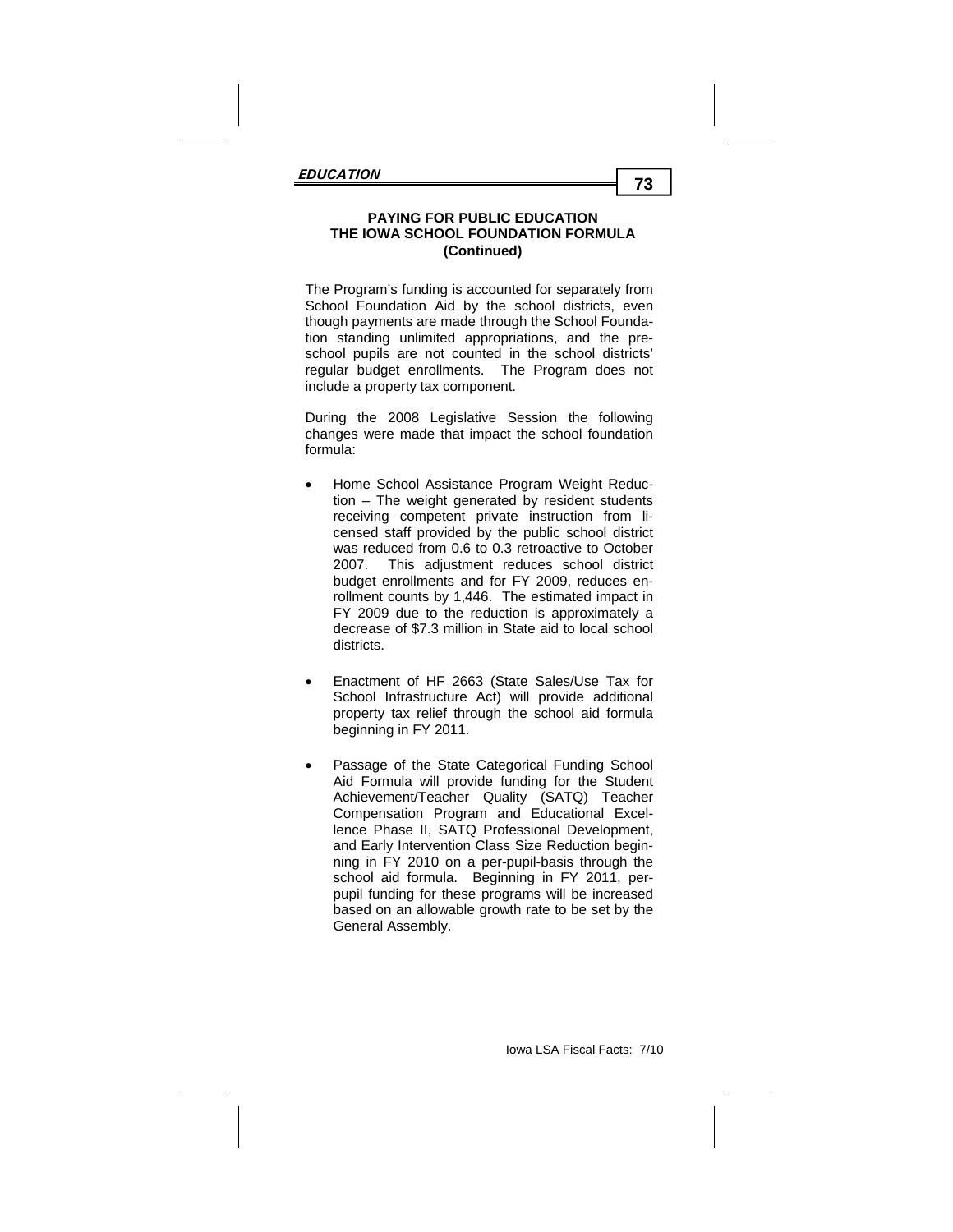The 2001 General Assembly reduced the FY 2002 funding Area Education Agencies (AEAs) received through the Formula by \$7.5 million and later codified this reduction making it permanent. Beginning with FY 2004, the General Assembly made additional reductions to the AEA budgets:

- FY 2004—\$10.0 million (plus \$1.8 million for the across-the-board reduction).
- FY 2005—\$11.8 million
- FY 2006—\$11.8 million
- FY 2007—\$8.0 million
- FY 2008—\$5.3 million
- FY 2009—intent language that the reduction be no more than \$2.5 million
- FY 2010—\$2.5 million
- FY 2011—\$2.5 million

The AEAs have been allowed to shift funding for the Special Education Services Program from the Media Services Program and the Educational Services Program in order to maintain the level of services required for the Special Education Support Services Program.

Due to the national recession and a decline in State revenues, the Governor ordered an across-the-board General Fund reduction of 1.5% for FY 2009 through Executive Order 10. The overall school aid reduction for FY 2009 totaled \$33.4 million. Of the reduction, \$31.9 million was a reduction in State aid to school districts and \$1.4 million was to AEAs.

During the 2009 Legislative Session, the General Assembly approved the use of American Recovery and Reinvestment Act (ARRA) Education Stimulus funding to eliminate the need for additional State aid reductions. For FY 2009, the General Assembly used \$40.0 million in ARRA Education Stimulus funding in lieu of \$40.0 million in State aid. For FY 2010, the General Assembly maintained the 4.0% allowable growth established during the previous Legislative Session, but capped the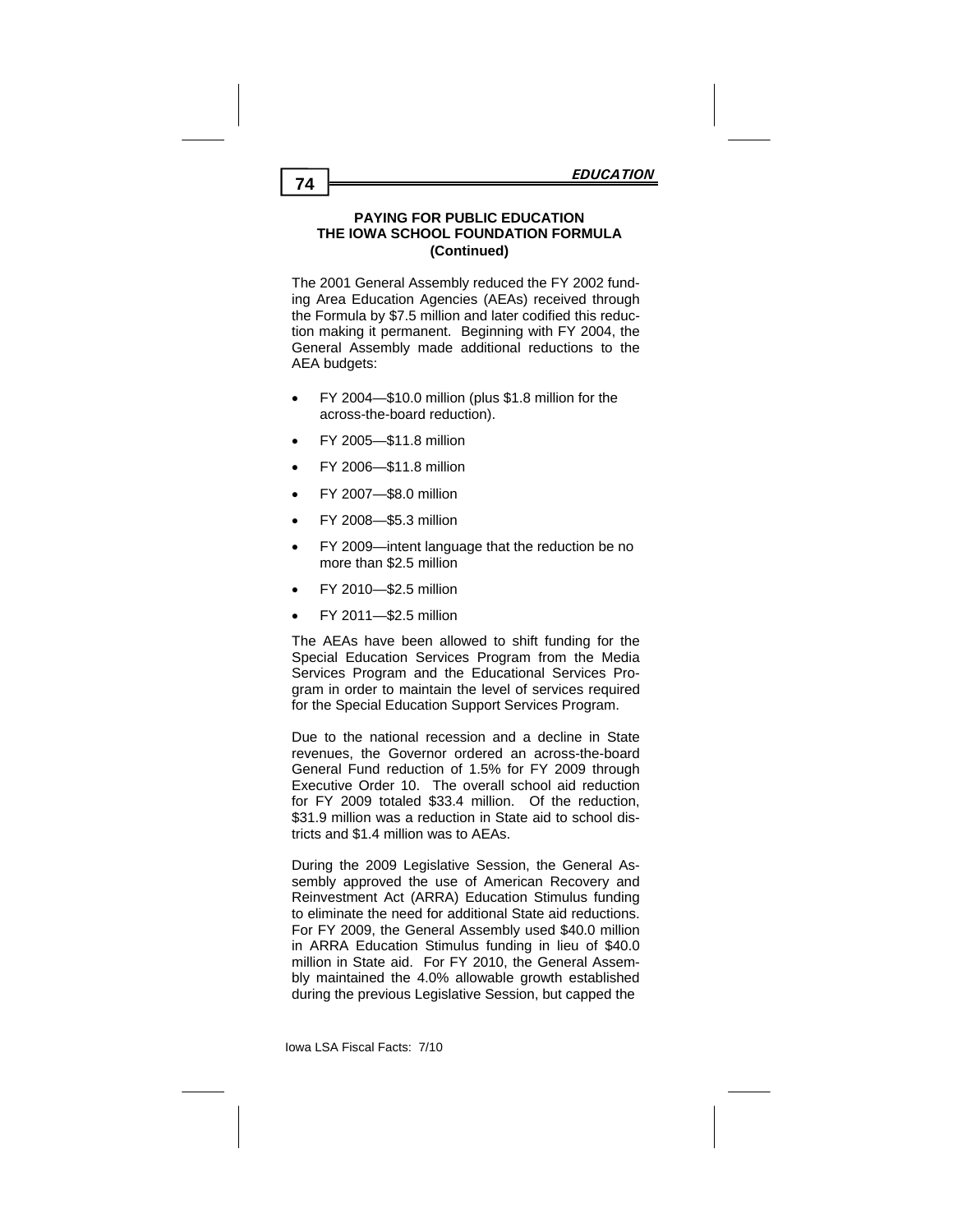appropriation for State school aid at \$2.588 billion and used \$202.5 million in ARRA Education Stimulus in lieu of State General Fund dollars. FY 2010 was also the first year that the State Categorical Supplements (teacher salary, professional development, and early intervention) were funded through the school aid formula. The General Assembly specified that despite the overall cap on State aid, these supplements would be fully funded at \$309.0 million.

On October 8, 2009, Executive Order 19 was implemented reducing State General Fund expenditures by 10.0% for FY 2010. The reduction to State aid to school districts totaled \$238.5 million. The across-theboard reduction to school districts totaled \$227.2 million and the reduction to Area Education Agencies totaled \$11.3 million. The reduction reduced the State aid total for FY 2010 to \$2.349 billion.

## **FY 2011 School Aid**

The FY 2011 School aid allowable growth rate and the FY 2011 State categorical supplement allowable growth rate were established each at 2.0% during the 2009 Legislative Session. The 2010 General Assembly did not change the FY 2011 allowable growth rates.

House File 2531 (FY 2011 Standing Appropriations Bill) capped the State aid appropriation for State school aid at \$2.499 billion, and included \$5.1 million from the Underground Storage Tank Fund to be used in lieu of General Fund dollars. The FY 2011 State school aid total is an increase of approximately \$150.2 million compared to the estimated adjusted State aid funding for FY 2010 (comparisons include American Recovery and Reinvestment Act (ARRA) Federal Education Stimulus funds used in lieu of State General Fund dollars). The amount of State aid funded for FY 2011 (\$2.499 billion) is estimated to be approximately \$162.1 million short of fully funding the State aid portion of \$2.661 billion. The LSA estimates that of the \$162.1 million shortfall, \$159.6 million will be absorbed by school districts and \$2.5 million will be absorbed by area education agencies (AEAs).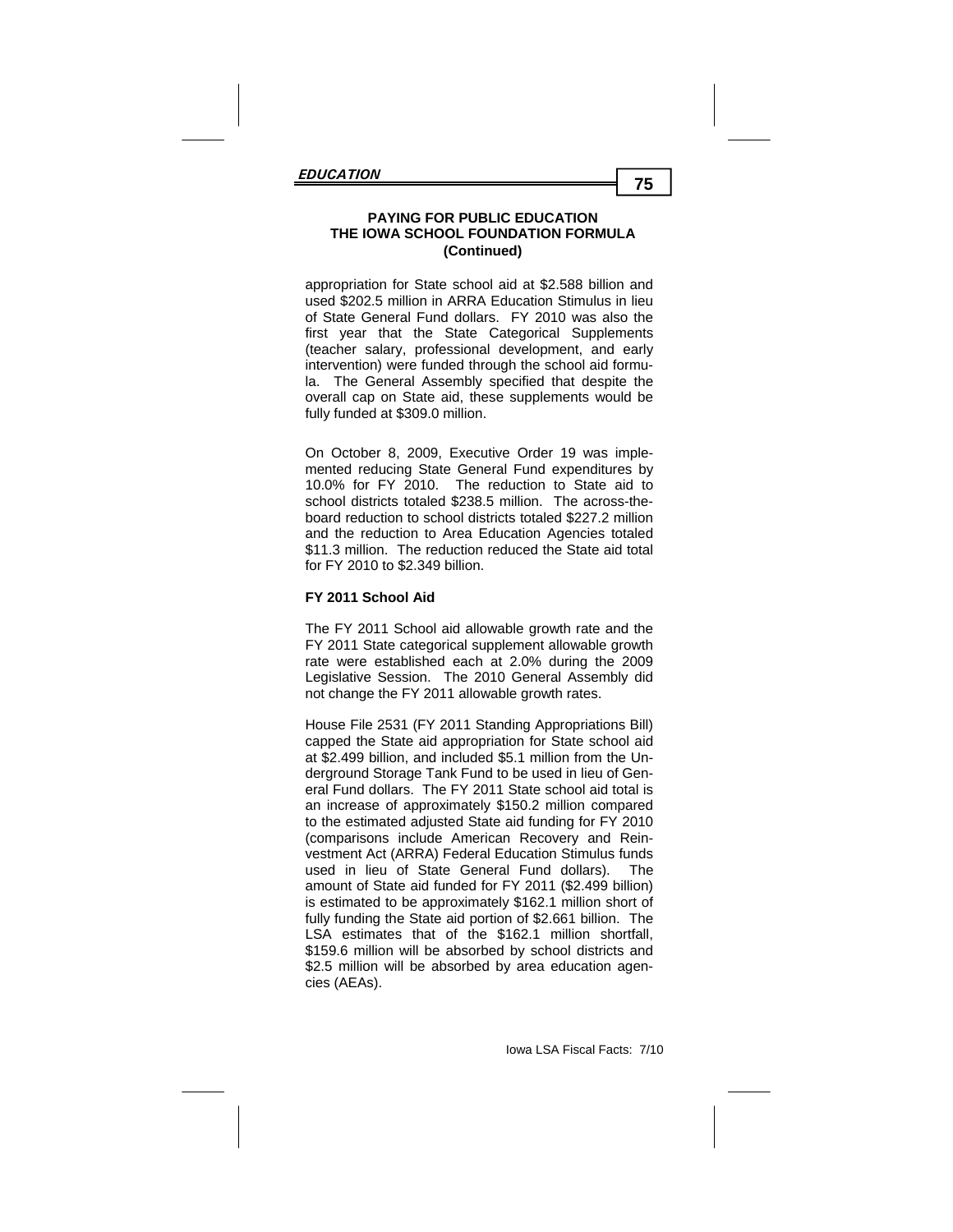Although the State portion of school aid to school districts may not be fully funded, school districts maintain spending authority on the shortfall amount and have authority to spend those funds through loans or cash reserve funds, and may recoup them through property taxes in the future. The Bill also specified that funding for the State Categorical Supplements totaling \$314.9 million not be adjusted as a result of the FY 2011 State aid shortfall.

House File 2519 (FY 2011 Federal Block Grant Bill) appropriated a total of \$47.9 million (\$25.3 million from the ARRA Education Fiscal Stabilization Fund and \$22.6 million from the ARRA Government Services Stabilization Fund) to be used in lieu of State General Fund dollars for State school aid.

The estimated State aid increase for FY 2011 totals \$150.2 million and includes:

- An increase of \$21.2 million for regular school aid.
- An increase of \$14.9 million for preschool formula aid. The increase is due to the increase in the allowable growth rate and an increase in the preschool formula weighting due to the addition of new programs.
- An increase of \$5.9 million for the State categorical supplements. This increase includes:
- Teacher salary supplement \$4.8 million
- Professional development supplement \$0.5 million
- Early intervention supplement \$0.6 million
- A change in State aid adjustments totaling \$257.7 million.
- A change in American Recovery and Reinvestment Act (ARRA) funding totaling negative \$154.6 million.
- An increase of \$5.1 million from the Underground Storage Tank (UST) Fund.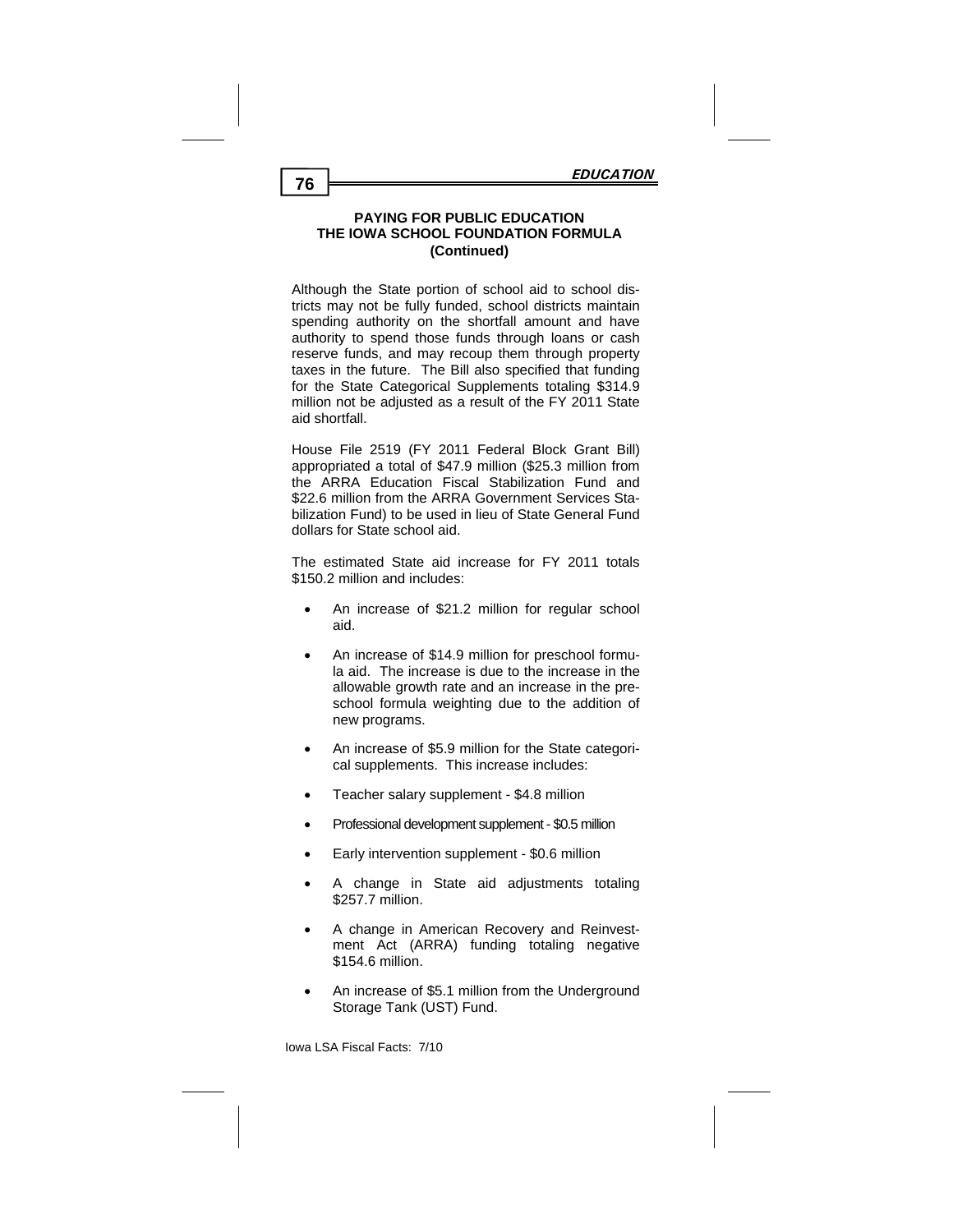The estimated school aid formula property tax is estimated to increase by approximately \$23.8 million. This includes an adjustment of \$25.4 million from the Property Tax Equity and Relief (PTER) Fund that will reduce property taxes in 149 school districts. FY 2011 is the initial fiscal year that these sales/use tax revenues for school infrastructure purposes deposited in the PTER fund will be used for property tax relief through the school aid formula. Additionally, the total combined district cost which represents school district budgets without adjustments for any State aid reductions, is estimated to increase by \$75.2 million in FY 2011.

#### **FY 2012 School Aid**

The General Assembly passed and the Governor signed SF 2045 (FY 2012 Regular School Aid Allowable Growth Act) and SF 2046 (FY 2012 State Categorical Supplement Allowable Growth Act). These Acts postponed the establishment of the FY 2012 allowable growth rates until the 2011 Legislative Session.

| FY 2011 State School Aid Funding and LSA               |
|--------------------------------------------------------|
| <b>Current Estimates Based on HF 2531</b>              |
| (FY 2011 Standings Appropriations Bill - Final Action) |
| (Dollars in Millions)                                  |

|                                                | Estimated<br>FY 2010    | FY 2011 -<br><b>Standings</b><br>Bill |      | FY 2011<br><b>Standings</b><br><b>Bill vs. 2010</b> |
|------------------------------------------------|-------------------------|---------------------------------------|------|-----------------------------------------------------|
| <b>Total Regular School Aid</b>                | \$<br>2.276.9 S         | 2,298.1 \$                            |      | 21.2                                                |
| <b>Preschool Aid</b>                           | \$<br>33.3 <sup>5</sup> | 48.2                                  | - \$ | 14.9                                                |
| <b>Teacher Salary Supplment</b>                | 251.3                   | 256.0                                 |      | 4.8                                                 |
| Professional Development Supplement            | 28.5                    | 29.0                                  |      | 0.5                                                 |
| Early Intervention Supplement                  | 29.3                    | 29.8                                  |      | 0.6                                                 |
| <b>Total State Categorical Supplement</b>      | \$<br>309.0 S           | 314.9 S                               |      | 5.9                                                 |
| <b>Total School Aid Prior to Adjustments**</b> | \$<br>$2,619.2$ \$      | $2,661.2$ \$                          |      | 42.0                                                |
| <b>State Aid Shortfall</b>                     | $-31.7$                 | $-159.5$                              |      |                                                     |
| State Aid Change for ARRA Funding              | $-202.5$                | $-47.9$                               |      |                                                     |
| Underground Storage Tank (UST) Funding         | N.A.                    | $-5.1$                                |      |                                                     |
| FY 2011 AEA Additional Reduction               | N.A.                    | $-2.5$                                |      |                                                     |
| State Aid Reduction due to ATB Reduction       | $-238.5$                | N.A.                                  |      |                                                     |
| <b>Total State Aid Adjustments</b>             | \$<br>$-472.7$ \$       | $-215.0$ \$                           |      | 257.7                                               |
| <b>Total State Aid From State General Fund</b> | \$<br>2,146.5           | \$<br>2.446.1                         | - S  | 299.7                                               |
| <b>ARRA Education Stimulus</b>                 | \$<br>202.5             | 47.9                                  | - \$ | $-154.6$                                            |
| <b>UST Funding</b>                             | <b>N.A.</b>             | 5.1                                   |      | 5.1                                                 |
| <b>Total School Aid - All Sources</b>          | \$<br>2,349.0           | 2,499.2                               |      | 150.2                                               |
| Unfunded State School Aid                      | 270.2                   | 162.1                                 |      |                                                     |

FY 2011 Standings Bill estimate also includes adjustments made in the FY 2011 Federal Block Grant Bill. \*\*Estimated amount required to fully fund State's portion of the school finance formula.

**FY 2011 -**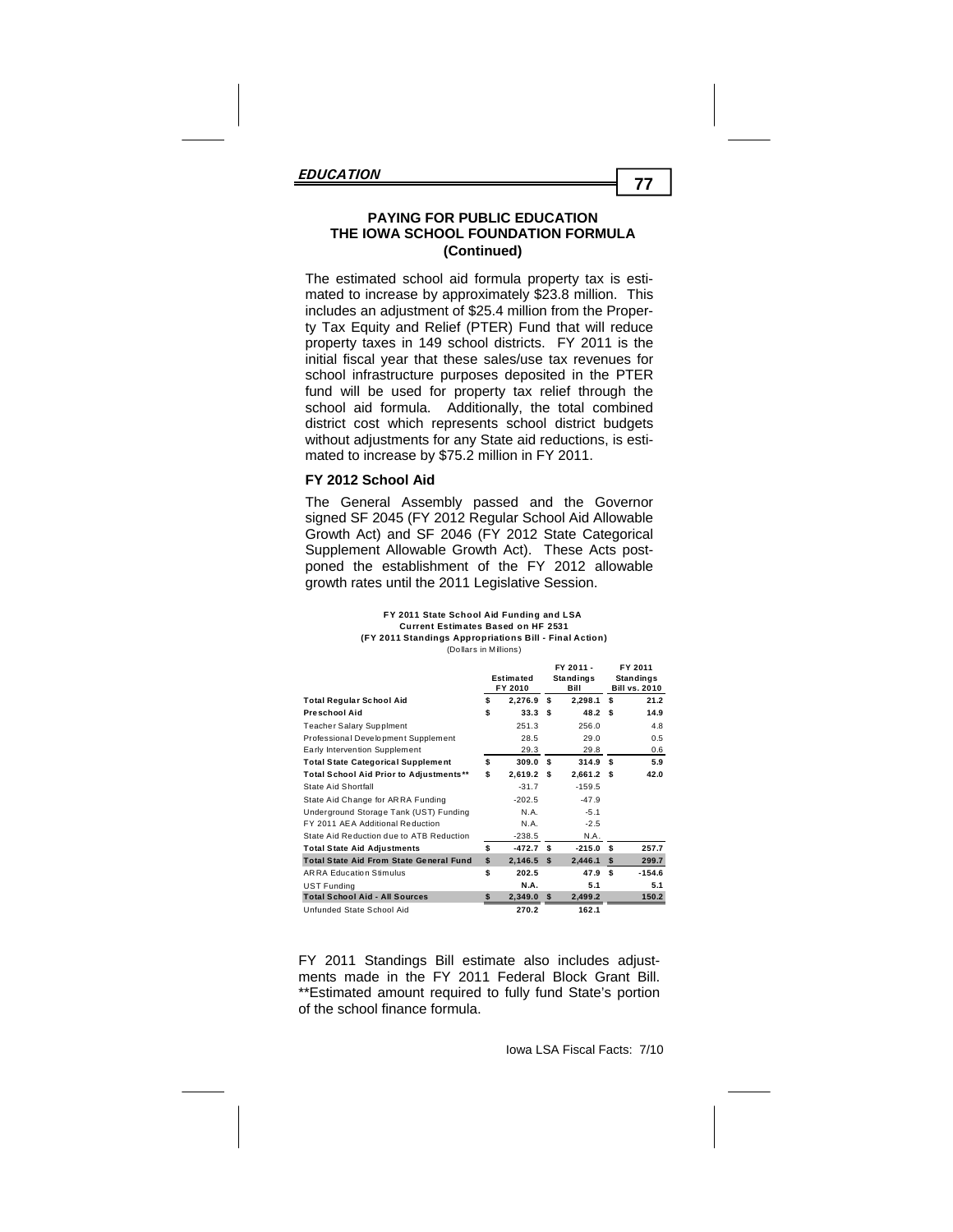

## **K-12 STATE AID GENERAL FUND APPROPRIATIONS**

|                |               | Percent |
|----------------|---------------|---------|
| Appropriations | Change        | Change  |
| 1,963,203,523  | 81,929,759    | 4.4%    |
| 2,048,342,992  | 85,139,469    | 4.3%    |
| 2,145,614,028  | 97,271,036    | 4.7%    |
| 2,191,063,007  | 45,448,979    | 2.1%    |
| 2,349,004,670  | 157,941,663   | 7.2%    |
| 2,499,157,875  | 150, 153, 205 | 6.4%    |
|                |               |         |

### Notes:

- 1. FY 2009 FY 2011 includes Preschool Foundation Aid.
- 2. FY 2009 includes a 1.5% across-the-board adjustment that resulted in a reduction of \$33.4 million. The amount displayed also includes \$40.0 million from the American Recovery and Reinvestment Act (ARRA) Education Stimulus Funding.
- 3. FY 2010 is based on a capped appropriation amount and adjusted for a 10% across-the-board reduction. Beginning in FY 2010, the State categorical supplements are funded through the school aid formula (\$309.0 million) and are included in the total appropriation amount. Additionally, the total includes \$202.5 million from the ARRA Education Stimulus funding.
- 4. FY 2011 is based on a capped appropriation amount. Additionally, a total of \$47.9 million of ARRA funding and \$5.1 million of Underground Storage Tank (UST) funds were used in lieu of State General Fund dollars.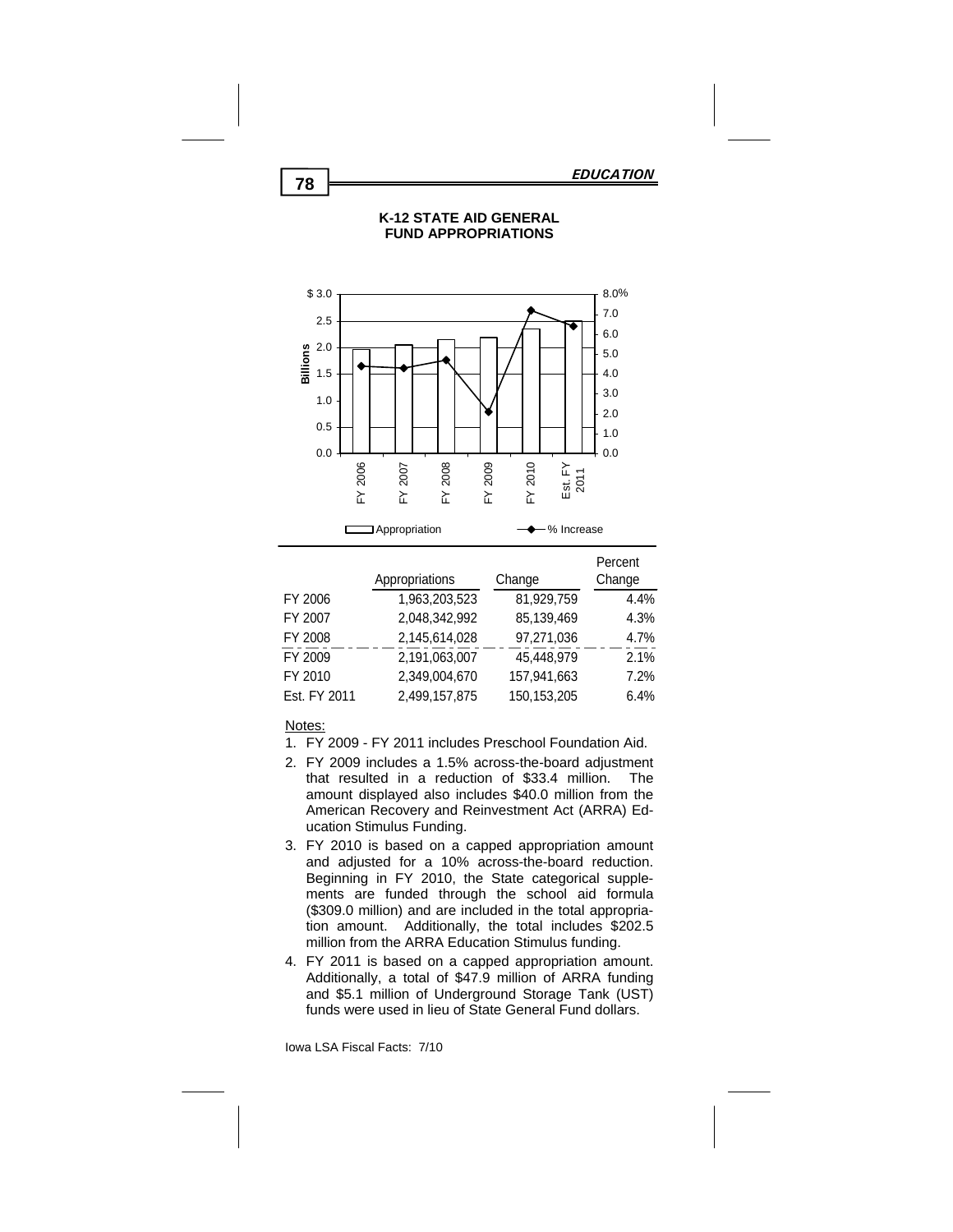## **GENERAL OPERATING EXPENDITURES K-12 FOR IOWA SCHOOL YEAR 2007 - 2008**



 From FY 1998 to FY 2008 expenditures for salaries decreased 2.3% and expenditures for benefits increased 2.7% as a percentage of total operating fund expenditures.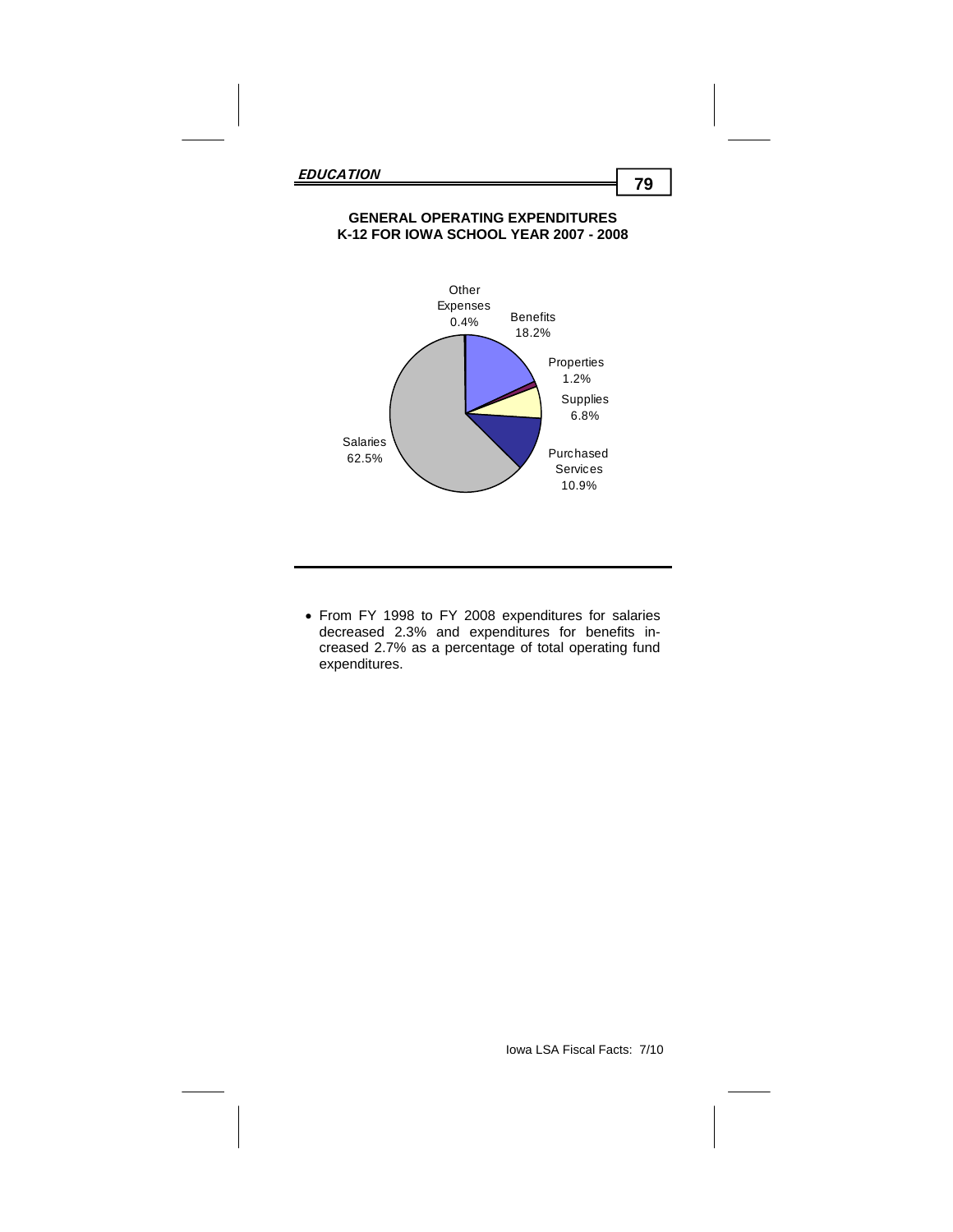### **GENERAL OPERATING EXPENDITURES K-12 BY FUNCTION FOR IOWA SCHOOL YEAR 2007-2008**



 Statewide average administrative expenditures for FY 2008 are 10.9% of total operating fund expenditures. This is a decrease of 0.1% compared to FY 2007.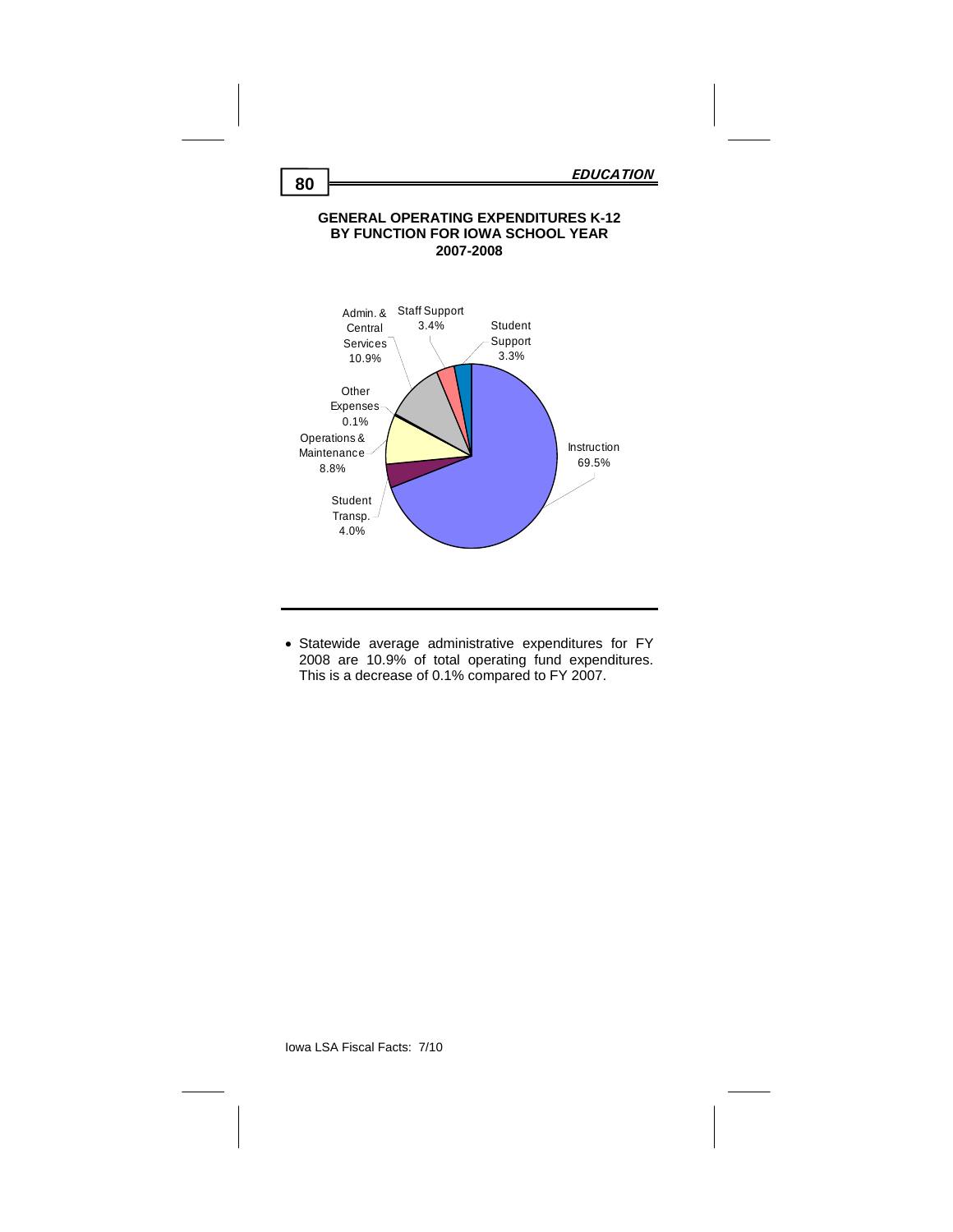### **HUMAN SERVICES PROGRAMS**



The Department of Human Services is projected to spend more than \$4.0 billion for all programs, including Medical Assistance, the Family Investment Program, and the Food Stamp Program during FY 2011 (all funding sources). Federal and other nongen-

eral funds are projected to account for approximately 70.0% of these expenditures. The Medical Assistance Program is projected to serve an average of 381,397 individuals per month during FY 2011. The Family Investment Program is projected to serve an average of 17,505 households each month. The Food Stamp Program is projected to serve an average of 362,582 persons each month during FY 2011.

The Family Investment Program (FIP) provides direct cash grant assistance to needy families when the children are deprived of parental care or support due to absence, death, incapacity, or unemployment of one or both parents. In FY 1997, the federal government began to block grant \$131.5 million to Iowa annually from the Temporary Assistance for Needy Families (TANF) Block Grant. Revenues from child support recoveries also finance the Program. The Program was created in FY 1994 as part of a welfare reform effort that changed the structure and benefits of the previous Aid to Families with Dependent Children (AFDC) to reduce economic disincentives to employment.

The Supplemental Nutrition Assistance Program (SNAP) is a federally-funded program administered by the U.S. Department of Agriculture with the goal of preventing hunger and malnutrition. Recipients of the Family Investment Program are automatically eligible for food stamps. Individuals or families may also qualify for food stamps without receiving Family Investment Program benefits.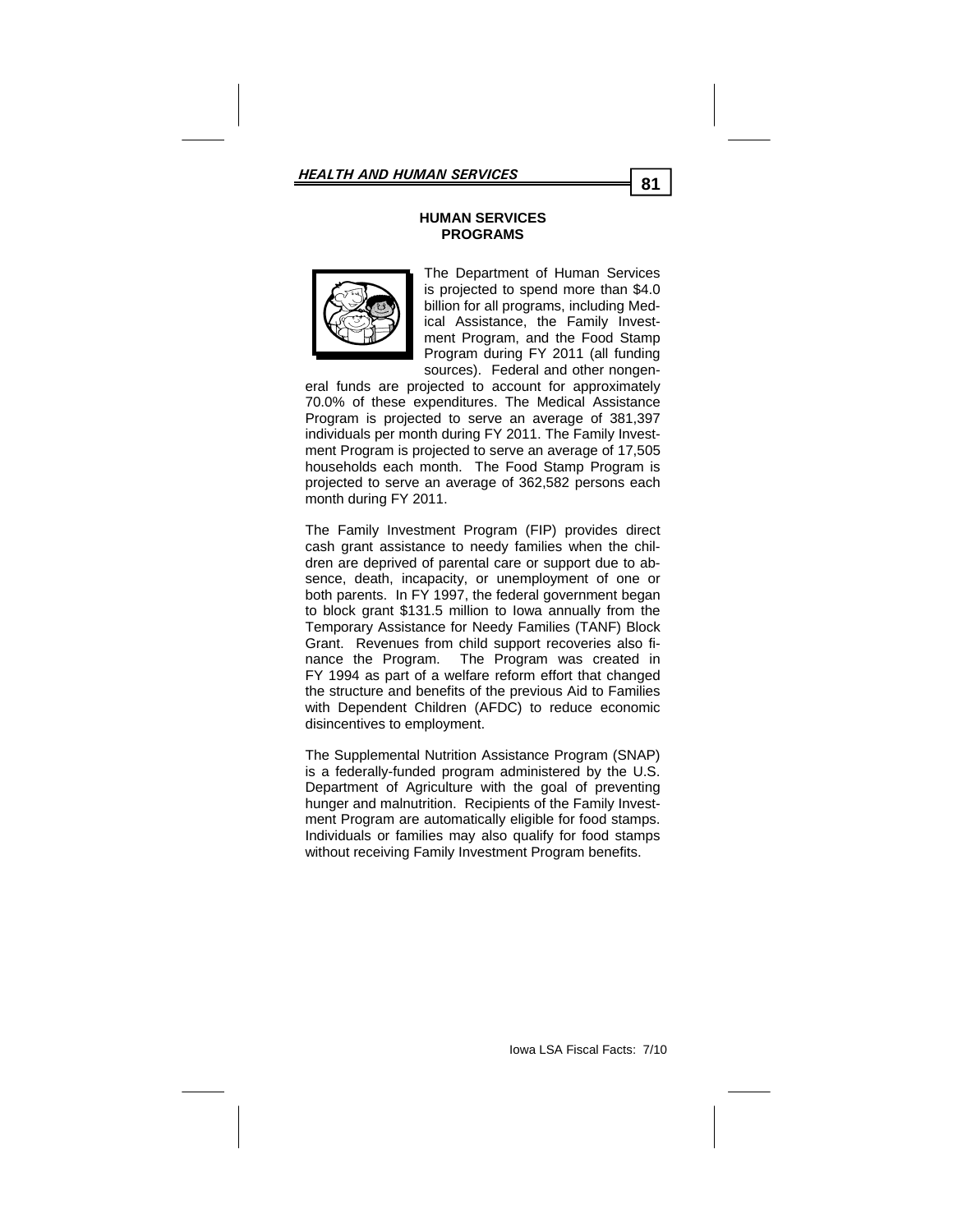### **HUMAN SERVICES PROGRAMS (Continued)**

The Child Support Recovery Unit is responsible for collecting child support for families receiving FIP benefits and other families requesting assistance. Other activities include establishing paternity and child and medical support orders, locating absent parents, and reviewing and adjusting support orders upon the request of either parent.

The Medical Assistance Program pays for low-income aged, blind, and disabled citizens, residents of institutions, and other low-income Iowans that meet certain criteria. Federal law requires coverage of specified services and eligibility groups. In addition, the State of Iowa is currently covering most of the optional services and eligibility groups for which federal matching funds are available.

The State Children's Health Insurance Program began in FY 1999, including an expansion of medical assistance eligibility for children of families with incomes up to 133.0% of the federal poverty level and coverage up to 300.0% of the federal poverty level in the Healthy and Well Kids in Iowa (hawk-i) using private insurance coverage.

The Foster Care Program provides 24-hour temporary care for children unable to remain in their own homes, while offering services to families and children to implement plans for permanent placement.

The four mental health institutes, located in Cherokee, Independence, Clarinda, and Mount Pleasant, provide critical access to quality acute psychiatric care for Iowa's adults and children needing mental health treatment, and provide specialized mental health related services. The specialized services include substance abuse treatment, dual diagnosis treatment for persons with mental illness and substance addiction, psychiatric medical institute for children (PMIC), and long-term psychiatric care for the elderly (gero-psychiatric). The institutes also provide limited outpatient services. Two of the institutes, Clarinda and Mount Pleasant, share campuses and select support resources with adult correctional facilities operated by the Department of Corrections.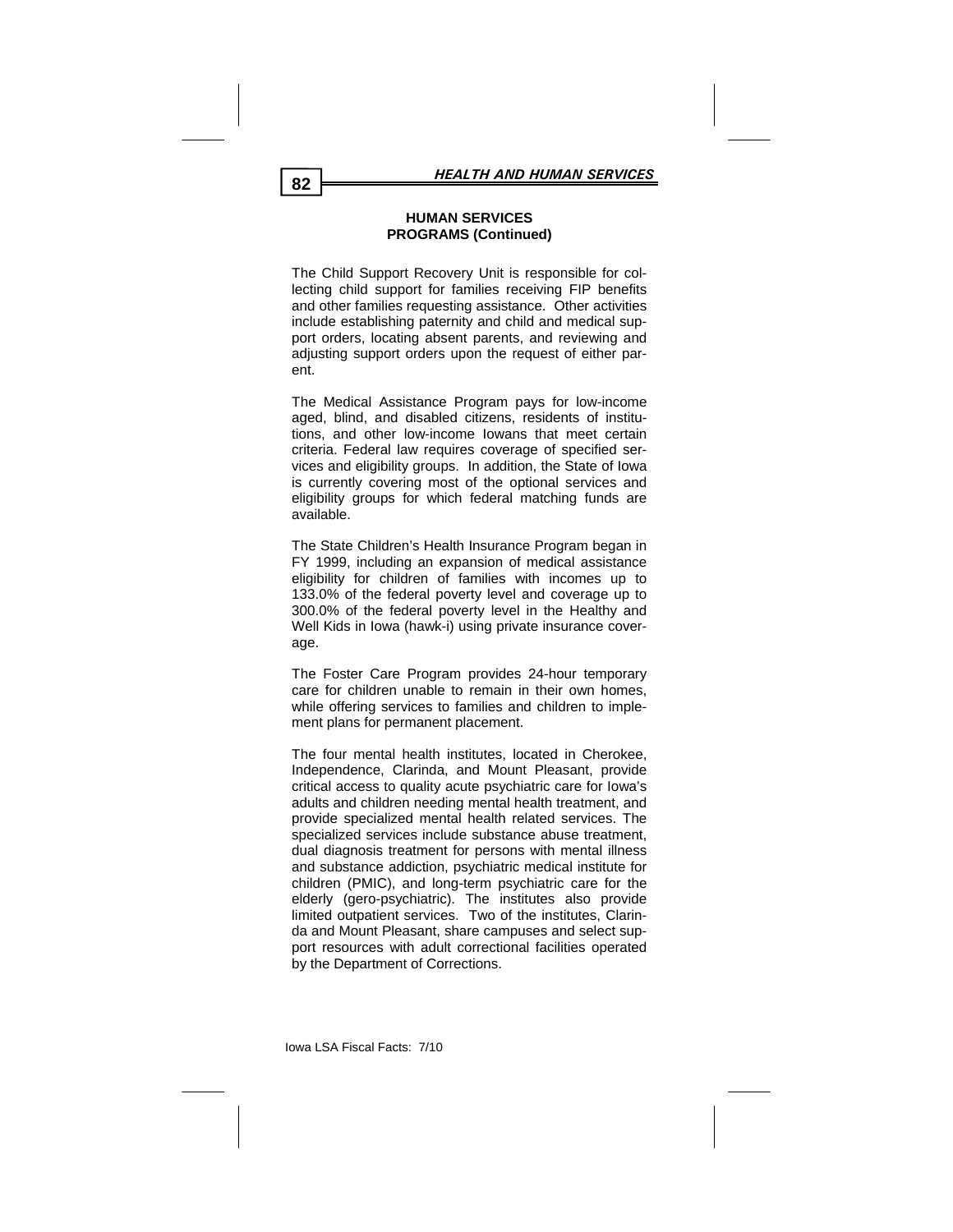### **HUMAN SERVICES PROGRAMS (Continued)**

The two resource centers, located in Glenwood and Woodward, provide a variety of treatment and outreach services to individuals with mental retardation or other developmental disabilities. The facilities assist residents to reach their individual goals so they can live in the least restrictive environment of their choice.

The Civil Commitment Unit for Sexual Offenders (CCUSO) provides a secure, long-term, and highly structured environment for the treatment of sexually violent predators. Patients who have served their prison terms but in a separate civil trial have been found likely to commit further violent sexual offenses. Established in 1999, CCUSO is located on the campus of the Cherokee Mental Health Institute.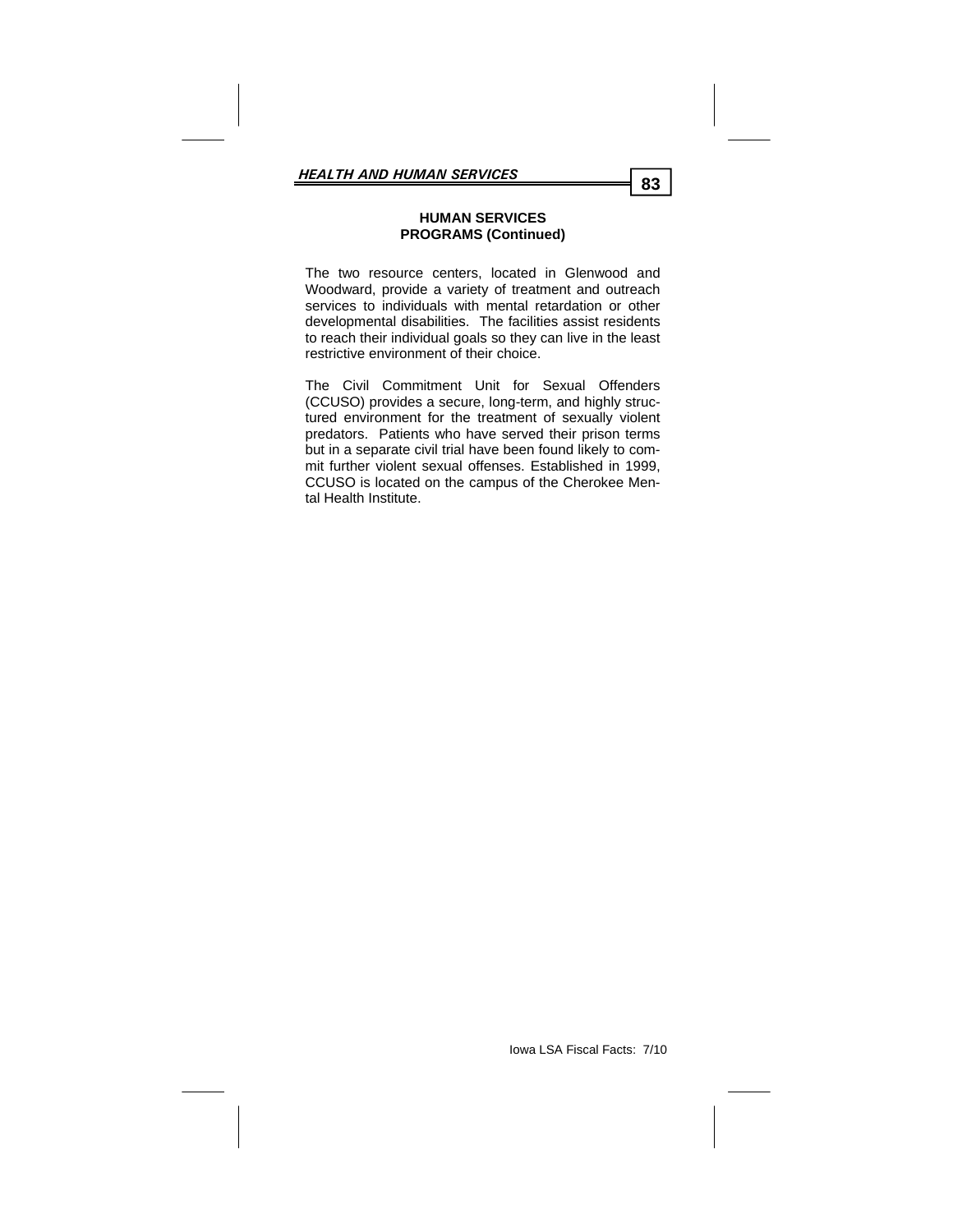

\* Foster Care = Family Foster Care, Group Care, & Adoption Subsidy

|                           | Average<br>Monthly<br>Recipients<br>Per Program | Total Program*<br>Cost |
|---------------------------|-------------------------------------------------|------------------------|
| FIP (Households)          | 17,505                                          | \$<br>69,379,067       |
| Medicaid                  | 381,397                                         | 3,337,471,739          |
| <b>SNAP</b>               | 362,582                                         | 569,909,540            |
| <b>Family Foster Care</b> | 2.424                                           | 22,249,062             |
| Group Care                | 987                                             | 33,245,660             |
| <b>Adoption Subsidy</b>   | 9,002                                           | 38,676,577             |
| MHI/RC                    | 681                                             | 206.841.624            |
|                           |                                                 |                        |

#### NOTES:

The number of recipients per program may be overestimated. Recipients may participate in more than one program causing the number of cases shown here to be inflated.

\*Total Program Costs include additional funding from the American Reinvestment and Recovery Act of 2009.

FIP = Family Investment Program

MHI/RC = Mental Health Institutes/Resource Centers

SNAP = Supplemental Nutrition Assistance Program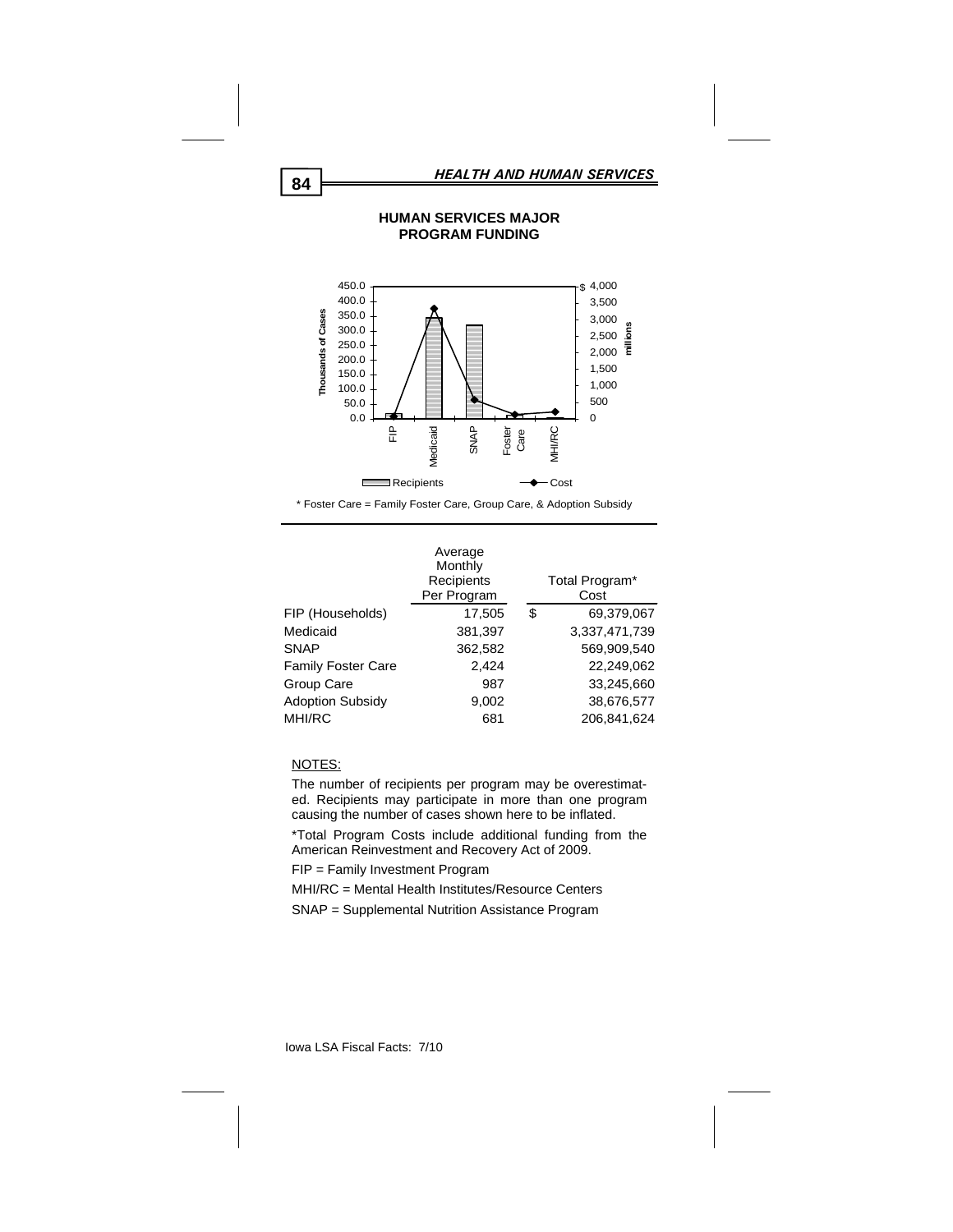### **CHILDREN'S HEALTH INSURANCE (CHIP) PROGRAM**

Congress enacted the Children's Health Insurance Program, with federal funds available on October 1, 1997, to provide insurance for children in families with incomes up to 200.0% of the Federal Poverty Level (FPL). In February of 2009, the President signed an extension of the Program and increased coverage to children in families with incomes up to 300.0% of the FPL. The extension also included an option for dental only coverage for children in families up to 300.0% who already have health insurance.

The *hawk-i* Program was enacted in 1998, establishing a private insurance program for children in families with incomes between 133.0% and 185.0% of the FPL. The Program was expanded to 200.0% in 2003. Senate File 389 (FY 2010 Health Care Reform II Bill) expanded coverage to children up to 300.0% of the FPL with a dental only option for children that currently have insurance.

House File 2526 (FY 2011 Health and Human Services Appropriations Bill) appropriated \$31.4 million to fully fund the *hawk-i* Program for FY 2011.

The US Census Bureau estimates that there are currently 711,600 children in the State. As of February 2010, 40,922 children were enrolled in the *hawk-i* Program and 209,043 children were enrolled in the Medicaid Program. In a 2008 report by the Lewin Group, they estimated there were 52,825 children uninsured, with 34,000 of those children eligible for *hawk-i*, Medicaid, or Medicaid Expansion.



#### **Children Insurance Coverage - Iowa**

□ Medicaid □ Medicaid Expansion ■ haw k-i ■ Uninsured ■ Private Insurance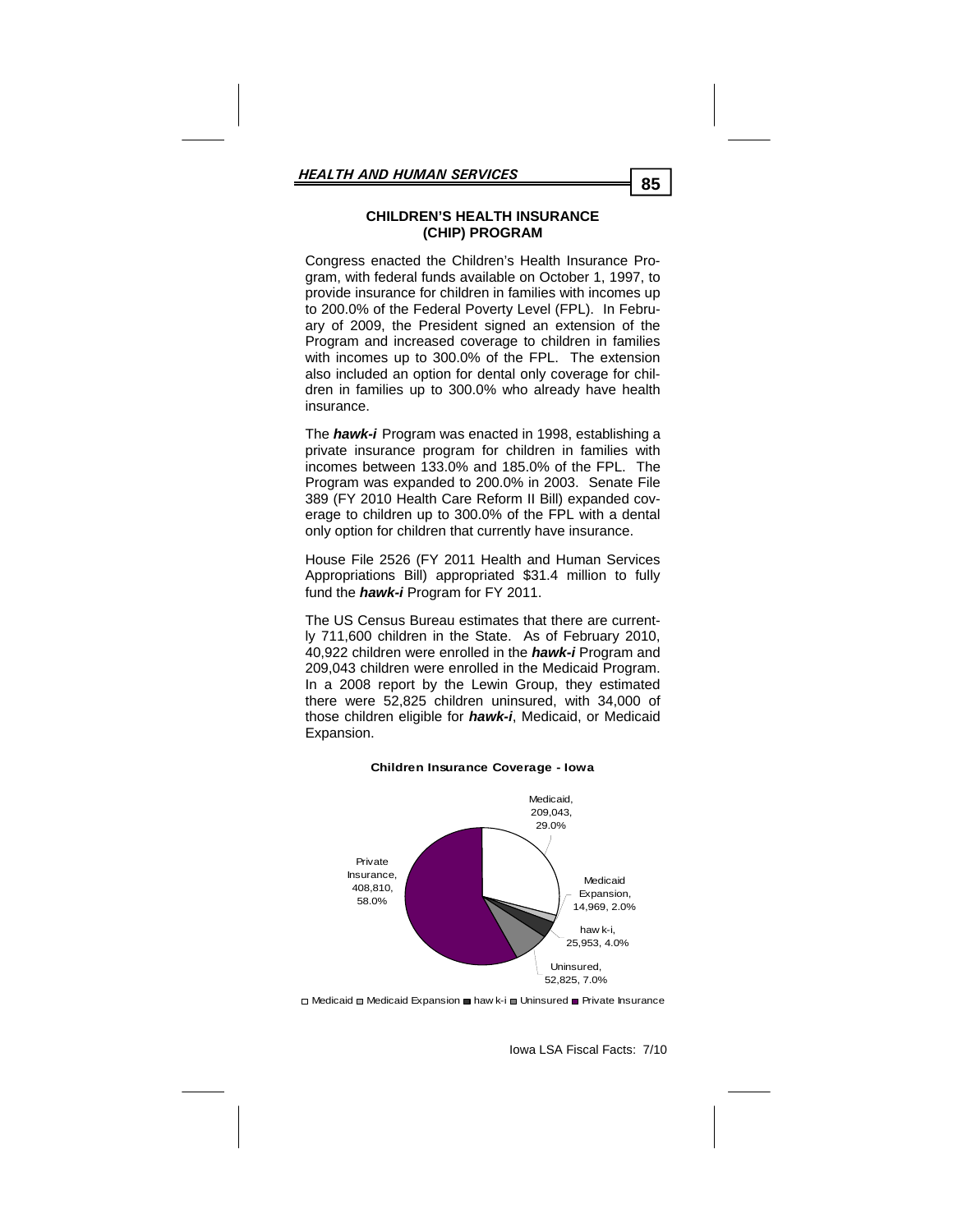

**YEAR-END PRISON POPULATION,** 

### **AVERAGE PRISON POPULATION AND AVERAGE ANNUAL COST PER PRISONER**



Iowa LSA Fiscal Facts: 7/10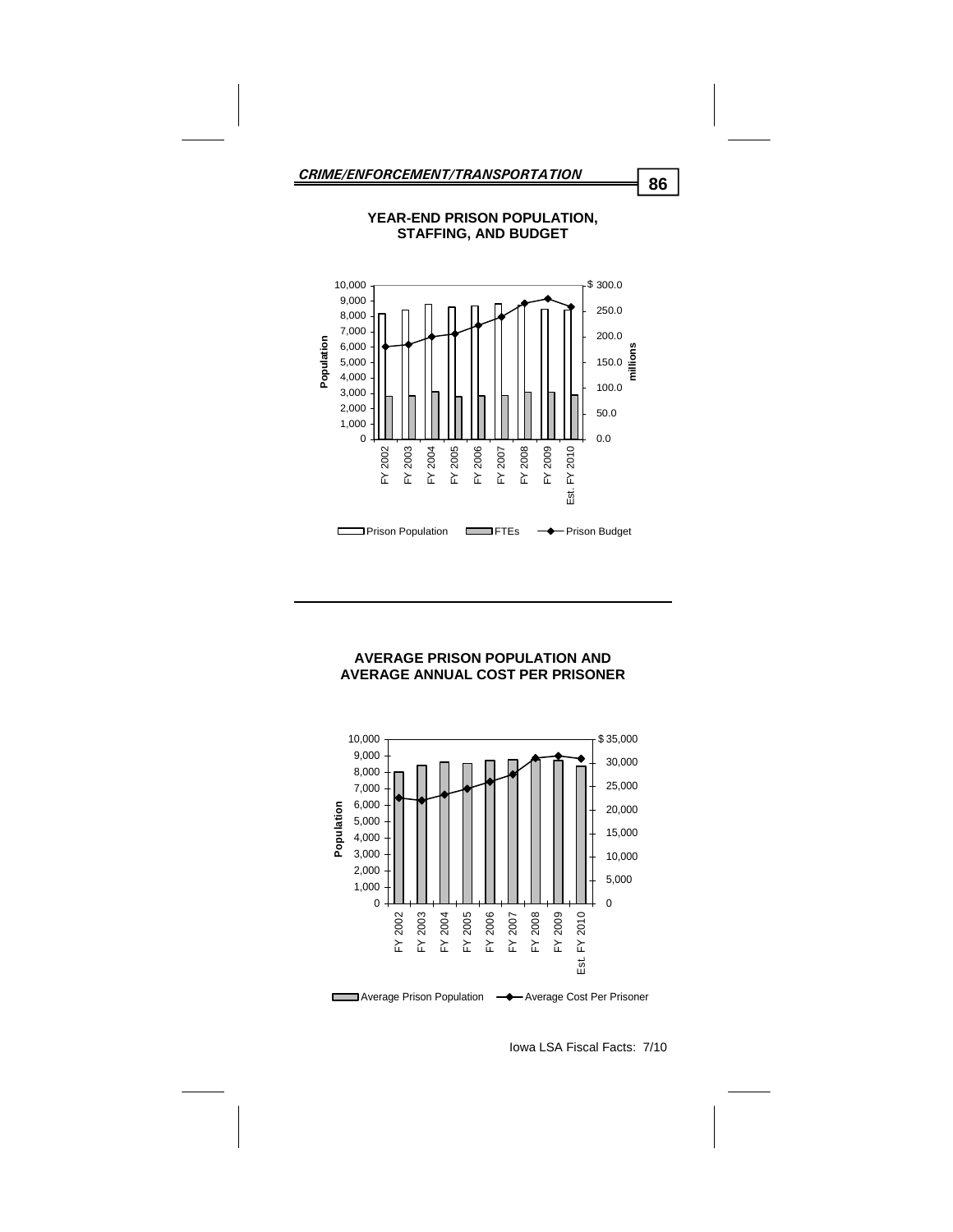

### **IOWA'S TRANSPORTATION FUNDS**

The Road Use Tax Fund is comprised of revenue



sources that include taxes on fuels and fees collected from vehicle registrations. Prior to FY 2009, a use tax was collected on motor vehicle purchases and related equipment, and was also deposited in the Road Use Tax Fund.

Except for administrative costs, all vehicle registration fees and motor vehicle fuel taxes are constitutionally mandated to be spent exclusively for the construction, maintenance, and supervision of the State's public highways (Section 8, Article VII, Constitution of the State of Iowa). The use tax on motor vehicles and equipment, however, was exempt from the constitutional mandate.

Senate File 2420 (Time 21 Transportation Funding Act), enacted during the 2008 Legislative Session, replaced the motor vehicle use tax with a Fee for New Registration for the purpose of constitutionally protecting the revenues to be spent for road-related purposes.

A portion of the Road Use Tax Fund revenues is appropriated either through standing appropriations established in the Code of Iowa, or through the annual appropriations process. These expenditures are referred to as "off-the-top" allocations, and are used to fund programs, equipment purchases, and department operations. After the off-the-top allocations are funded, the remaining revenues are distributed based on formulas to the Primary, Secondary, Farm-to-Market, and Municipal Road Funds. The formulas remain unchanged under SF 2420; however, certain provisions of the Act affected the funding structure of the Road Use Tax Fund beginning in FY 2009.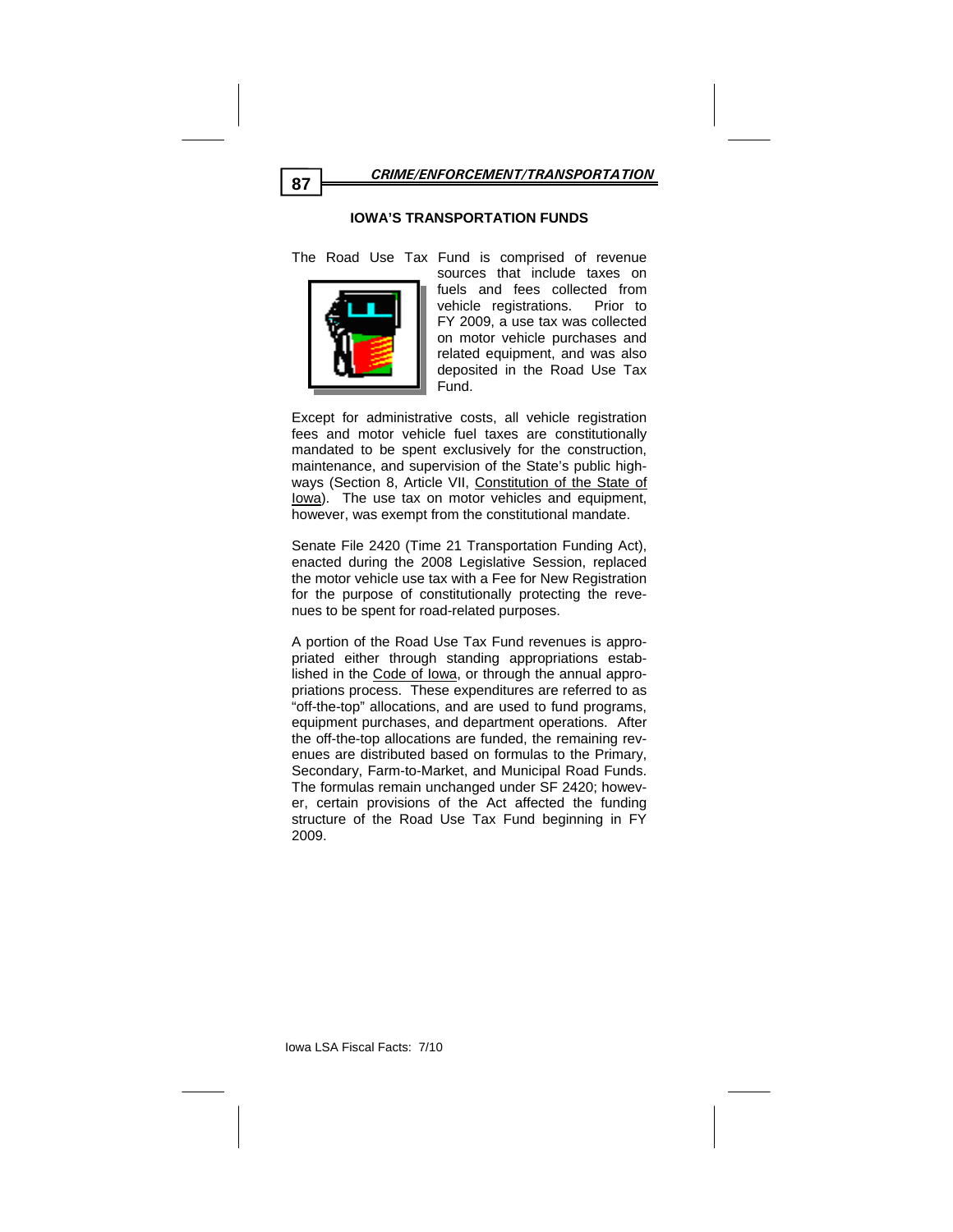### **IOWA'S TRANSPORTATION FUNDS (Continued)**

The following table shows estimated Road Use Tax Fund revenues, allocations, and distributions for FY 2010 through FY 2012, based on the Department of Transportation's (DOT) five-year forecast.

#### **ROAD USE TAX FUND FY 2010 – FY 2012 PROJECTED RECEIPTS, ALLOCATIONS, AND DISTRIBUTIONS**

(\$ in millions)

|                                          | Estimated |          | Estimated |          | Estimated |         |
|------------------------------------------|-----------|----------|-----------|----------|-----------|---------|
| <b>Receipts</b>                          | FY 2010   |          | FY 2011   |          | FY 2012   |         |
| Motor Vehicle Registration Fees*         | \$        | 436.2    | \$        | 462.5    | \$        | 489.6   |
| Transfer to TIME-21 Fund                 |           | $-44.2$  |           | $-70.5$  |           | $-97.6$ |
| Net Motor Vehicle Registration Fees      |           | 392.0    |           | 392.0    |           | 392.0   |
| Motor Vehicle Fuel Tax                   | \$        | 421.3    | S         | 430.7    | £.        | 437.4   |
| Fee for New Registration                 |           | 261.7    |           | 264.3    |           | 269.6   |
| Interest                                 |           | 8.3      |           | 8.7      |           | 12.3    |
| Underground Storage Tank Fees            |           | 20.6     |           | 21.1     |           | 21.4    |
| Other**                                  |           | 18.9     |           | 19.1     |           | 19.3    |
| Transfer from Statutory Allocations Fund |           | 28.9     |           | 21.8     |           | 20.0    |
| <b>Total Receipts</b>                    | S         | 1,151.7  | \$        | 1,157.7  | \$        | 1,172.0 |
| <b>Total Allocations</b>                 | \$        | 162.6 \$ |           | 166.1 \$ |           | 169.0   |
| <b>Total Available for Distribution</b>  | S         | 989.1    | S         | 991.6    | \$        | 1,003.0 |
| <b>Distribution</b>                      |           |          |           |          |           |         |
| Primary Road Fund (47.5%)                | \$        | 469.8    | S         | 471.0    | S         | 476.4   |
| Secondary Road Fund (24.5%)              |           | 242.3    |           | 242.9    |           | 245.7   |
| Farm-To-Market Road Fund (8.0%)          |           | 79.1     |           | 79.3     |           | 80.2    |
| Municipal Road Fund (20.0%)              |           | 197.8    |           | 198.3    |           | 200.6   |
| <b>Total Formula Allocation</b>          | S         | 989.1    | \$        | 991.6    | S         | 1,003.0 |

NOTE: Numbers may not equal totals due to rounding.

\* Includes motor carrier fees & prorate.

\*\* Includes miscellaneous licenses, permits, and fees.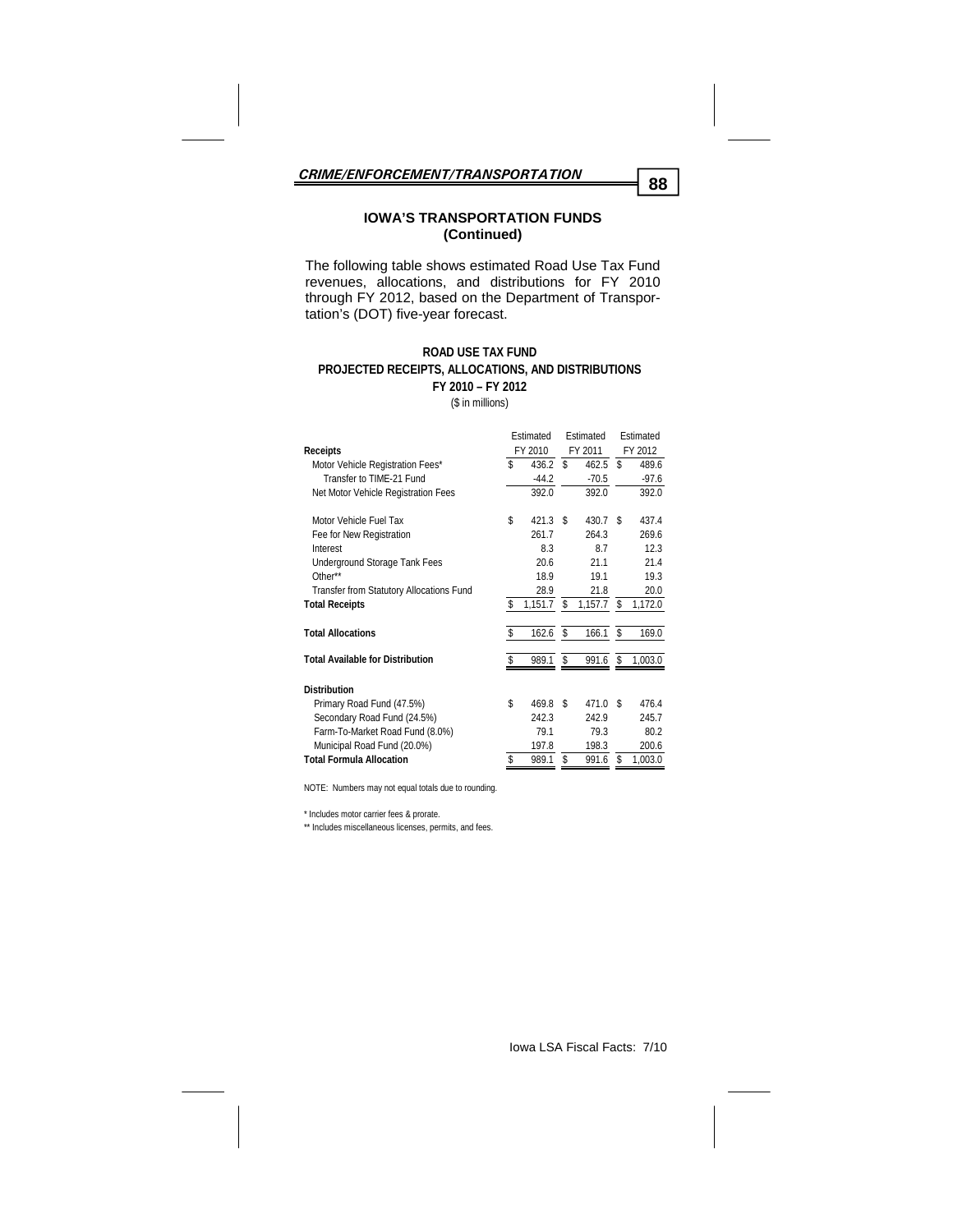### **IOWA'S TRANSPORTATION FUNDS (Continued)**

### **Transfer of Jurisdiction Fund**

Beginning in FY 2004, the jurisdiction and control of approximately 700 miles of primary (State) roads, classified as Local Service Roads, were transferred to cities and counties. As a result, 1.75% of Primary Road Fund moneys are transferred annually to a Transfer of Jurisdiction Fund. The allocation, effective until the end of FY 2013, is distributed to cities and counties by formula.

The following table shows estimated Jurisdiction Fund revenues and distributions for FY 2010 – FY 2012, based on the DOT's five-year forecast.

#### **TRANSFER OF JURISDICTION FUND PROJECTED RECEIPTS AND DISTRIBUTION Estimated FY 2010 - FY 2012**

(\$ in Millions)

|                                               | Estimated<br>FY 2010 |     | <b>Fstimated</b><br>FY 2011 |     | Estimated<br>FY 2012 |     |
|-----------------------------------------------|----------------------|-----|-----------------------------|-----|----------------------|-----|
| <b>Total Receipts*</b>                        |                      | 8.2 | \$                          | 8.2 | \$                   | 8.3 |
| <b>Distribution</b>                           |                      |     |                             |     |                      |     |
| Cities and counties that assumed jurisdiction |                      |     |                             |     |                      |     |
| of primary roads (75.0%)                      |                      |     |                             |     |                      |     |
| Secondary Road Fund (90.0%)                   | \$                   | 5.5 | S                           | 5.5 | S                    | 5.6 |
| Municipal Road Fund (10.0%)                   |                      | 0.6 |                             | 0.6 |                      | 0.6 |
| Secondary Road Fund - all counties (22.5%)    |                      | 1.8 |                             | 1.8 |                      | 1.9 |
| Municipal Road Fund - all cities (2.5%)       |                      | 0.2 |                             | 0.2 |                      | 0.2 |
| <b>Total Distribution</b>                     | σ                    | 8.2 | \$                          | 8.2 | ς                    | 8.3 |

NOTE: Numbers may not equal totals due to rounding.

\* 1.75% of Primary Road Fund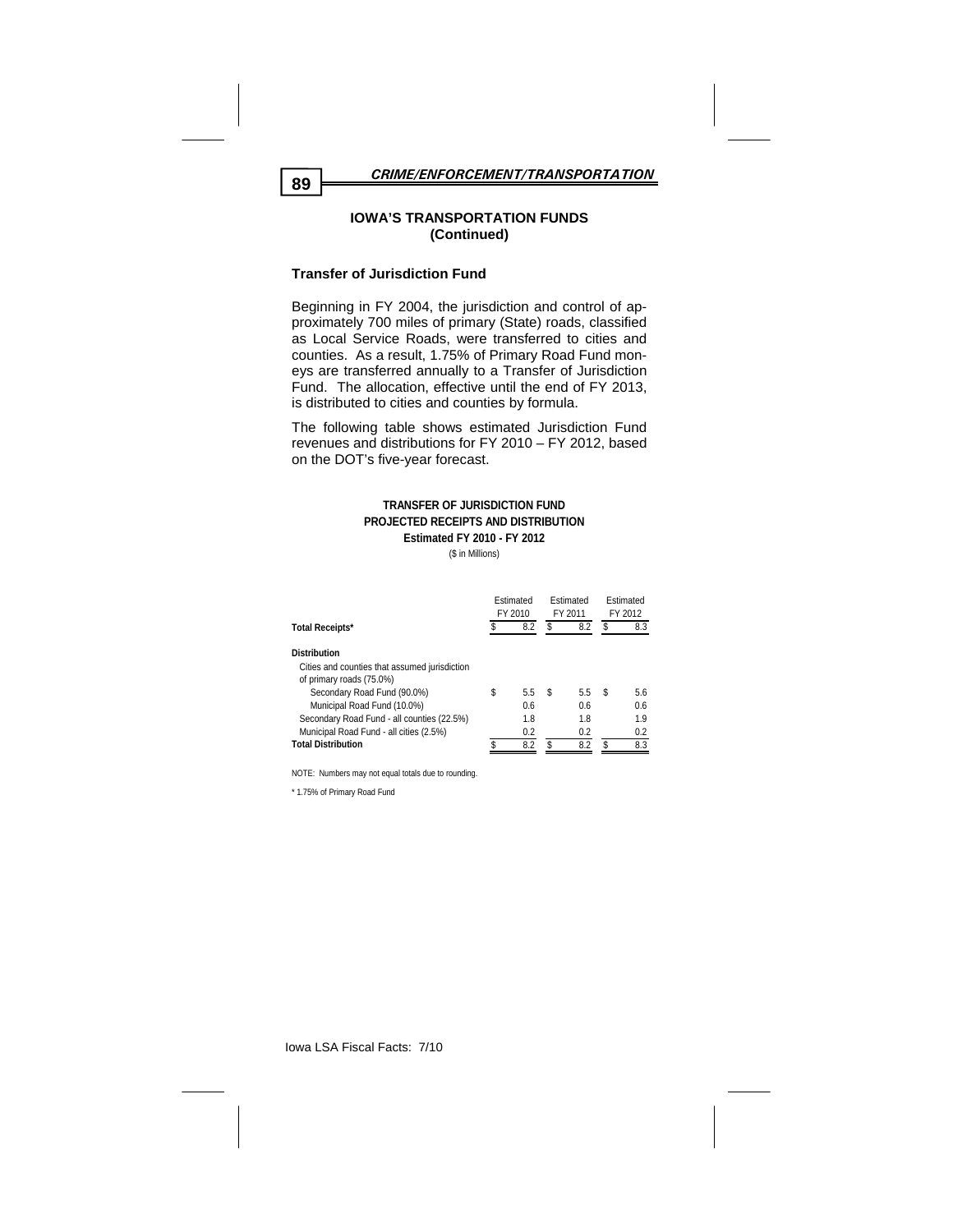### **IOWA'S TRANSPORTATION FUNDS (Continued)**

#### **STATUTORY ALLOCATIONS FUND**

The Statutory Allocations Fund includes items that were funded from the motor vehicle use tax prior to its repeal in FY 2009. The following table shows estimated Statutory Allocations Fund revenues and distributions for FY

#### **PROJECTED RECEIPTS AND DISTRIBUTION FY 2010– FY 2012 STATUTORY ALLOCATIONS FUND**

(\$ in millions)

|                                         | Estimated<br>Estimated |         |    |      | Estimated |         |         |  |
|-----------------------------------------|------------------------|---------|----|------|-----------|---------|---------|--|
| <b>Receipts</b>                         |                        | FY 2010 |    |      |           | FY 2011 | FY 2012 |  |
| <b>Driver's License Fees</b>            | \$                     | 13.6    | S  | 11.7 | S         | 7.2     |         |  |
| <b>Trailer Registration Fees</b>        |                        | 7.0     |    | 7.0  |           | 7.0     |         |  |
| <b>Trailer Fee for New Registration</b> |                        | 14.7    |    | 14.9 |           | 15.2    |         |  |
| <b>Title and Salvage Title Fee</b>      |                        | 7.5     |    | 7.5  |           | 7.5     |         |  |
| <b>Title Surcharge Fees</b>             |                        | 5.2     |    | 5.2  |           | 5.2     |         |  |
| Use Tax*                                |                        | 0.9     |    | 0.9  |           | 0.9     |         |  |
| Car Rental Tax                          |                        | 3.0     |    | 3.0  |           | 3.0     |         |  |
| <b>Total Receipts</b>                   | \$                     | 51.9    | \$ | 50.2 | \$        | 46.0    |         |  |
| <b>Distribution</b>                     |                        |         |    |      |           |         |         |  |
| Underground Storage Tank Fund           | \$                     | 17.0    | \$ | 17.0 | \$        | 17.0    |         |  |
| <b>Public Transit Assistance</b>        |                        | 11.1    |    | 11.2 |           | 11.4    |         |  |
| Motorcycle Rider Education Fund         |                        | 0.5     |    | 0.4  |           | 0.3     |         |  |
| Special Plate Funds                     |                        | 1.5     |    | 1.5  |           | 1.5     |         |  |
| <b>Total Distribution</b>               | \$                     | 30.1    | \$ | 30.1 | \$        | 30.2    |         |  |
| <b>Balance to RUTF**</b>                | \$                     | 21.8    | \$ | 20.0 | \$        | 15.8    |         |  |
|                                         |                        |         |    |      |           |         |         |  |

NOTE: Numbers may not equal totals due to rounding.

\* Includes: The use tax on mobile homes and manufactured homes and on leased vehicles not subject to registration.

\*\*Due to accounting procedures, balance of SAF transfers to the RUTF in the next fiscal year.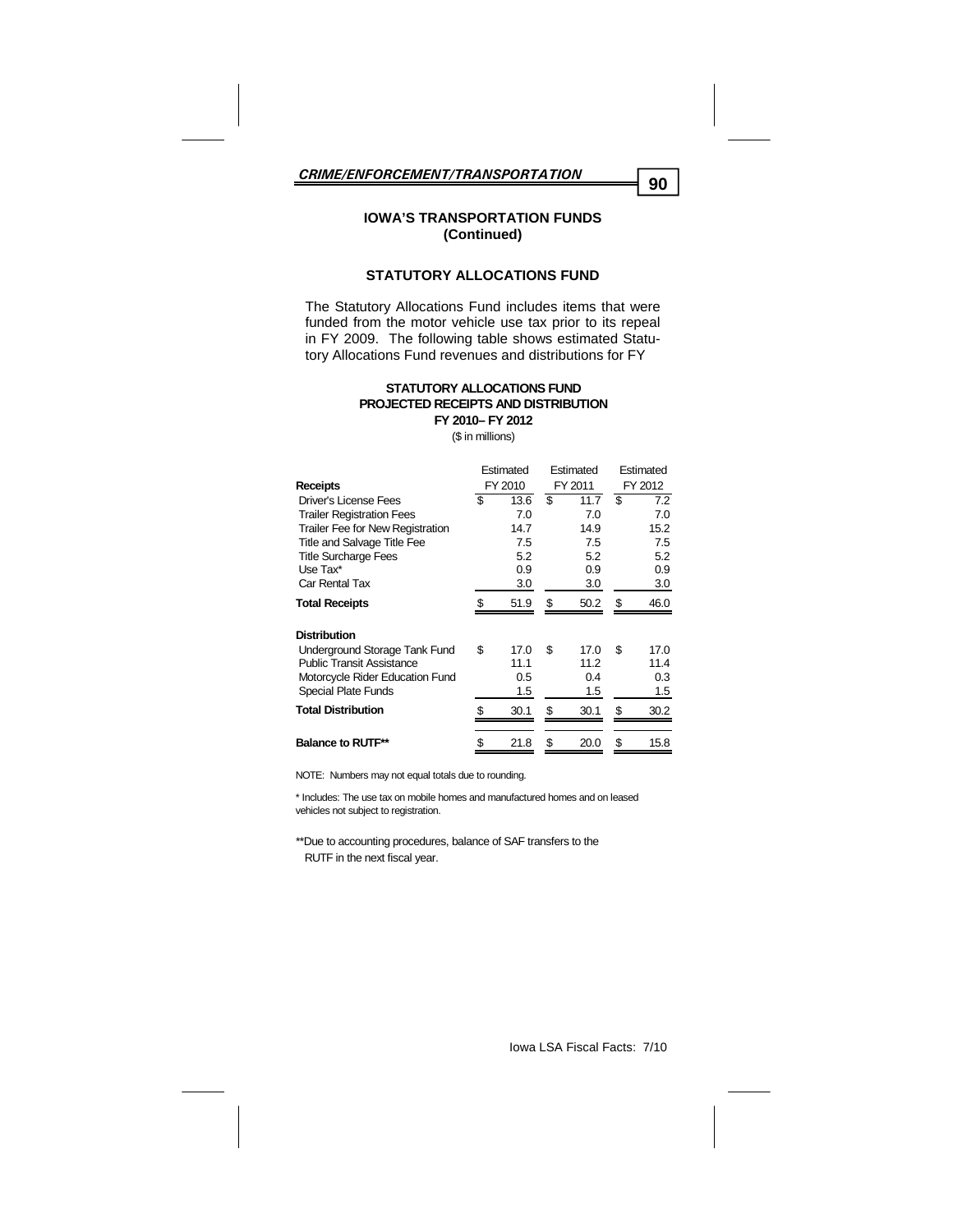*CRIME/ENFORCEMENT/TRANSPORTATION* **<sup>91</sup>**

#### **IOWA'S TRANSPORTATION FUNDS (Continued)**

#### **TIME - 21 FUND**

The TIME-21 Fund includes revenues generated from a portion of motor vehicle and trailer registration fees, and title and salvage title fees. The revenues are allocated to the State, cities, and counties based on formula. The following table shows estimated TIME-21 Fund revenues and allocations for FY 2010 - FY 2012 based on the DOT's five-year forecast.

#### **TIME-21 FUND PROJECTED RECEIPTS AND DISTRIBUTION ESTIMATED FY 2010 - FY 2012**

(\$ in Millions)

|                                    | Estimated |      | Estimated |      | Estimated |       |
|------------------------------------|-----------|------|-----------|------|-----------|-------|
| <b>Receipts</b>                    | FY 2010   |      | FY 2011   |      | FY 2012   |       |
| Trailer Reg. Fee Increase          | \$        | 8.8  | \$        | 8.8  | \$        | 8.8   |
| Title & Salvage Title Fee Increase |           | 10.3 |           | 10.3 |           | 10.3  |
| Motor Vehicle Registration Fees*   |           | 44.3 |           | 70.5 |           | 97.6  |
| <b>Total Receipts</b>              | \$        | 63.4 | \$        | 89.7 | \$        | 116.8 |
|                                    |           |      |           |      |           |       |
| <b>Distribution</b>                |           |      |           |      |           |       |
| Primary Road Fund (60.0%)          | \$        | 38.1 | S         | 53.8 | \$        | 70.1  |
| Secondary Road Fund (20.0%)        |           | 12.7 |           | 17.9 |           | 23.4  |
| Municipal Road Fund (20.0%)        |           | 12.7 |           | 17.9 |           | 23.4  |
| <b>Total Distribution</b>          | ፍ         | 63.4 | \$        | 89.7 | \$        | 116.8 |

NOTE: Numbers may not equal totals due to rounding.

\* Registration fees in excess of \$392.0 million.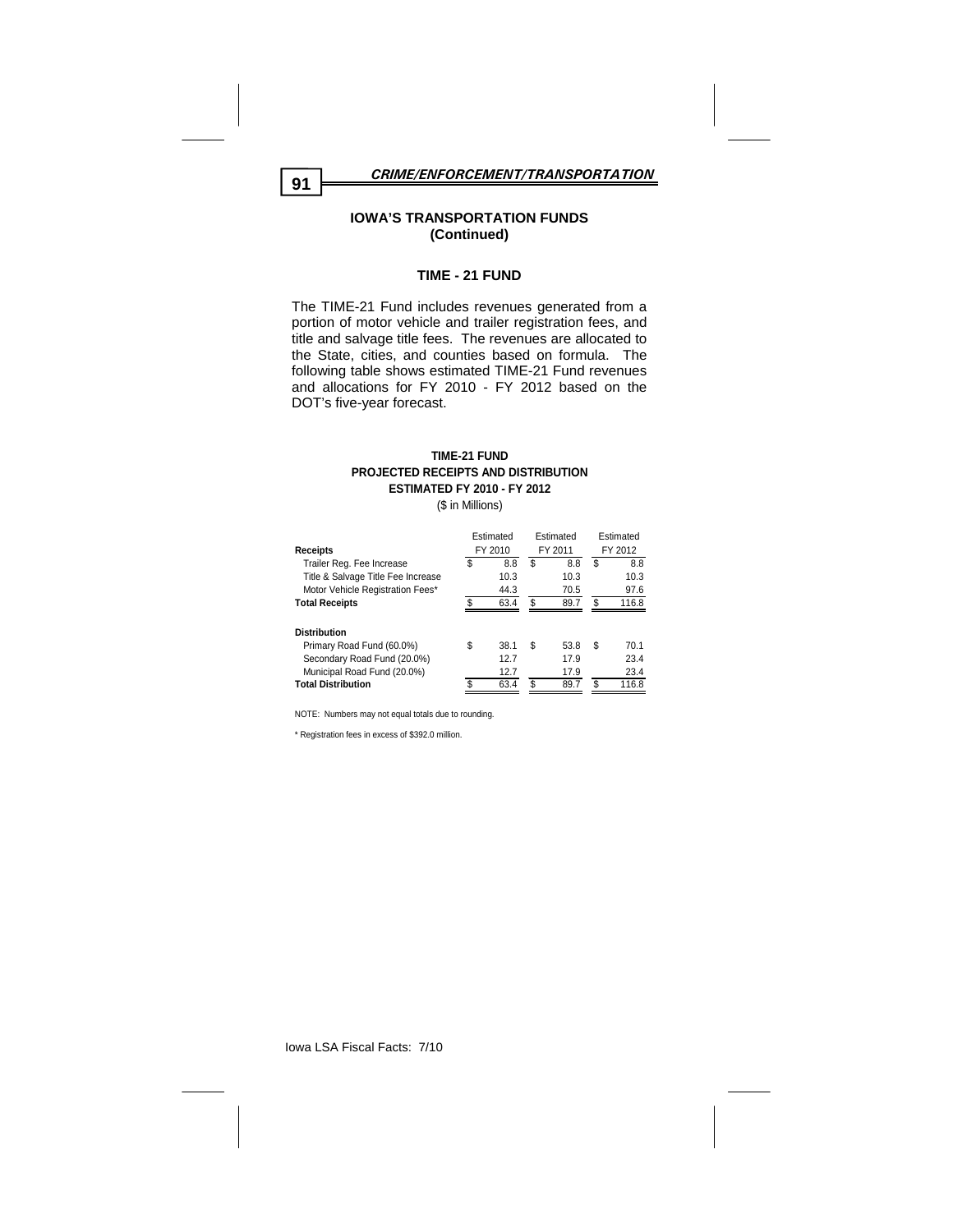## **IOWA'S POPULATION CHANGE BY COUNTY 1990 - 2009**



- Iowa's population was estimated at 3,007,856 in 2009.
- The State experienced a negative population growth rate between the years 1979 and 1988, while the national average growth rate was fairly constant at 1.0%.
- Iowa experienced a 7.5% growth in the population rate from 1990 to 2009, which was concentrated in and around metropolitan areas.
- The State experienced growth in population from 2000 to 2009 of 3.0%.
- Dallas County reported the greatest gains in population, increasing by 47.0% from 2000 to 2009. Pocahontas County experienced the largest decline, with a loss of 12.7% during the same period.
- Just under 50.0% of the State's population resides in ten counties in the State, which include Black Hawk, Dallas, Dubuque, Johnson, Linn, Polk, Pottawattamie, Scott, Story, and Woodbury.
- The most populous county in the State is Polk County, which reported a growth rate of 1.6% from 2008 to 2009.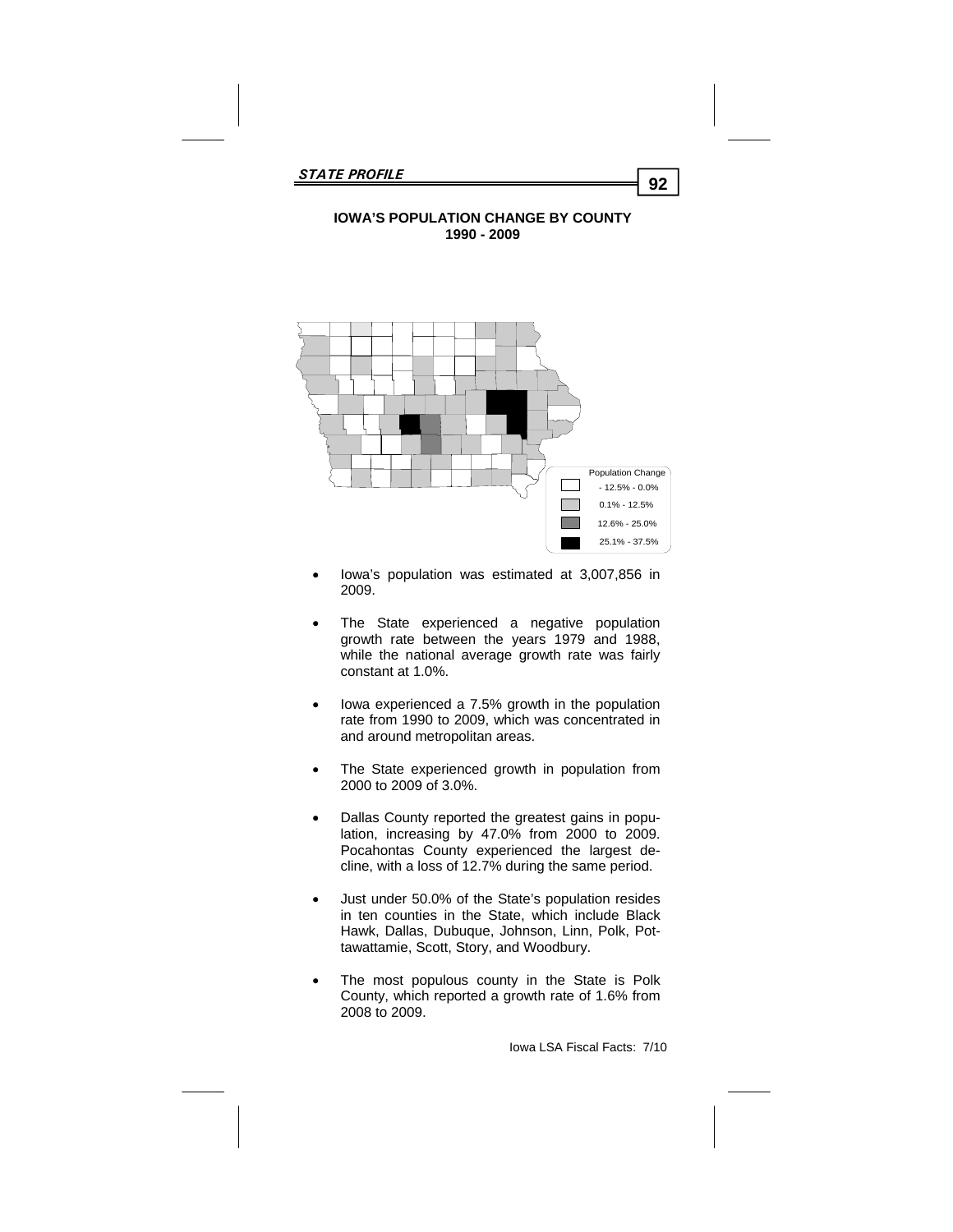## **IOWA'S POPULATION**

## **HOUSEHOLD INCOME**



- The average Iowa household has 2.5 members.
- Median household income in 2008 was \$49,007.
- The median age of an Iowan is 38.0 years of age compared to the national average of 35.3 years.



**AGE DISTRIBUTION OF IOWANS**

- The percentage of Iowans age 65 or older is 14.7% compared to the national average of 12.4%.
- In 2009, the marriage rate was 6.5 per 1,000 population.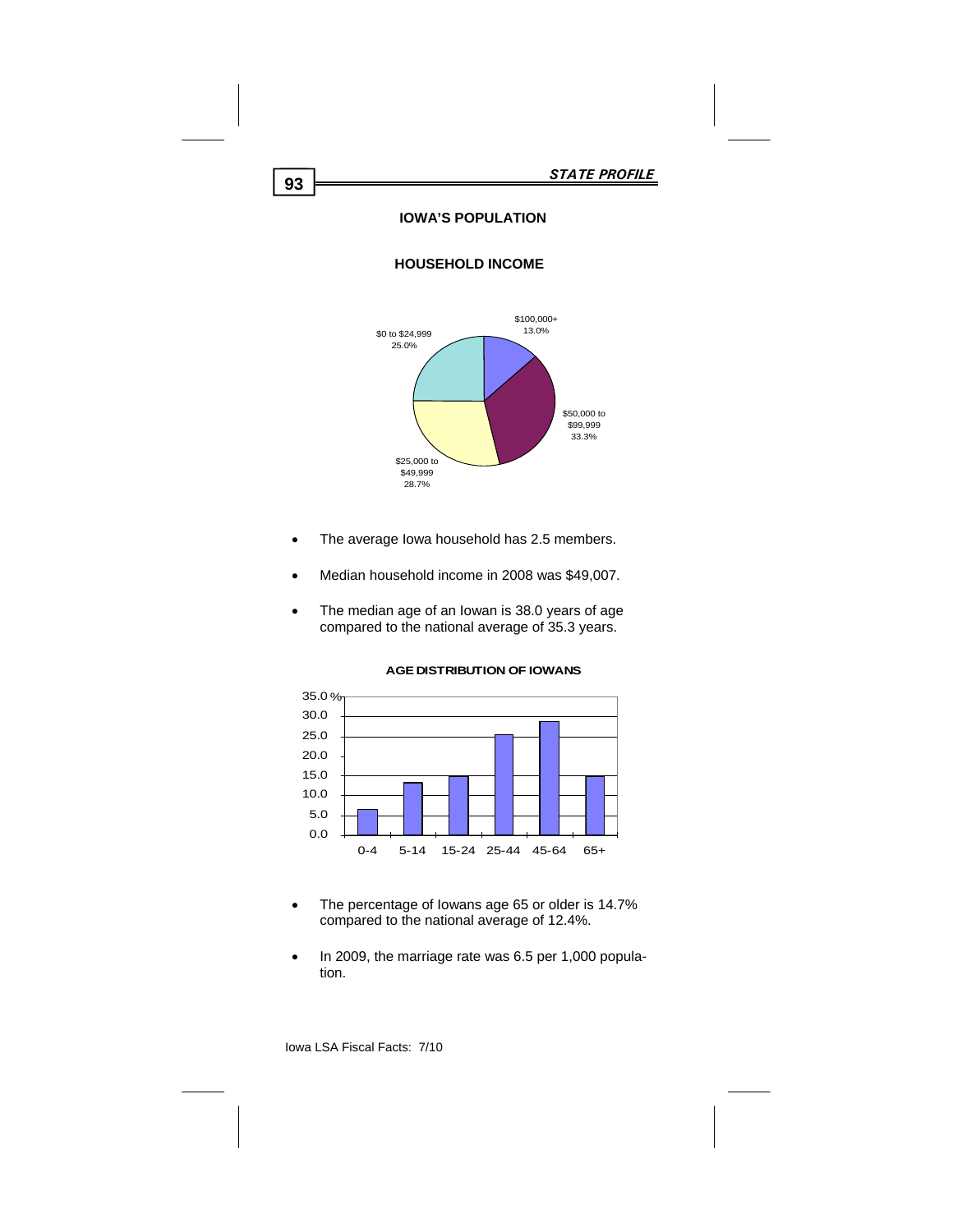# **IOWA'S POPULATION (Continued)**

- In 2008, the divorce rate was 2.6 per 1,000 population.
- In 2008, the percentage of births to unmarried women was 36.0%.
- In 2008, the infant death rate per 1,000 live births was 5.6.
- It is estimated that 90.0% of Iowans are covered by health insurance, ranking third in the nation.
- In 2008, 88.7% of Iowa's population age 25 and older reported graduating high school or higher.
	- The percentage of Iowans age 25 and older with a bachelor's degree is 21.2% compared to the national average of 24.4%.
	- Iowa's high school dropout rate was 3.1% compared to the national average of 8.7%.
- Iowa ranks 34th in the nation with 3,011 crimes per 100,000 population.
- Iowa had 295 state prisoners per 100,000 population, ranking 39th nationally.
	- The median age for Iowa inmates is 34 years old.
	- Men are 91.9% of the lowa inmate population.
	- 71.8% of the Iowa inmate population is white, 25.3% is African-American, 0.8% is Asian, 1.8% is American Indian or Alaska Native, and 0.3% is unknown.
- Iowa has a nonfarm labor force of 1.5 million persons. Women comprise 46.8% of the work force.
- Iowa ranks 15th highest in the nation for home ownership with 72.1% owner-occupied homes.